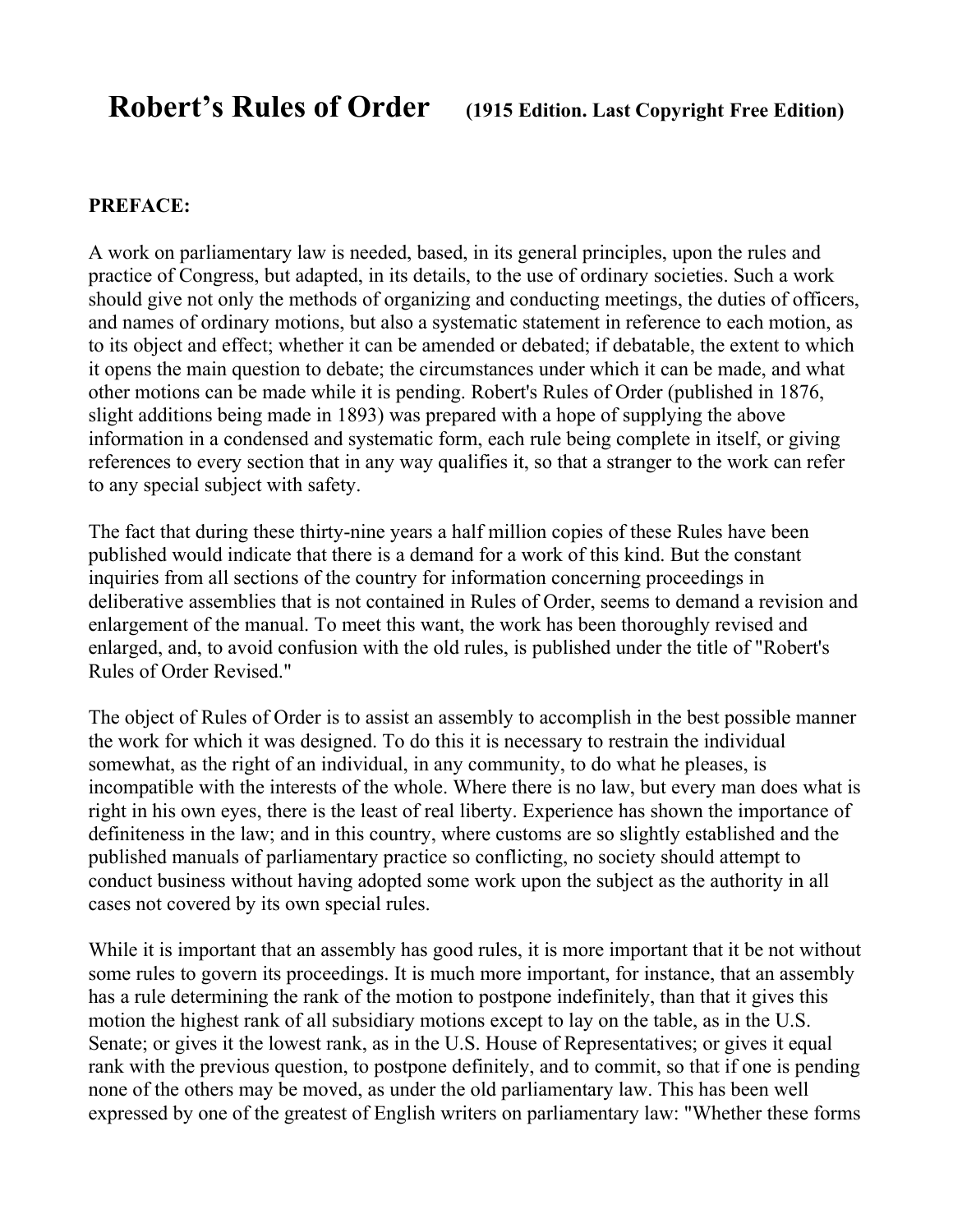be in all cases the most rational or not is really not of so great importance. It is much more material that there should be a rule to go by than what that rule is; that there may be a uniformity of proceeding in business, not subject to the caprice of the chairman or captiousness of the members. It is very material that order, decency, and regularity he preserved in a dignified public body."

H.M.R. February, 1915.

# **INTRODUCTION:**

Parliamentary Law.

Parliamentary Law refers originally to the customs and rules for conducting business in the English Parliament; and thence to the usages of deliberative assemblies in general. In England these usages of Parliament form a part of the unwritten law of the land, and in our own legislative bodies they are of authority in all cases where they do not conflict with existing rules or precedents.

But as a people we have not the respect which the English have for customs and precedents, and are always ready for such innovations as we think are improvements; hence changes have been and are constantly being made in the written rules which our legislative bodies have found best to adopt. As each house adopts its own rules, the result is that the two houses of the same legislature do not always agree in their practice; even in Congress the order of precedence of motions is not the same in both houses, and the previous question is admitted in the House of Representatives but not in the Senate. As a consequence of this, the exact method of conducting business in any particular legislative body is to be obtained only from the Legislative Manual of that body.

The vast number of societies -- political, literary, scientific, benevolent, and religious -- formed all over the land, though not legislative, are deliberative in character, and must have some system of conducting business and some rules to govern their proceedings, and are necessarily subject to the common parliamentary law where it does not conflict with their own special rules. But as their knowledge of parliamentary law has been obtained from the usages in this country, rather than from the customs of Parliament, it has resulted that these societies have followed in part the customs of our own legislative bodies, and our people have thus been educated under a system of parliamentary law which is peculiar to this country, and yet so well established as to supersede the English parliamentary law as the common law of ordinary deliberative assemblies.

The practice of the National House of Representatives should have the same force in this country as the usages of the House of Commons have in England, in determining the general principles of the common parliamentary law of the land, were it not for the fact that while the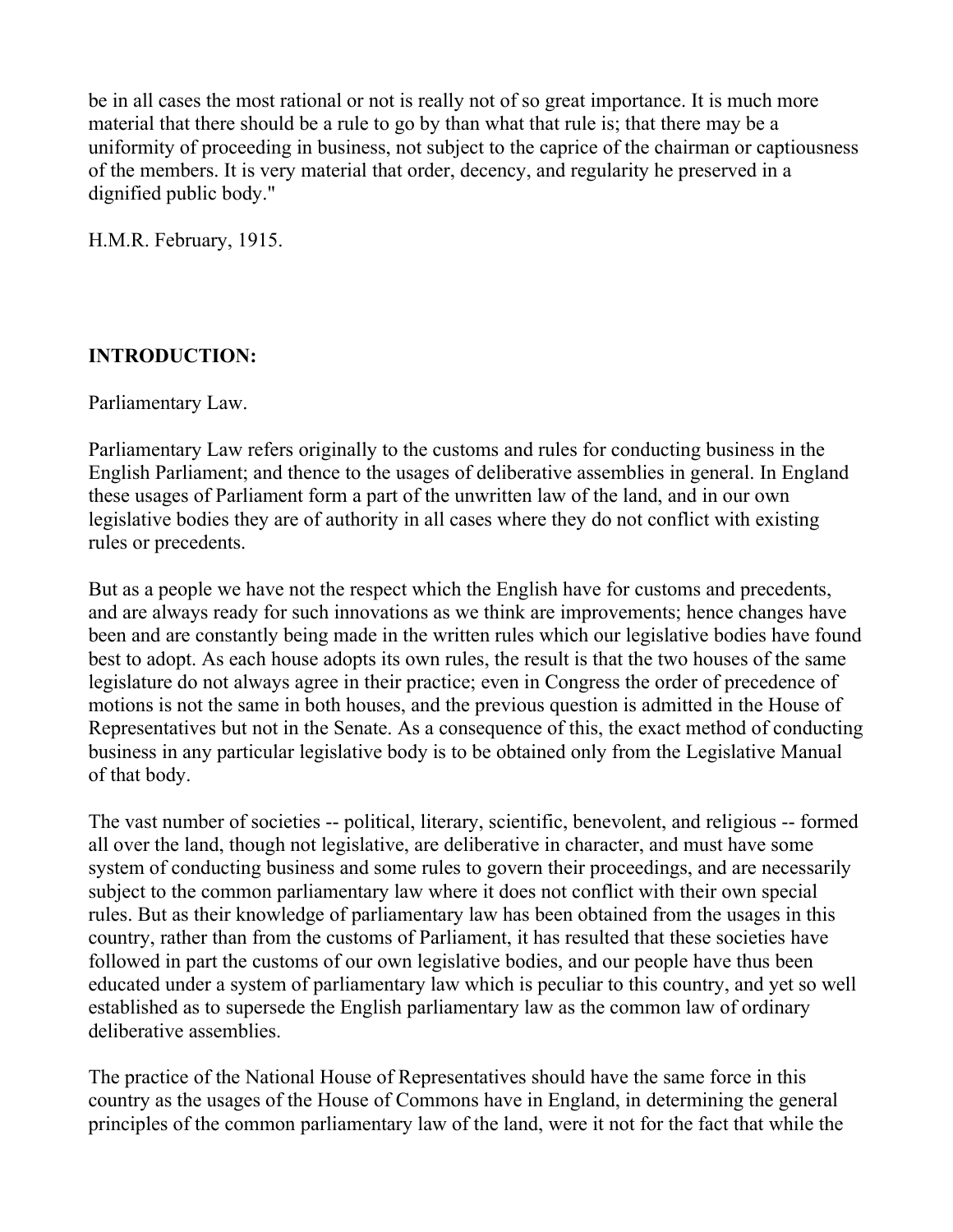English Parliament has continued to be a strictly deliberative assembly, the business of our House of Representatives has grown so enormously that it has been obliged to make such changes in its rules and practice as will allow the majority to suppress the debate, if there has been previous debate, and if there has been none, to limit the debate to forty minutes; and also to suppress a question for the session even without any debate. These deviations from the old parliamentary law, while necessary in the House of Representatives, are in violation of the fundamental right of a deliberative assembly to have questions thoroughly discussed before it is called upon to take action upon them, unless a large majority, at least two-thirds, is prepared to act at once. In ordinary deliberative assemblies the right to debate questions before taking final action upon them should never be suppressed by less than a two-thirds vote, and the motion to lay on the table should be used only for its legitimate parliamentary purpose of laying aside a question temporarily.

Where the practice of Congress differs from that of Parliament, the common law of this country usually follows the practice of Congress. Thus, in every American deliberative assembly having no rules for conducting business, the motion to adjourn, when it does not dissolve the assembly, would be decided to be undebatable, as in Congress, the English parliamentary law to the contrary notwithstanding; so if the previous question were negatived, the debate upon the subject would continue, as in Congress, whereas in Parliament the subject would be immediately dismissed; so, too, the previous question could be moved when there was before the assembly a motion either to commit, or to postpone definitely or indefinitely, just as in Congress, notwithstanding that, according to English parliamentary law, the previous question could not be moved under such circumstances.

The old common parliamentary law gives the same rank to the motions for the previous question, to postpone definitely, to commit, and to postpone indefinitely, so that no one of them can be moved while another one of them is pending; the House makes them rank in the order just named; while the Senate does not admit the motion for the previous question, and makes to postpone indefinitely outrank all the others. The practice of the House in this matter establishes the parliamentary law of this country, as it does in all cases where its practice is not due to the great quantity of its business or the necessities of party government. This may be illustrated by the motions to lay on the table and the previous question. The House of Representatives has completely changed the use of the motion to lay on the table from that of merely laying aside a question until the assembly chooses to resume its consideration [see foot note, 28], to a motion to kill the pending proposition. To make it more effective for this purpose, they have allowed it to be made before the member reporting a bill from the committee is allowed to speak, and when a question is laid upon the table it cannot be taken up except by suspending the rules, which requires a two-thirds vote. For reasons previously given, such rules are necessary in Congress, but in ordinary assemblies they would do more harm than good. The same vote should be required (two-thirds vote) to stop debate and bring the assembly to a vote on the final disposition of the question, whether the intention is to adopt or to reject the proposition. The previous question and the motion to lay on the table require the same vote in Congress, and should in all assemblies where to lay on the table is used for killing propositions.

The modifications made by the House in regard to the previous question have made that motion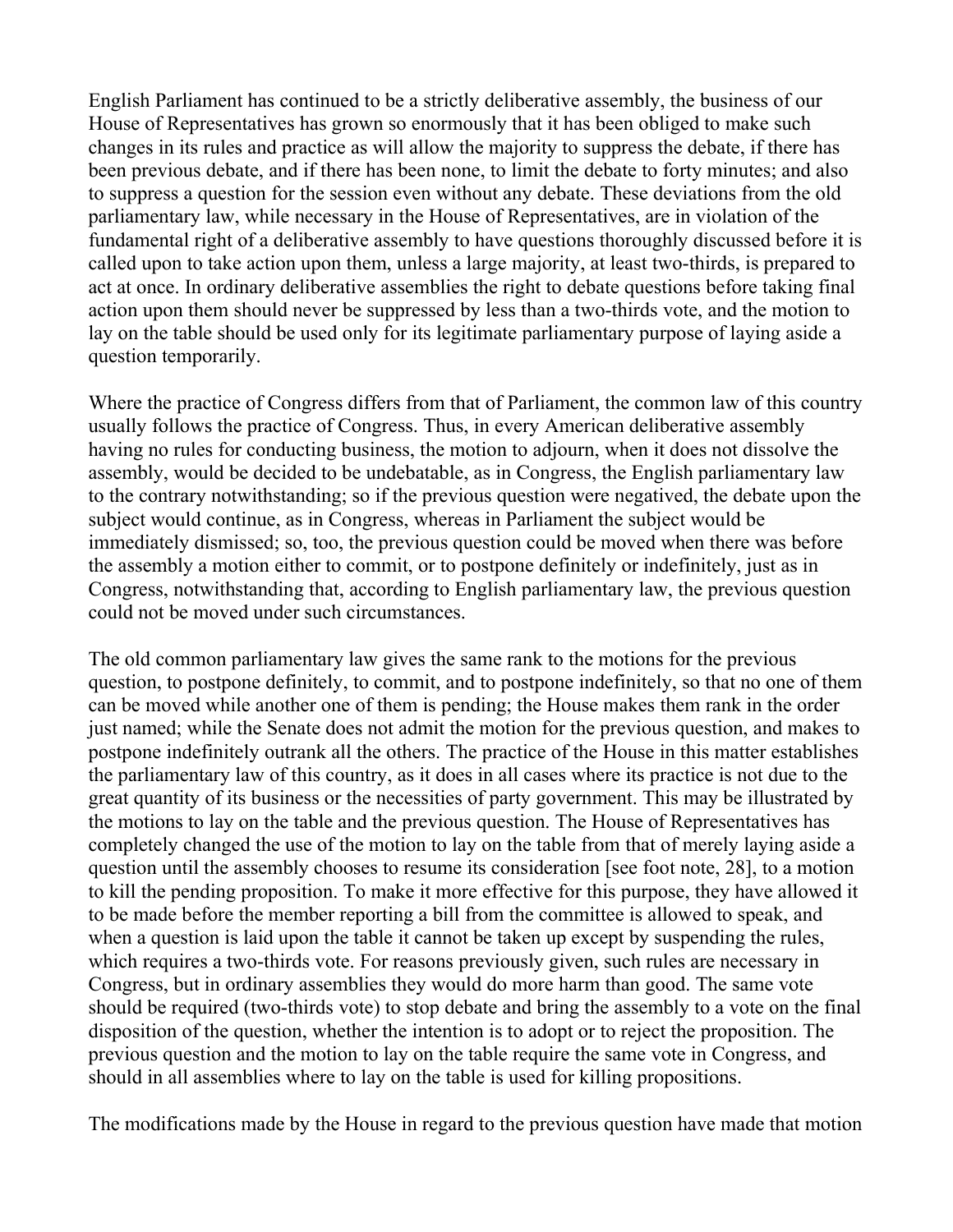extremely simple and useful, and its practice establishes the parliamentary law of the country as to the previous question, except in respect to its being ordered by majority vote and forty minutes' debate being allowed after it has been ordered, if the proposition has no been previously debated. It is necessary in Congress for the majority to have the power to close debate, but, such a power being in conflict with the fundamental rights of a deliberative assembly, Congress has modified it so as not to cut off debate entirely. In an ordinary assembly, with sessions not exceeding two or three hours, it should, and it does, have the power by a two-thirds vote to close debate instantly, just as by the same vote it may suspend the rules.

In matters of detail, the rules of the House of Representatives are adapted to the peculiar wants of that body, and are of no authority in any other assembly. No one, for instance, would accept the following House of Representatives rules as common parliamentary law in this country: That the chairman, in case of disorderly conduct, would have the power to order the galleries to be cleared; that any fifteen members would be authorized to compel the attendance of absent members; that each member would be limited in debate upon any question to one hour; and that the motion to suspend the rules can only be entertained on the first and third Mondays of each month. These examples are sufficient to show the absurdity of the Idea that the rules of Congress in all things determine the common parliamentary law.

While some of the rules of Congress are adapted only to legislative assemblies, and others only to the House that adopts them, yet its rules and practice, except where manifestly unsuited to ordinary deliberative assemblies, should, and do determine the parliamentary law of the country. The people of the United States will never accept the rules and practice of the legislature, or of deliberative assemblies, of any state, or even of any section of the country, as of equal authority with the practice of the National Congress in determining the parliamentary law for the whole country.

Since, however, the sessions of Congress last from three to six months, and at times to nearly a year, whereas the great majority of ordinary deliberative assemblies have sessions lasting not more than two or three hours; and since the quorum in Congress is a majority of the members, while in most societies it is less than one-fifth, and often less than one-tenth, of the members; and since the members of Congress are paid to devote all their time during a session to the business of Congress, and can be compelled to attend, whereas in ordinary assemblies the members have other duties and their attendance is simply voluntary; and as the work of Congress is enormous and is mostly done by standing committees, of which there are fifty-six, or in committee of the whole, while in ordinary assemblies the assembly itself attends to most of its business, the rest is done usually by special committees rather than by standing committees or in committee of the whole -- as these differences exist, it is evident that the rules and practice of Congress require to be modified in some respects to adapt them to ordinary deliberative assemblies. Sometimes the old common parliamentary law is better adapted to ordinary societies, as with the motion to lay on the table. Where the two houses differ, sometimes the Senate practice is better adapted to ordinary assemblies, as in allowing each member to speak twice to the same question each day; while in allowing the previous question and in making the motion to postpone indefinitely the lowest of subsidiary motions, the practice of the House seems better adapted to ordinary assemblies. The House allows a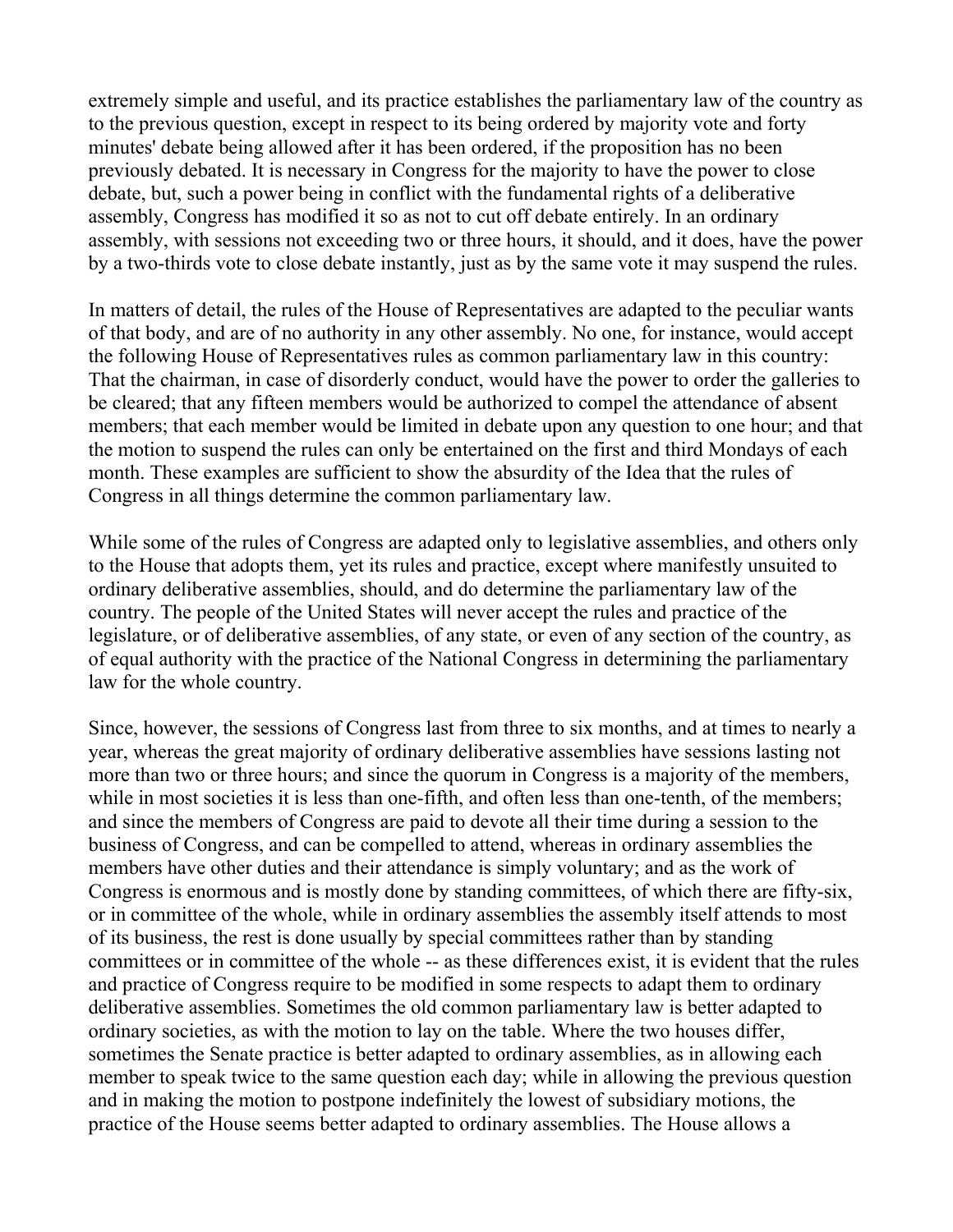majority to order the previous question, but if there has been no debate on the question, forty minutes' debate is permitted after the previous question has been ordered. This rule is not adapted to assemblies whose entire session may not last two hours. They should have power to close debate instantly by a two-thirds vote. This is in accordance with the general principle that the assembly by a two-thirds vote may suspend the rules, even the rule permitting debate.

As there would naturally be differences of opinion as to the application of the above principles, and it is important that the law should be definite, every deliberative assembly should imitate our legislative bodies and adopt some Rules of Order for the conduct of its business.1 PLAN OF THE WORK.

These Rules are prepared to meet partially this want in deliberative assemblies that are not legislative in their character. They have been made sufficiently complete to answer for the rules of an assembly until it sees fit to adopt special rules conflicting with and superseding any of the rules of detail, such as the Order of Business, etc. They are based upon the rules and practice of Congress so far as these are adapted to ordinary deliberative assemblies with short sessions and comparatively small quorums, as has just been explained. In cases where these Rules differ from the practice of Congress, usually the congressional rule will be found in a foot note. The foot notes need not be referred to for any other purpose than to ascertain the practice of Congress.

This Manual contains a Table of Contents, Table of Rules, Part I, Part II, Lesson Outlines, and the Index.

Table of Contents. This gives a clear, systematic idea of the arrangement of subjects treated in the Manual.

Order of Precedence of Motions and Table of Rules. A careful study of these tables so as to be able to use them quickly will enable any one in an emergency to ascertain whether a motion is in order, and whether it may be debated, or amended, or reconsidered, or requires a second, or a two-thirds vote, or is in order when another member has the floor.

Part I, comprising the main part of the Manual, contains a set of Rules of Order systematically arranged, as shown in the Table of Contents. It begins with showing how business is introduced in a deliberative assembly, and then follows it step by step until the vote is taken and announced. The next section, 10, shows what is the proper motion to use to accomplish certain objects, referring at the same time to the section where the motion will be found fully treated. Next, the motions are classified as usual into Privileged, Incidental, Subsidiary, and Main, and the general characteristics of each class given.

Then each class is taken up in order, beginning with the highest privileged motion, and a section is devoted to each motion, including some motions that are not classified. Each of these twenty-six sections is complete in itself, so that one unfamiliar with the work need not be misled in examining any particular subject. Cross-references, in heavy-face type, are used wherever it was thought they would be helpful, the references being to sections, the number of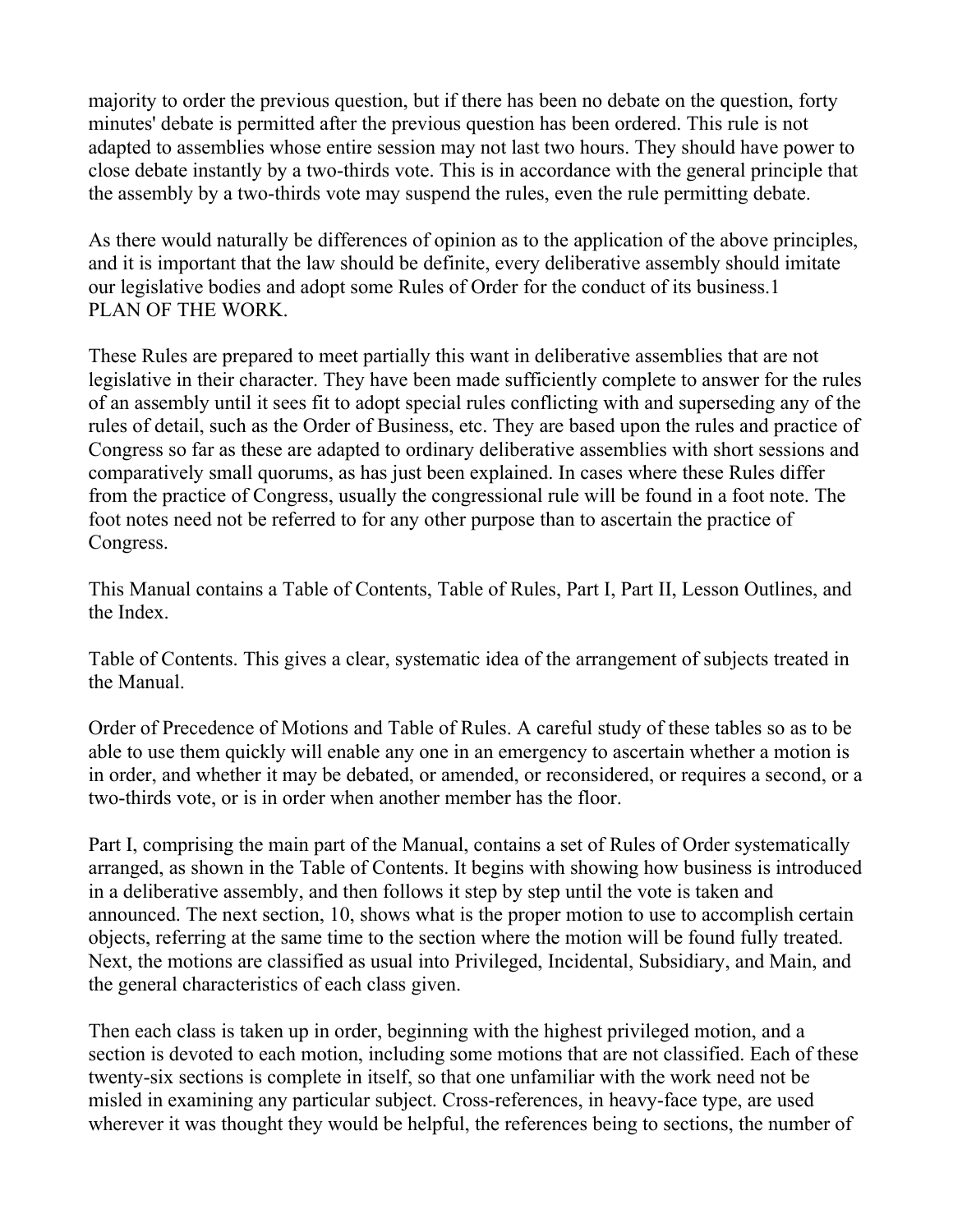the section being placed at the top of each page. The following is stated in reference to each motion, except some of the incidental ones, the first six points being mentioned at the beginning of each section:

(1) Of what motions it takes precedence (that is, what motions may be pending and yet it be in order to make and consider this motion).

(2) To what motions it yields (that is, what motions may be made and considered while this motion is pending).

(3) Whether it is debatable or not (all motions being debatable unless the contrary is stated).

(4) Whether it can be amended or not.

(5) In case the motion can have no subsidiary motion applied to it, the fact is stated [see Adjourn, 17, for an example: the meaning is, that the particular motion, to adjourn, cannot be laid on the table, postponed, committed, or amended, &c.].

(6) The vote required for its adoption, when it is not a majority.

(7) The form of making the motion when peculiar.

(8) The form of stating and putting the question when peculiar.

(9) The object of the motion when not apparent.

(10) The effect of the motion if adopted, whenever it could possibly be misunderstood.

Part II contains an explanation of the methods of organizing and conducting different kinds of meetings, giving the words used by the chairman and speakers in making and putting various motions; and also a few pages devoted to the legal rights of deliberative assemblies and ecclesiastical tribunals, and to the trial of members of such societies. The beginner especially, will find it useful to read sections 69-71 in connection with sections 1-10, thus obtaining correct ideas as to the methods of conducting business in deliberative assemblies.

The Plan for the Study of Parliamentary Law gives some helpful suggestions to clubs and individuals wishing to study parliamentary law together with a series of eighteen Lesson Outlines.

The Index refers to pages, not sections, and at the beginning are given some suggestions as to the best method of finding anything in these Rules. DEFINITIONS.

In addition to the terms defined above (taking precedence of, yielding to, and applying to [see above]), there are other terms that are liable to be misunderstood, to which attention is called.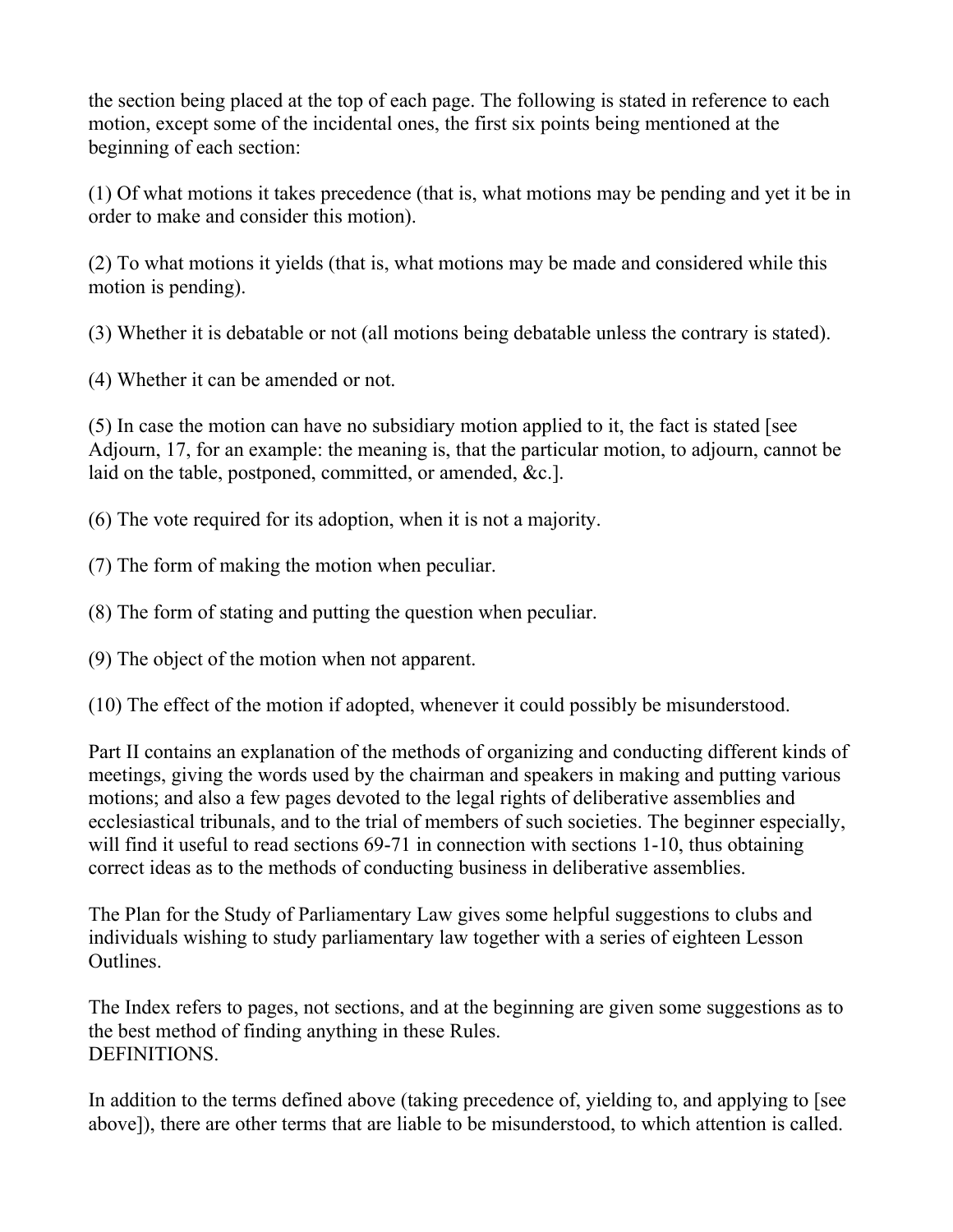Accepting a report is the same as adopting it, and must be decided before the pending question, should not be confused with receiving a report, which is allowing it to be presented to the assembly.

Assembly. This term is used for the deliberative assembly, and should be replaced in motions, etc., by the proper name of the body, as society, club, church, board, convention, etc.

The Chair means the presiding officer, whether temporary or permanent.

The terms Congress and H.R., when used in this Manual, refer to the U.S. House of Representatives.

Meeting and Session. Meeting is used in this Manual for an assembling of the members of a deliberative body for any length of time during which they do not separate for longer than a few minutes, as the morning meeting, or the evening meeting, of a convention. In a society with rules providing for regular meetings every week, or month, etc., each of these regular meetings is a separate session. A called or special meeting is a distinct session. Should a regular or special meeting adjourn to meet at another time, the adjourned meeting is a continuation of the session, not a separate one; the two meetings constitute one session. In the case of a convention holding a meeting every year or two, or rather a series of meetings lasting several days, the entire series of meetings constitute one session. [See 63.]

Pending and Immediately Pending. A question is said to be pending when it has been stated by the chair and has not yet disposed of either permanently or temporarily. When several questions are pending, the one last stated by the chair, and therefore the one to be first disposed of, is said to be the immediately pending question.

A Main motion is one that is made to bring before the assembly any particular subject. No main motion can be made when another motion is pending.

A Subsidiary motion is one that may be applied to a main motion, and to certain other motions, for the purpose of modifying them, delaying action upon them or otherwise disposing of them.

Privileged motions are such that, while having no relation to the pending question, are of such urgency or importance as to require them to take precedence of all other motions.

An Incidental motion is one that arises out of another question which is pending or has just been pending, and must be decided before the pending question, or before other business is taken up. Incidental motions have no fixed rank but take precedence of the questions out of which they arise, whether those questions are main or subsidiary or privileged.

The Previous Question does not refer, as its name would imply, to the previous question, but is the name given to the motion to close debate and at once to take the vote on the immediately pending question and such other questions as are specified in the motion.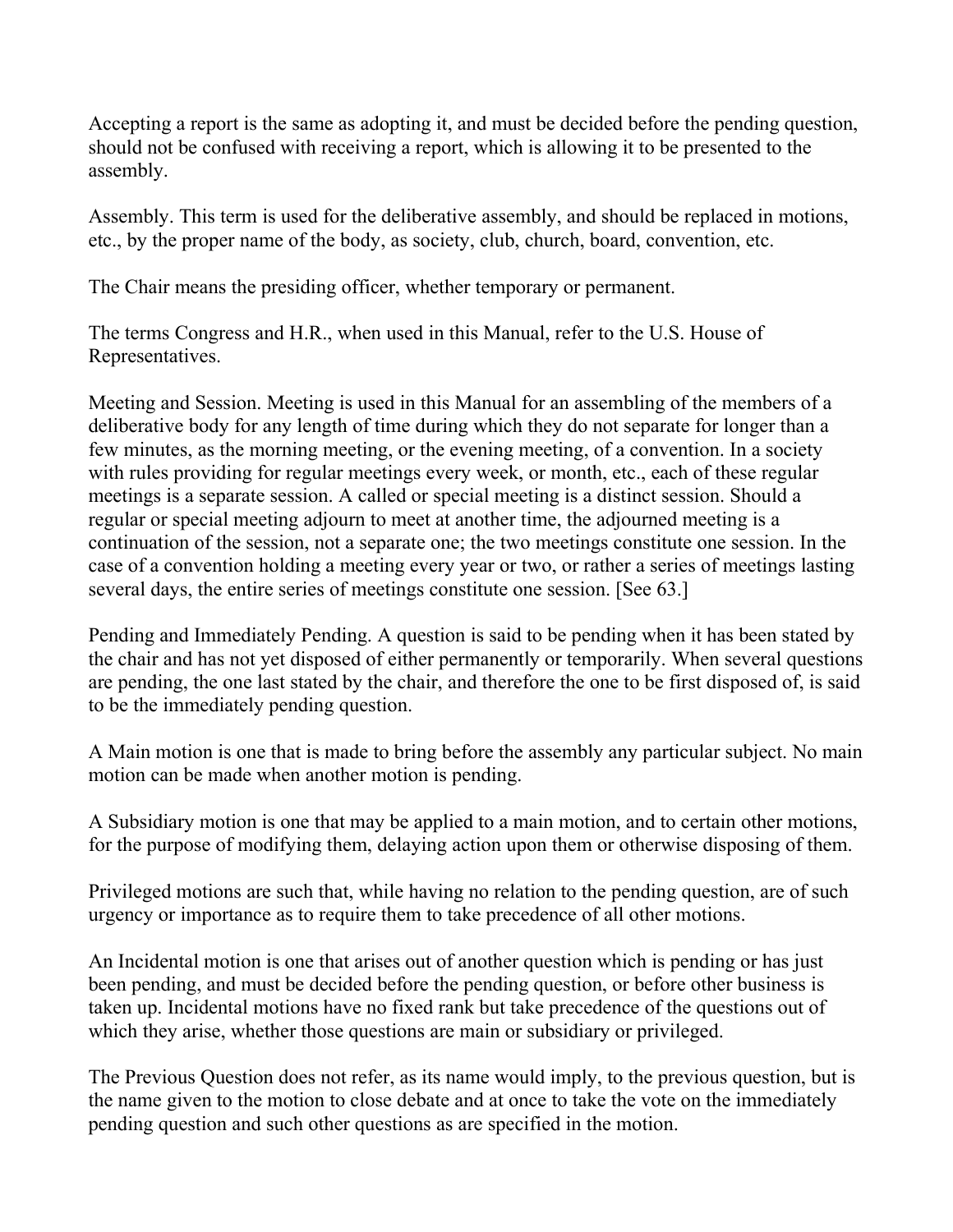A Substitute is an amendment where an entire resolution, or section, or one or more paragraphs, is struck out and another resolution, or section, or one or more paragraphs, is inserted in its place.

Plurality, Majority, and Two-thirds Vote. In an election a candidate has a plurality when he has a larger vote than any other candidate; he has a majority when he has more than half the votes cast, ignoring blanks. In an assembly a plurality never elects except by virtue of a rule to that effect. A majority vote when used in these rules means a majority of the votes cast, ignoring blanks, at a legal meeting, a quorum being present. A two-thirds vote is two-thirds of the votes just described. For an illustration of the difference between a two-thirds vote, a vote of twothirds of the members present, and a vote of two-thirds of the members, see 48:4.

# **TO THE READER:**

The reader is advised to read this Manual in the order suggested in the Plan for the study of Parliamentary Law.

1. Any society adopting these Rules of Order should be governed by them in all cases to which they are applicable, and in which they are not inconsistent with the by-laws and rules of order of that society. [See 67:7 for the form of a rule covering this case.] Its own rules should include all of the cases where it is desirable to vary from the rules in the Manual, and especially should provide for a Quorum [64] and an Order of Business [65], as suggested in this Manual.

# **BEGIN RULES:**

PART I.

RULES OF ORDER.

Art. I. How Business Is Conducted in Deliberative Assemblies.

- 1. Introduction of Business
- 2. What Precedes Debate
- 3. Obtaining the floor
- 4. Motions and Resolutions
- 5. Seconding Motions
- 6. Stating the Question
- 7. Debate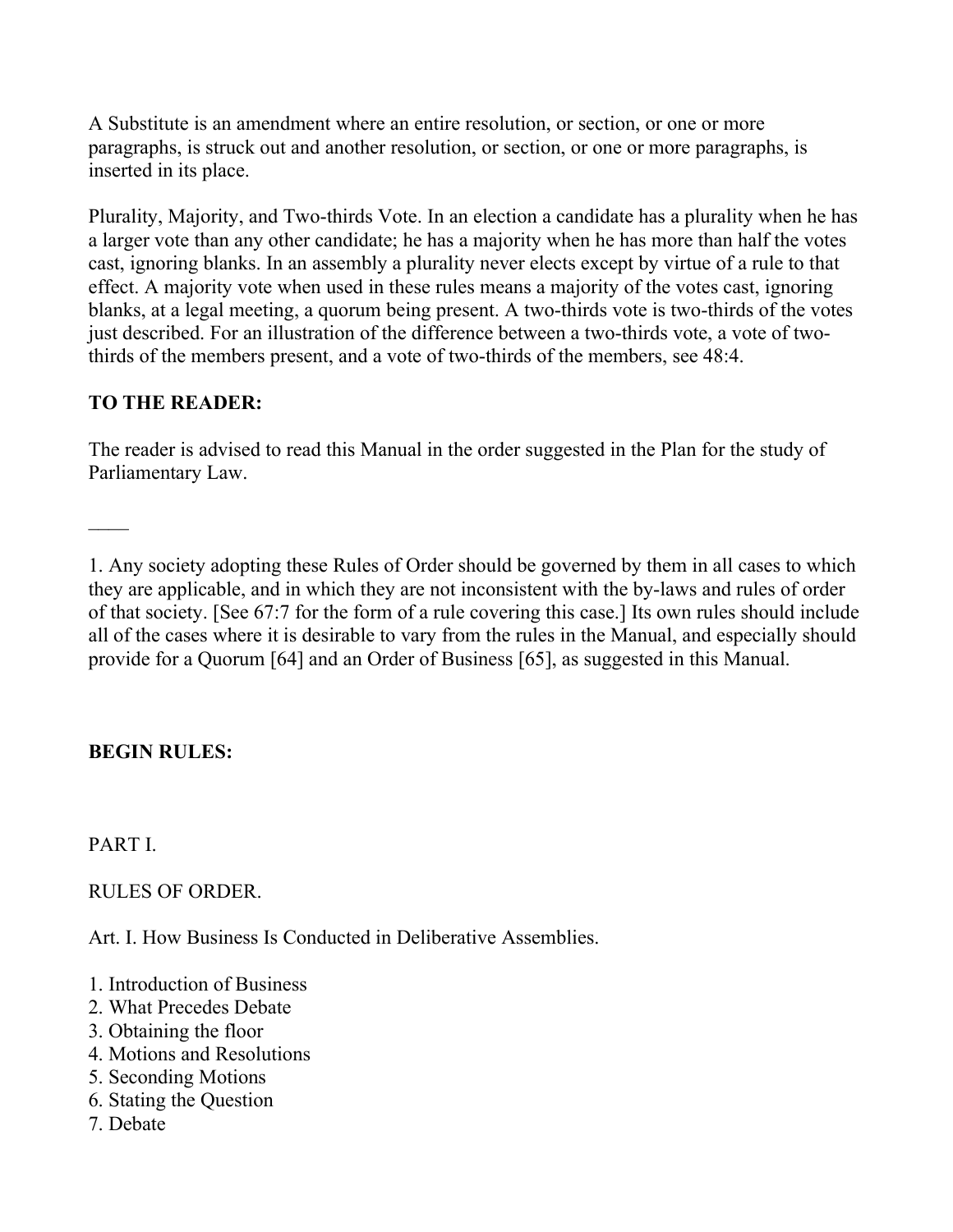8. Secondary Motions 9. Putting the Question and Announcing the Vote 10. Proper Motions to Use to Accomplish Certain Objects

1. Introduction of Business. An assembly having been organized as described in 69, 70, 71, business is brought before it either by the motion of a member, or by the presentation of a communication to the assembly. It is not usual to make motions to receive reports of committees or communications to the assembly. There are many other cases in the ordinary routine of business where the formality of a motion is dispensed with, but should any member object, a regular motion becomes necessary, or the chair may put the question without waiting for a motion.

2. What Precedes Debate. Before any subject is open to debate it is necessary, first, that a motion be made by a member who has obtained the floor; second, that it be seconded (with certain exceptions); and third, that it be stated by the chair, that is, by the presiding officer. The fact that a motion has been made and seconded does not put it before the assembly, as the chair alone can do that. He must either rule it out of order, or state the question on it so that the assembly may know what is before it for consideration and action, that is, what is the immediately pending question. If several questions are pending, as a resolution and an amendment and a motion to postpone, the last one stated by the chair is the immediately pending question.

While no debate or other motion is in order after a motion is made, until it is stated or ruled out of order by the chair, yet members may suggest modifications of the motion, and the mover, without the consent of the seconder, has the right to make such modifications as he pleases, or even to withdraw his motion entirely before the chair states the question. After it is stated by the chair he can do neither without the consent of the assembly as shown in 27(c). A little informal consultation before the question is stated often saves much time, but the chair must see that this privilege is not abused and allowed to run into debate. When the mover modifies his motion the one who seconded it has a right to withdraw his second.

3. Obtaining the Floor. Before a member call make a motion, or address the assembly in debate, it is necessary that he should obtain the floor -- that is, he must rise after the floor has been yielded, and address the presiding officer by his official title, thus, "Mr. Chairman," or "Mr. President," or "Mr. Moderator;"1 or, if a woman (married or single), "Madam Chairman," or "Madam President." If the assembly is large so that the member's name may be unknown to the chairman, the member should give his name as soon as he catches the eye of the chairman after addressing him. If the member is entitled to the floor, as shown hereafter, the chairman "recognizes" him, or assigns him the floor, by announcing his name. If the assembly is small and the members are known to each other, it is not necessary for the member to give his name after addressing the chair, as the presiding officer is termed, nor is it necessary for the chair to do more than bow in recognition of his having the floor. If a member rises before the floor has been yielded, or is standing at the time, he cannot obtain the floor provided any one else rises afterwards and addresses the chair. It is out of order to be standing when another has the floor, and the one guilty of this violation of the rules cannot claim he rose first, as he did not rise after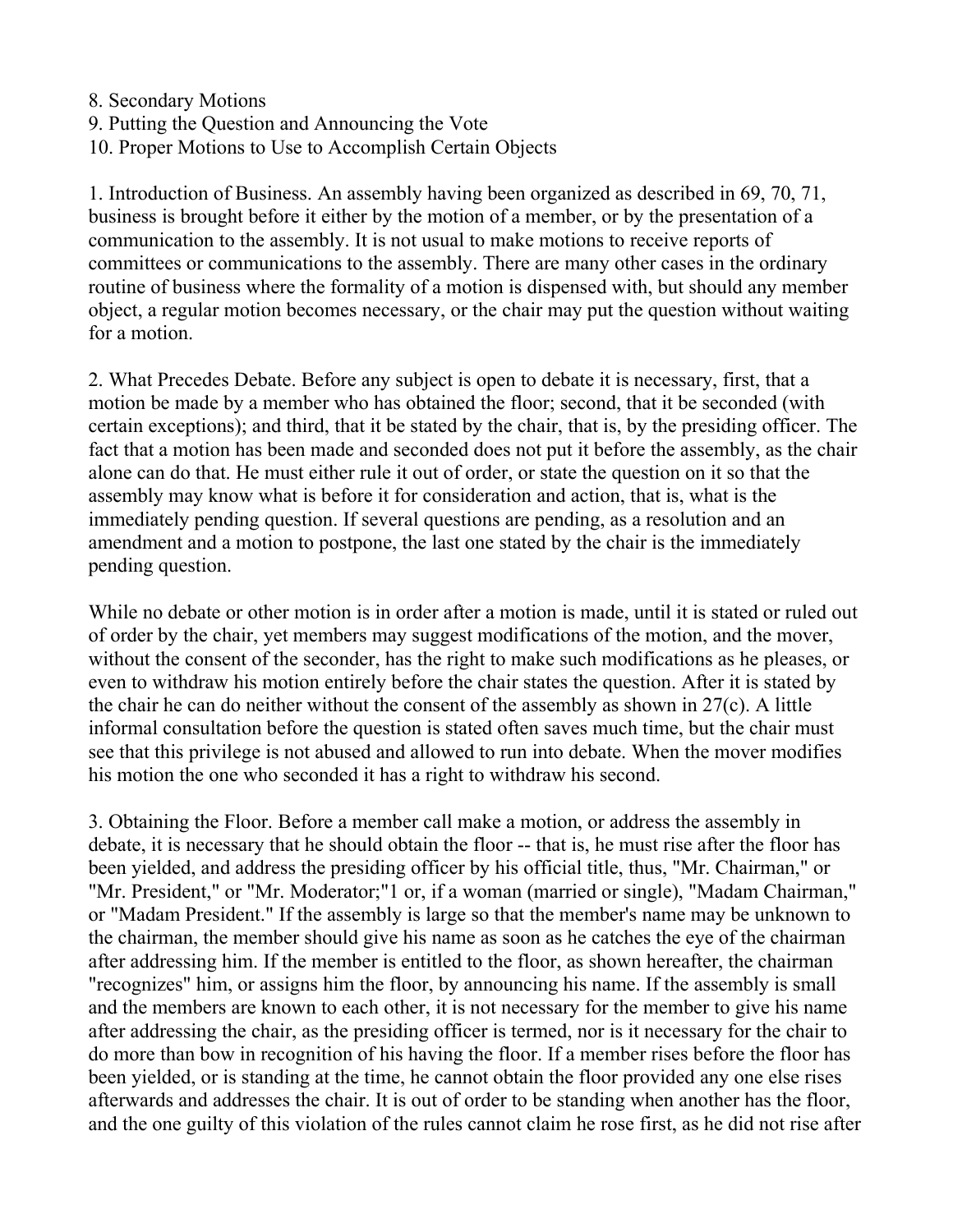the floor had been yielded.

Where two or more rise about the same time to claim the floor, all other things being equal, the member who rose first after the floor had been yielded, and addressed the chair is entitled to the floor. It frequently occurs, however, that where more than one person claims the floor about the same time, the interests of the assembly require the floor to be assigned to a claimant that was not the first to rise and address the chair. There are three classes of such cases that may arise: (1) When a debatable question is immediately pending; (2) when an undebatable question is immediately pending; (3) when no question is pending. In such cases the chair in assigning the floor should be guided by the following principles:

(1) When a Debatable Question is immediately Pending. (a) The member upon whose motion the immediately pending debatable question was brought before the assembly is entitled to be recognized as having the floor (if he has not already spoken on that question) even though another has risen first and addressed the chair. The member thus entitled to preference in recognition in case of a committee's report is the reporting member (the one who presents or submits the report); in case of a question taken from the table, it is the one who moved to take the question from the table; in case of the motion to reconsider, it is the one who moved to reconsider, and who is not necessarily the one who calls up the motion. (b) No member who has already had the floor in debate on the immediately pending question is again entitled to it for debate on the same question. As the interests of the assembly are best subserved by allowing the floor to alternate between the friends and enemies of a measure, the chairman, when he knows which side of a question is taken by each claimant of the floor, and these claims are not determined by the above principles, should give the preference to the one opposed to the last speaker.

(2) When an Undebatable Question Is Immediately Pending. When the immediately pending question is undebatable, its mover has no preference to the floor, which should be assigned in accordance with the principles laid down under (b) in paragraph below.

(3) When No Question Is Pending. (a) When one of a series of motions has been disposed of, and there is no question actually pending, the next of the series has the right of way, and the chair should recognize the member who introduced the series to make the next motion, even though another has risen first and addressed the chair. In fact no other main motion is in order until the assembly has disposed of the series. Thus, the motion to lay on the table, properly used, is designed to lay aside a question temporarily, in order to attend to some more urgent business, and, therefore, if a question is laid on the table, the one who moved to lay it on the table, if he immediately claims the floor, is entitled to it to introduce the urgent business even though another has risen first. So, when the rules are suspended to enable a motion to be made, the mover of the motion to suspend the rules is entitled to the floor to make the motion for which the rules were suspended, even though another rose first. When a member moves to reconsider a vote for the announced purpose of amending the motion, if the vote is reconsidered he must be recognized in preference to others in order to move his amendment. (b) If, when no question is pending and no series of motions has been started that has not been disposed of, a member rises to move to reconsider a vote, or to call up the motion to reconsider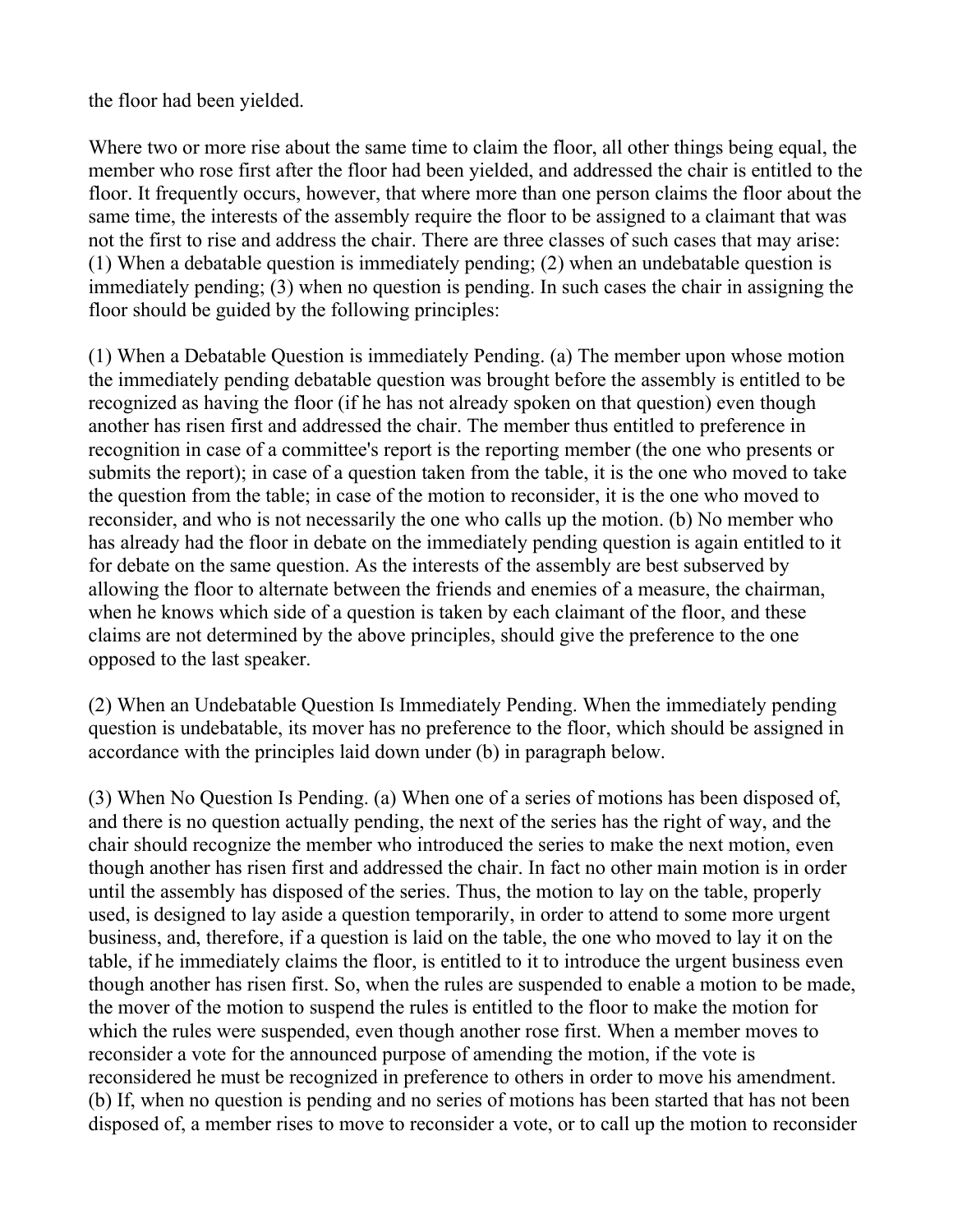that had been previously made, or to take a question from the table when it is in order, he is entitled to the floor in preference to another that may have risen slightly before him to introduce a main motion, provided that when some one rises before him he, on rising, states the purpose for which he rises. If members, rising to make the above mentioned motions, come into competition they have the preference in the order in which these motions have just been given; first, to reconsider; and last to take from the table. When a motion to appoint a committee for a certain purpose, or to refer a subject to a committee, has been adopted no new subject (except a privileged one) can be introduced until the assembly has decided all of the related questions as to the number of the committee, and as to how it shall be appointed, and as to any instructions to be given it. In this case the one who made the motion to appoint the committee or refer the subject to a committee has no preference in recognition. If he had wished to make the other motions he should have included them all in his first motion.

From the decision of the chair in assigning the floor any two members may appeal, 2 one making the appeal and the other seconding it. Where the chair is in doubt as to who is entitled to the floor, he may allow the assembly to decide the question by a vote, the one having the largest vote being entitled to the floor.

If a member has risen to claim the floor, or has been assigned the floor, and calls for the question to be made, or it is moved to adjourn, or to lay the question on the table, it is the duty of the chair to suppress the disorder and protect the member who is entitled to the floor. Except by general consent, a motion cannot be made by one who has not been recognized by the chair as having the floor. If it is made it should not be recognized by the chair if any one afterwards rises and claims the floor, thus showing that general consent has not been given.

In Order When Another Has the Floor. After a member has been assigned the floor he cannot be interrupted by a member or the chairman, except by (a) a motion to reconsider; (b) a point of order; an objection to the consideration of the question; (d) a call for the orders of the day when they are not being conformed to; (e) a question of privilege; (f) a request or demand that the question be divided when it consists of more than one independent resolution on different subjects; or (g) a parliamentary inquiry or a request for information that requires immediate answer; and these cannot interrupt him after he has actually commenced speaking unless the urgency is so great as to justify it. The speaker (that is, the member entitled to the floor) does not lose his right to the floor by these interruptions, and the interrupting member does not obtain the floor thereby, and after they have been attended to, the chair assigns him the floor again. So when a member submitting a report from a committee or offering a resolution, hands it to the secretary to be read, he does not thereby yield his right to the floor. When the reading is finished and the chair states the question, neither the secretary nor any one else can make a motion until the member submitting the report, or offering the resolution, has had a reasonable opportunity to claim the floor to which he is entitled, and has not availed himself of his privilege. If, when he submitted the report, he made no motion to accept or adopt the recommendations or resolutions, he should resume the floor as soon as the report is read, and make the proper motion to carry out the recommendations, after which he is entitled to the floor for debate as soon as the question is stated.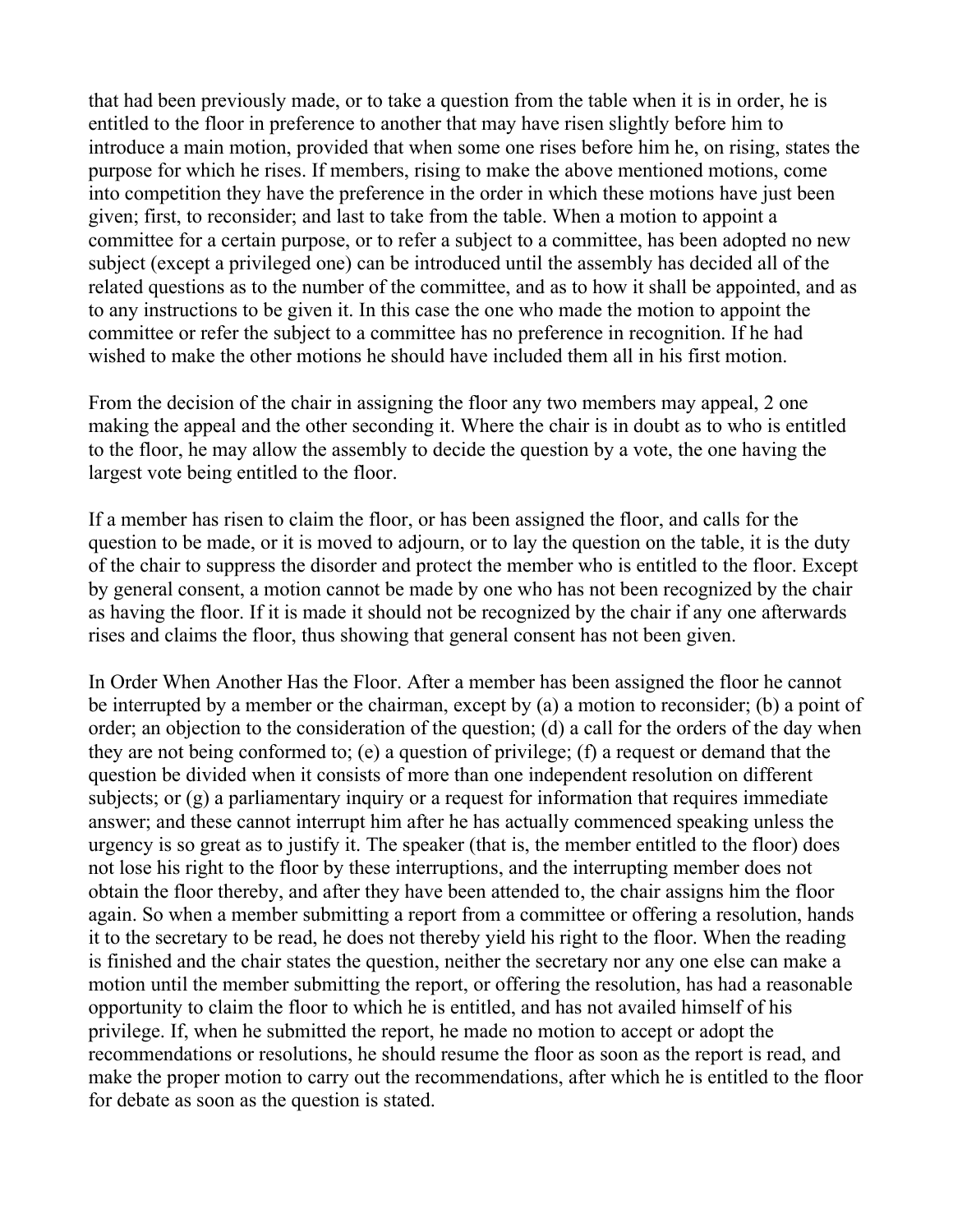1. "Brother Moderator," or "Brother Chairman," implies that the speaker is also a moderator or chairman, and should not be used.

2. In the U. S. House of Representatives there is no appeal from the decision of the chair as to who is entitled to the floor, nor should there he any appeal in large mass meetings, as the best interests of the assembly require the chair to be given more power in such large bodies.

4. Motions and Resolutions. A motion is a proposal that the assembly take certain action, or that it express itself as holding certain views. It is made by a member's obtaining the floor as already described and saying, "I move that" (which is equivalent to saying, "I propose that"), and then stating the action he proposes to have taken. Thus a member "moves" (proposes) that a resolution be adopted, or amended, or referred to a committee, or that a vote of thanks be extended, etc.; or "That it is the sense of this meeting (or assembly) that industrial training," etc. Every resolution should be in writing, and the presiding officer has a right to require any main motion, amendment, or instructions to a committee to be in writing. When a main motion is of such importance or length as to be in writing it is usually written in the form of a resolution, that is, beginning with the words, "Resolved, That," the word "Resolved" being underscored (printed in italics) and followed by a comma, and the word "That" beginning with a capital "T." If the word "Resolved" were replaced by the words "I move," the resolution would become a motion. A resolution is always a main motion. In some sections of the country the word "resolve" is frequently used instead of "resolution." In assemblies with paid employees, instructions given to employees are called "orders" instead of "resolutions," and the enacting word, "Ordered" is used instead of "Resolved."

When a member wishes a resolution adopted after having obtained the floor, he says, "I move the adoption of the following resolution," or "I offer the following resolution," which he reads and hands to the chair. If it is desired to give the reasons for the resolution, they are usually stated in a preamble, each clause of which constitutes a paragraph beginning with "Whereas." The preamble is always amended last, as changes in the resolution may require changes the preamble. In moving the adoption of a resolution the preamble is not usually referred to, as it is included in the resolution. But when the previous question is ordered on the resolution before the preamble has been considered for amendment, it does not apply to the preamble, which is then open to debate and amendment. The preamble should never contain a period, but each paragraph should close with a comma or semicolon, followed by "and," except the last paragraph, which should close with the word "therefore," or "therefore, be it." A resolution should avoid periods where practicable. Usually, where periods are necessary, it is better to separate it into a series of resolutions, in which case the resolutions may be numbered, if preferred, by preceding them with the figures 1, 2, etc.; or it may retain the form of a single resolution with several paragraphs, each beginning with "That," and these may be numbered, if preferred, by placing "First," "Second," etc., just before the word "That." The following form will serve as a guide when it is desired to give the reasons for a resolution:

Whereas, We consider that suitable recreation is a necessary part of a rational educational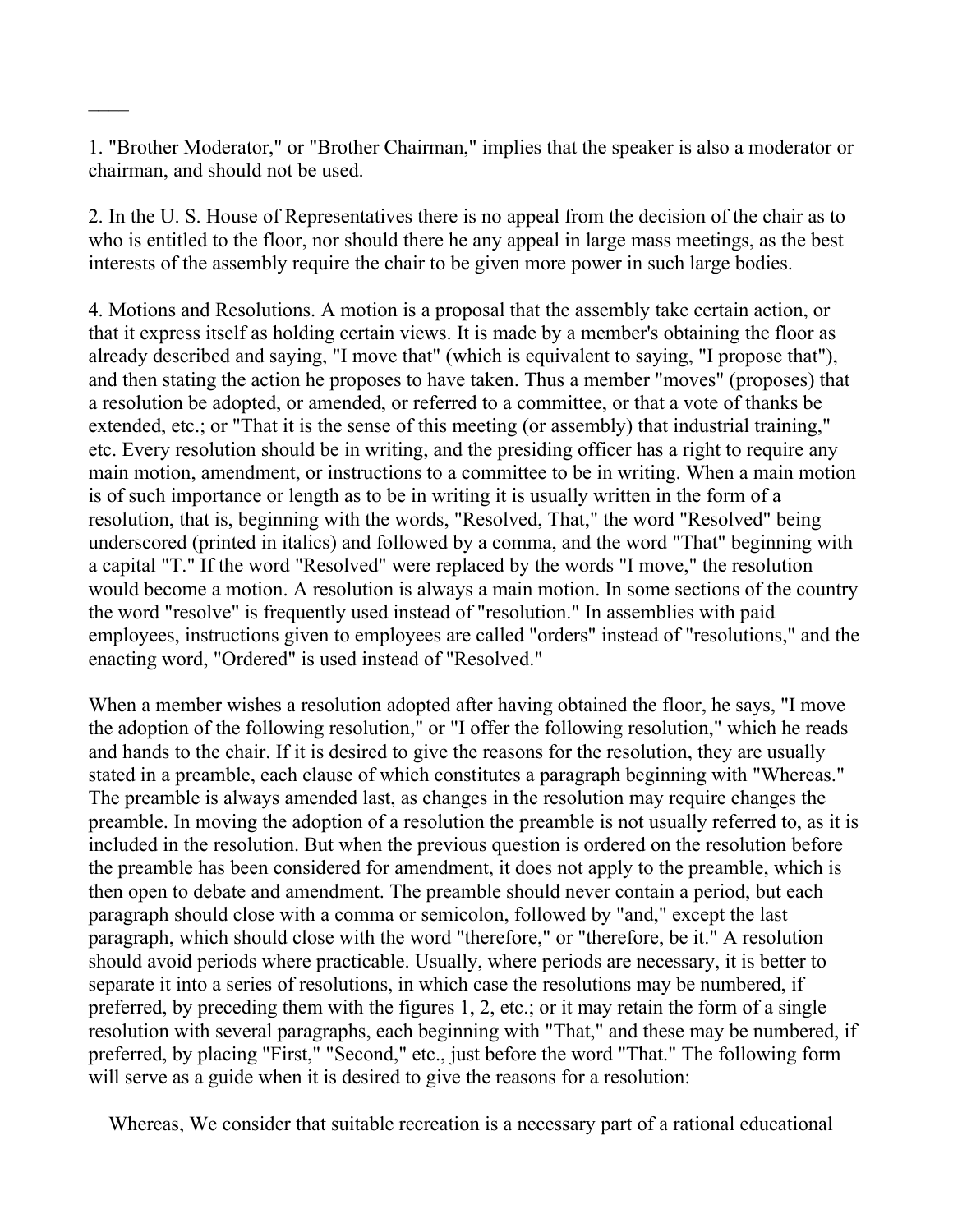#### system; and

Whereas, There is no public ground in this village where our school children can play; therefore

 Resolved, That it is the sense of this meeting that ample play grounds should be immediately provided for our school children.

 Resolved, That a committee of five be appointed by the chair to present these resolutions to the village authorities and to urge upon them prompt action in the matter.

As a general rule no member can make two motions at a time except by general consent. But he may combine the motion to suspend the rules with the motion for whose adoption it was made; and the motion to reconsider a resolution and its amendments; and a member may offer a resolution and at the same time move to make it a special order for a specified time.

5. Seconding Motions. As a general rule, with the exceptions given below, every motion should be seconded. This is to prevent time being consumed in considering a question that only one person favors, and consequently little attention is paid to it in routine motions. Where the chair is certain the motion meets with general favor, and yet members are slow about seconding it, he may proceed without waiting for a second. Yet, any one may make a point of order that the motion has not been seconded, and then the chair is obliged to proceed formally and call for a second. The better way when a motion is not at once seconded, is for the chair to ask, "Is the motion seconded?" In a very large hall the chair should repeat the motion before calling for a second in order that all may hear. After a motion has been made no other motion is in order until the chair has stated the question on this motion, or has declared, after a reasonable opportunity has been given for a second, that the motion has not been seconded, or has ruled it out of order. Except in very small assemblies the chair cannot assume that members know what the motion is and that it has not been seconded, unless he states the facts.

A motion is seconded by a member's saying "I second the motion," or "I second it," which he does without obtaining the floor, and in small assemblies without rising. In large assemblies, and especially where non-members are scattered throughout the assembly, members should rise, and without waiting for recognition, say, "Mr. Chairman, I second the motion."

Exceptions. The following do not require a second: 1 Question of Privilege, to raise a 19 Questions of Order 21 Objection to the Consideration of a Question 23 Call for Orders of the Day 20 Call for Division of the Question (under certain circumstances) 24 Call for Division of the Assembly (in voting) 25 Call up Motion to Reconsider 36 Filling Blanks 33 Nominations 33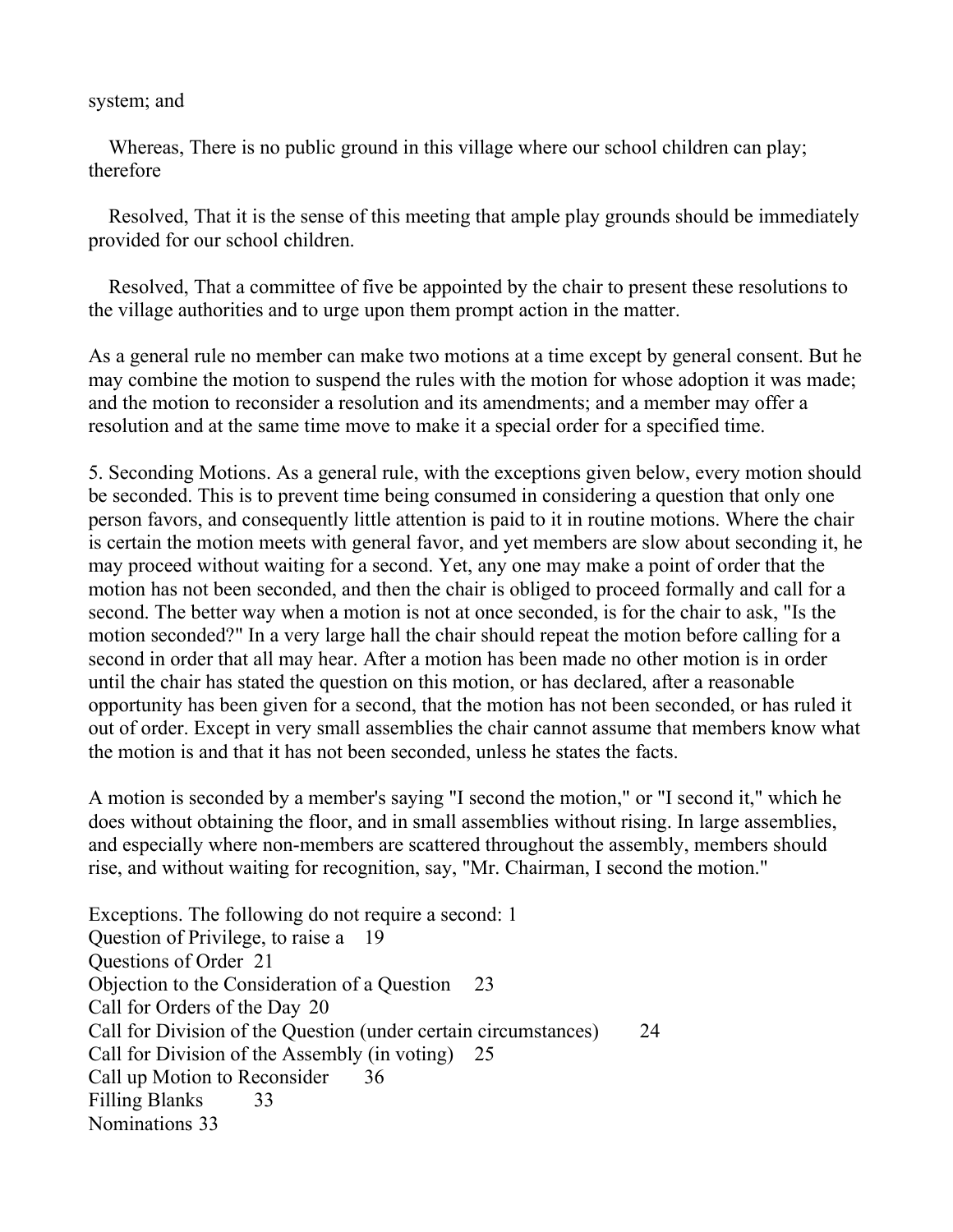Leave to Withdraw a Motion 27 Inquiries of any kind 27

1. In Congress motions are not required to be seconded.

6. Stating the Question. When a motion has been made and seconded, it is the duty of the chair, unless he rules it out of order, immediately to state the question -- that is, state the exact question that is before the assembly for its consideration and action. This he may do in various ways, depending somewhat on the nature of the question, as illustrated by the following examples: "It is moved and seconded that the following resolution be adopted [reading the resolution];" or "It is moved and seconded to adopt the following resolution;" "Mr. A offers the following resolution [read]: the question is on its adoption;" "It is moved and seconded to amend the resolution by striking out the word 'very' before the word 'good';" "The previous question has been demanded [or, moved and seconded] on the amendment;" "It is moved and seconded that the question be laid on the table;" "It is moved and seconded that we adjourn." [Under each motion is shown the form of stating the question if there is any peculiarity in the form.] If the question is debatable or amendable, the chair should immediately ask, "Are you ready for the question?" If no one then rises he should put the question as described in 9. If the question cannot be debated or amended, he does not ask, "Are you ready for the question?" but immediately puts the question after stating it.

7. Debate. After a question has been stated by the chair, it is before the assembly for consideration and action. All resolutions, reports of committees, communications to the assembly, and all amendments proposed to them, and all other motions except the Undebatable Motions mentioned in 45, may be debated before final action is taken on them, unless by a twothirds vote the assembly decides to dispose of them without debate. By a two-thirds vote is meant two-thirds of the votes cast, a quorum being present. In the debate each member has the right to speak twice on the same question on the same day (except on an appeal), but cannot make a second speech on the same question as long as any member who has not spoken on that question desires the floor. No one can speak longer than ten minutes at a time without permission of the assembly.

Debate must be limited to the merits of the immediately pending question -- that is, the last question stated by the chair that is still pending; except that in a few cases the main question is also open to debate [45]. Speakers must address their remarks to the presiding officer, be courteous in their language and deportment, and avoid all personalities, never alluding to the officers or other members by name, where possible to avoid it, nor to the motives of members. [For further information on this subject see Debate, 42, and Decorum in Debate, 43.]

8. Secondary Motions. To assist in the proper disposal of the question various subsidiary [12] motions are used, such as to amend, to commit, etc., and for the time being the subsidiary motion replaces the resolution, or motion, and becomes the immediately pending question. While these are pending, a question incidental to the business may arise, as a question of order,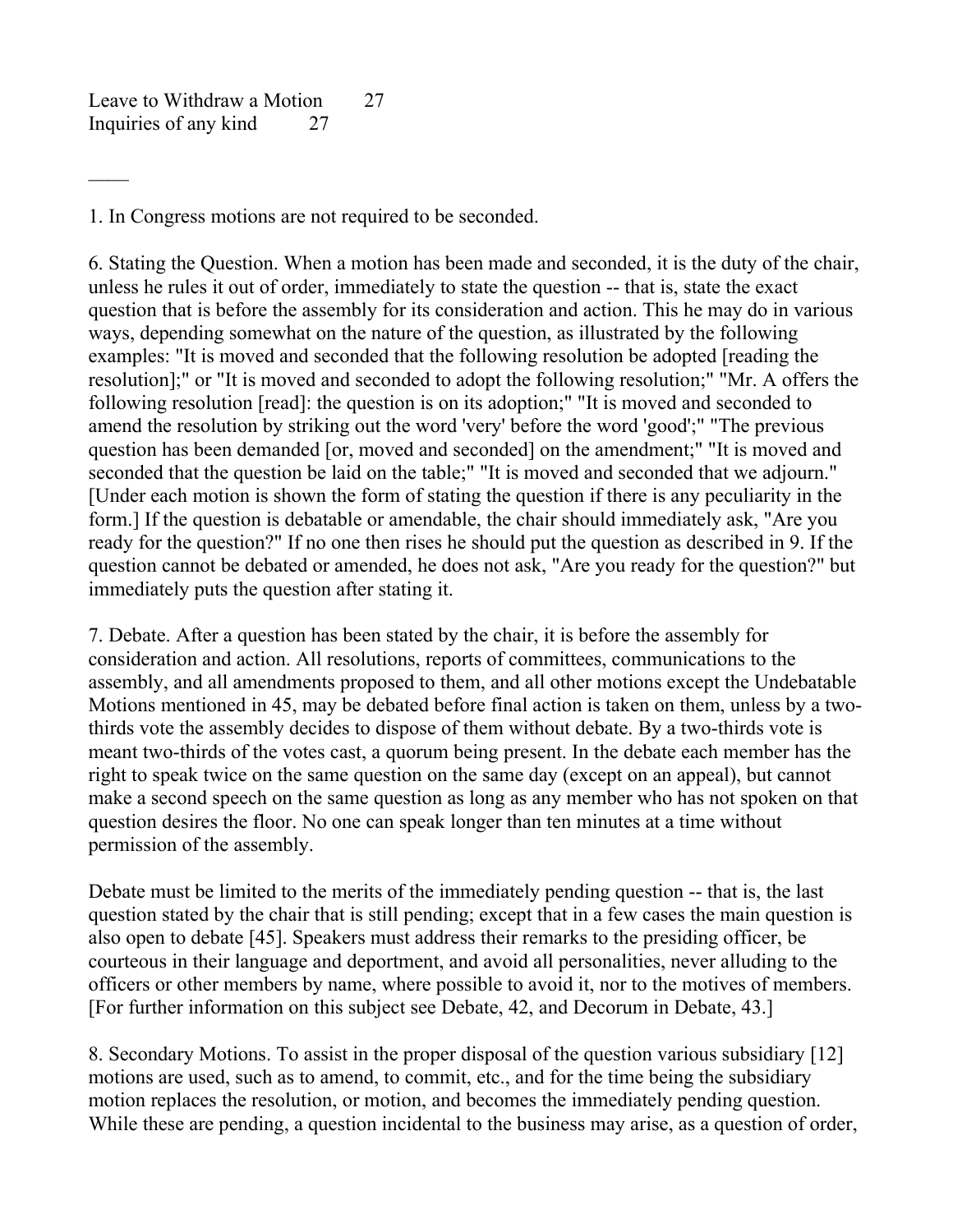and this incidental [13] question interrupts the business and, until disposed of, becomes the immediately pending question. And all of these may be superseded by certain motions, called privileged [14] motions, as to adjourn, of such supreme importance as to justify their interrupting all other questions. All of these motions that may be made while the original motion is pending are sometimes referred to as secondary motions. The proper use of many of these is shown in 10.

9. Putting the Question and Announcing the Vote.1 When the debate appears to have closed, the chair asks again, "Are you ready for the question?" If no one rises he proceeds to put the question -- that is, to take the vote on the question, first calling for the affirmative and then for the negative vote. In putting the question the chair should make perfectly clear what the question is that the assembly is to decide. If the question is on the adoption of a resolution, unless it has been read very recently, it should be read again, the question being put in a way similar to this: "The question is on the adoption of the resolution [which the chair reads]; those in favor of the resolution say aye; those opposed say no. The ayes have it, and the resolution is adopted;" or, "The noes have it, and the resolution is lost." Or, thus: "The question is on agreeing to the following resolution," which the chair reads, and then he continues, "As many as are in favor of agreeing to the resolution say aye;" after the ayes have responded he continues, "As many as are opposed say no. The ayes have it," etc. Or, "It is moved and seconded that an invitation be extended to Mr. Jones to address our club at its next meeting. Those in favor of the motion will rise; be seated; those opposed will rise. The affirmative has it and the motion is adopted [or carried]." Or, if the vote is by "show of hands," the question is put and the vote announced in a form similar to this; "It has been moved and seconded to lay the resolution on the table. Those in favor of the motion will raise the right hand; those opposed will signify [or manifest] it in the same way [or manner]. The affirmative has it [or, The motion is adopted, or carried] and the resolution is laid on the table." The vote should always be announced, as it is a necessary part of putting the question. The assembly is assumed not to know the result of the vote until announced by the chair, and the vote does not go into effect until announced. As soon as the result of the vote is announced the chair should state the next business in order, as in the following example of putting the question on an amendment: "The question is on amending the resolution by inserting the word 'oak' before the word 'desk.' Those in favor of the amendment say aye; those opposed say no. The ayes have it and the amendment is adopted. The question is now [or recurs] on the resolution as amended, which is as follows: [read the resolution as amended]. Are you ready for the question?" The chair should never neglect to state what is the business next in order after every vote is announced, nor to state the exact question before the assembly whenever a motion is made. Much confusion is avoided thereby. The vote should always be taken first by the voice (viva voce) or by show of hands (the latter method being often used in small assemblies), except in the case of motions requiring a two-thirds vote, when a rising vote should be taken at first. When a division is demanded a rising vote is taken. For further information on voting see 46. Under each motion is given the form of putting the question whenever the form is peculiar.

<sup>1.</sup> H. R. Rule 1, §5, is as follows: "5, He shall rise to put a question, but may state it sitting; and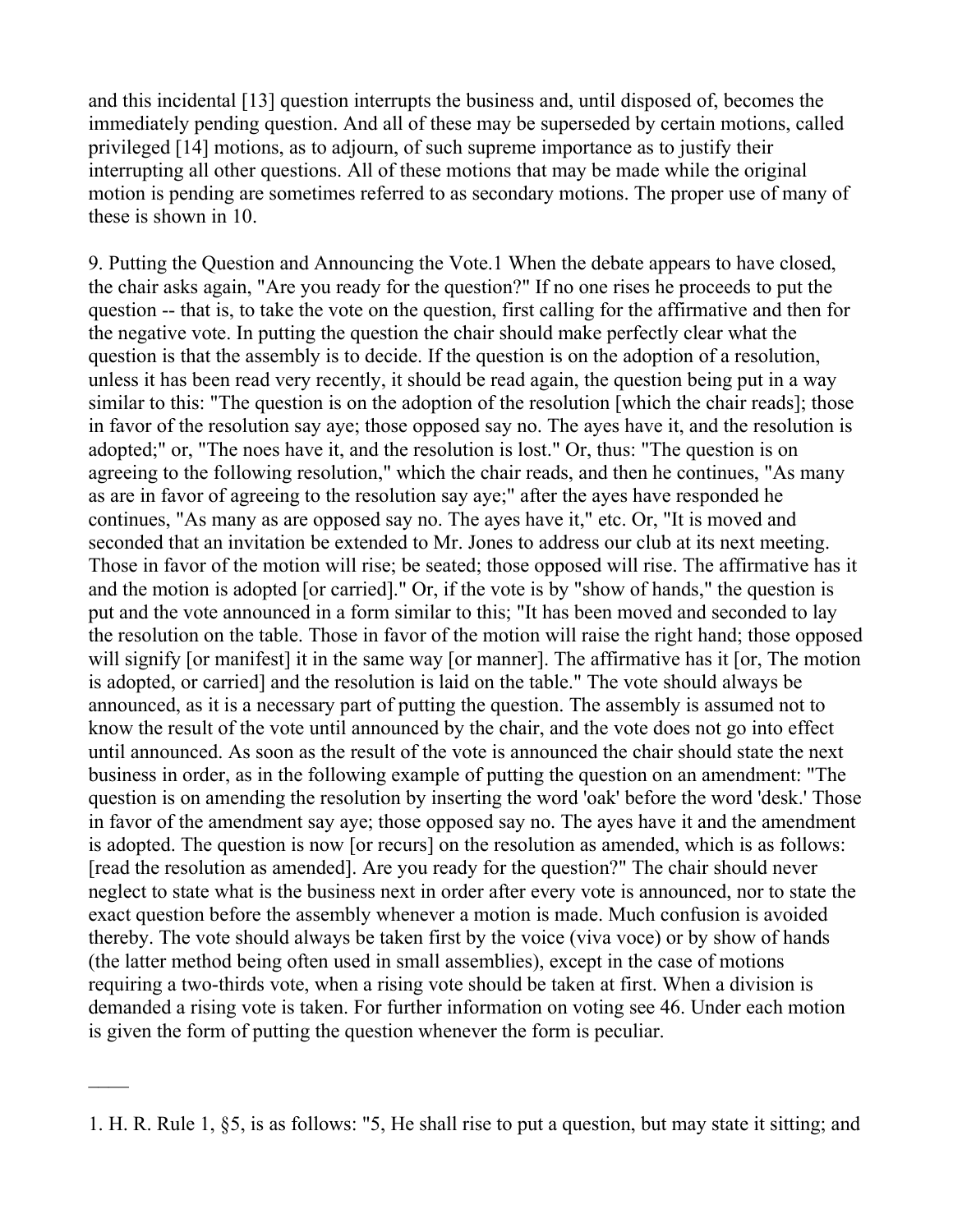shall put questions in this form, to wit: 'As many as are in favor (as the question may be), say Aye;' and after the affirmative voice is expressed, "As many as are opposed, say No;' if he doubts, or a division is called for, the House shall divide; those in the affirmative of the question shall first rise from their seats, and then those in the negative; if he still doubts, or a count is required by at least one-fifth of a quorum, he shall name one from each side of the question to tell the members in the affirmative and negative; which being reported, he shall rise and state the decision."

10. Proper Motions to Use to Accomplish Certain Objects. To enable any one to ascertain what motion to use in order to accomplish what is desired, the common motions are arranged in the table below according to the objects to be attained by their use. Immediately after the table is a brief statement of the differences between the motions placed under each object, and of the circumstances under which each should be used. They include all of the Subsidiary Motions [12], which are designed for properly disposing of a question pending before the assembly; and the three motions designed to again bring before the assembly a question that has been acted upon or laid aside temporarily; and the motion designed to bring before another meeting of the assembly a main question which has been voted on in an unusually small or unrepresentative meeting. Motions, as a general rule, require for their adoption only a majority vote -- that is, a majority of the votes cast, a quorum being present; but motions to suppress or limit debate, or to prevent the consideration of a question, or, without notice to rescind action previously taken, require a two-thirds vote [48]. The figures and letters on the left in the list below correspond to similar figures and letters in the statement of differences further on. The figures to the right in the list refer to the sections where the motions are fully treated.

The Common Motions Classified According to Their Objects.

(1) To Modify or Amend.

| (b) Commit or Refer 32 |  |
|------------------------|--|

(2) To Defer Action.

 (a) Postpone to a Certain Time .........31 (b) Make a Special Order (2/3 Vote) ....20 (c) Lay on the Table ...................28

(3) To Suppress or Limit Debate (2/3 Vote).

 (a) Previous Question (to close debate now) (2/3 Vote) ........................29 (b) Limit Debate (2/3 Vote) ............30

(4) To Suppress the Question.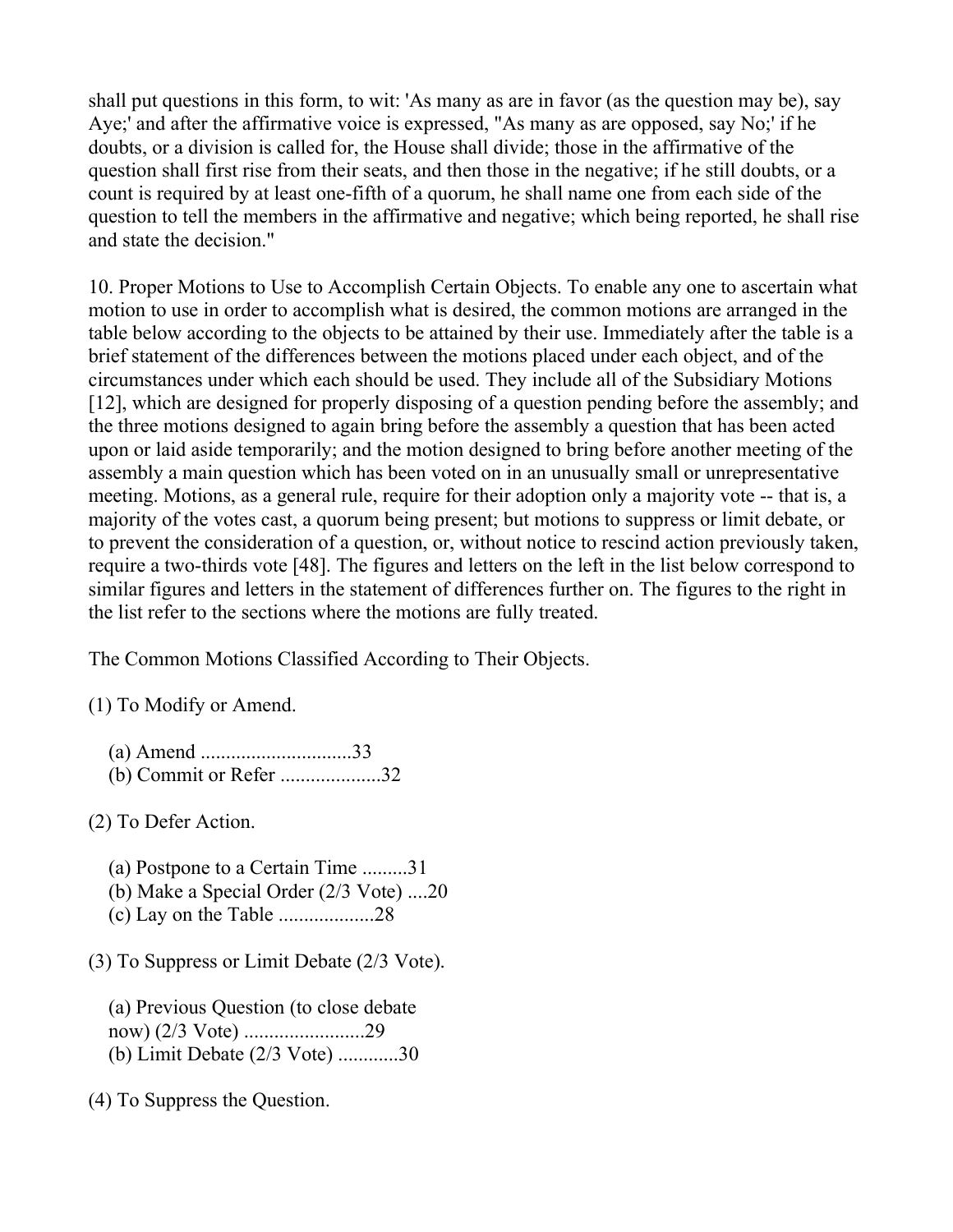| (a) Objection to Its Consideration |  |
|------------------------------------|--|
|                                    |  |
| (b) Previous Question and Reject   |  |
|                                    |  |
| (c) Postpone Indefinitely 34       |  |
|                                    |  |

(5) To Consider a Question a Second Time.

(a) Take from the Table ................35

(b) Reconsider .........................36

(c) Rescind ............................37

(6) To Prevent Final Action on a Question in an Unusually Small or Unrepresentative Meeting.

 (a) Reconsider and have Entered on the Minutes ............................36

(1) To Modify or Amend. (a) When a resolution or motion is not worded properly, or requires any modification to meet the approval of the assembly, if the changes required can be made in the assembly, the proper motion to make is to amend by "inserting," or "adding," or by "striking out," or by "striking out and inserting," or by "substituting" one or more paragraphs for those in the resolution. (b) But if much time will be required, or if the changes required are numerous, or if additional information is required to enable the assembly to act intelligently, then it is usually better to refer the question to a committee.

(2) To Defer Action. (a) If it is desired to put off the further consideration of a question to a certain hour, so that when that time arrives, as soon as the pending business is disposed of, it shall have the right of consideration over all questions except special orders and a reconsideration, then the proper motion to make is, to postpone to that certain time. This is also the proper motion to make if it is desired to defer action simply to another day. As the motion if adopted cannot interrupt the pending question when the appointed time arrives, nor can it suspend any rule, it requires only a majority vote for its adoption. A question postponed to a certain time cannot be taken up before the appointed time except by suspending the rules, which requires a two-thirds vote. (b) If it is desired to appoint for the consideration of a question a certain time when it may interrupt any pending question except one relating to adjournment or recess, or a question of privilege or a specified order that was made before it was, then the proper course is to move "that the question be made a special order for," etc., specifying the day or hour. As this motion, if adopted, suspends all rules that interfere with the consideration of the question at the appointed time, it requires a two-thirds vote for its adoption. A special order cannot be considered before the appointed time except by suspending the rules, which requires a two-thirds vote. (c) If, however, it is desired to lay the question aside temporarily with the right to take it up at any moment when business of this class, or unfinished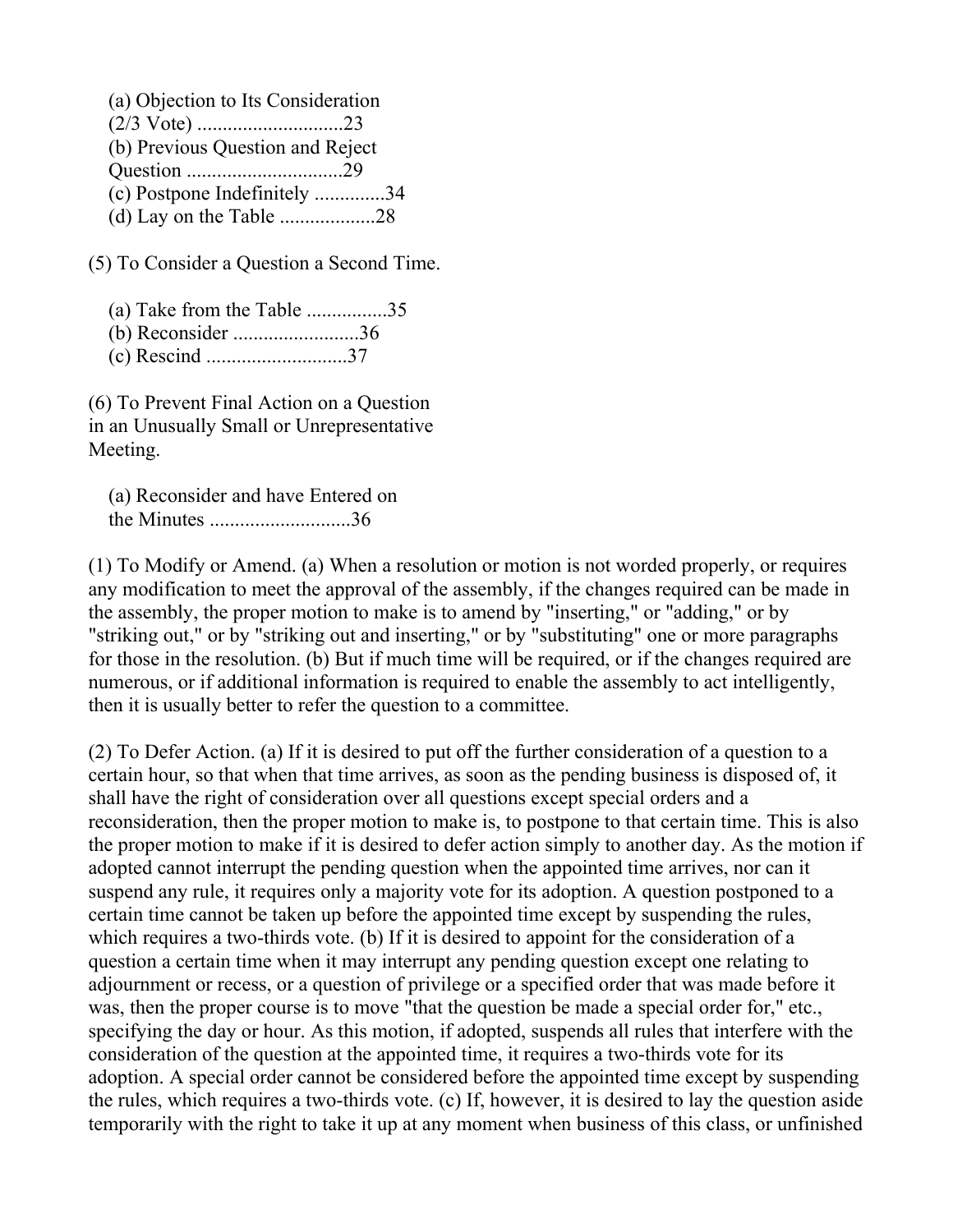or new business, is in order and no other question is before the assembly, the proper motion to use is to lay the question on the table. When laid upon the table a majority vote may take it up at the same or the next session, as described in 35.

(3) To Suppress Debate. (a) If it is desired to close debate now and bring the assembly at once to a vote on the pending question, or questions, the proper course is to move, or demand, or call for, the previous question on the motions upon which it is desired to close debate. The motion, or demand, for the previous question should always specify the motions upon which it is desired to order the previous question. If no motions are specified, the previous question applies only to the immediately pending question. It requires a two-thirds vote for its adoption. After it has been adopted, privileged and incidental motions may be made, or the pending questions may be laid on the table, but no other subsidiary motion can be made nor is any debate allowed. If it is lost the debate is resumed. (b) If it is desired to limit the number or length of speeches, or the time allowed for debate, the proper course is to move that the speeches or debate be limited as desired, or that the debate be closed and the vote be taken at a specified time. These motions to limit or close debate require a two-thirds vote for their adoption, and are in order, like the previous question, when any debatable question is immediately pending.

(4) To Suppress the Question. A legitimate question cannot be suppressed in a deliberative assembly without free debate, except by a two-thirds vote. If two-thirds of the assembly are opposed to the consideration of the question then it can be suppressed by the following methods: (a) If it is desired to prevent any consideration of the question, the proper course to pursue is to object to its consideration before it has been discussed or any other motion stated, and, therefore, it may interrupt a member who has the floor before the debate has begun. It requires no second. On the question of consideration there must be a two-thirds negative vote to prevent the consideration. (b) After the question has been considered the proper way to immediately suppress it is to close debate by ordering the previous question, which requires a two-thirds vote, and then to vote down the question. Another method of suppressing a question is to postpone it indefinitely (equivalent to rejecting it), which, however, being debatable and opening the main question to debate, is only of service in giving another opportunity to defeat the resolution should this one fail. For, if the motion to postpone indefinitely is adopted, the main question is dead for that session, and if it is lost, the main question is still pending and its enemies have another opportunity to kill it. When the motion to postpone indefinitely is pending and immediate action is desired, it is necessary to move the previous question as in case (b) above. (d) A fourth method frequently used for suppressing a question is to lay it on the table, though this is an unfair use of the motion, except in bodies like Congress where the majority must have the power to suppress any motion immediately, as otherwise they could not transact business. But in ordinary societies, where the pressure of business is not so great, it is better policy for the majority to be fair and courteous to the minority and use the proper motions for suppressing a question without allowing full debate, all of which require a twothirds vote. Unless the enemies of a motion have a large majority, laying it on the table is not a safe way of suppressing it, because its friends, by watching their opportunity, may find themselves in a majority and take it from the table and adopt it, as shown in the next paragraph.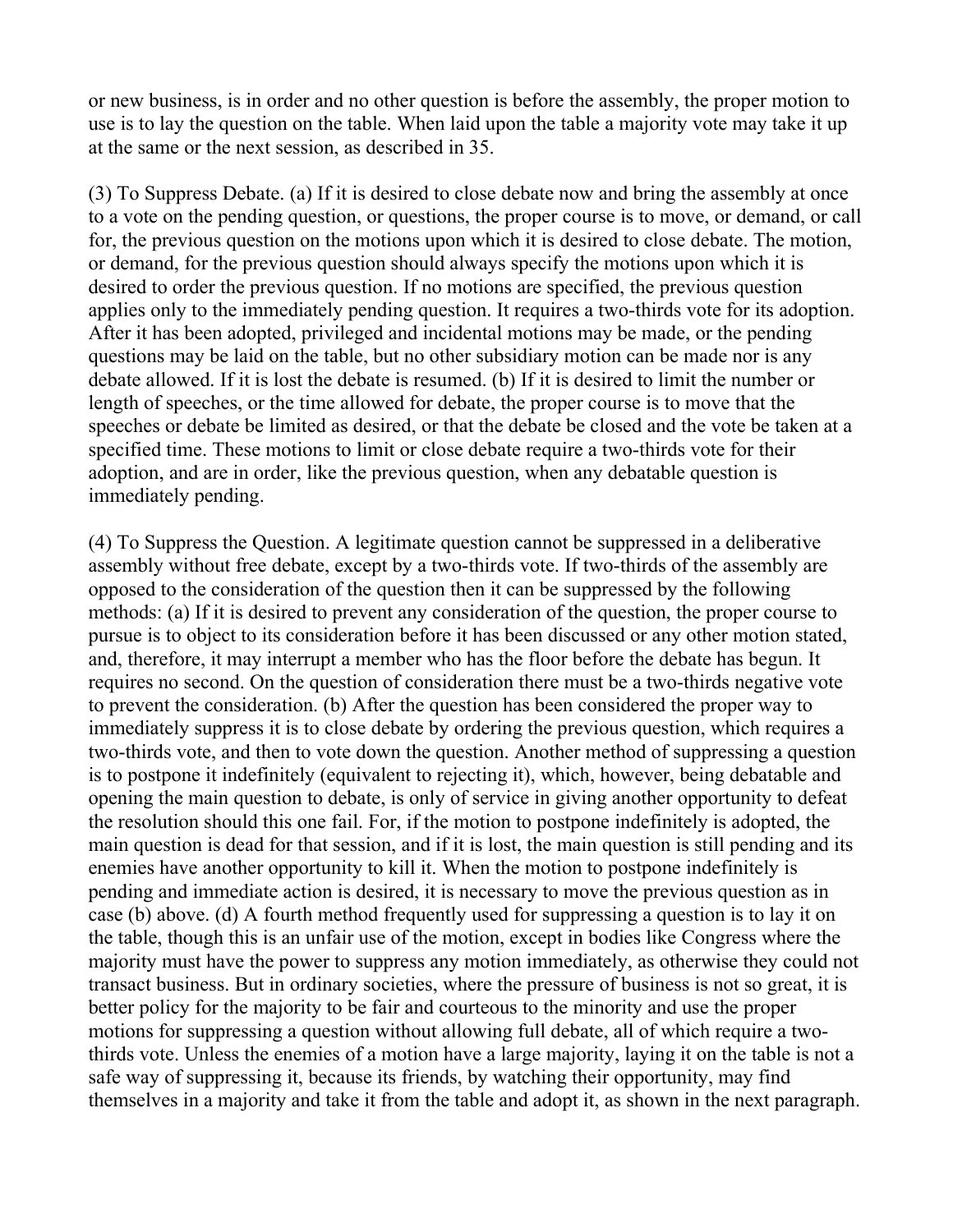(5) To Consider a Question a Second Time. (a) When a question has not been voted on, but has been laid on the table, a majority may take it from the table and consider it at any time when no other question is before the assembly and when business of that class, or unfinished or new business, is in order during the same session; or at the next session in ordinary societies having regular meetings as often as quarterly. (b) If a motion has been adopted, or rejected, or postponed indefinitely, and afterwards one or more members have changed their views from the prevailing to the losing side, and it is thought that by further discussion the assembly may modify or reverse its action, the proper course is for one who voted with the prevailing side to move to reconsider the vote on the question. This can be done on the day the vote to be reconsidered is taken, or on the next succeeding day of the same session. (c) If a main motion, including questions of privilege and orders of the day, has been adopted or rejected or postponed indefinitely, and no one is both able and willing to move to reconsider the vote, the question can be brought up again during the same session only by moving to rescind the motion. To rescind may be moved by any member, but, if notice of it was not given at a previous meeting, it requires a two-thirds vote or a vote of a majority of the enrolled membership. At any future session, the resolution, or other main motion, may be rescinded in the same way if it had been adopted; or it may be introduced anew if it had been rejected or postponed indefinitely; provided the question cannot be reached by calling up the motion to reconsider which had been made at the previous session. A by-law, or anything else that requires a definite notice and vote for its amendment, requires the same notice and vote to rescind it.

(6) To Prevent Final Action on a Question in an Unusually Small or Unrepresentative Meeting. If an important main motion should be adopted, lost, or postponed indefinitely, at a small or unrepresentative meeting of the society when it was apparent that the action is in opposition to the views of the majority of the members, the proper course to pursue is for a member to vote with the prevailing side and then move to reconsider the vote and have it entered on the minutes. The motion to reconsider, in this form, can be made only on the day the vote was taken which it is proposed to reconsider, and the reconsideration cannot be called up on that day; thus an opportunity is given to notify absent members. The motion to reconsider is fully explained in 36.

Art. II. General Classification of Motions.

For convenience motions may be classified as follows:

| Main or Principal Motions11 |  |
|-----------------------------|--|
| Subsidiary Motions12        |  |
|                             |  |
| Privileged Motions14        |  |

11. A Main or Principal Motion is a motion made to bring before the assembly, for its consideration, any particular subject. It takes precedence of nothing -- that is, it cannot be made when any other question is before the assembly; and it yields to all Privileged, Incidental, and Subsidiary Motions -- that is, any of these motions can be made while a main motion is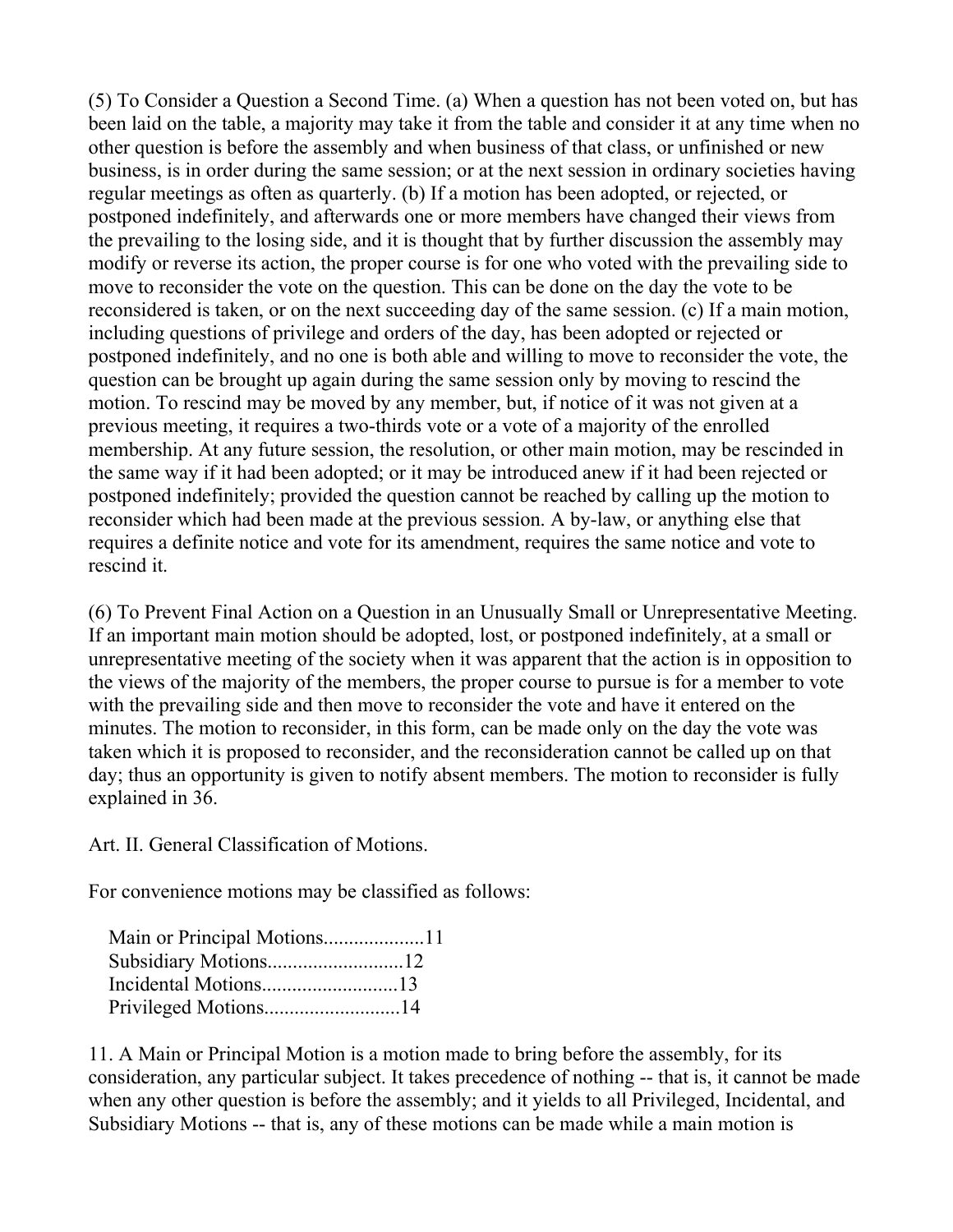pending. Main motions are debatable, and subject to amendment, and can have any subsidiary [12] motions applied to them. When a main motion is laid on the table, or postponed to a certain time, it carries with it all pending subsidiary motions. If a main motion is referred to a committee it carries with it only the pending amendments. As a general rule, they require for their adoption only a majority vote -- that is, a majority of the votes cast; but amendments to constitutions, by-laws, and rules of order already adopted, all of which are main motions, require a two-thirds vote for their adoption, unless the by-laws, etc., specify a different vote for their amendment; and the motion to rescind action previously taken requires a two-thirds vote, or a vote of a majority of the entire membership, unless previous notice of the motion has been given.

Main motions may be subdivided into Original Main Motions and Incidental Main Motions. Original Main Motions are those which bring before the assembly some new subject, generally in the form of a resolution, upon which action by the assembly is desired. Incidental Main Motions are those main motions that are incidental to, or relate to, the business of the assembly, or its past or future action, as, a committee's report on a resolution referred to it. A motion to accept or adopt the report of a standing committee upon a subject not referred to it is an original main motion, but a motion to adopt a report on a subject referred to a committee is an incidental main motion. The introduction of an original main motion can be prevented by sustaining by a two-thirds vote an objection to its consideration [23], made just after the main motion is stated and before it is discussed. An objection to its consideration cannot be applied to an incidental main motion, but a two-thirds vote can immediately suppress it by ordering the previous question [29]. This is the only difference between the two classes of main motions. The following list contains some of the most common

Incidental Main Motions.

Accept or Adopt a Report upon a subject referred to a committee 54

Adjourn at, or to, a future time 17

Adjourn, if qualified in any way, or to adjourn when the effect is to dissolve the assembly with no provision for its reconvening 17

Appoint the Time and Place for the next meeting, if introduced when no business is pending 16

Amend the Constitution, By-laws, Standing Rules, or Resolutions, etc., already adopted 68 Ratify or Confirm action taken 39

Rescind or Repeal action taken 37

All of these motions are essentially main motions, and are treated as such, though they may appear otherwise.

Though a question of privilege is of high rank so far as interrupting a pending question is concerned, yet when the question has interrupted business and is pending, it is treated as a main motion so far as having incidental and subsidiary motions applied to it. So an order of the day, even though a special order, after it has been taken up is treated in the same way, as is also a question that has been reconsidered.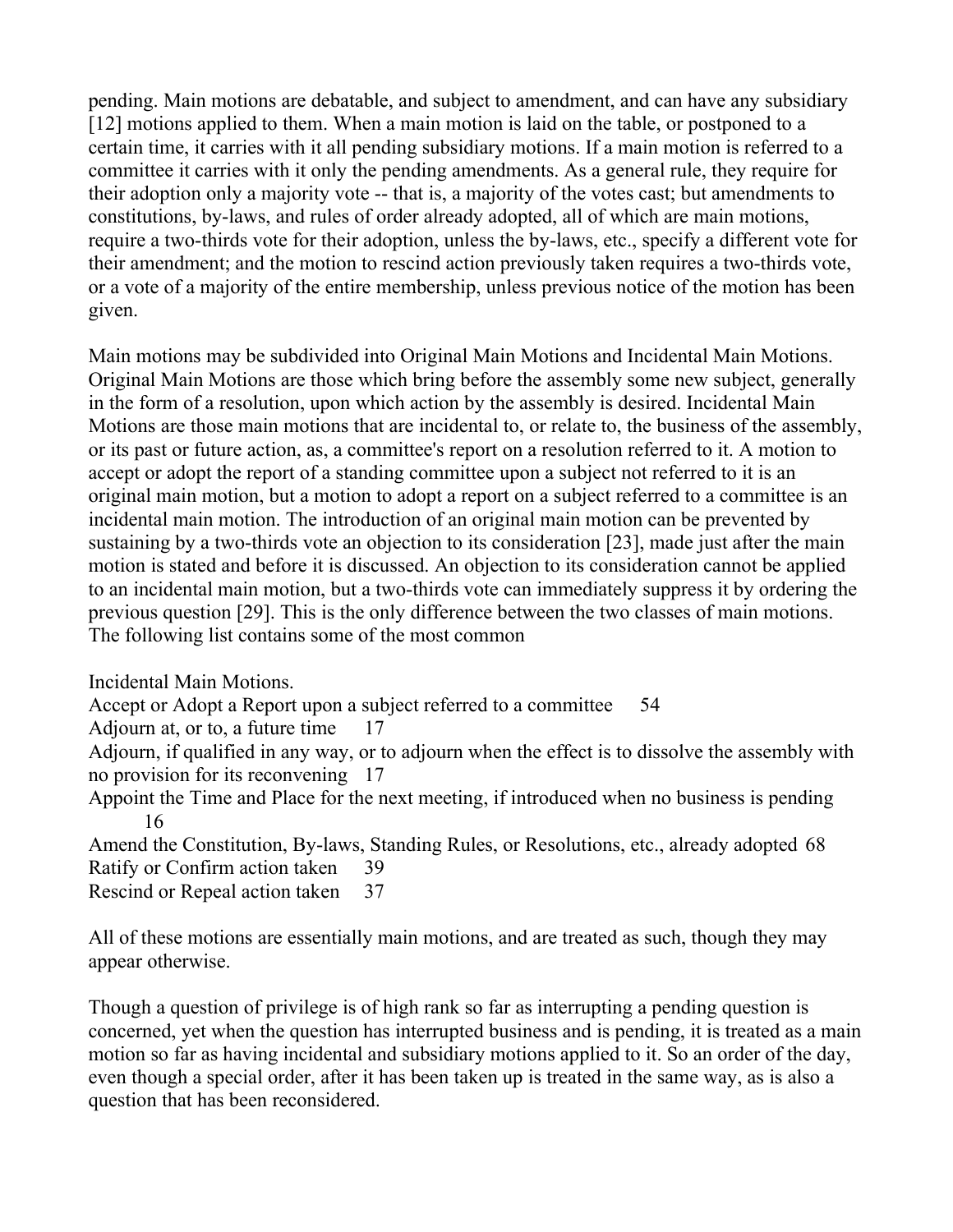No motion is in order that conflicts with the constitution, by-laws, or standing rules or resolutions of the assembly, and if such a motion is adopted it is null and void. Before introducing such a motion it is necessary to amend the constitution or by-laws, or amend or rescind the conflicting standing rule or resolution. So, too, a motion is not in order that conflicts with a resolution previously adopted by the assembly at the same session, or that has been introduced and has not been finally disposed of. If it is not too late the proper course is to reconsider [36] the vote on the motion previously adopted, and then amend it so as to express the desired idea. If it cannot be reconsidered, then by a two-thirds vote the old resolution may be rescinded when the new one can be introduced, or by giving notice it may be rescinded by a majority vote at the next meeting. In ordinary societies, where the quorum is a small percentage of the membership, and the meetings are as frequent as quarterly, no resolution that conflicts with one adopted at a previous session should be entertained until the old one has been rescinded, which requires a two-thirds vote unless proper notice has been given. [See 37.]

12. Subsidiary Motions are such as are applied to other motions for the purpose of most appropriately disposing of them. By means of them the original motion may be modified, or action postponed, or it may be referred to a committee to investigate and report, etc. They may be applied to any main motion, and when made they supersede the main motion and must be decided before the main motion can be acted upon. None of them, except the motion to amend and those that close or limit or extend the limits of debate, can be applied to a subsidiary, incidental (except an appeal in certain cases), or privileged motion. Subsidiary motions, except to lay on the table, the previous question, and postpone indefinitely, may be amended. The motions affecting the limits of debate may be applied to any debatable question regardless of its privilege, and require a two-thirds vote for their adoption. All those of lower rank than those affecting the limits of debate are debatable, the rest are not. The motion to amend anything that has already been adopted, as by-laws or minutes, is not a subsidiary motion but is a main motion and can be laid on the table or have applied to it any other subsidiary motion without affecting the by-laws or minutes, because the latter are not pending.

In the following list the subsidiary motions are arranged in the order of their precedence, the first one having the highest rank. When one of them is the immediately pending question every motion above it is in order, and every one below it is out of order. They are as follows:

Subsidiary Motions. Lay on the Table 28 The Previous Ouestion 29 Limit or Extend Limits of Debate 30 Postpone Definitely, or to a Certain Time 31 Commit or Refer, or Recommit 32 Amend 33 Postpone Indefinitely 34

13. Incidental Motions are such as arise out of another question which is pending, and therefore take precedence of and must be decided before the question out of which they rise; or, they are incidental to a question that has just been pending and should be decided before any other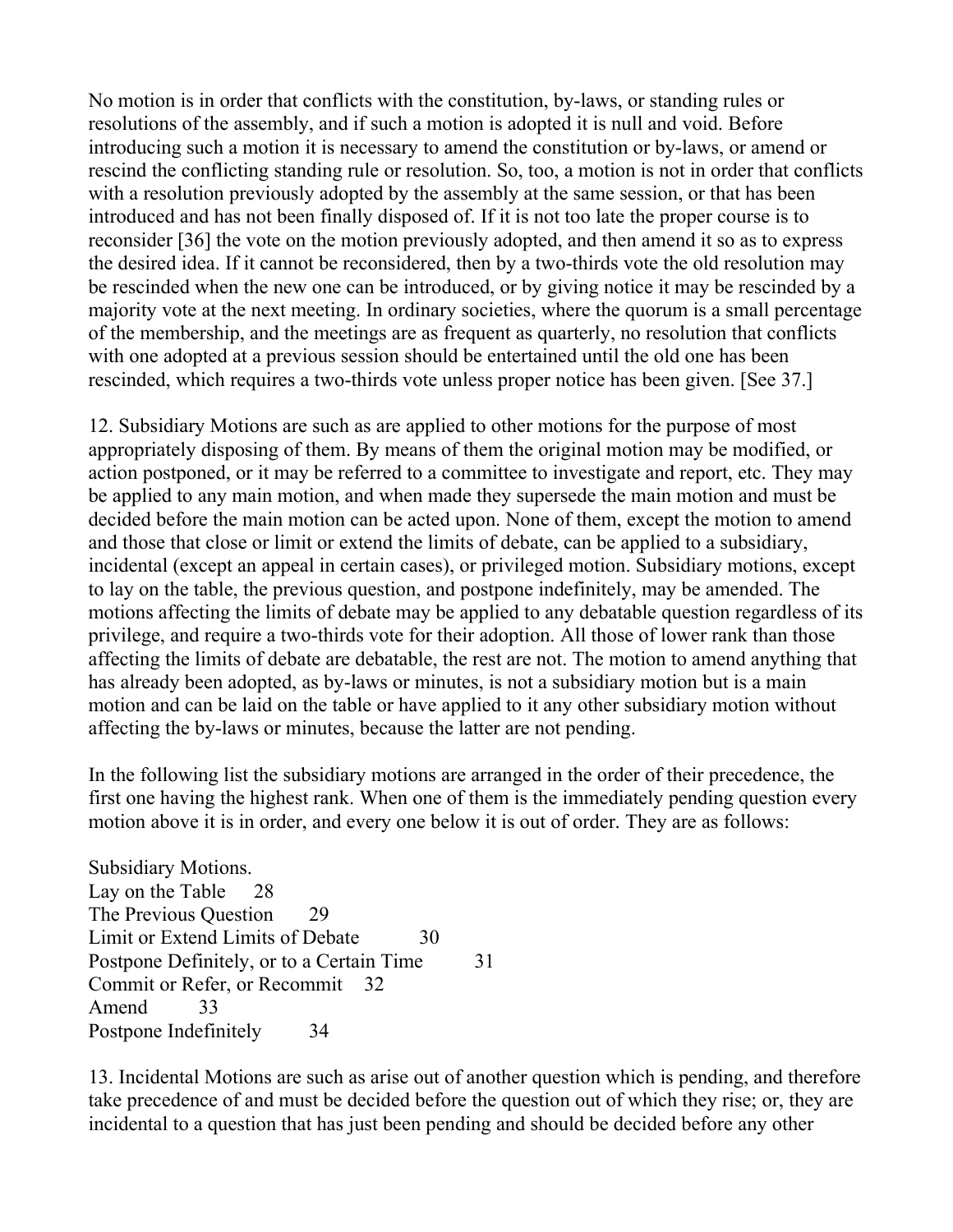business is taken up. They yield to privileged motions, and generally to the motion to lay on the table. They are undebatable, except an appeal under certain circumstances as shown in 21. They cannot be amended except where they relate to the division of a question, or to the method of considering a question, or to methods of voting, or to the time when nominations or the polls shall be closed. No subsidiary motion, except to amend, can be applied to any of them except a debatable appeal. Whenever it is stated that all incidental motions take precedence of a certain motion, the incidental motions referred to are only those that are legitimately incidental at the time they are made. Thus, incidental motions take precedence of subsidiary motions, but the incidental motion to object to the consideration of a question cannot be made while a subsidiary motion is pending, as the objection is only legitimate against an original main motion just after it is stated, before it has been debated or there has been any subsidiary motion stated. The following list comprises most of those that may arise:

Incidental Motions. Questions of Order and Appeal 21 Suspension of the Rules 22 Objection to the Consideration of a Question 23 Division of a Question, and Consideration by Paragraph or Seriatim 24 Division of the Assembly, and Motions relating to Methods of Voting, or to Closing or to Reopening the Polls 25 Motions relating to Methods of Making, or to Closing or to Reopening Nominations 26 Requests growing out of Business Pending or that has just been pending; as, a Parliamentary Inquiry, a Request for Information, for Leave to Withdraw a Motion, to Read Papers, to be Excused from a Duty, or for any other Privilege 27

14. Privileged Motions are such as, while not relating to the pending question, are of so great importance as to require them to take precedence of all other questions, and, on account of this high privilege, they are undebatable. They cannot have any subsidiary motion applied to them, except the motions to fix the time to which to adjourn, and to take a recess, which may be amended. But after the assembly has actually taken up the orders of the day or a question of privilege, debate and amendment are permitted and the subsidiary motions may be applied the same as on any main motion. These motions are as follows, being arranged in order of precedence:

Privileged Motions.

Fix the Time to which to Adjourn (if made while another question is pending) 16 Adjourn (if unqualified and if it has not the effect to dissolve the assembly) 17 Take a Recess (if made when another question is pending) 18 Raise a Question of Privilege 19 Call for Orders of the Day 20

15. Some Main and Unclassified Motions. Two main motions (to rescind and to ratify) and several motions which cannot conveniently be classified as either Main, Subsidiary, Incidental, or Privileged, and which are in common use, are hereafter explained and their privileges and effects given. They are as follows: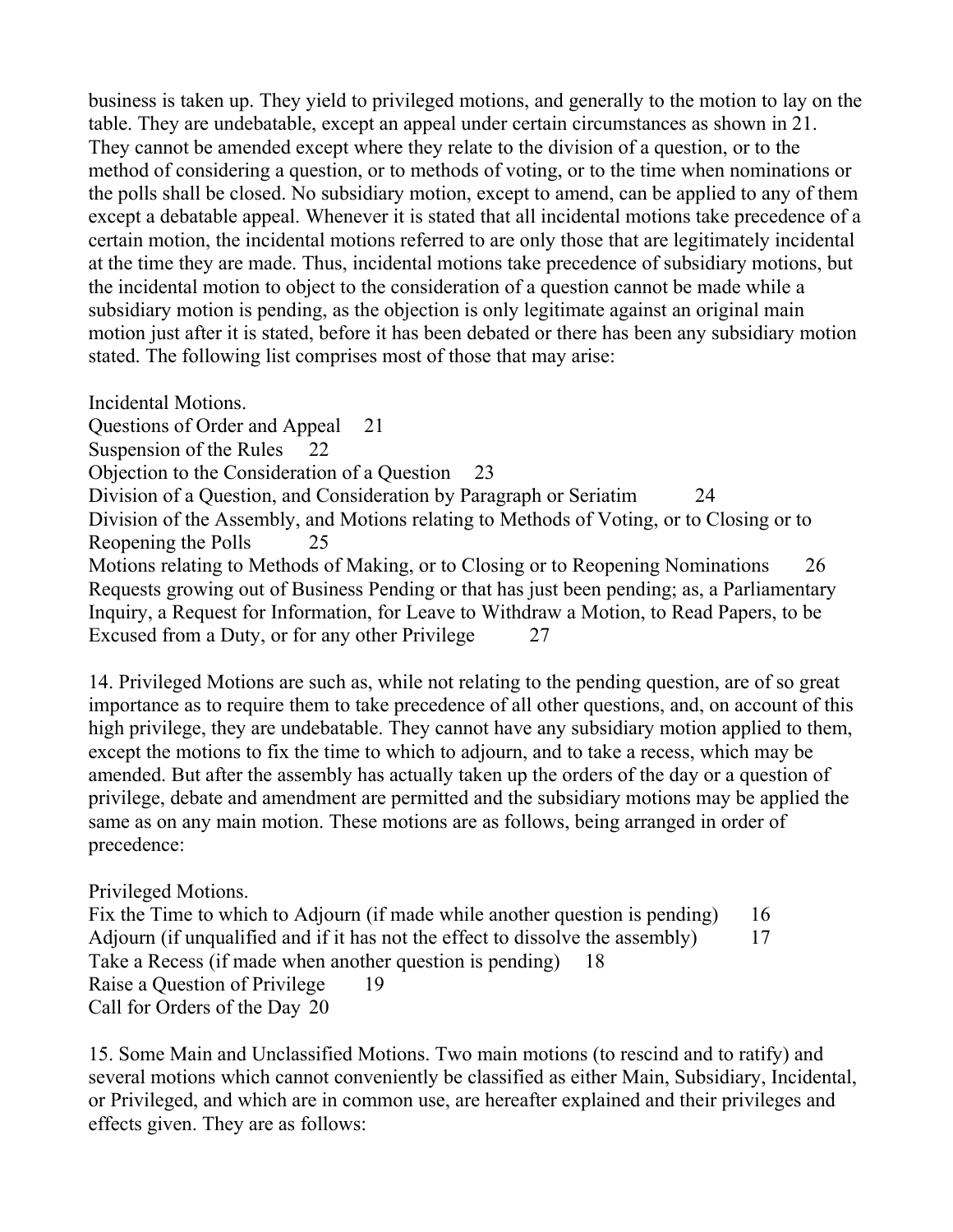Take from the Table 35 Reconsider 36 Rescind 37 Renewal of a Motion 38 Ratify 39 Dilatory, Absurd, or Frivolous Motions 40 Call of the House 41

Art. III. Privileged Motions.

See 14 for a list and the general characteristics of these motions.

16. To Fix the Time to which the Assembly shall Adjourn.1 This motion is privileged only when made while another question is pending and in an assembly that has made no provision for another meeting on the same or the next day. The time fixed cannot be beyond the time of the next meeting. If made in an assembly that already has provided for another meeting on the same or the next day, or if made in an assembly when no question is pending, this is a main motion and may be debated and amended and have applied to it the other subsidiary motions, like other main motions. Whenever the motion is referred to in these rules the privileged motion is meant, unless specified to the contrary.

This motion when privileged takes precedence of all others, and is in order even after it has been voted to adjourn, provided the chairman has not declared the assembly adjourned. It can be amended, and a vote on it can be reconsidered. When the assembly has no fixed place for its meetings, this motion should include the place as well as the time for the next meeting, and in this case the place is subject to amendment as well as the time. When the assembly meets at the time to which it adjourned, the meeting is a continuation of the previous session. Thus, if the Annual Meeting is adjourned to meet on another day, the adjourned meeting is a legal continuation of the Annual Meeting. [See 63.] The form of this motion is, "I move that when we adjourn, we adjourn (or stand adjourned) to 2 P.M. tomorrow."

17. To Adjourn. The motion to adjourn (when unqualified) is always a privileged motion except when, for lack of provision for a future meeting, as in a mass meeting, or at the last meeting of a convention, its effect, if adopted, would be to dissolve the assembly permanently. In any organized society holding several regular meetings during the year, it is, when unqualified, always a privileged motion. When not privileged it is treated as any other main motion, being debatable and amendable, etc.

<sup>1.</sup> In Congress this motion was given the highest rank of all motions, but it was so utilized for filibustering purposes and there was so little need of such a motion in an assembly meeting daily for months that in the last revision to the rules it was omitted from the list of privileged motions. In ordinary assemblies having short or infrequent sessions its usefulness outweighs the harm that may be done by its improper use.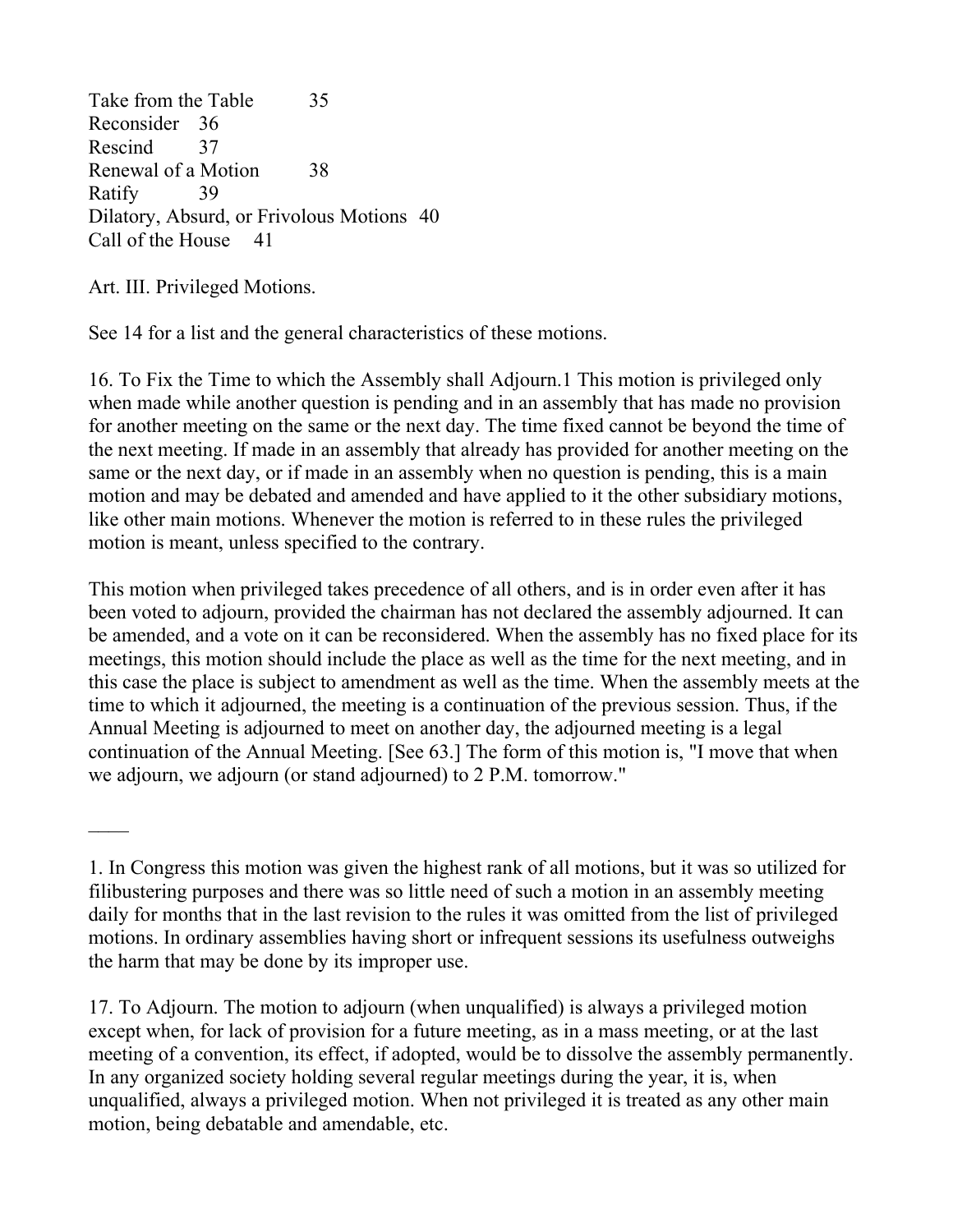The privileged motion to adjourn takes precedence of all others, except the privileged motion "to fix the time to which to adjourn," to which it yields. It is not debatable, nor can it be amended or have any other subsidiary [12] motion applied to it; nor can a vote on it be reconsidered. It may be withdrawn.

The motion to adjourn can be repeated if there has been any intervening business, though it is simply progress in debate. The assembly may decline to adjourn in order to hear one speech or to take one vote, and therefore it must have the privilege of renewing the motion to adjourn when there has been any progress in business or debate. But this high privilege is liable to abuse to the annoyance of the assembly, if the chair does not prevent it by refusing to entertain the motion when evidently made for obstructive purposes, as when the assembly has just voted it down, and nothing has occurred since to show the possibility of the assembly's wishing to adjourn. [See Dilatory Motions, 40.]

The motion to adjourn, like every other motion, cannot be made except by a member who has the floor. When made by one who has not risen and addressed the chair and been recognized, it can be entertained only by general consent. It cannot be made when the assembly is engaged in voting, or verifying the vote, but is in order after the vote has been taken by ballot before it has been announced. In such case the ballot vote should be announced as soon as business is resumed. Where much time will be consumed in counting ballots the assembly may adjourn, having previously appointed a time for the next meeting, or, still better, may take a recess as explained in the next section. No appeal, or question of order, or inquiry, should be entertained after the motion to adjourn has been made, unless it is of such a nature that its decision is necessary before an adjournment, or unless the assembly refuses to adjourn, when it would be in order.

Before putting the motion to adjourn, the chair, in most organizations, should be sure that no important matters have been overlooked. If there are announcements to be made they should be attended to before taking the vote, or at least, before announcing it. If there is something requiring action before adjournment, the fact should be stated and the mover requested to withdraw his motion to adjourn. The fact that the motion to adjourn is undebatable does not prevent the assembly's being informed of business requiring attention before adjournment. Members should not leave their seats until the chair has declared the assembly adjourned.

An adjournment sine die -- that is, without day -- closes the session and if there is no provision for convening the assembly again, of course the adjournment dissolves the assembly. But, if any provision has been made whereby another meeting may be held, its effect is simply to close the session. In an assembly, as a convention, which meets regularly only once during its life, but whose by-laws provide for calling special meetings, an adjournment sine die means only the ending of the regular session of the convention, which, however, may be reconvened as provided in the by-laws. If called to meet again the assembly meets as a body already organized.

When the motion to adjourn is qualified in any way, or when its effect is to dissolve the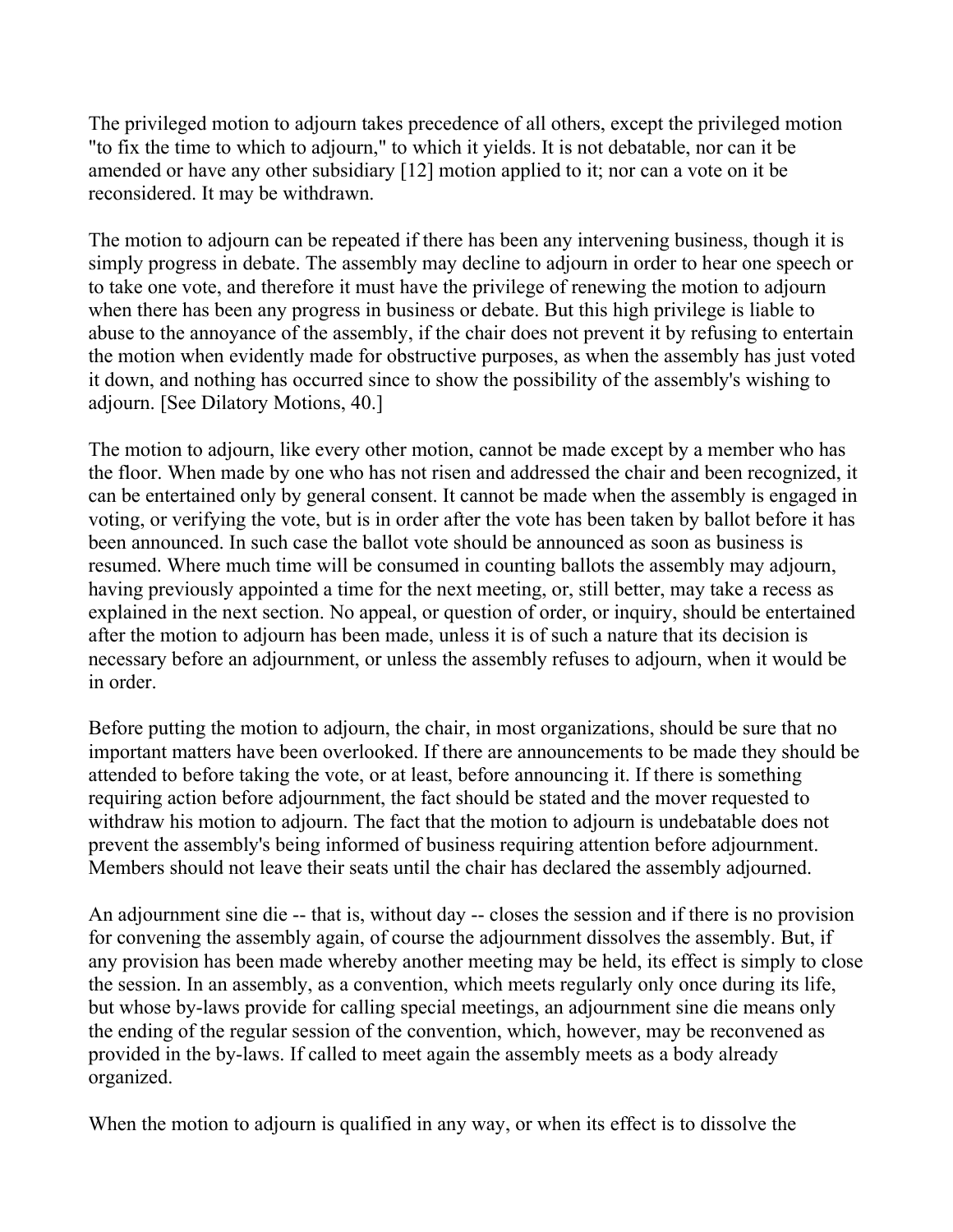assembly without any provision being made for holding another meeting of the assembly, it loses its privilege and is a main motion, debatable and amendable and subject to having applied to it any of the subsidiary motions.

In committees where no provision has been made for future meetings, an adjournment is always at the call of the chair unless otherwise specified. When a special committee, or the committee of the whole, has completed the business referred to it, instead of adjourning, it rises and reports, which is equivalent to adjournment without day.

The Effect upon Unfinished Business of an adjournment, unless the assembly has adopted rules to the contrary, is as follows:

(a) When the adjournment does not close the session [63], the business interrupted by it is the first in order after the reading of the minutes at the next meeting, and is treated the same as if there had been no adjournment, an adjourned meeting being legally the continuation of the meeting of which it is an adjournment.

(b) When the adjournment closes a session1 in an assembly having regular sessions as often as quarterly, the unfinished business should be taken up, just where it was interrupted at the next succeeding session previous to new business; provided that, in a body elected, either wholly or in part, for a definite time (as a board of directors one-third of whom are elected annually), unfinished business falls to the ground with the expiration of the term for which the board, or any part of it, was elected.

(c) When the adjournment closes a session in an assembly which does not meet as often as quarterly, or when the assembly is an elective body, and this session ends the term of a portion of the members, the adjournment puts an end to all business unfinished at the close of the session. The business may be introduced at the next session, the same as if it had never been before the assembly.

<sup>1. &</sup>quot;All business before committees of the House at the end of one session shall be resumed at the commencement of the next session of the same Congress in the same manner as if no adjournment had taken place." H.R. Rule 26. In practice this rule is applied to business before the House as well as to that before committees. But unfinished business does not go over from one Congress to another Congress. When a society meets only once in six months or a year, there is liable to be as great a difference in the personnel of the two consecutive meetings as of two consecutive Congresses, and only trouble would result from allowing unfinished business to hold over to the next yearly meeting.

<sup>18.</sup> Take a Recess.1 This motion is practically a combination of the two preceding, to which it yields, taking precedence of all other motions. If made when other business is before the assembly, it is a privileged motion and is undebatable and can have no subsidiary motion applied to it except amend. It can be amended as to the length of the recess. It takes effect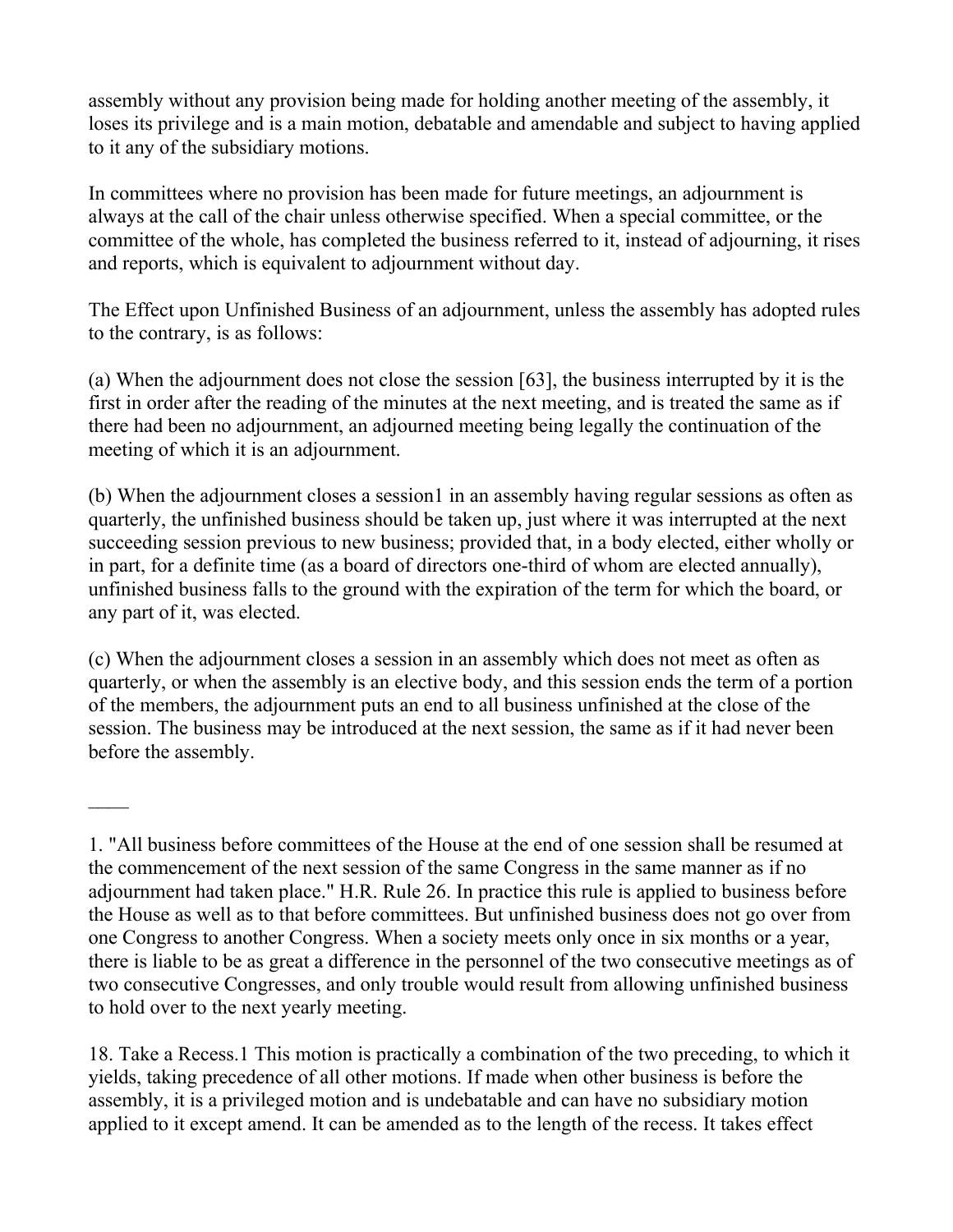immediately. A motion to take a recess made when no business is before the assembly, or a motion to take a recess at a future time, has no privilege, and is treated as any other main motion. A recess is an intermission in the day's proceedings, as for meals or for counting the ballots when much time is required; or in the case of meetings like conventions lasting for several days a recess is sometimes taken over an entire day. When a recess is provided for in the order of exercises, or program, the chair, when the time arrives, announces the fact and says the assembly stands adjourned, or in recess, to the specified hour. The assembly by a two-thirds vote can postpone the time for taking a recess, or adjournment. When the hour has arrived to which the recess was taken, the chairman calls the assembly to order and the business proceeds the same as if no recess had been taken. If the recess was taken after a vote had been taken and before it was announced, then the first business is the announcement of the vote. The intermissions in the proceedings of a day are termed recesses, whether the assembly voted to take a recess, or whether it simply adjourned having previously adopted a program or rule providing for the hours of meeting. When an assembly has frequent short regular meetings not lasting over a day, and an adjourned meeting is held on another day, the interval between the meetings is not referred to as a recess.

1. Congress has omitted this motion from its latest revision of the list of privileged motions, on account of its abuse for filibustering purposes, and its being so seldom needed.

19. Questions of Privilege. Questions relating to the rights and privileges of the assembly, or to any of its members, take precedence of all other motions except the three preceding relating to adjournment and recess, to which they yield. If the question is one requiring immediate action it may interrupt a member's speech; as, for example, when, from any cause, a report that is being read cannot be heard in a part of the hall. But if it is not of such urgency it should not interrupt a member after he has commenced his speech. Before a member has commenced speaking, even though he has been assigned the floor, it is in order for another member to raise a question of privilege. When a member rises for this purpose he should not wait to be recognized, but immediately on rising should say, "Mr. Chairman," -- and when he catches the chairman's eye, should add, "I rise to a question of privilege affecting the assembly," or "I rise to a question of personal privilege." The chair directs him to state his question. and then decides whether it is one of privilege or not. From this decision any two members may appeal. The chair may decide it to be a question of privilege, but not of sufficient urgency to justify interrupting the speaker. In such a case the speaker should be allowed to continue, and, when he has finished, the chair should immediately assign the floor to the member who raised the question of privilege to make his motion if one is necessary. Whenever his motion is made and stated, it becomes the immediately pending question and is open to debate and amendment and the application of all the other subsidiary motions just as any main motion. Its high privilege extends only to giving it the right to consideration in preference to any other question except one relating to adjournment or recess, and, in cases of great urgency, the right to interrupt a member while speaking. It cannot interrupt voting or verifying a vote. As soon as the question of privilege is disposed of, the business is resumed exactly where it was interrupted; if a member had the floor at the time the question of privilege was raised, the chair assigns him the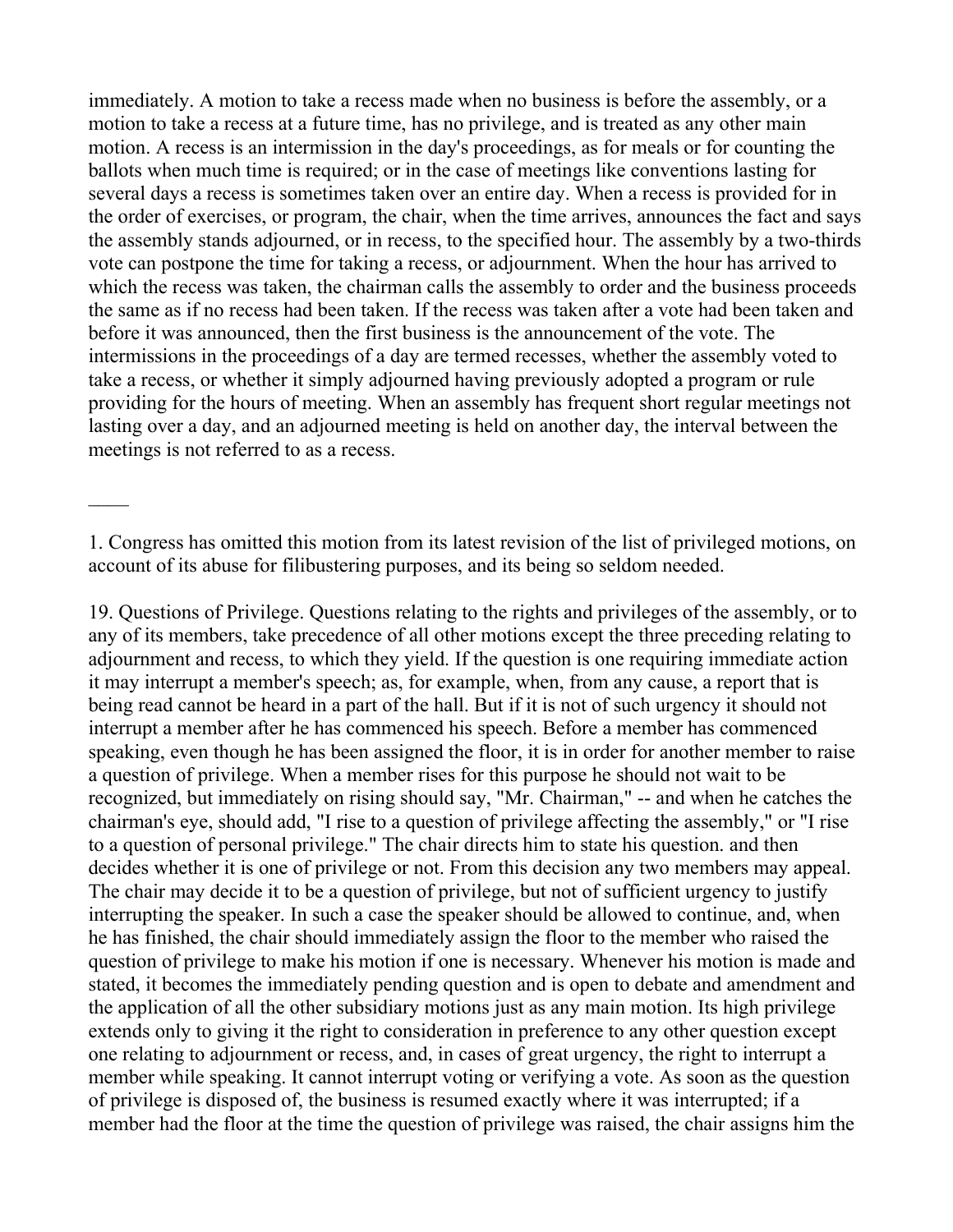#### floor again.

Questions of privilege may relate to the privileges of the assembly or only of a member, the former having the precedence if the two come into competition. Questions of personal privilege must relate to one as a member of the assembly, or else relate to charges against his character which, if true, would incapacitate him for membership. Questions like the following relate to the privileges of the assembly: those relating to the organization of the assembly; or to the comfort of its members, as the heating, lighting, ventilation, etc., of the hall, and freedom from noise and other disturbance; or to the conduct of its officers or employees; or to the punishing of a member for disorderly conduct or other offence; or to the conduct of reporters for the press, or to the accuracy of published reports of proceedings.

Privileged questions include, besides questions of privilege, a call for the orders of the day and the privileged motions relating to adjournment and recess. This distinction between privileged questions and questions of privilege should be borne in mind.

20. Orders of the Day.1 A Call for the Orders of the Day (which, in an ordinary assembly, is a demand that the assembly conform to its program or order of business) can be made at any time when no other privileged [14] motion is pending and the order of business is being varied from, and only then. It requires no second, and is in order when another has the floor, even though it interrupts a speech, as a single member has a right to demand that the order of business be conformed to. It is out of order to call for the orders of the day when there is no variation from the order of business. Thus, the orders of the day cannot be called for when another question is pending, provided there are no special orders made for that time or an earlier time, as general orders cannot interrupt a question actually under consideration. The call must be simply for the orders of the day, and not for a specified one, as the latter has no privilege. When the time has arrived for which a special order has been made, a call for the orders of the day taken precedence of everything except the other privileged motions, namely, those relating to adjournment and recess, and questions of privilege, to which it yields. If there are no special orders a call for the orders of the day cannot interrupt a pending question; but, if made when no question is pending, it is in order even when another has the floor an has made a main motion, provided the chair has not stated the question. Until the time of actually taking up the general orders for consideration this call yields to a motion to reconsider, or to a calling up of a motion to reconsider, previously made. A call for the orders of the day cannot be debated or amended, or have any other subsidiary motion applied to it.

It is the duty of the chair to announce the business to come before the assembly in its proper order, and if he always performs this duty there will be no occasion for calling for the orders of the day. But there are occasions when the chair fails to notice that the time assigned for a special order has arrived, or he thinks that the assembly is so interested in the pending question that it does not wish yet to take up the special order assigned for that time, and therefore delays announcing it. In such a case, as already stated, any member has a right to call for the orders of the day, and thus compel the chair either to announce the order or else put the question, "Will the assembly proceed to the orders of the day?" To refuse to take up the orders at the appointed time is an interference with the order of business similar to suspending the rules and should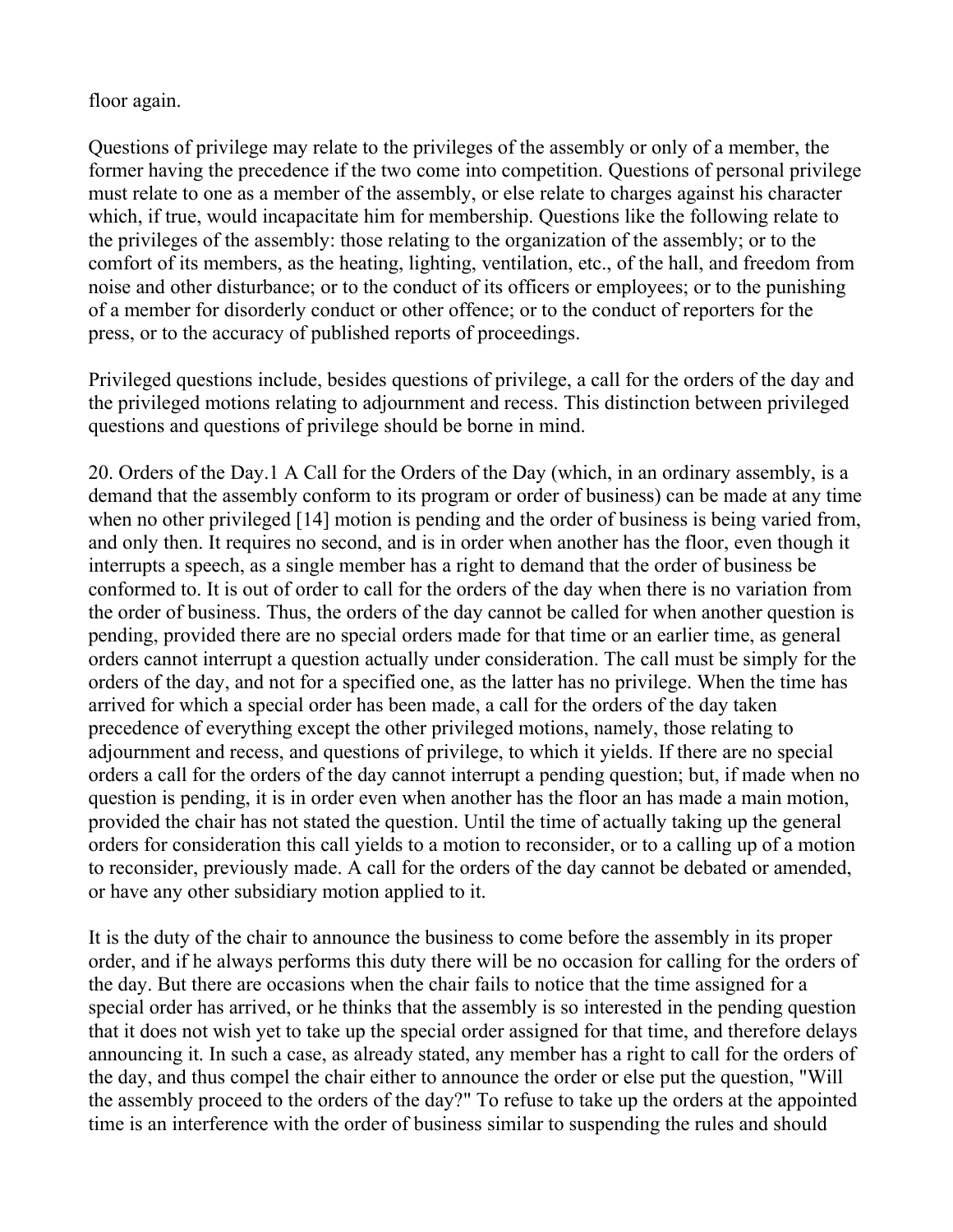require the same vote namely, two-thirds. In other words, a two-thirds vote in the negative is necessary to prevent proceeding to the orders of the day. If the assembly refuses to proceed to the orders of the day the orders cannot be called for again until the pending business is disposed of.

When the orders of the day are announced, or when they are called for, if it is desired to prolong the discussion of the pending question, some one should move that the time for considering the pending question be extended a certain number of minutes. A two-thirds vote is required for the adoption of this motion as it changes the order of business or program. After the order has been announced and the question is actually pending, it is debatable and may be amended or have any other subsidiary motion applied to it the same as any other main motion. The orders of the day in a mass cannot be laid on the table or postponed, but when an order has been actually taken up it may, by a majority vote, be laid on the table, or postponed, or committed, so that, if there is no other order to interfere, the consideration of the question previously pending will be resumed. Whenever the orders of the day are disposed of, the consideration of the interrupted business is taken up at the point where it was interrupted by the call for the orders of the day. By suspending the rules by a two-thirds vote any question may be taken up out of its proper order.

Orders of the Day. When one or more subjects have been assigned to a particular day or hour (by postponing them to, or making them special orders for, that day or hour, or by adopting a program or order of business), they become the orders of the day for that day or hour, and they cannot be considered before that time, except by a two-thirds vote. They are divided into General Orders and Special Orders, the latter always taking precedence of the former.

A General Order is usually made by simply postponing a question to a certain day or hour, or after a certain event. It does not suspend any rule, and therefore cannot interrupt business. But after the appointed hour has arrived it has the preference, when no question is pending, over all other questions except special orders and reconsideration. It cannot be considered before the appointed time except by a reconsideration or by a two-thirds vote. When the order of business provides for orders of the day, questions simply postponed to a meeting, without specifying the hour, come up under that head. If no provision is made for orders of the day, then such postponed questions come up after the disposal of the business pending at the previous adjournment, and after the questions on the calendar that were not disposed of at the previous meeting.

An order of business that specifies the order in which, but not the time when, the business shall be transacted, together with the postponed questions constitutes the general orders. This order cannot be varied from except by general consent or by suspending the rules by a two-thirds vote. If all of this business is not disposed of before adjournment, it becomes "unfinished business," and is treated as unfinished business, as explained in 17 under The Effect Upon Unfinished Business of an Adjournment.

As general orders cannot interrupt the consideration of a pending question, it follows that any general order made for an earlier hour, though made afterwards, by not being disposed of in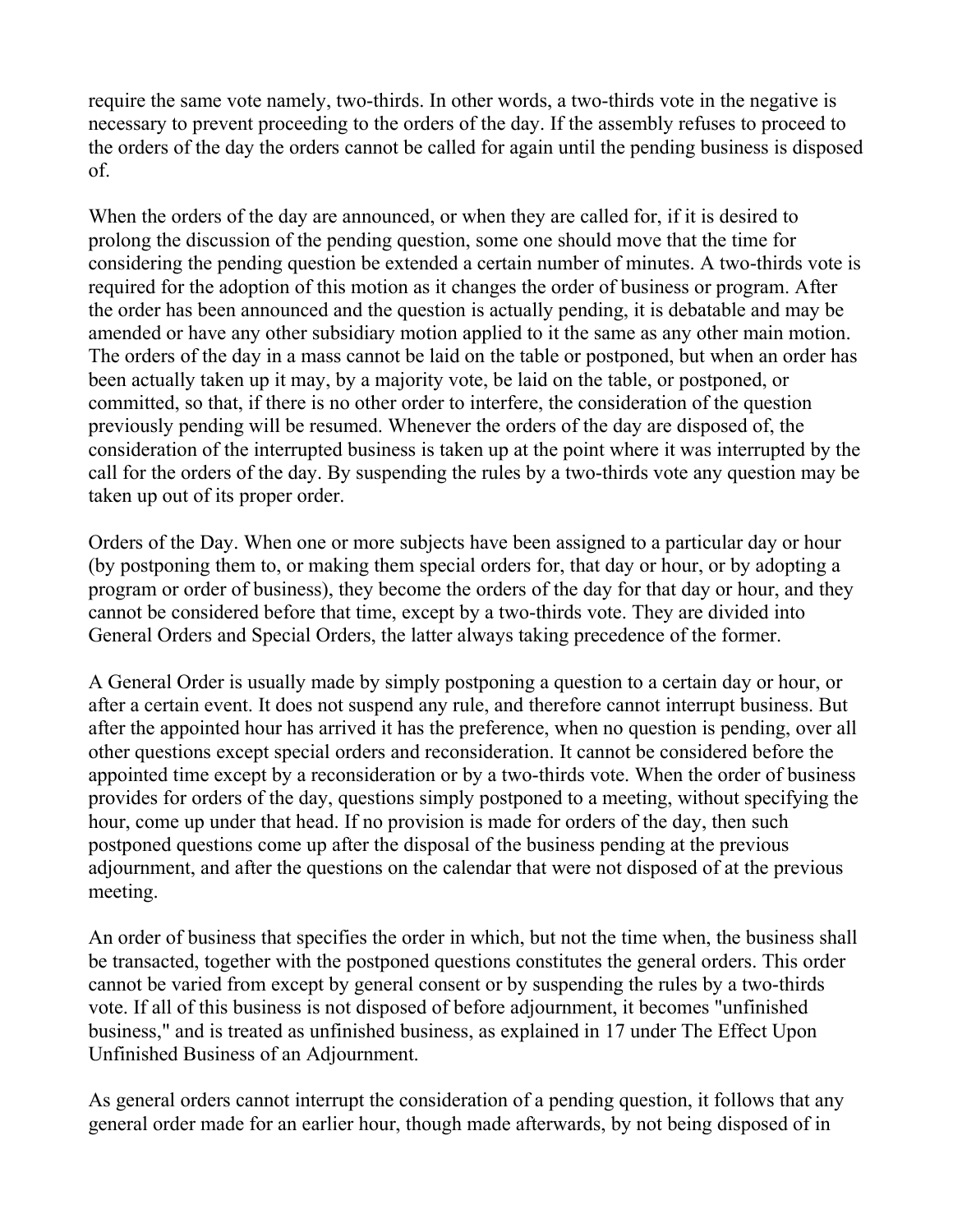time may interfere with the general order previously made. Therefore, general orders must take precedence among themselves in the order of the times to which they were postponed, regardless of when the general order was made. If several are appointed for the same time, then they take precedence in the order in which they were made. If several appointed for the same time were made at the same time, then they take precedence in the order in which they were arranged in the motion making the general order.

To Make a Special Order requires a two-thirds vote, because it suspends all rules that interfere with its consideration at the specific time, except those relating to motions for adjournment or recess, or to questions of privilege or to special orders made before it was made. A pending question is made a special order for a future time by "Postponing it and making it a special order for that time." [See Postpone to a Certain Time, 31, which should be read in connection with this section.] If the question is not pending, the motion to make it a special order for a certain time is a main motion, debatable, amendable, etc. The member desirous of making it a special order should obtain the floor when nothing is pending, and business of that class, or new business, is in order, and say, "I move that the following resolution be made the special order for [specifying the time]," and then reads the resolution and hands it to the chair. Or he may adopt this form: "I offer the following resolution, and move that it be made a special order for the next meeting." Or, in case a committee has been appointed to submit a revision of the constitution, the following resolution may be adopted: "Resolved, That the revision of the constitution be made the special order for Thursday morning and thereafter until it is disposed of." Another way of making special orders is by adopting a program, or order of business, in which is specified the hour for taking up each topic.

Program. It is customary to adopt a program, or order of business, in conventions in session for several days. Since the delegates and invited speakers come from a distance, it is very important that the program be strictly adhered to. No change can be made in it after its adoption by the assembly, except by a two-thirds vote. When the hour assigned to a certain topic arrives, the chair puts to vote any questions pending and announces the topic for the hour. This is done because, under such circumstances, the form of the program implies that the hour, or other time, assigned to each topic is all that can be allowed. But, if any one moves to lay the question on the table, or postpone it to a certain time, or refer it to a committee, the chair should recognize the motion and immediately put it to vote without debate. Should any one move to extend the time allotted the pending question, it should be decided instantly without debate, a two-thirds vote being necessary for the extension. It is seldom that an extension is desirable, as it is unfair to the next topic. When an invited speaker exceeds his time it is extremely discourteous to call for the orders of the day. The chair should have an understanding with invited speakers as to how he will indicate the expiration of their time. This can be done by tapping on a book or a bell. It is usually better to have it understood that the signal will be given one minute before the time expires, or longer if the speaker wishes it, so that he can properly close his address. At the expiration of the time the presiding officer should rise and attract the attention of the speaker still continues speaking, the chair that the time has expired, etc.

A series of special orders made by a single vote is treated the same as a program -- that is, at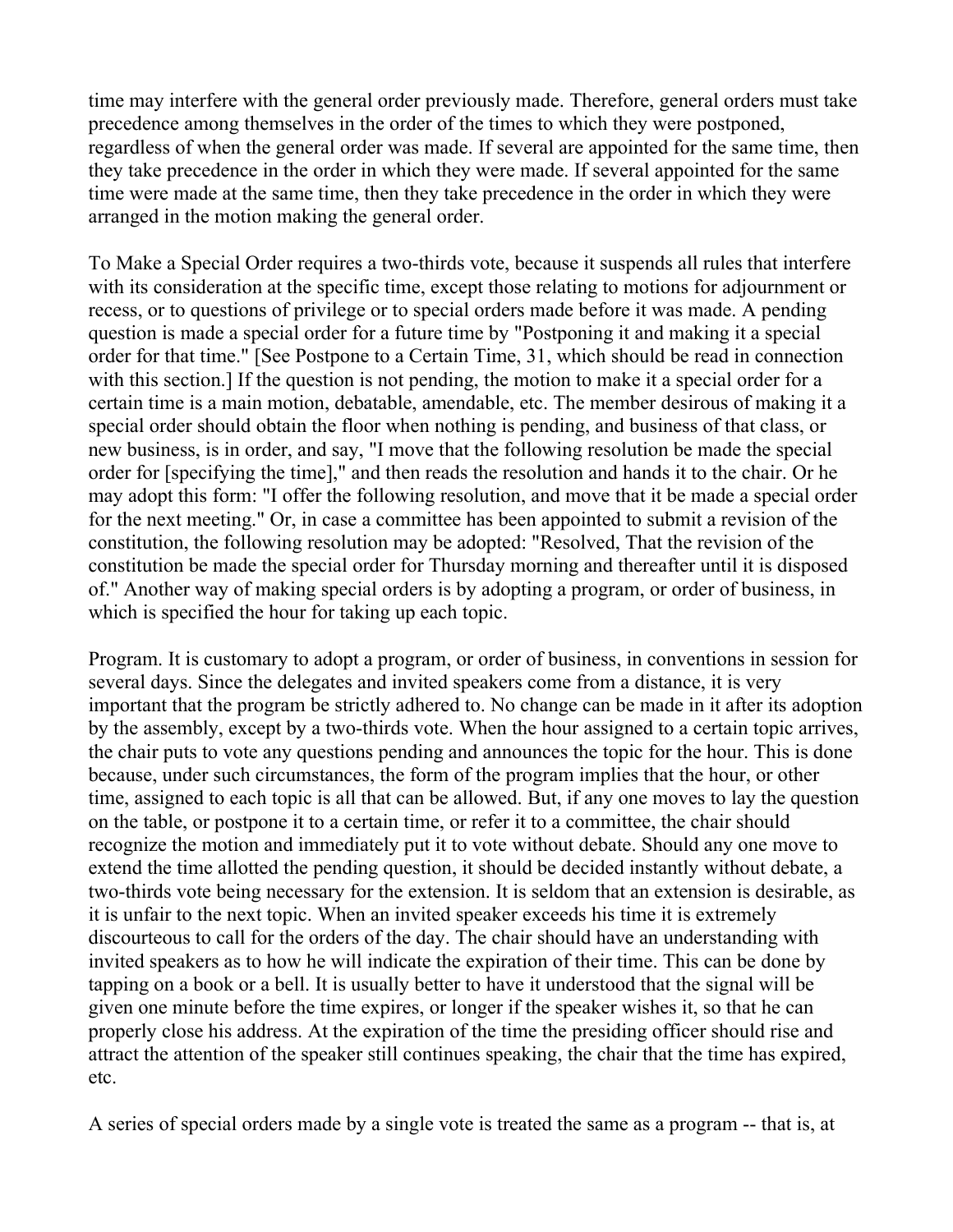the hour assigned to a particular subject it interrupts the question assigned to the previous hour. If it is desired to continue the discussion of the pending topic at another time, it can be laid on the table or postponed until after the close of the interrupting question, by a majority vote.

Special Orders made at different times for specified hours. When special orders that have been made at different times come into conflict, the one that was first made takes precedence of all special orders made afterwards, though the latter were made for an earlier hour. No special order can be made so as to interfere with one previously made. By reconsidering the vote making the first special order, they can be arranged in the order desired. Suppose, after a special order has been made for 3 P.M., one is made for 2 P.M., and still later one is made for 4 P.M.; if the 2 P.M. order is pending at 3 P.M., the order for 3 P.M., having been made first, interrupts it and continues, if not previously disposed of, beyond 4 P.M., regardless of the special order for that hour. When it, the 3 P.M. order, is disposed of, the special order for 2 P.M. is resumed even if it is after 4 o'clock, because the 2 P.M. order was made before the 4 P.M. order. The only exception to this rule is in the case of the hour fixed for recess or adjournment. When that hour arrives the chair announces it and declares the assembly adjourned, or in recess, even though there is a special order pending that was made before the hour for recess or adjournment was fixed. When the chair announces the hour, any one can move to postpone the time for adjournment, or to extend the time for considering the pending question a certain number of minutes. These motions are undebatable, and require a two-thirds vote.

Special Orders when only the day or meeting is specified. Often subjects are made special orders for a meeting without specifying an hour. If the order of business provides for orders of the day, they come up under that head, taking precedence of general orders. If there is no provision for orders of the day, they come up under unfinished business -- that is, before new business. If there is no order of business, then they may be called up at any time after the minutes are disposed of.

The Special Order for a Meeting. Sometimes a subject is made the special order for a meeting, as for Tuesday morning in a convention, in which case it is announced by the chair as the pending business immediately after the disposal of the minutes. This particular form is used when it is desired to devote an entire meeting, or so much of it as is necessary, to considering a special subject, as the revision of the by-laws. This form of a special order should take precedence of the other forms of special orders. It is debatable and amendable.

 $\mathcal{L}_\mathcal{L}$ 

<sup>1.</sup> While Congress retains the call for the orders of the day in its list of privileged motions, it has abandoned the use of orders of the day, having, instead, a detailed order of business with several calendars. It retains special orders which may be made by a two-thirds vote.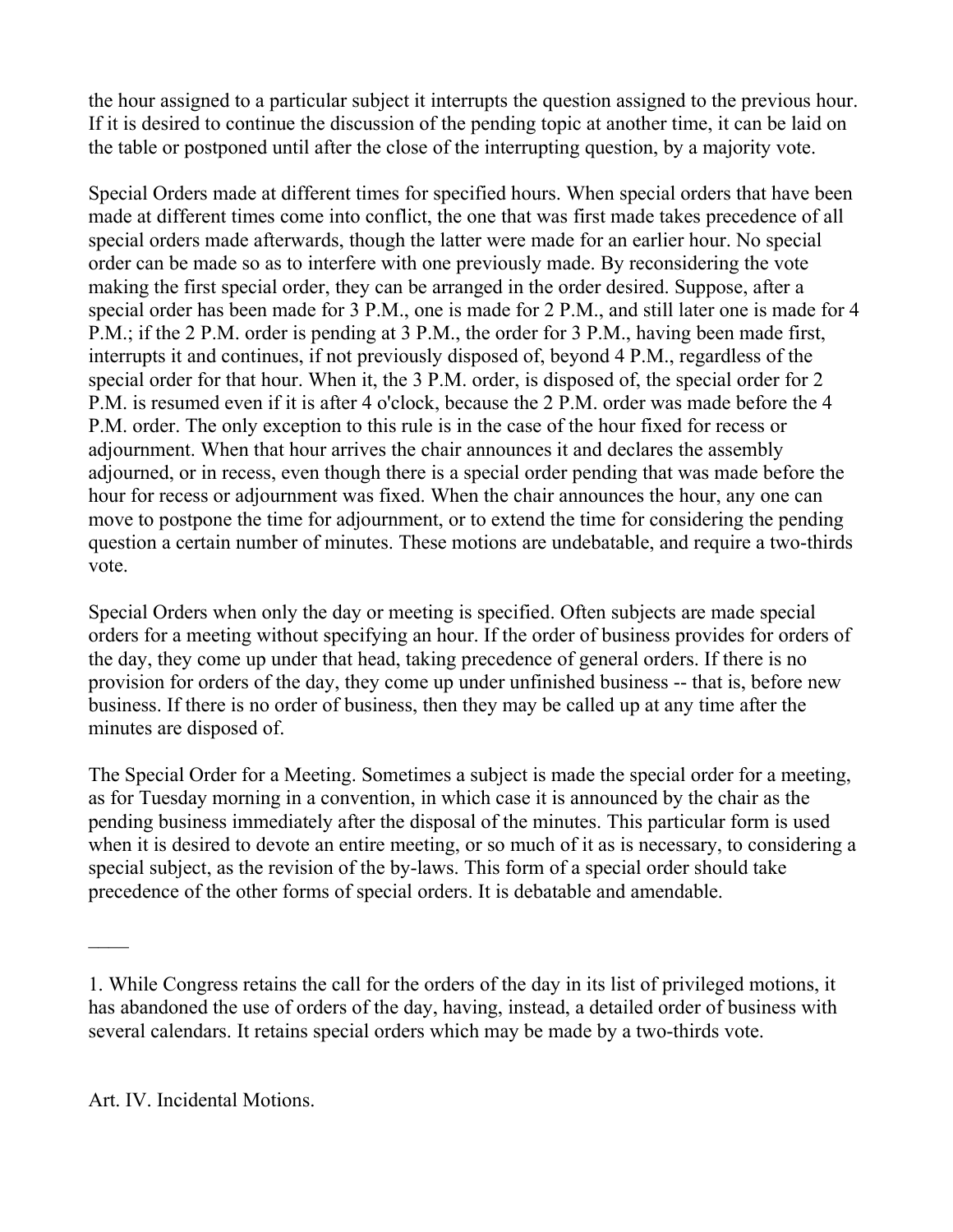See 13 for a list and the general characteristics of these motions.

21. Questions of Order and Appeal. A Question of Order takes precedence of the pending question out of which it arises; is in order when another has the floor, even interrupting a speech or the reading of a report; does not require a second; cannot be amended or have any other subsidiary motion applied to it; yields to privileged motions and the motion to lay on the table; and must be decided by the presiding officer without debate, unless in doubtful cases he submits the question to the assembly for decision, in which case it is debatable whenever an appeal would be. Before rendering his decision he may request the advice of persons of experience, which advice or opinion should usually be given sitting to avoid the appearance of debate. If the chair is still in doubt, he may submit the question to the assembly for its decision in a manner similar to this: "Mr. A raises the point of order that the amendment just offered [state the amendment] is not germane to the resolution. The chair is in doubt, and submits the question to the assembly. The question is, 'Is the amendment germane to the resolution?"' As no appeal can be taken from the decision of the assembly, this question is open to debate whenever an appeal would be, if the chair decided the question and an appeal were made from that decision. Therefore, it is debatable except when it relates to indecorum, or transgression of the rules of speaking, or to the priority of business, or when it is made during a division of the assembly, or while an undebatable question is pending. The question is put thus: "As many as are of opinion that the amendment is germane [or that the point is well taken] say aye; as many as are of a contrary opinion say no. The ayes have it, the amendment is in order, and the question is on its adoption." If the negative vote is the larger it would be announced thus: "The noes have it, the amendment is out of order, and the question is on the adoption of the resolution." Whenever the presiding officer decides a question of order, he has the right, without leaving his chair, to state the reasons for his decision, and any two members have the right to appeal from the decision, one making the appeal and the other seconding it.

It is the duty of the presiding officer to enforce the rules and orders of the assembly, without debate or delay. It is also the right of every member who notices the breach of a rule, to insist upon its enforcement. In such a case he rises from his seat and says. "Mr. Chairman, I rise to a point of order." The speaker immediately takes his seat, and the chairman requests the member to state his point of order, which he does and resumes his seat. The chair decides the point, and then, if no appeal is taken and the member has not been guilty of any serious breach of decorum, the chair permits him to resume his speech. But, if his remarks are decided to be improper and any one objects, he cannot continue without a vote of the assembly to that effect. [See 43 for a full treatment of this subject of indecorum in debate]. The question of order must be raised at the time the breach of order occurs, so that after a motion has been discussed it is too late to raise the question as to whether it was in order, or for the chair to rule the motion out of order. The only exception is where the motion is in violation of the laws, or the constitution, by-laws, or standing rules of the organization, or of fundamental parliamentary principles, so that if adopted it would be null and void. In such cases it is never too late to raise a point of order against the motion. This is called raising a question, or point, of order, because the member in effect puts to the chair, whose duty it is to enforce order, the question as to whether there is not now a breach of order.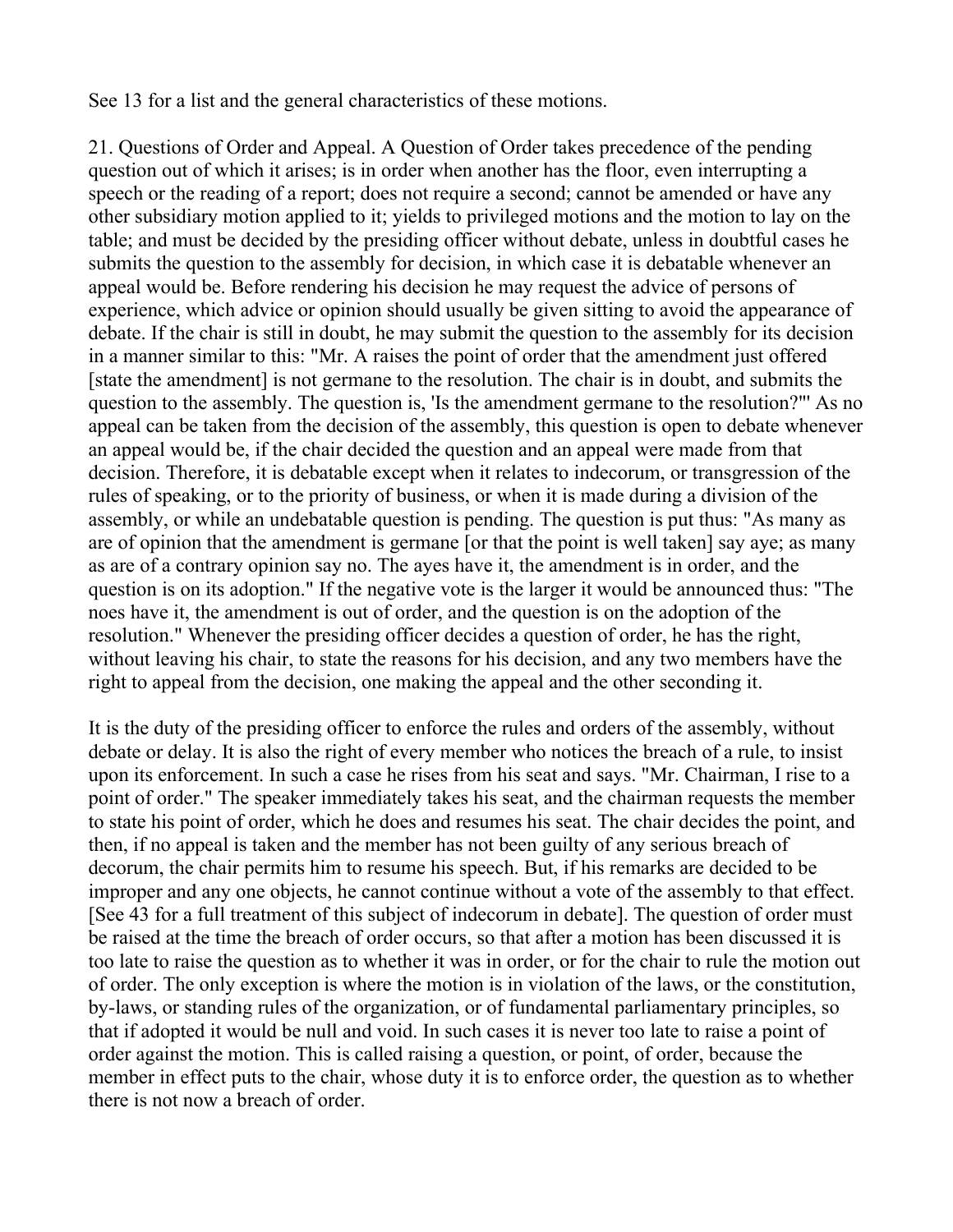Instead of the method just described, it is usual, when it is simply a case of improper language used in debate, for the chair to call the speaker to order, or for a member to say, "I call the gentleman to order." The chairman decides whether the speaker is in or out of order, and proceeds as before.

Appeal. An appeal may be made from any decision of the chair (except when another appeal is pending), but it can be made only at the time the ruling is made. It is in order while another member has the floor. If any debate or business has intervened it is too late to appeal. An answer to a parliamentary inquiry is not a decision, and therefore cannot be appealed from. While an appeal is pending a question of order may be raised, which the chair decides peremptorily, there being no appeal from this decision. But the question as to the correctness of the ruling can be brought up afterwards when no other business is pending. An appeal yields to privileged motions, and to the motion to lay on the table. The effect of subsidiary motions is as follows: An appeal cannot be amended. If the decision from which an appeal is taken is of such a nature that the reversal of the ruling would not in any way affect the consideration of, or action on, the main question, then the main question does not adhere to the appeal, and its consideration is resumed as soon as the appeal is laid on the table, postponed, etc. But if the ruling affects the consideration of, or action on, the main question, then the main question adheres to the appeal, and when the latter is laid on the table, or postponed, the main question goes with it. Thus, if the appeal is from the decision that a proposed amendment is out of order and the appeal is laid on the table, it would be absurd to come to final action on the main question and then afterwards reverse the decision of the chair and take up the amendment when there was no question to amend. The vote on an appeal may be reconsidered.

An appeal cannot be debated when it relates simply to indecorum, or to transgression of the rules of speaking, or to the priority of business, or if made during a division of the assembly, or while the immediately pending question is undebatable. When debatable, as it is in all other cases, no member is allowed to speak more than once except the presiding officer, who may at the close of the debate answer the arguments against the decision. Whether debatable or not, the chairman when stating the question on the appeal may, without leaving the chair, state the reasons for his decision.

When a member wishes to appeal from the decision of the chair he rises as soon a the decision is made, even though another has the floor, and without waiting to be recognized by the chair, says, "Mr. Chairman, I appeal from the decision of the chair." If this appeal is seconded, the chair should state clearly the question at issue, and his reasons for the decision if he thinks it necessary, and then state the question thus: "The question is, 'Shall the decision of the chair stand as the judgment of the assembly [or society, or club, etc.]?'" or, "Shall the decision of the chair be sustained?" To put the question he would say, "Those in the affirmative say aye," and after the affirmative vote has been taken he would say, "Those in the negative say no. The ayes have it and the decision of the chair is sustained [or stands as the judgment of the assembly]." Or, "The noes have it and the decision of the chair is reversed." In either case he immediately announces what is before the assembly as the result of the vote. If there is a tie vote the chair is sustained, and if the chair is a member of the assembly he may vote to make it a tie, on the principle that the decision of the chair stands until reversed by a majority, including the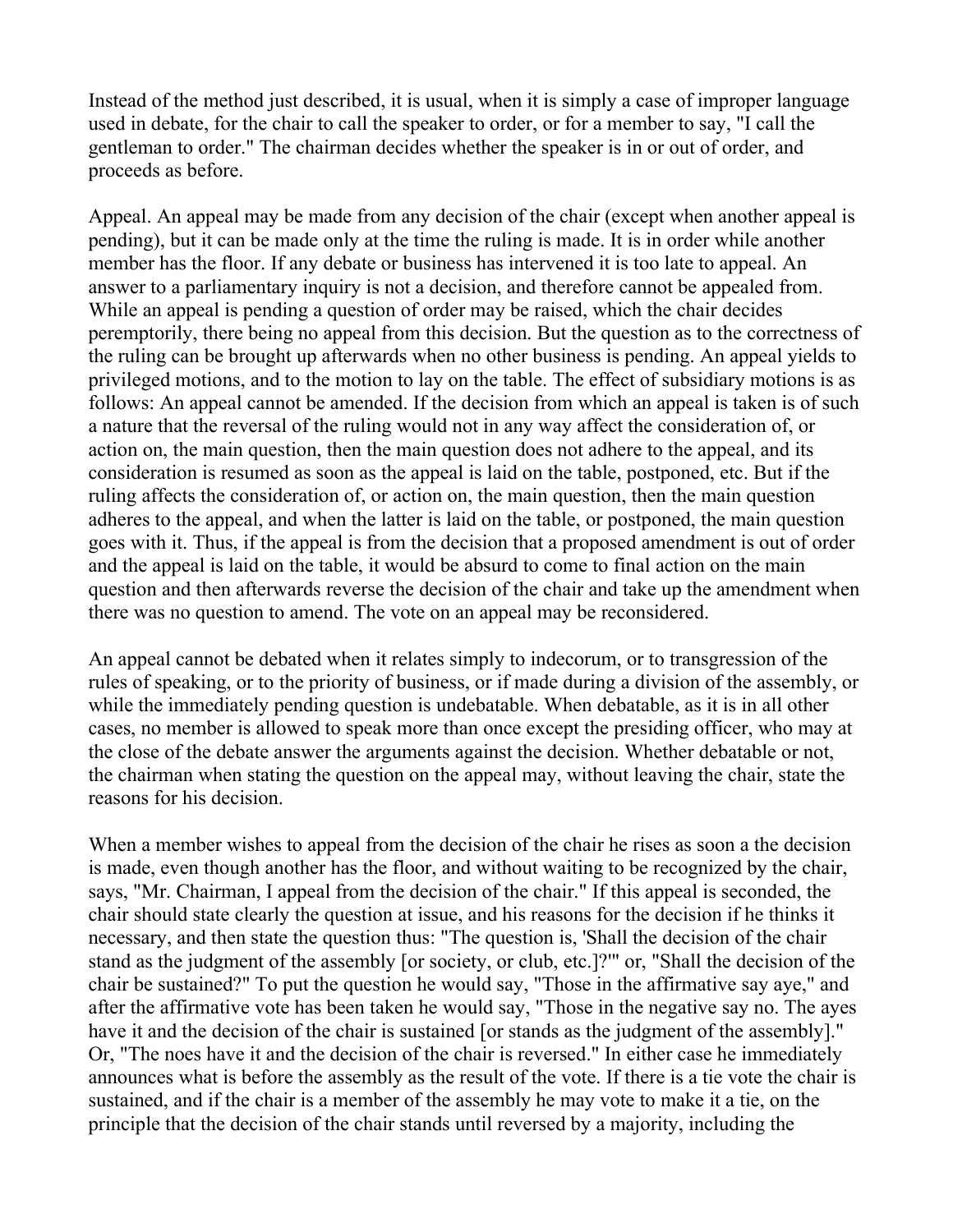chairman if he is a member of the assembly. In stating the question, the word "assembly" should be replaced by "Society," or "club," or "board," etc., as the case may be. The announcement of a vote is not a decision of the chair. If a member doubts the correctness of the announcement he cannot appeal, but should call for a "Division" [25] .

22. Suspension of the Rules.1 The motion to suspend the rules may be made at any time when no question is pending; or while a question is pending, provided it is for a purpose connected with that question. It yields to all the privileged motions (except a call for the orders of the day), to the motion to lay on the table, and to incidental motions arising out of itself. It is undebatable and cannot be amended or have any other subsidiary motion applied to it, nor can a vote on it be reconsidered, nor can a motion to suspend the rules for the same purpose be renewed at the same meeting except by unanimous consent, though it may be renewed after an adjournment, even if the next meeting is held the same day.

When the assembly wishes to do something that cannot be done without violating its own rules, and yet it is not in conflict with its constitution, or by-laws, or with the fundamental principles of parliamentary law, it "suspends the rules that interfere with" the proposed action. The object of the suspension must be specified, and nothing else can be done under the suspension. The rules that can be suspended are those relating to priority of business, or to business procedure, or to admission to the meetings, etc., and would usually be comprised under the heads of rules of order. Sometimes societies include in their by-laws some rules relating to the transaction of business without any intention, evidently, of giving these rules any greater stability than is possessed by other rules of their class, and they may be suspended the same as if they were called rules of order. A standing rule as defined in 67 may be suspended by a majority vote. But sometimes the term "standing rules" is applied to what are strictly rules of order, and then, like rules of order, they require a two-thirds vote for their suspension. Nothing that requires previous notice and a two-thirds vote for its amendment can be suspended by less than a twothirds vote.

No rule can be suspended when the negative vote is as large as the minority protected by that rule; nor can a rule protecting absentees be suspended even by general consent or a unanimous vote. For instance, a rule requiring notice of a motion to be given at a previous meeting cannot be suspended by a unanimous vote, as it protects absentees who do not give their consent. A rule requiring officers to be elected by ballot cannot be suspended by a unanimous vote, because the rule protects a minority of one from exposing his vote, and this he must do if he votes openly in the negative, or objects to giving general consent. Nor can this result be accomplished by voting that the ballot of the assembly be cast by the secretary or any one else, as this does away with the essential principle of the ballot, namely, secrecy, and is a suspension of the by-law. and practically allows a viva voce vote. If it is desired to allow the suspension of a by-law that cannot be suspended under these rules, then it is necessary to provide in the bylaws for its suspension.

The Form of this motion is, "to suspend the rules that interfere with," etc., stating the object of the suspension, as, "the consideration of a resolution on ........," which resolution is immediately offered after the rules are suspended, the chair recognizing for that purpose the member that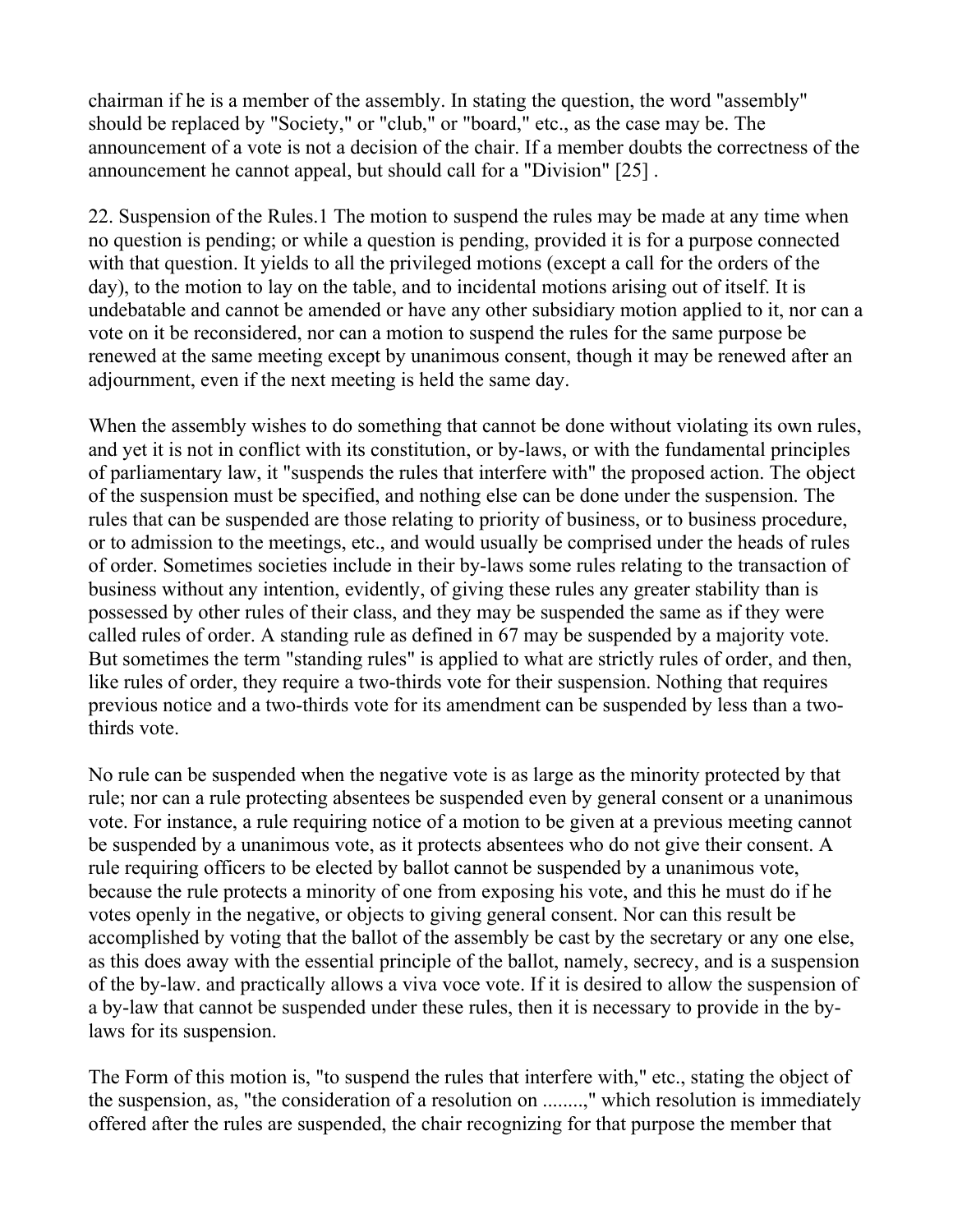moved to suspend the rules. or, if it is desired to consider a question which has been laid on the table, and cannot be taken up at that time because that class of business is not then in order, or to consider a question that has been postponed to another time, or that is in the order of business for another time, then the motion may be made thus, "I move to suspend the rules and take up [or consider] the resolution ......" When the object is not to take up a question for discussion but to adopt it without debate, the motion is made thus: "I move to suspend the rules and adopt [or agree to] the following resolution," which is then read: or, "I move to suspend the rules, and adopt [or agree to] the resolution on ..." The same form may be used in a case like this: "I move to suspend the rules, and admit to the privileges of the floor members of sister societies," which merely admits them to the hall.

Instead of a formal motion to suspend the rules, it is more usual to ask for general consent to do the particular business that is out of order. As soon as the request is made the chair inquires if there is any objection, and if no one objects, he directs the member to proceed just as if the rules had been suspended by a formal vote. [See General Consent 48.]

 "1. No rule shall be suspended except by a vote of two-thirds of the members voting, a quorum being present; nor shall the Speaker entertain a motion to suspend the rules except on the first and third Mondays of each month, preference being given on the first Monday to Individuals and on the third Monday to committees, and during the last six days of a session.

 "2. All motions to suspend the rules shall, before being submitted to the House, be seconded by a majority by tellers, if demanded.

 "3. When a motion to suspend the rules has been seconded, it shall be in order, before the final vote is taken thereon, to debate the proposition to be voted upon for forty minutes, onehalf of such time to be given to debate in favor of, and one-half to debate in opposition to, such proposition -- and the same right of debate shall be allowed whenever the previous question has been ordered on any proposition on which there has been no debate."

23. Objection to the Consideration of a Question. An objection may be made to the consideration of any original main motion, and to no others, provided it is made before there is any debate or before any subsidiary motion is stated. Thus, it may be applied to petitions and to communications that are not from a superior body, as well as to resolutions. It cannot be applied to incidental main motions [11], such as amendments to by-laws, or to reports of committees on subjects referred to them, etc. It is similar to a question of order in that it can be made when another has the floor, and does not require a second; and as the chairman can call a member to order, so he can put this question, if he deems it advisable, upon his own responsibility. It cannot be debated, or amended, or have any other subsidiary motion applied to

<sup>1.</sup> In Congress the former practice was to suspend the rule as to the order of business in order to consider a particular bill but now it is customary "to suspend the rule and pass" the resolution or bill. H.R. Rule 27 contains the following: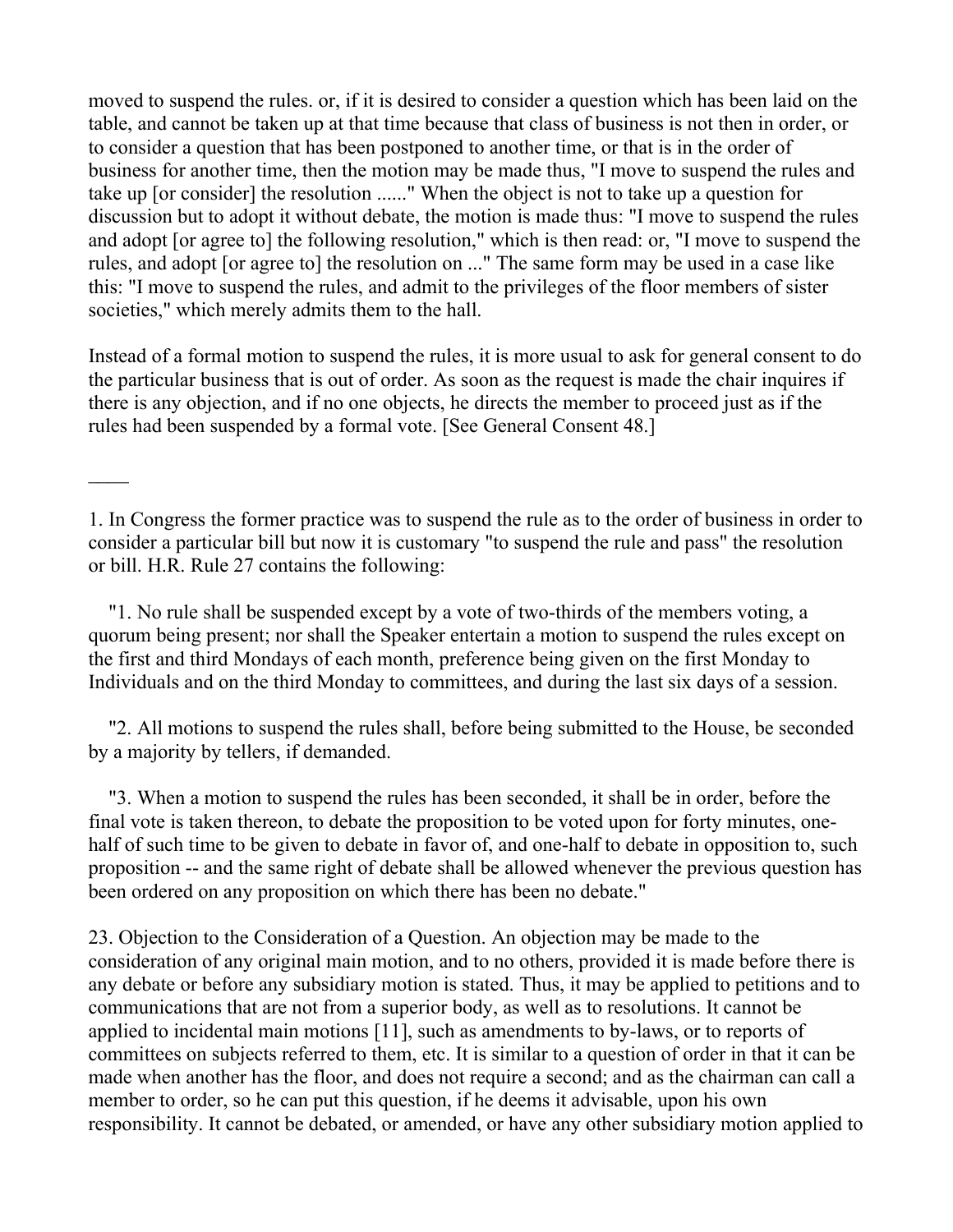it. It yields to privileged motions and to the motion to lay on the table. A negative, but not an affirmative vote on the consideration may be reconsidered.1

When an original main motion is made and any member wishes to prevent its consideration, he rises, although another has the floor, and says, "Mr. Chairman, I object to its consideration." The chairman immediately puts the question, "The consideration of the question has been objected to: Will the assembly consider it? [or, Shall the question be considered?]" If decided in the negative by a two-thirds vote, the whole matter is dismissed for that session; otherwise, the discussion continues as if this objection had never been made. The same question may be introduced at any succeeding session.

The Object of this motion is not to cut off debate (for which other motions are provided) but to enable the assembly to avoid altogether any question which it may deem irrelevant, unprofitable, or contentious. If the chair considers the question entirely outside the objects of the society, he should rule it out of order, from which decision an appeal may be taken.

Objection to the consideration of a question must not be confounded with objecting where unanimous consent, or a majority vote, is required. Thus, in case of the minority of a committee desiring to submit their views, a single member saying, "I object," prevents it, unless the assembly by a majority vote grants them permission.

 $\mathcal{L}_\mathcal{L}$ 

24. Division of a Question, and Consideration by Paragraph. Division of a Question.1 The motion to divide a question can be applied only to main motions and to amendments. It takes precedence of nothing but the motion to postpone indefinitely, and yields to all privileged, incidental, and subsidiary motions except to amend and to postpone indefinitely. It may be amended but can have no other subsidiary motion applied to it. It is undebatable. It may be made at any time when the question to be divided, or the motion to postpone indefinitely, is immediately pending, even after the previous question has been ordered. But it is preferable to divide the question when it is first introduced. When divided each resolution or proposition is considered and voted on separately, the same as if it had been offered alone. The motion to adopt, which was pending when the question was divided, applies to all the parts into which the question has been divided and should not, therefore, be repeated. The formality of a vote on dividing the question is generally dispensed with, as it is usually arranged by general consent.

<sup>1.</sup> In Congress the introduction of a question may be prevented temporarily by a majority vote under H.R. Rule 16, §3, which is as follows: "3. When any motion or proposition is made, the question, Will the House now consider it? shall not he put unless demanded by a member." lf the House refuses to consider a bill the vote cannot be reconsidered. But this refusal does not prevent the question's being again introduced the same session. In assemblies having brief sessions lasting usually only a few hours, or at most not over a week, it is necessary that the assembly have the power by a two-thirds vote to decide that a question shall not be introduced during that session. As the refusal to consider the question prevents its renewal during the session, the vote may be reconsidered.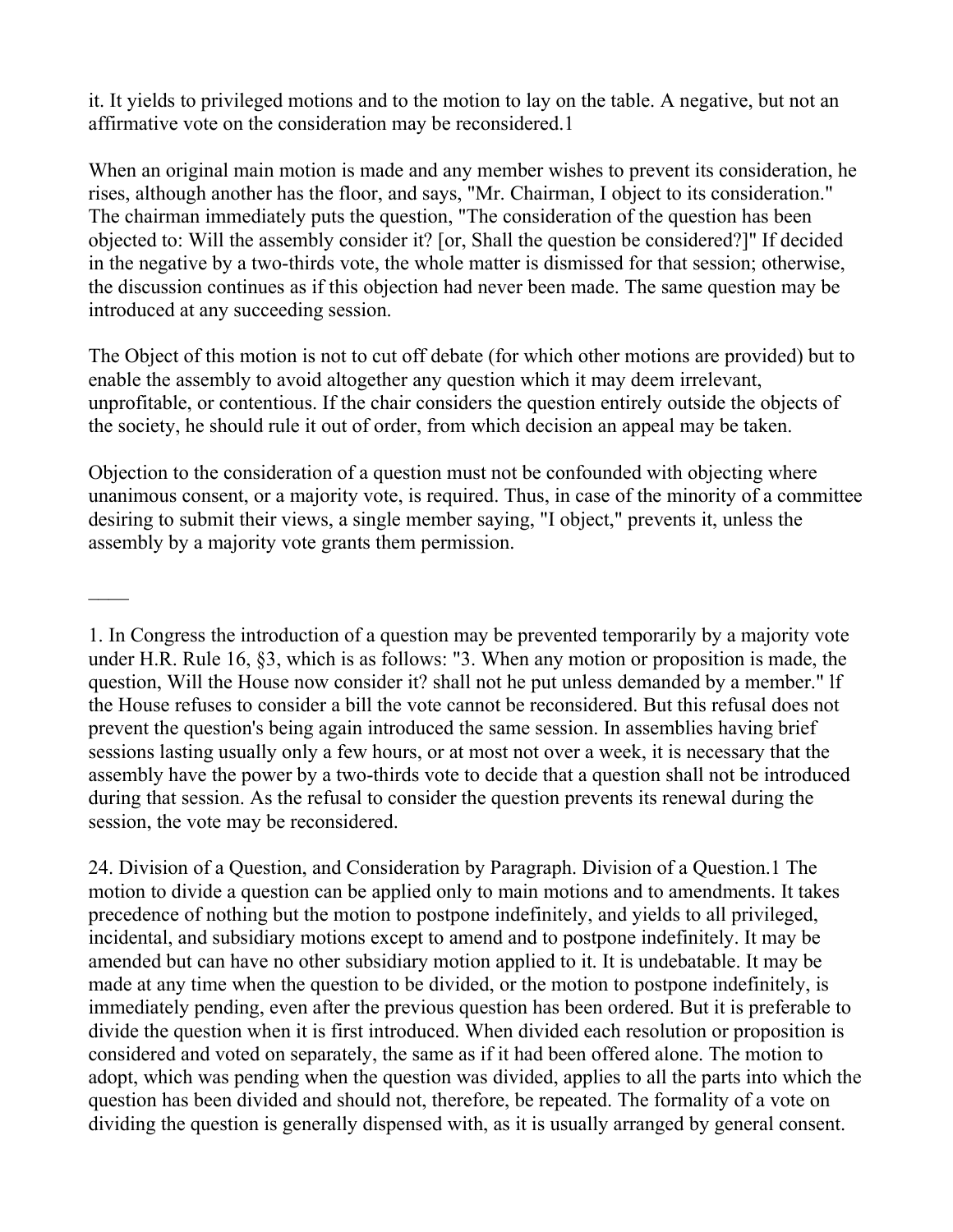But if this cannot be done, then a formal motion to divide is necessary, specifying the exact method of division.

When a motion relating to a certain subject contains several parts, each of which is capable of standing as a complete proposition if the others are removed, it can be divided into two or more propositions to be considered and voted on as distinct questions, by the assembly's adopting a motion to divide the question in a specified manner. The motion must clearly state how the question is to be divided, and any one else may propose a different division, and these different propositions, or amendments, should be treated as filling blanks; that is, they should be voted on in the order in which they are made, unless they suggest different numbers of questions, when the largest number is voted on first. If a resolution includes several distinct propositions, but is so written that they cannot be separated without its being rewritten, the question cannot be divided. The division must not require the secretary to do more than to mechanically separate the resolution into the required parts, prefixing to each part the words "Resolved, That," or "Ordered, That," and dropping conjunctions when necessary, and replacing pronouns by the nouns for which they stand, wherever the division makes it necessary. When the question is decided, each separate question must be a proper one for the assembly to act upon, if none of the others is adopted. Thus, a motion to "commit with instructions" is indivisible; because, if divided, and the motion to commit should fail, then the other motion, to instruct the committee, would be absurd, as there would be no committee to instruct. The motion to "strike out certain words and insert others" is strictly one proposition and therefore indivisible.

If a series of independent resolutions relating to different subjects is included in one motion, it must be divided on the request of a single member, which request may be made while another has the floor. But however complicated a single proposition may be, no member has a right to insist upon its division. His remedy is to move that it be divided, if it is capable of division, or, if not, to move to strike out the objectionable parts. A motion to strike out a name in a resolution brings the assembly to a vote on that name just as well as would a division of the question, if it were allowed to go to that extent, which it is not. If a series of resolutions is proposed as a substitute for another series, such a motion is incapable of division; but a motion can be made to strike out any of the resolutions before the vote is taken on the substitution. After they have been substituted it is too late to strike out any of them. When a committee reports a number of amendments to a resolution referred to it, one vote may be taken on adopting, or agreeing to, all the amendments provided no one objects. But if a single member requests separate votes on one or more of the amendments, they must be considered separately. The others may all be voted on together.

Consideration by Paragraph or Seriatim. Where an elaborate proposition is submitted, like a series of resolutions on one subject, or a set of by-laws, the parts being intimately connected, it should not be divided. The division would add greatly to the difficulty of perfecting the different paragraphs or by-laws by amendments. If the paragraphs are adopted separately, and amendments to succeeding paragraphs make it necessary to amend a preceding one, it can be done only by first reconsidering the vote on the preceding paragraph. In the case of by-laws the trouble is increased, because each by-law goes into effect as soon as adopted, and its amendment is controlled by any by-law or rule that may have been adopted on the subject.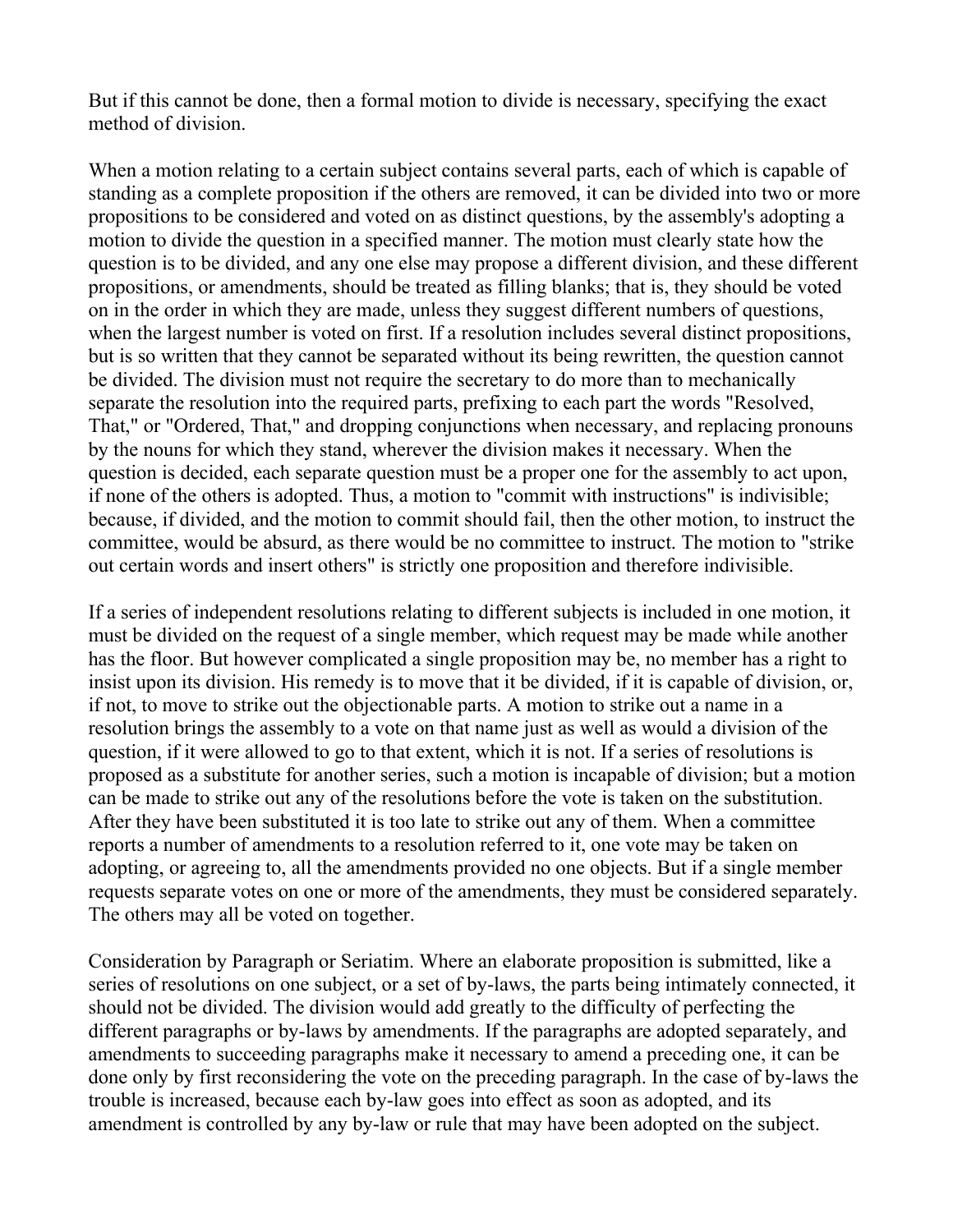When the paragraphs are voted on separately no vote should be taken on the whole. But in all such cases the proper course is to consider the proposition by paragraph, or section, or resolution, or, as it is often called, seriatim. The chair should always adopt this course when the question consists of several paragraphs or resolutions, unless he thinks the assembly wishes to act on them immediately as a whole, when he asks if they shall be taken up by paragraph, and the matter is settled informally. Should the chair neglect to take up the proposition by paragraph, any one may move that the proposition be considered by paragraph, or seriatim.

The method of procedure in acting upon a complicated report, as, a set of by-laws, or a series of resolutions that cannot well be divided, is as follows, the word "paragraph" being used to designate the natural subdivisions, whether they are paragraphs, sections, articles, or resolutions. The member submitting the report, having obtained the floor says that such and such committee submits the following report; or, that the committee recommends the adoption of the following resolutions. In either case he reads the report, or resolutions, and moves their adoption. Should he neglect to move their adoption, the chair should call for such a motion, or he may assume the motion and state the question accordingly. The chairman, or the secretary, or the member who reported it, as the chair decides is for the best interest of the assembly, then reads the first paragraph, which is explained by the reporting member, after which the chair asks, "Are there any amendments to this paragraph?" The paragraph is then open to debate and amendment. When no further amendments are proposed to this paragraph, the chair says, "There being no further amendments to this paragraph the next will be read." In a similar manner each paragraph in succession is read, explained if necessary, debated, and amended, the paragraphs being amended but not adopted. After all the paragraphs have been amended, the chair says the entire by-law, or paper, or resolution is open to amendment, when additional paragraphs may be inserted and any paragraph may be further amended. When the paper is satisfactorily amended, the preamble, if any, is treated the same way, and then a single vote is taken on the adoption of the entire paper, report, or series of resolutions. If the previous question is ordered on a resolution, or series of resolutions, or on a set of by-laws, before the preamble has been considered it does not apply to the preamble, unless expressly so stated, because the preamble cannot be considered until after debate has ceased on the resolutions or by-laws. It is not necessary to amend the numbers of the sections, paragraphs, etc., as it is the duty of the secretary to make all such corrections where changes are rendered necessary by amendments.

25. Division of the Assembly, and other Motions relating to Voting. A Division of the Assembly1 may be called for, without obtaining the floor, at any time after the question has been put, even after the vote has been announced and another has the floor, provided the vote was taken viva voce, or by show of hands, and it is called for before another motion has been made. This call, or motion, is made by saying, "I call for a division," or "I doubt the vote," or

<sup>1.</sup> Section 6 of H.R. Rule 16 is as follows: "6. On the demand of any member, before the question is put, a question shall be divided if it include propositions so distinct in substance that one being taken away a substantive proposition shall remain."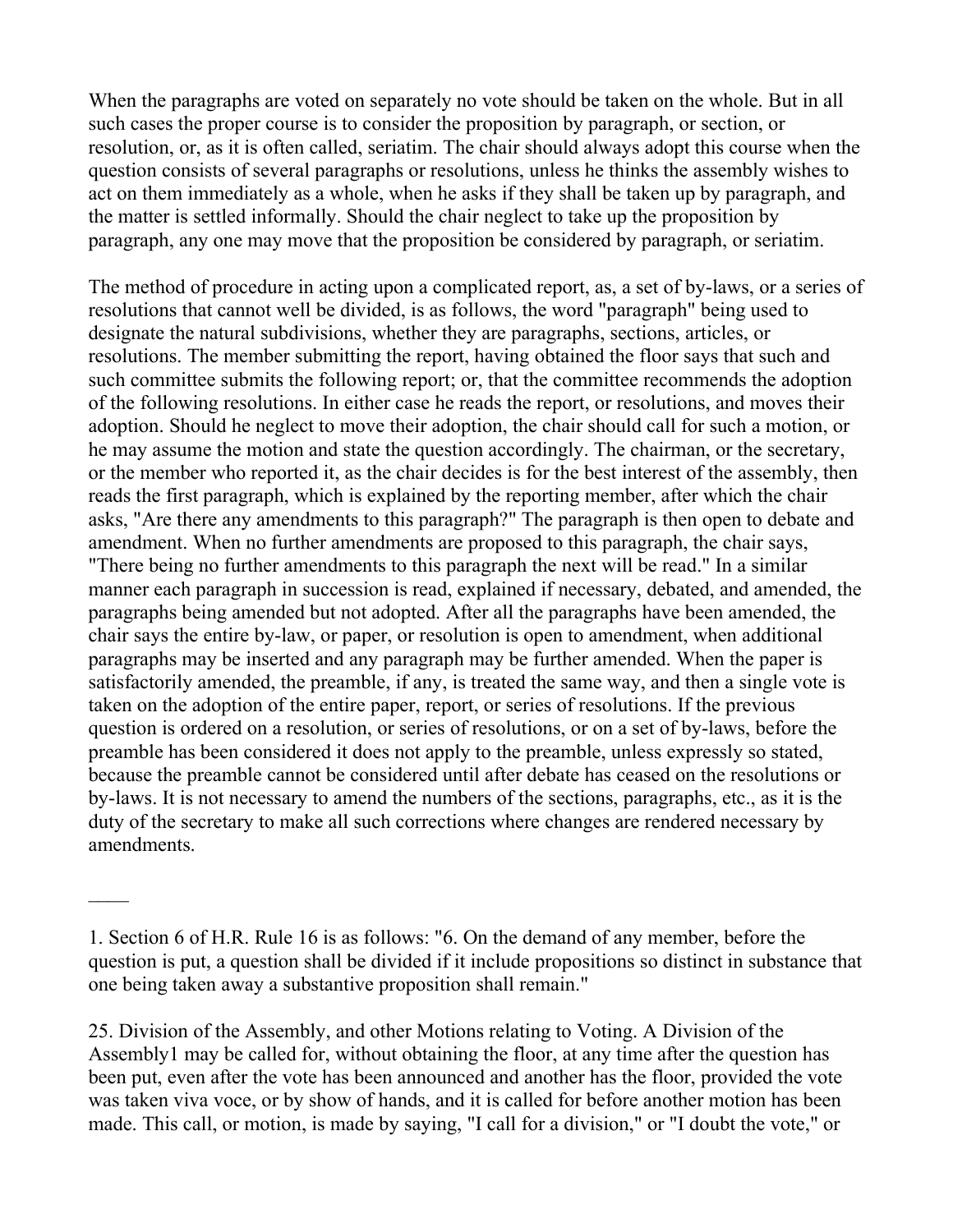simply by calling out, "Division." It does not require a second, and cannot be debated, or amended, or have any other subsidiary motion applied to it. As soon as a division is called for, the chair proceeds again to take the vote, this time by having the affirmative rise, and then when they are seated having the negative rise. While any member has the right to insist upon a rising vote, or a division, where there is any question as to the vote being a true expression of the will of the assembly, the chair should not permit this privilege to be abused to the annoyance of the assembly, by members constantly demanding a division where there is a full vote and no question as to which side is in the majority. It requires a majority vote to order the vote to be counted, or to be taken by yeas and nays (roll call) or by ballot. These motions are incidental to the question that is pending or has just been pending, and cannot be debated. When different methods are suggested they are usually treated not as amendments, but like filling blanks, the vote being taken first on the one taking the most time. In practice the method of taking a vote is generally agreed upon without the formality of a vote.

When the vote is taken by ballot during a meeting of the assembly, as soon as the chair thinks all have voted who wish to, he inquires if all have voted, and if there is no response he declares the polls closed, and the tellers proceed to count the vote. If a formal motion is made to close the polls it should not be recognized until all have presumably voted, and then it requires a twothirds vote like motions to close debate or nominations. If members enter afterwards and it is desired to reopen the polls it can be done by a majority vote. None of these motions are debatable.

1. See foot note, [9], for the rule of Congress.

 $\mathcal{L}_\mathcal{L}$ 

26. Motions relating to Nominations. If no method of making nominations is designated by the by-laws or rules, and the assembly has adopted no order on the subject, any one can make a motion prescribing the method of nomination for an office to be filled. If the election is pending, this motion is incidental to it; if the election is not pending, it is an incidental main motion. It is undebatable and when it is an incidental motion it can have no subsidiary motion applied to it except to amend. It yields to privileged motions. The motion may provide for nominations being made be the chair; or from the floor, or open nominations as it is also called; or for a nominating committee to be appointed; or for nominations to be made by ballot; or by mail. [See Nominations and Elections, 66.]

Closing and Reopening Nominations. Before proceeding to an election, if nominations have been made from the floor or by a committee, the chair should inquire if there are any further nominations. If there is no response he declares the nominations closed. In very large bodies it is customary to make a motion to close nominations, but until a reasonable time has been given, this motion is not in order. It is a main motion, incidental to the nominations and elections, cannot be debated, can be amended as to the time, but can have no other subsidiary motion applied to it. It yields to privileged motions, and requires a two-thirds vote as it deprives members of one of their rights.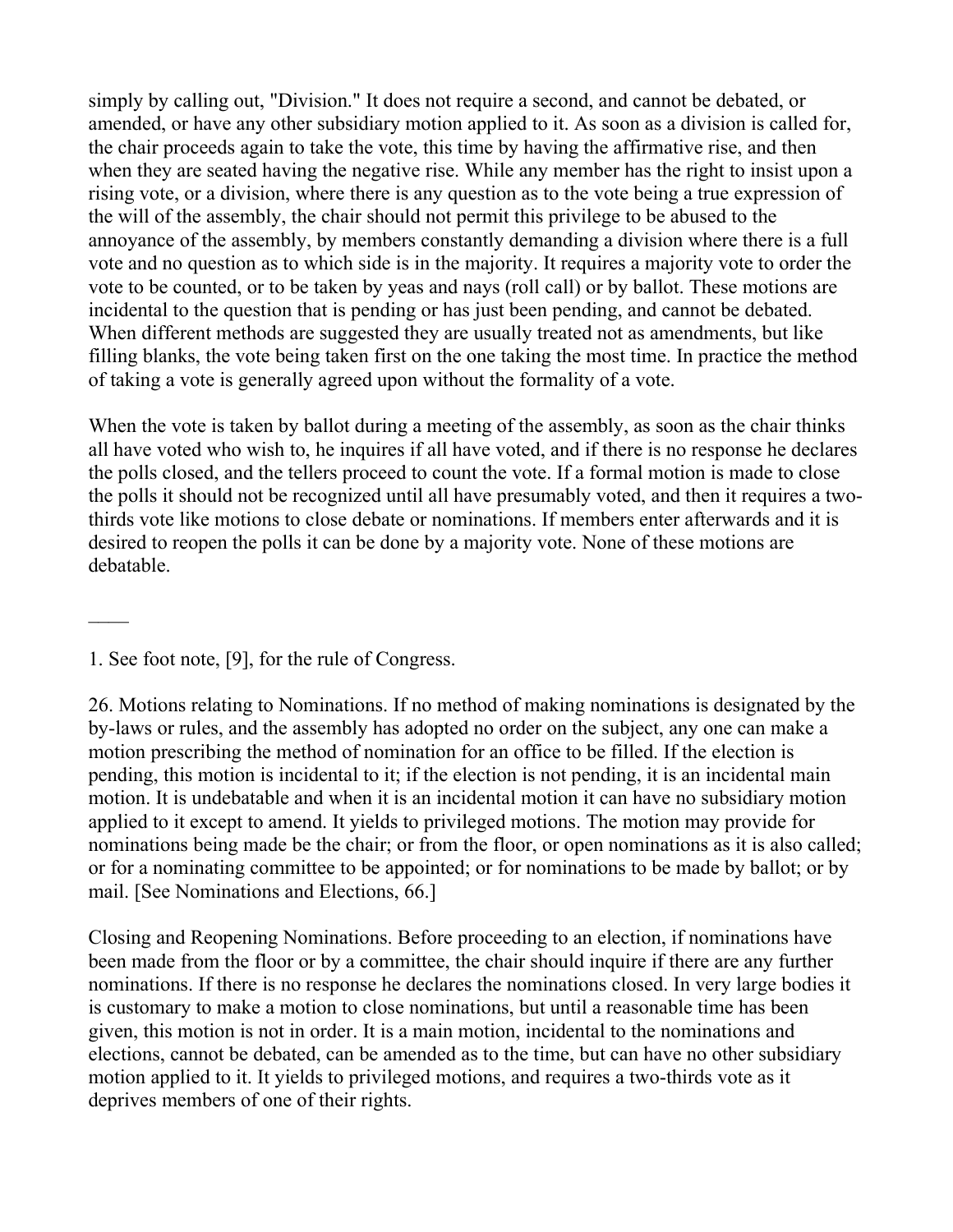If for any reason it is desired to reopen nominations it may be done by a majority vote. This motion is undebatable. It can be amended as to the time, but no other subsidiary motion can be applied to it. It yields to privileged motions.

27. Requests Growing out of the Business of the Assembly. During the meetings of a deliberative assembly there are occasions when members wish to obtain information, or to do or to have done things that necessitate their making a request. Among these are the following, which will be treated separately:

- (a) Parliamentary Inquiry;
- (b) Request for Information;
- (c) Leave to Withdraw a Motion;
- (d) Reading Papers;
- (e) To be Excused from a Duty;
- (f) For any other Privilege.

(a) Parliamentary Inquiry. A parliamentary inquiry, if it relates to a question that requires immediate attention, may be made while another has the floor, or may even. interrupt a speech. It should not, however, be permitted to interrupt a speaker any more than is necessary to do justice to the inquirer. It yields to privileged motions, if they were in order when the inquiry was made, and it cannot be debated or amended or have any other subsidiary motion applied to it. The inquirer does not obtain the floor, but rises and says, "Mr. Chairman, I rise to a parliamentary inquiry." The chairman asks him to state his inquiry, and if he deems it pertinent, he answers it. Or, if the inquiry is made when another has the floor, and there is no necessity for answering it until the speech is finished, the chair may defer his answer until the speaker has closed his remarks. While it is not the duty of the chairman to answer questions of parliamentary law in general, it is his duty when requested by a member, to answer any questions on parliamentary law pertinent to the pending business that may be necessary to enable the member to make a suitable motion or to raise a point of order. The chairman is supposed to be familiar with parliamentary law, while many of the members are not. A member wishing to raise a point of order and yet in doubt, should rise to a parliamentary inquiry and ask for information. Or, for instance, he may wish to have the assembly act immediately on a subject that is in the hands of a committee, and he does not know how to accomplish it; -- his recourse is a parliamentary inquiry.

(b) Request for Information. A request for information relating to the pending business is treated just as a parliamentary inquiry, and has the same privileges. The inquirer rises and says, "Mr. Chairman, I rise for information," or, "I rise to a point of information," whereupon the chair directs him to state the point upon which he desires information, and the procedure continues as in case of a parliamentary inquiry. If the information is desired of the speaker, instead of the chair, the inquirer upon rising says, "Mr. Chairman, I should like to ask the gentleman a question." The chairman inquires if the speaker is willing to be interrupted, and if he consents, he directs the inquirer to proceed. The inquirer then asks the question through the chair, thus, "Mr. Chairman, I should like to ask the gentleman," etc. The reply is made in the same way, as it is not in order for members to address one another in the assembly. While each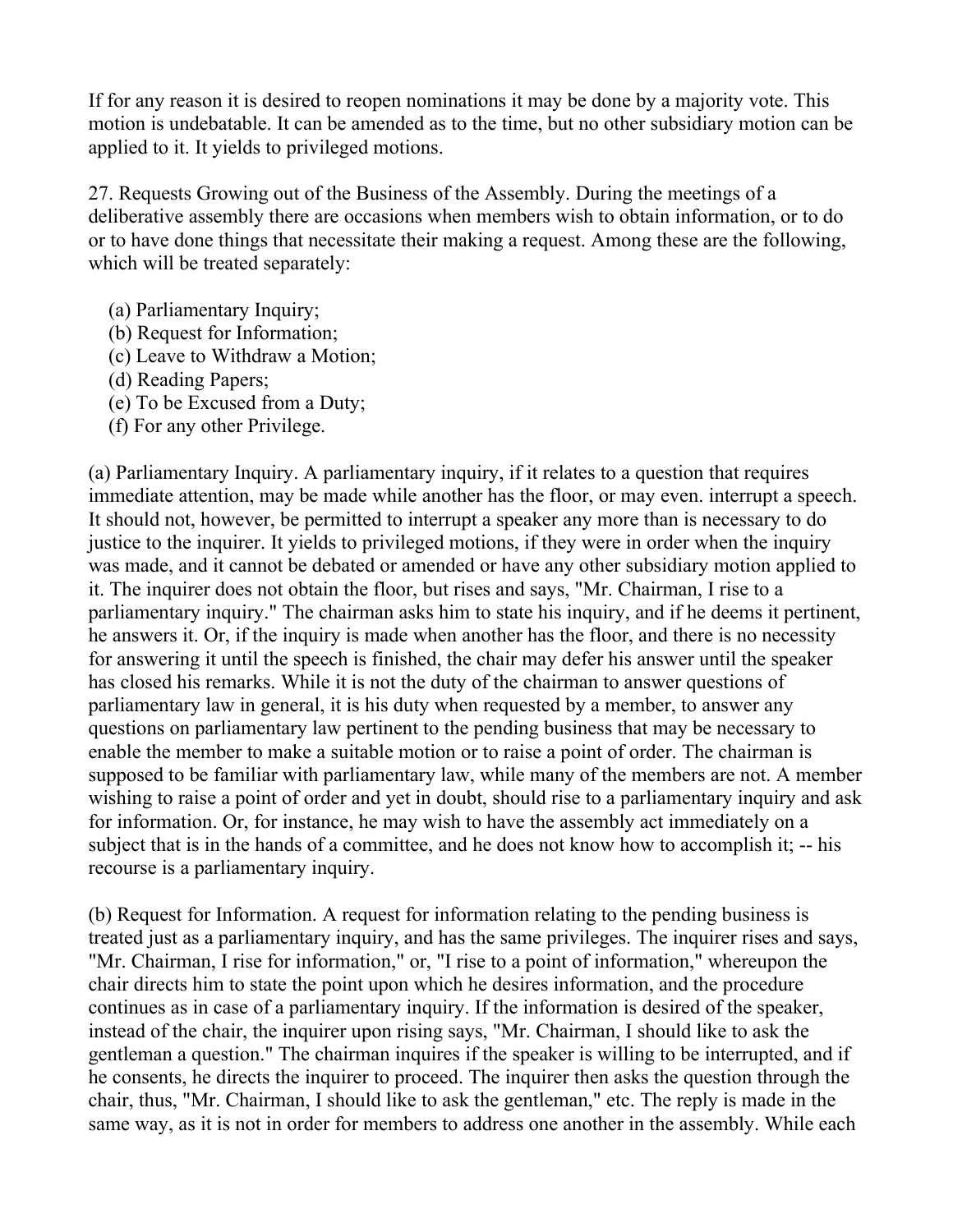speaker addresses the chair, the chair remains silent during the conversation. If the speaker consents to the interruption the time consumed is taken out of his time.

(c) Leave to Withdraw or Modify a Motion.1 A request for leave to withdraw a motion, or a motion to grant such leave, may be made at any time before voting on the question has commenced, even though the motion has been amended. It requires no second. It may be made while incidental or subsidiary motions are pending, and these motions cease to be before the assembly when the question to which they are incidental or subsidiary is withdrawn. It yields to privileged motions, and cannot be amended or have any other subsidiary motion applied to it. It is undebatable. When it is too late to renew it, the motion to reconsider cannot be withdrawn without unanimous consent. When a motion is withdrawn, the effect is the same as if it had never been made. Until a motion is stated by the chairman, the mover may withdraw or modify it without asking consent of any one. If he modifies it the seconder may withdraw his second. After the question has been stated it is in possession of the assembly, and he can neither withdraw nor modify it without the consent of the assembly. When the mover requests permission to modify or withdraw his motion, the chair asks if there is any objection, and if there is none he announces that the motion is withdrawn or modified in such and such a way, as the case may be. If any one objects the chair puts the question on granting the request, or a motion may be made to grant it. In case the mover of a main motion wishes to accept an amendment that has been offered, without obtaining the floor, he says, "Mr. Chairman, I accept the amendment." If no objection is made the chair announces the question as amended. If any one objects, the chair states the question on the amendment, as it can be accepted only by general consent. A request for leave to do anything is treated the same as a motion to grant the leave except that the request must be made by the maker of the motion it is proposed to modify, while the motion to grant the leave is made by some one else and therefore requires no second as it is favored by the one making the request.

(d) Reading Papers. If any member objects, a member has no right to read, or have the clerk read, from any paper or book, as a part of his speech, without the permission of the assembly. The request or the motion to grant such permission yields to privileged motions. It cannot be debated, or amended, or have any other subsidiary motion applied to it. It is customary, however, to allow members to read printed extracts as parts of their speeches, as long as they do not abuse the privilege.

Where papers are laid before the assembly, every member has a right to have them read once, or if there is debate or amendment he has the right to have them read again, before he can be compelled to vote on them. Whenever a member asks for the reading of any such paper evidently for information, and not for delay, the chair should direct it to be read, if no one objects. But a member has not the right to have anything read (excepting as stated above) without permission of the assembly. If a member was absent from the hall when the paper under consideration was read, even though absent on duty, he cannot insist on its being again read, as the convenience of the assembly is of more importance than that of a single member.

(e) To be Excused from a Duty. If a member is elected to office, or appointed on a committee, or has any other duty placed on him, and he is unable or unwilling to perform the duty, if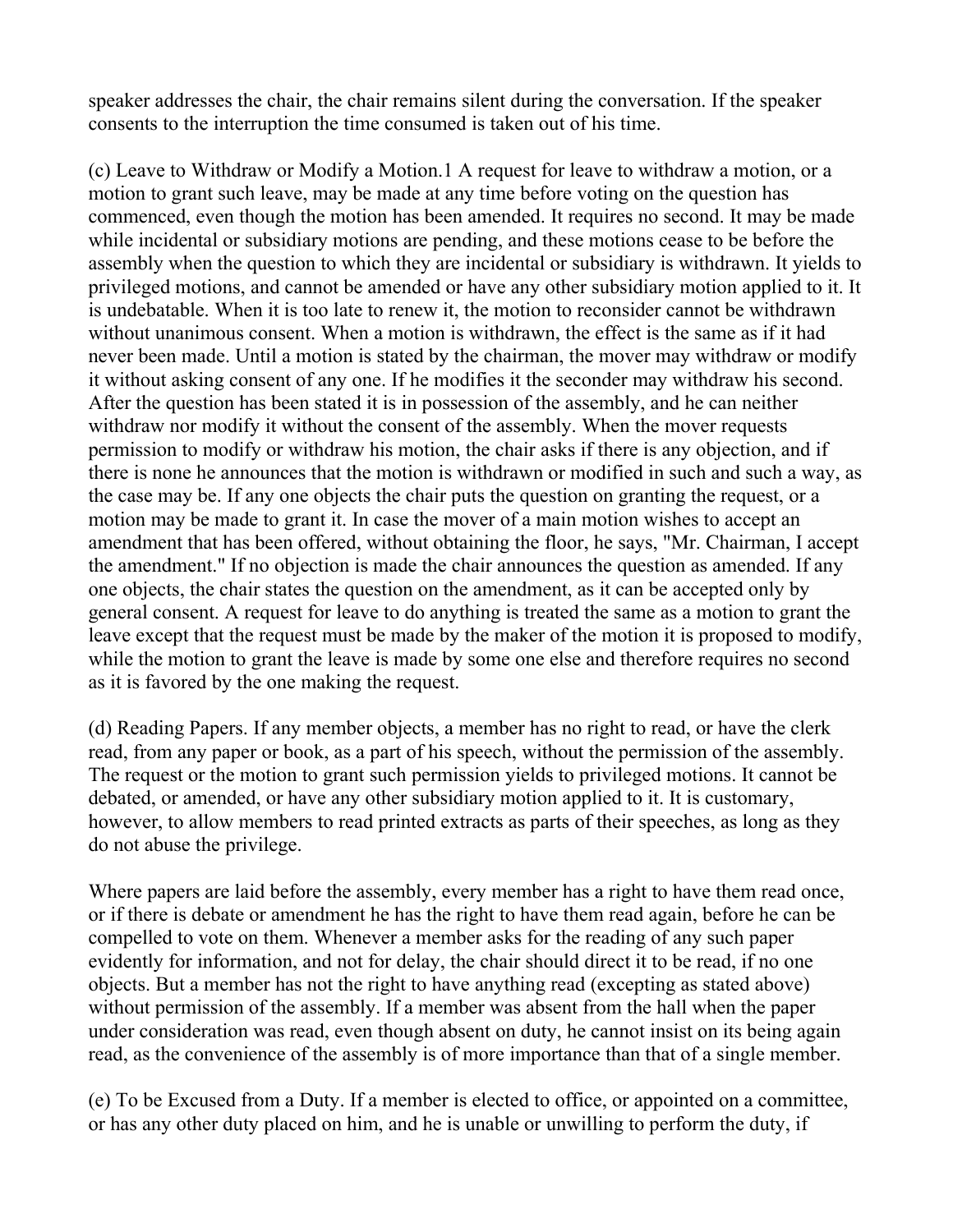present he should decline it immediately, and if absent he should, upon learning of the fact, at once notify the secretary or president orally or in writing that he cannot accept the duty. In most organizations members cannot be compelled to accept office or perform any duties not required by the by-laws, and therefore they have the right to decline office. But if a member does not immediately decline, by his silence he accepts the office, and is under obligation to perform the duty until there has been a reasonable opportunity for his resignation to be accepted. The secretary, for instance, cannot relieve himself from the responsibility of his office by resigning. His responsibility as secretary does not cease until his resignation is accepted, or, at least, until there has been a reasonable time for its acceptance. It is seldom good policy to decline to accept a resignation. As a member has no right to continue to hold an office the duties of which he cannot or will not perform, so a society has no right to force an office on an unwilling member. When a member declines an office, no motion is necessary, unless the by-laws of the society make the performance of such duties obligatory upon members. If the member is present at the election, the vacancy is filled as if no one had been elected. If the member was not present at the election, when the chair announces his refusal to take the office, as it is a question of privilege relating to the organization of the society, the election to fill the vacancy may take place at once unless notice is required, or other provision for filling vacancies is provided by the by-laws. In the case of a resignation, the chair may at once state the question on accepting it, or a motion to that effect may be made. In either case it is debatable and may have any subsidiary motion applied to it. It yields to privileged and incidental motions.

(f) Request for Any Other Privilege. When any request is to be made the member rises and addresses the chair, and as soon as he catches the eye of the chairman, states at once why he rises. He should rise as soon as a member yields the floor, and, though the floor is assigned to another, he still makes his request. He should never interrupt a member while speaking unless he is sure that the urgency of the case justifies it. As a rule all such questions are settled by general consent, or informally, but, if objection is made, a vote is taken. An explanation may be requested or given, but there is no debate. As these requests arise, they should be treated so as to interrupt the proceedings as little as is consistent with the demands of justice.

Art. V. Subsidiary Motions.

See 12 for a list and the general characteristics of these motions.

28. To Lay on the Table. This motion takes precedence of all other subsidiary [12] motions and of such incidental [13] questions as are pending at the time it is made. It yields to privileged [14] motions and such motions as are incidental to itself. It is undebatable and cannot have any

<sup>1.</sup> In Congress a motion "may be withdrawn at any time before a decision or amendment." H.R. Rule 16, §2. The rule given above, which is in accordance with the common parliamentary law, is better adapted to ordinary assemblies.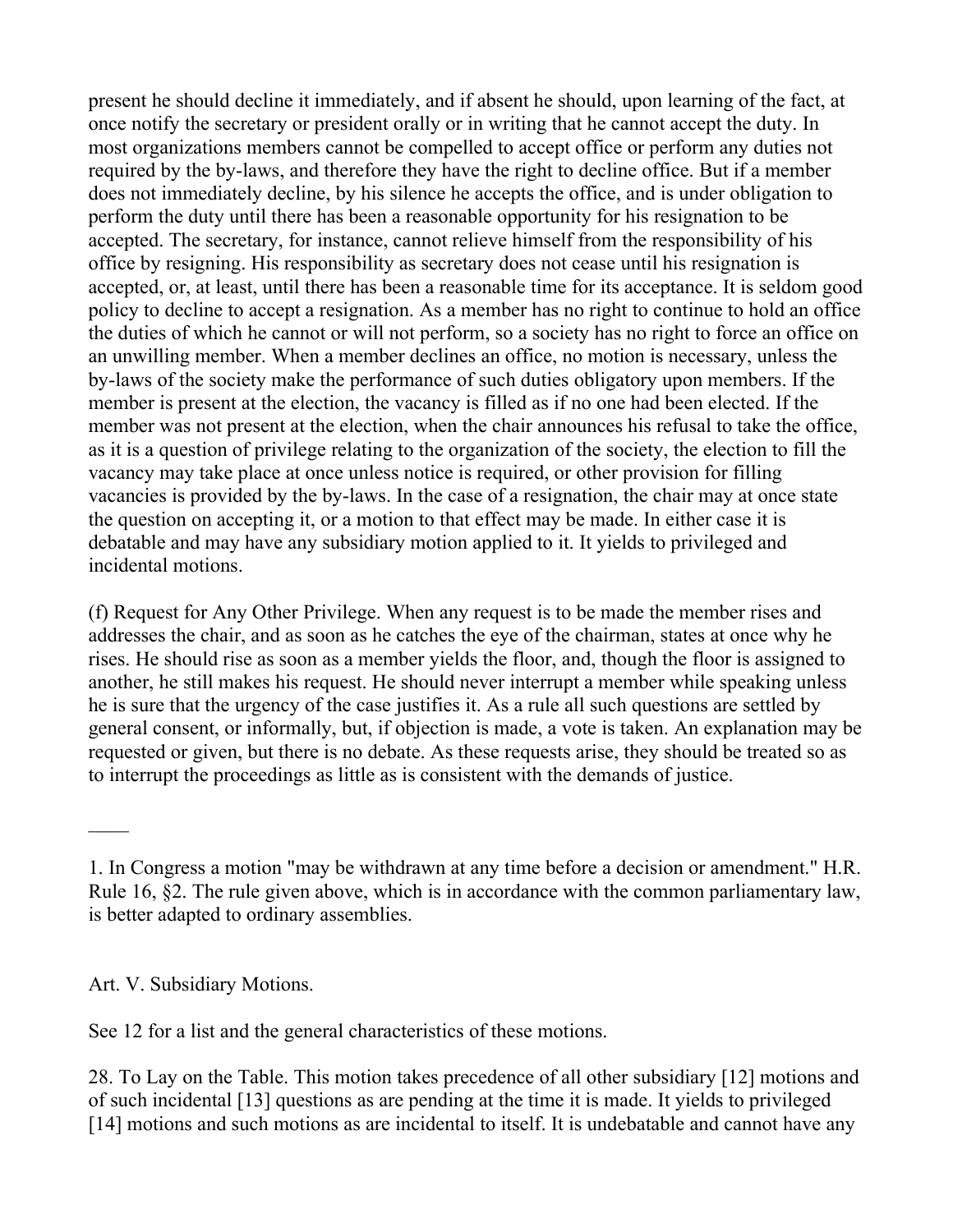subsidiary motion applied to it. It may be applied to any main [11] motion; to any question of privilege or order of the day, after it is before the assembly for consideration; to an appeal that does not adhere to the main question, so that the action on the latter would not be affected by the reversal of the chair's decision; or to the motion to reconsider when immediately pending, in which case the question to be reconsidered goes to the table also. No motion that has another motion adhering to it can be laid on the table by itself; if laid on the table it carries with it everything that adheres to it. When a motion is taken from the table [35] everything is in the same condition, as far as practicable, as when the motion was laid on the table, except that if not taken up until the next session the effect of the previous question is exhausted. If debate has been closed by ordering the previous question, or otherwise, up to the moment of taking the last vote under the order, the questions still before the assembly may be laid on the table. Thus, if, while a resolution and an amendment and a motion to commit are pending, the previous question is ordered on the series of questions, and the vote has been taken and lost on the motion to commit, it is in order to lay on the table the resolution, which carries with it the adhering amendment.

This motion cannot be applied to anything except a question actually pending, therefore it is not in order to lay on the table a class of questions, as the orders of the day, or unfinished business, or reports of committees, because they are not pending questions, as only one main motion can be pending at a time.

To accomplish the desired object, which is evidently to reach a special subject or class of business, the proper course is to suspend the rules by a two-thirds vote and take up the desired question or class of business. Sometimes when it is desired to pass over the next order or class of business, that business is "passed," as it is called, by general consent. In such case, as soon as the business for which it was "passed" is disposed of, it is then taken up. By general consent, the business to come before the assembly may be considered in any order the assembly desires.

If a motion to lay on the table has been made and lost, or if a question laid on the table has been taken from the table, it shows that the assembly wishes to consider the question now, and therefore a motion made the same day to lay that question on the table is out of order until there has been material progress in business or debate, or unless an unforeseen urgent matter requires immediate attention. The assembly cannot be required to vote again the same day on laying the question on the table unless there is such a change in the state of affairs as to make it a new question Motions relating to adjournment or recess, made and lost, are not business justifying the renewal of the motion to lay on the table, but the renewal of the motion might be justified after a vote on an important amendment, or on the motion to commit. A vote on laying on the table cannot be reconsidered, because, if lost the motion may be renewed as soon as there has been material progress in debate or business, or even before if anything unforeseen occurs of such an urgent nature as to require immediate attention; and if adopted the question may be taken from the table as soon as the interrupting business has been disposed of and while no question is pending, and business of this class, or new or unfinished business, is in order.

The Form of this motion is, "I move to lay the question on the table," or, "That the question be laid on the table," or, "That the question lie on the table." It cannot be qualified in any way; if it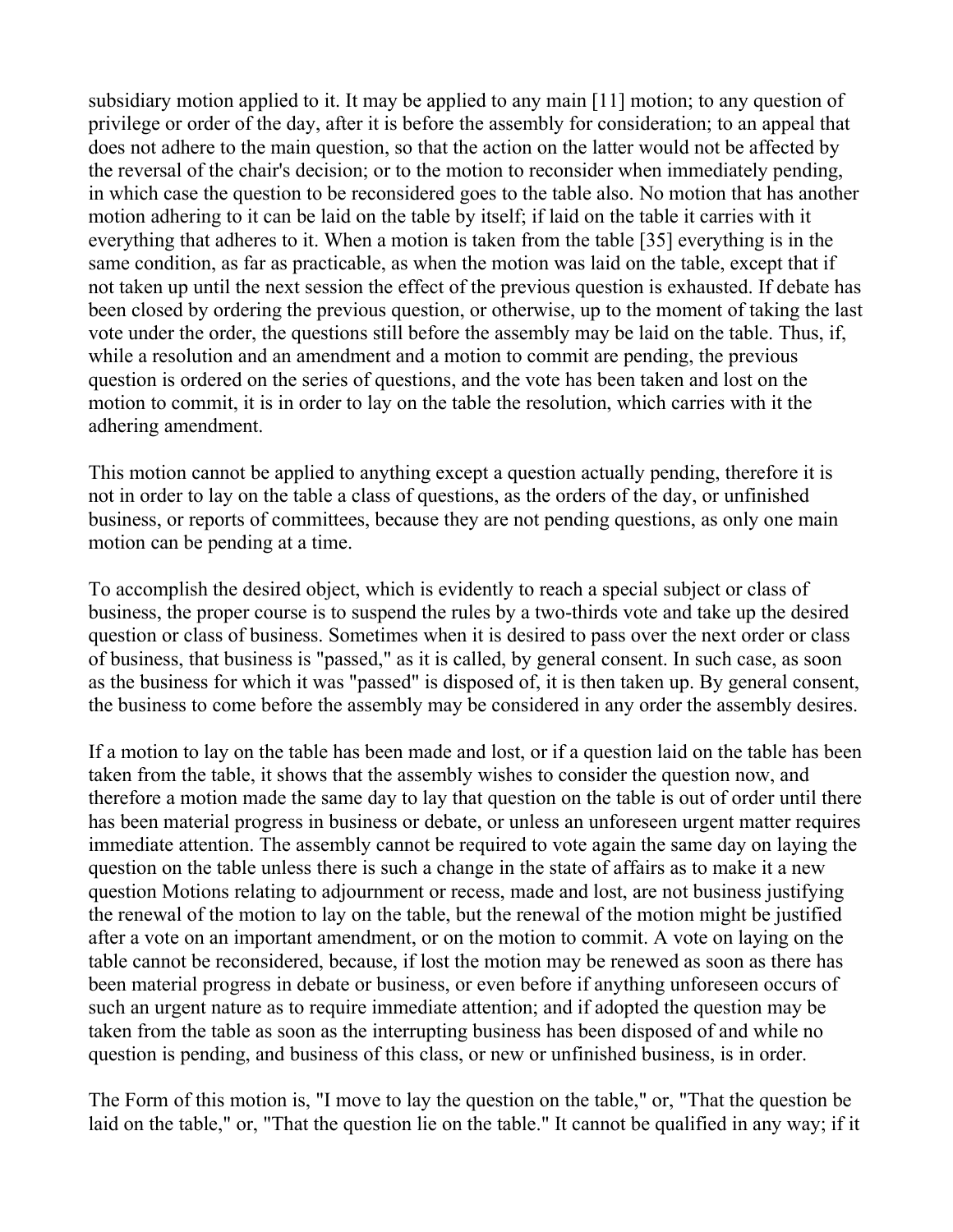is qualified, thus, "To lay the question on the table until 2 P.M.," the chair should state it properly as a motion to postpone until 2 P.M., which is a debatable question, and not the motion to lay on the table.

The Object1 of this motion is to enable the assembly, in order to attend to more urgent business, to lay aside the pending question in such a way that its consideration may be resumed at the will of the assembly as easily as if it were a new question, and in preference to new questions competing with it for consideration. It is to the interest of the assembly that this object should be attained instantly by a majority vote, and therefore this motion must either apply to, or take precedence of, every debatable motion whatever its rank. It is undebatable, and requires only a majority vote, notwithstanding the fact that if not taken from the table the question is suppressed. These are dangerous privileges which are given to no other motion whose adoption would result in final action on a main motion. There is a great temptation to make an improper use of them, and lay questions on the table for the purpose of instantly suppressing them by a majority vote, instead of using the previous question, the legitimate motion to bring the assembly to an immediate vote. The fundamental principles of parliamentary law require a two-thirds vote for every motion that suppresses a main question for the session without free debate. The motion to lay on the table being undebatable, and requiring only a majority vote, and having the highest rank of all subsidiary motions, is in direct conflict with these principles, if used to suppress a question. If habitually used in this way, it should, like the other motions to suppress without debate, require a two-thirds vote.

The minority has no remedy for the unfair use of this motion, but the evil can be slightly diminished as follows: The person who introduces a resolution is sometimes cut off from speaking by the motion to lay the question on the table being made as soon as the chair states the question, or even before. In such cases the introducer of the resolution should always claim the floor, to which he is entitled, and make his speech. Persons are commonly in such a hurry to make this motion that they neglect to address the chair and thus obtain the floor. In such case one of the minority should address the chair quickly, and if not given the floor, make the point of order that he is the first one to address the chair, and that the other member, not having the floor, was not entitled to make a motion [3].

As motions laid on the table are merely temporarily laid aside, the majority should remember that the minority may all stay to the moment of final adjournment and then be in the majority, and take up and pass the resolutions laid on the table. They may also take the question from the table at the next meeting in societies having regular meetings as frequently as quarterly. The safer and fairer method is to object to the consideration of the question if it is so objectionable that it is not desired to allow even its introducer to speak on it; or, if there has been debate so it cannot be objected to, then to move the previous question, which, if adopted, immediately brings the assembly to a vote. These are legitimate motions for getting at the sense of the members at once as to whether they wish the subject discussed, and, as they require a twothirds vote, no one has a right to object to their being adopted.

The Effect of the adoption of this motion is to place on the table, that is, in charge of the secretary, the pending question and everything adhering to it; so, if an amendment is pending to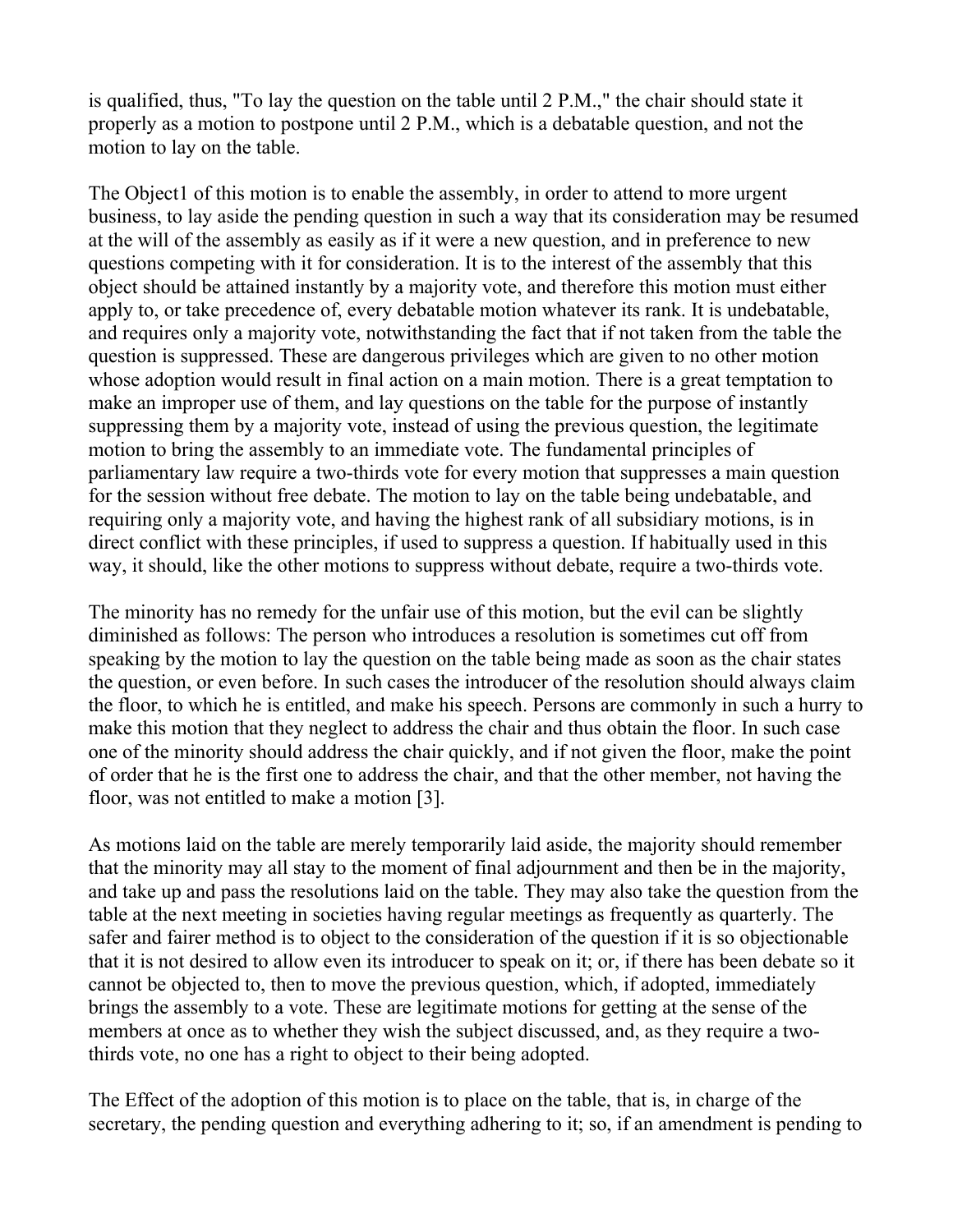a motion to refer a resolution to a committee, and the question is laid on the table, all these questions go together to the table, and when taken from the table they all come up together. An amendment proposed to anything already adopted is a main motion, and therefore when laid on the table, does not carry with it the thing proposed to be amended. A question of privilege may be laid on the table without carrying with it the question it interrupted. In legislative bodies, and all others that do not have regular sessions as often as quarterly, questions laid on the table remain there for that entire session, unless taken up before the session closes. In deliberative bodies with regular sessions as frequent as quarterly, the sessions usually are very short and questions laid on the table remain there until the close of the next regular session, if not taken up earlier; just as in the same assemblies a question can be postponed to the next session, and the effect of the motion to reconsider, if not called up, does not terminate until the close of the next session. The reasons for any one of these rules apply with nearly equal force to the others. While a question is on the table no motion on the same subject is in order that would in any way affect the question that is on the table; it is necessary first to take the question from the table and move the new one as a substitute, or to make such other motion as is adapted to the case.

1. The common parliamentary law in regard to this motion is thus laid down in Section 33 of Jefferson's Manual, the authority in both Houses of Congress: "4. When the House has something else which claims its present attention, but would be willing to reserve in their power to take up a proposition whenever it shall suit them, they order it to lie on their table. It may then be called for at any time." But, on account of the enormous number of bills introduced each session and the possibility of considering only a small fraction of them, Congress has been obliged to find some way by which the majority can quickly kill a bill. The high rank and undebatability of this motion enabled it to be used for this purpose by simply allowing its mover the right of recognition in preference to the member reporting the bill, and then not allowing a question to be taken from the table except under a suspension of the rules (unless it is a privileged matter), which requires a two-thirds vote. This complete revolution in the use of the motion to lay on the table renders all the practice of Congress in regard to this motion useless for any ordinary deliberative assembly. It is the extreme of a "gag law," and is only justifiable in an assembly where it is impossible to attend to one-tenth of the bills and resolutions introduced. In Congress, to lay on the table and the previous question require the same vote (a majority), and in all ordinary societies where to lay on the table is habitually used to kill questions, it should require the same vote as the previous question, namely, two-thirds.

29. The Previous Question1 takes precedence of all subsidiary [12] motions except to lay on the table, and yields to privileged [14] and incidental [13] motions, and to the motion to lay on the table. It is undebatable, and cannot be amended or have any other subsidiary motion applied to it. The effect of an amendment may be obtained by calling for, or moving, the previous question on a different set of the pending questions (which must be consecutive and include the immediately pending question), in which case the vote is taken first on the motion which orders the previous question on the largest number of questions. It may be applied to any debatable or amendable motion or motions, and if unqualified it applies only to the immediately pending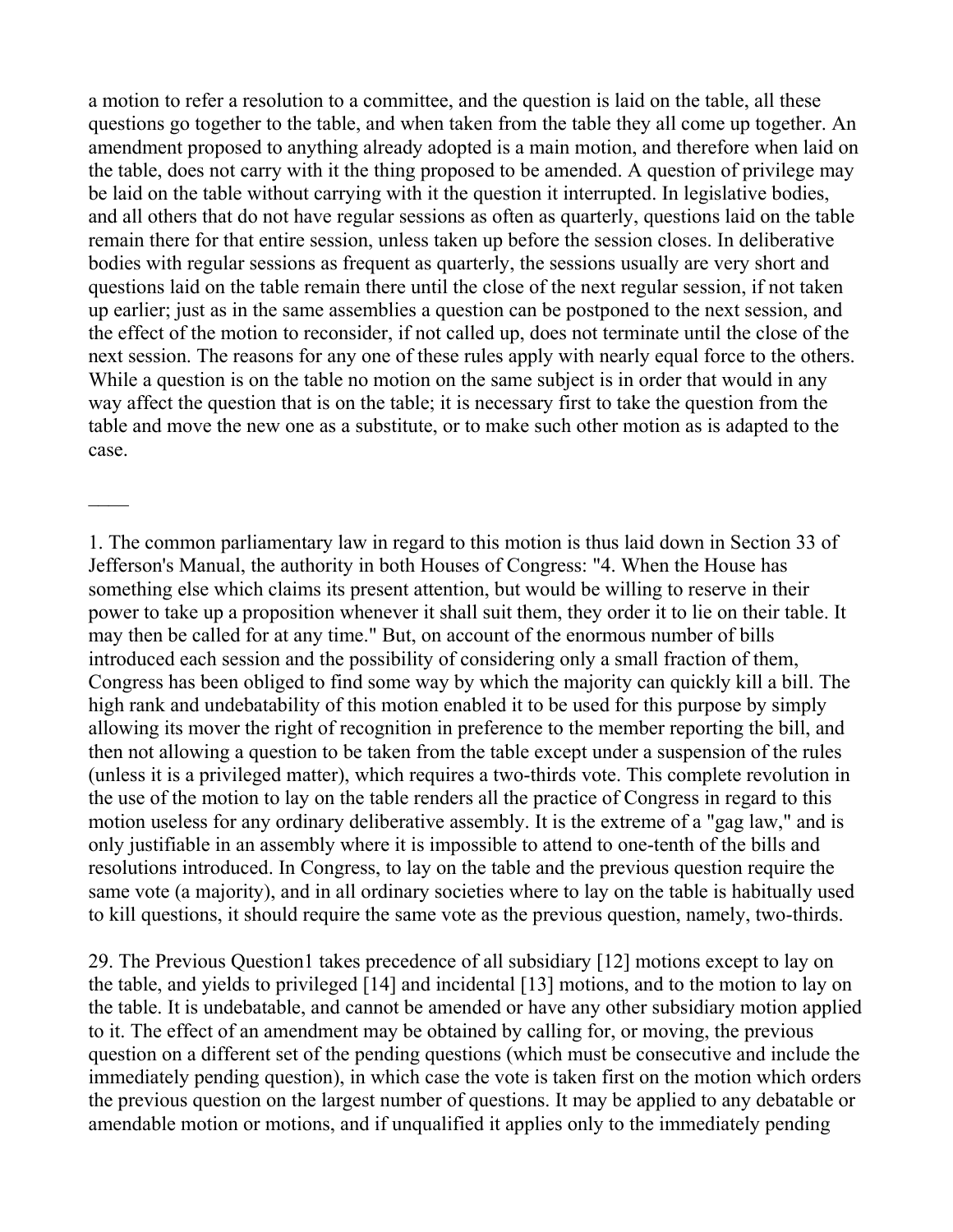motion. It may be qualified so as to apply to a series of pending questions, or to a consecutive part of a series beginning with the immediately pending question. It requires a two-thirds vote for its adoption. After the previous question has been ordered, up to the time of taking the last vote under it, the questions that have not been voted on may be laid on the table, but can have no other subsidiary motions applied to them. An appeal made after the previous question has been demanded or ordered and before its exhaustion, is undebatable. The previous question, before any vote has been taken under it, may be reconsidered, but not after its partial execution. As no one would vote to reconsider the vote ordering the previous question who was not opposed to the previous question, it follows that if the motion to reconsider prevails, it will be impossible to secure a two-thirds vote for the previous question, and, therefore, if it is voted to reconsider the previous question it is considered as rejecting that question and placing the business as it was before the previous question was moved. If a vote taken under the previous question is reconsidered before the previous question is exhausted, there can be no debate or amendment of the proposition; but if the reconsideration is after the previous question is exhausted, then the motion to reconsider, as well as the question to be reconsidered, is divested of the previous question and is debatable. If lost, the previous question may be renewed after sufficient progress in debate to make it a new question.

The Form of this motion is, "I move [or demand, or call for] the previous question on [here specify the motions on which it is desired to be ordered]." As it cannot be debated or amended, it must be voted on immediately. The form of putting the question2 is, "The previous question is moved [or demanded, or called for] on [specify the motions on which the previous question is demanded].

As many as are in favor of ordering the previous question on [repeat the motions] will rise." When they are seated he continues, "Those opposed will rise. There being two-thirds in favor of the motion, the affirmative has it and the previous question is ordered on [repeat the motions upon which it is ordered]. The question is [or recurs] on [state the immediately pending question]. As many as are in favor," etc. If the previous question is ordered the chair immediately proceeds to put to vote the questions on which it was ordered until all the votes are taken, or there is an affirmative vote on postponing definitely or indefinitely, or committing, either of which exhausts the previous question. If there can be the slightest doubt as to the vote the chair should take it again immediately, counting each side. If less than two-thirds vote in the affirmative, the chair announces the vote thus: "There not being two-thirds in favor of the motion, the negative has it and the motion is lost. The question is on," etc., the chair stating the question on the immediately pending question, which is again open to debate and amendment, the same as if the previous question had not been demanded.

The question may be put in a form similar to this: "The previous question has been moved on the motion to commit and its amendment. As many as are in favor of now putting the question on the motion to commit and its amendment will rise; those opposed will rise. There being twothirds in favor of the motion, the debate is closed on the motion to commit and its amendment, and the question is on the amendment," etc. While this form is allowable, yet it is better to conform to the regular parliamentary form as given above.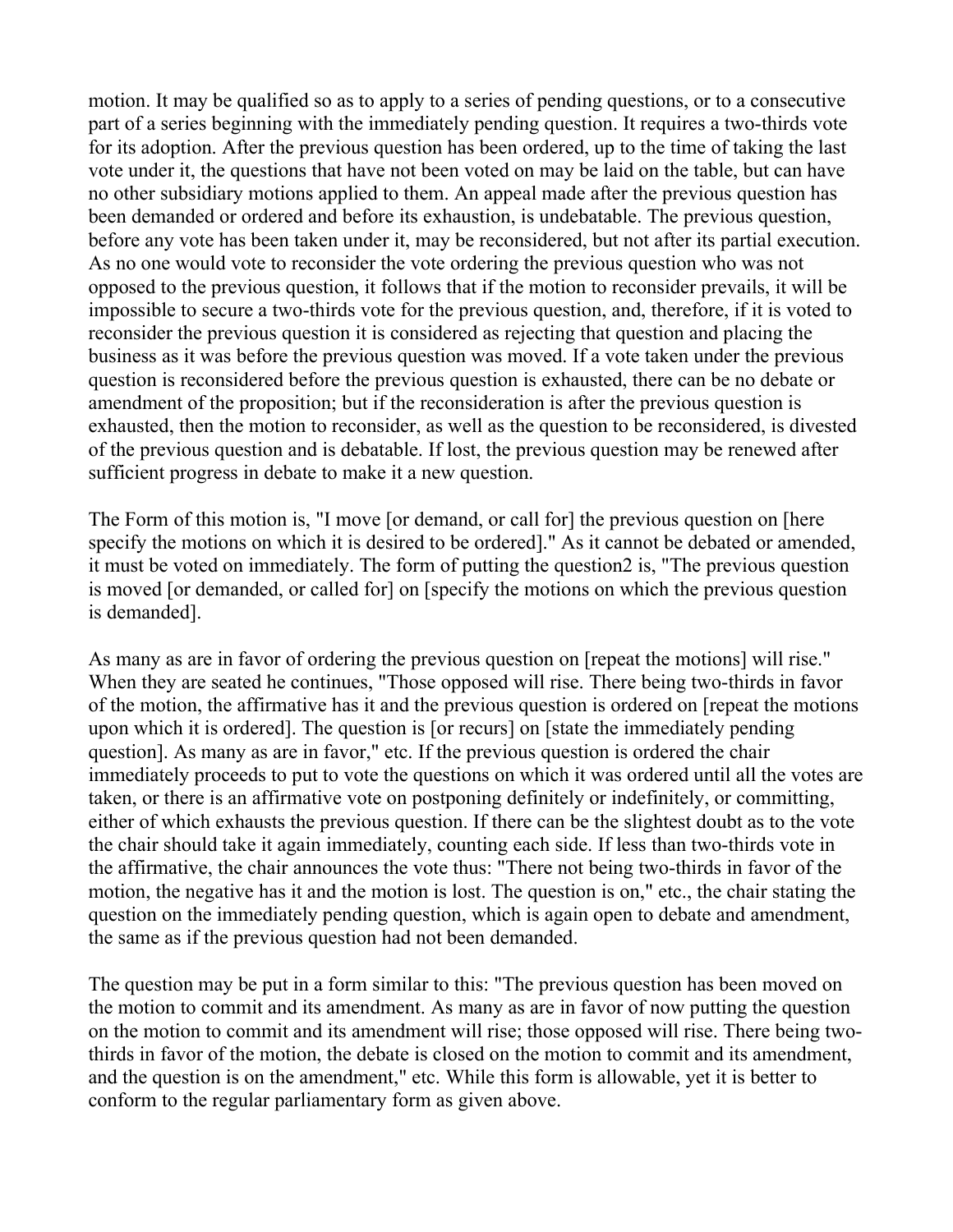The Object of the previous question is to bring the assembly at once to a vote on the immediately pending question and on such other pending questions as may be specified in the demand. It is the proper motion to use for this purpose, whether the object is to adopt or to kill the proposition on which it is ordered, without further debate or motions to amend.

The Effect3 of ordering the previous question is to close debate immediately, to prevent the moving of amendments or any other subsidiary motions except to lay on the table, and to bring the assembly at once to a vote on the immediately pending question, and such other pending questions as were specified in the demand, or motion. If the previous question is ordered on more than one question, then its effect extends to those questions and is not exhausted until they are voted on, or they are disposed of as shown below under exhaustion of the previous question. If the previous question is voted down, the discussion continues as if this motion had not been made. The effect of the previous question does not extend beyond the session in which it was adopted. Should any of the questions upon which it was ordered come before the assembly at a future session they are divested of the previous question and are open to debate and amendment.

The previous question is Exhausted during the session as follows:

(1) When the previous question is unqualified, its effect terminates as soon as the vote is taken on the immediately pending question.

(2) If the previous question is ordered on more than one of the pending questions its effect is not exhausted until all of the questions upon which it has been ordered have been voted on, or else the effect of those that have been voted on has been to commit the main question, or to postpone it definitely or indefinitely.

If, before the exhaustion of the previous question, the questions on which it has been ordered that have not been voted on are laid on the table, the previous question is not exhausted thereby, so that when they are taken from the table during the same session, they are still under the previous question and cannot be debated or amended or have any other subsidiary motion applied to them.

NOTE ON THE PREVIOUS QUESTION.-- Much of the confusion heretofore existing in regard to the Previous Question has arisen from the great changes which this motion has undergone. As originally designed, and at present used in the English Parliament, the previous question was not intended to suppress debate, but to suppress the main question, and therefore, in England, it is always moved by the enemies of the measure, who then vote in the negative. It was first used in 1604, and was intended to be applied only to delicate questions; it was put in this form, "Shall the main question be put?" and being negatived, the main question was dismissed for that session. Its form was afterwards changed to this, which is used at present, "Shall the main question be now put?" and if negatived the question was dismissed, at first only until after the ensuing debate was over, but now, for that day. The motion for the previous question could be debated; when once put to vote, whether decided affirmatively or negatively, it prevented any discussion of the main question, for, if decided affirmatively, the main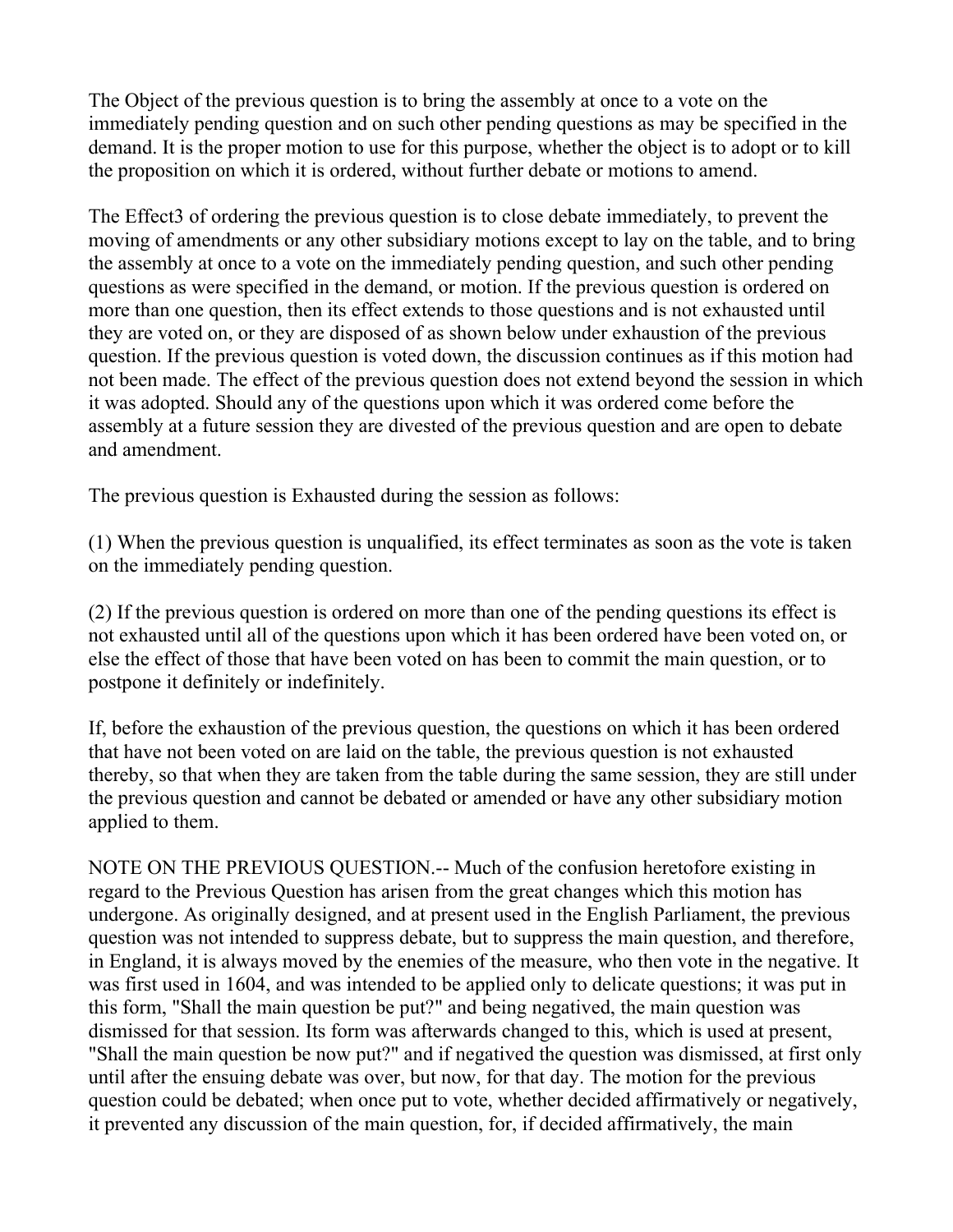question was immediately put, and if decided negatively (that is, that the main question be not now put), it was dismissed for the day.

Our Congress has gradually changed the English Previous Question into an entirely different motion, so that, while in England, the mover of the previous question votes against it, in this country he votes for it. At first the previous question was debatable; if adopted it cut off all motions except the main question, which was immediately put to vote, and if rejected the main question was dismissed for that day as in England. Congress, in 1805, made it undebatable. In 1840 the rule was changed so as not to cut off amendments but to bring the House to a vote first upon pending amendments, and then upon the main question. In 1848 its effect was changed again so as to bring the House to a vote upon the motion to commit if it had been made, then upon amendments reported by a committee, if any, then upon pending amendments, and finally upon the main question. In 1860 Congress decided that the only effect of the previous question, if the motion to postpone were pending, should be to bring the House to a direct vote on the postponement-- thus preventing the previous question from cutting off any pending motion. In 1860 the rule was modified also so as to allow it to be applied if so specified to an amendment or to an amendment of an amendment, without affecting anything else, and so that if the previous question were lost the debate would be resumed. In 1880 the rule was further changed so as to allow it to be applied to single motions, or to a series of motions, the motions to which it is to apply being specified in the demand; and 30 minutes' debate, equally divided between the friends and the enemies of the proposition, was allowed after the previous question had been ordered, if there had been no debate previously. In 1890 the 30 minutes' debate was changed to 40 minutes. The previous question now is simply a motion to close debate and proceed to voting on the immediately pending question and such other pending questions as it has been ordered upon.

 $\overline{\phantom{a}}$ 

 "1. There shall be a motion for the previous question, which, being ordered by a majority of members voting, if a quorum be present shall have the effect to cut off all debate and bring the House to a direct vote upon the immediate question or questions on which it has been asked and ordered. The previous question may be asked and ordered upon a single motion, a series of motions allowable under the rules, or an amendment or amendments, or may be made to embrace all authorized motions or amendments and include the bill to its passage or rejection. It shall be in order pending the motion for or after the previous question shall have been ordered on its passage, for the Speaker to entertain and submit a motion to commit, with or without instructions, to a standing or select committee.

"2. A call of the House shall not be in order after the previous question is ordered, unless it

<sup>1.</sup> The previous question is the only motion used in the House of Representatives for closing debate. It may be ordered by a majority vote. If there has been no previous debate on the subject, forty minutes of debate, to be equally divided between those opposed to and those in favor of the proposition, is allowed after the previous question has been ordered. The motion is not allowed in the Senate. House Rule 17 is as follows: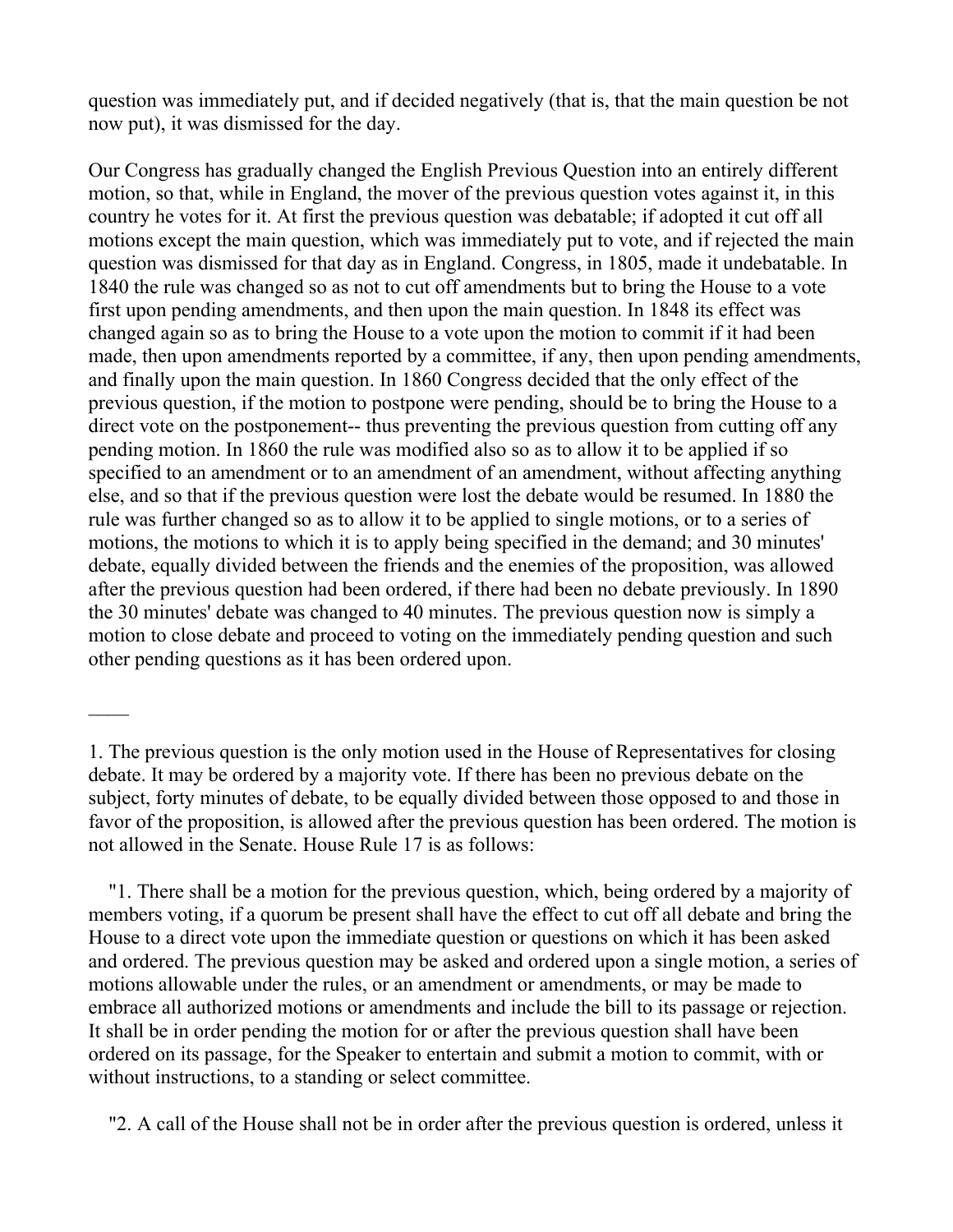shall appear upon an actual count by the Speaker that a quorum is not present.

 "3. All incidental questions of order arising after a motion is made for the previous question, and pending such motion, shall be decided, whether on appeal or otherwise, without debate."

2. The Congressional form of putting this question is "The gentleman from ... demands the previous question. As many as are in favor of ordering the previous question will say Aye; as many as are opposed will say No."

3. The former practice of allowing the member reporting a bill from a committee to close the debate with a speech after the previous question has been ordered, has been abandoned by Congress.

30. Limit or Extend Limits of Debate. Motions, or orders, to limit or extend the limits of debate, like the previous question, take precedence of all debatable motions, may be applied to any debatable motion or series of motions, and, if not specified to the contrary, apply only to the immediately pending question. If it is voted to limit the debate, the order applies to all incidental and subsidiary motions and the motion to reconsider, subsequently made, as long as the order is in force. But an order extending the limits of debate does not apply to any motions except the immediately pending one and such others as are specified. They are undebatable, and require a two-thirds vote for their adoption. These motions may be amended, but can have no other subsidiary motion applied to them. They yield to privileged [14] and incidental [13] motions, and to the motions to lay on the table and for the previous question. They may be made only when the immediately pending question is debatable. When one of them is pending, another one that does not conflict with it may be moved as an amendment. After one of these motions has been adopted it is in order to move another one of them, provided it does not conflict with the one in force. This motion to limit or extend the limits of debate may be reconsidered even though the order has been partially executed, and if lost it may be renewed after there has been sufficient progress in debate to make it a new question.

After an order is adopted closing debate at a certain hour, or limiting it to a certain time, the motions to postpone and to commit cannot be moved until the vote adopting the order has been reconsidered; but the pending question may be laid on the table, and if it is not taken from the table until after the hour appointed for closing the debate and taking the vote, no debate or motion to amend is allowed, as the chair should immediately put the question. After the adoption of an order limiting the number or length of the speeches, or extending these limits, it is in order to move any of the other subsidiary [12] motions on the pending question.

An order modifying the limits of debate on a question is in force only during the session in which it was adopted. If the question in any way goes over to the next session it is divested of this order and is open to debate according to the regular rules.

The various Forms of this motion are as follows:

(1) To fix the hour for closing debate and putting the question, the form is similar to this: "I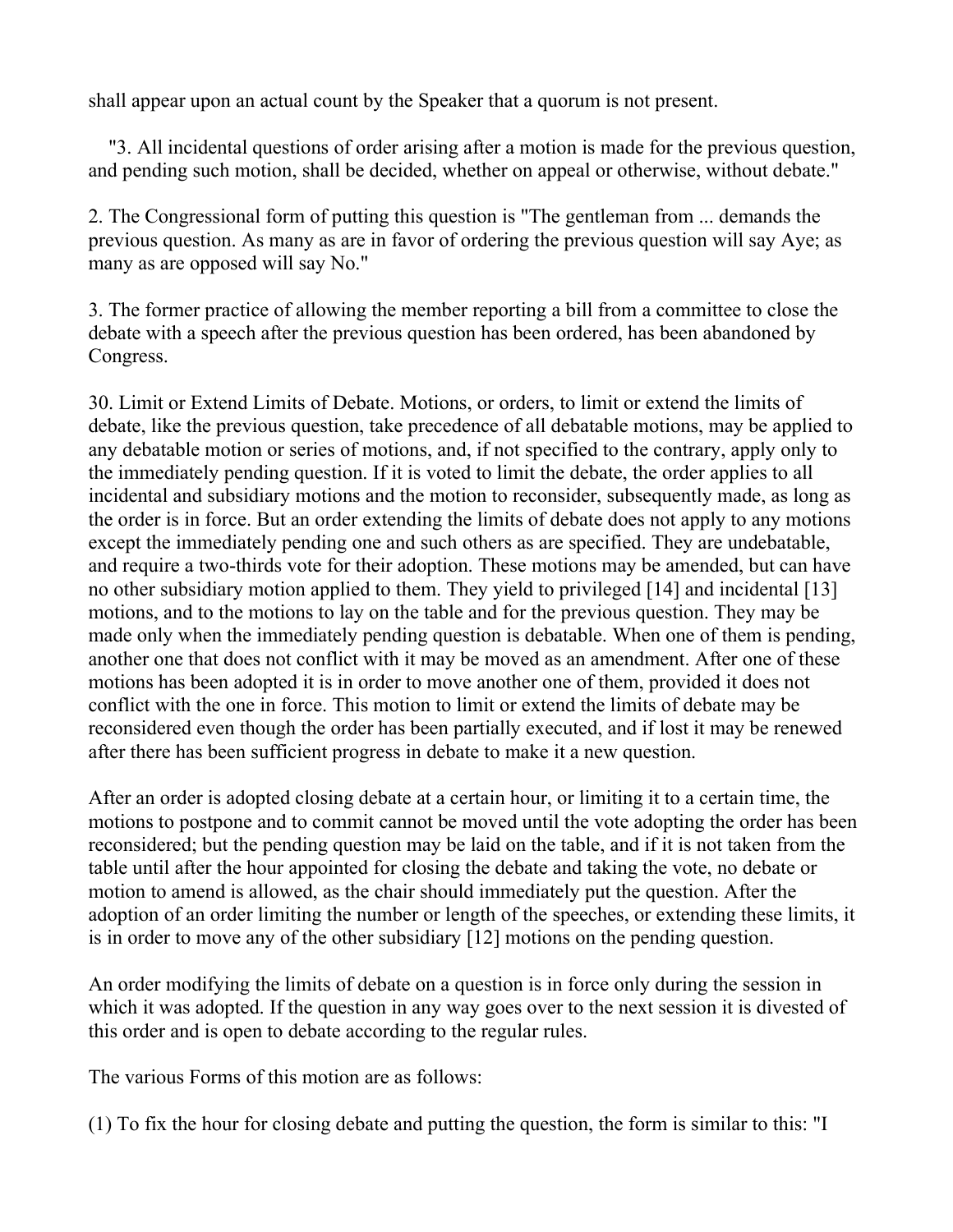move that debate close and the question be put on the resolution at 9 P.M."

(2) To limit the length of the debate, the motion may be made thus: "I move that debate on the pending amendment be limited to twenty minutes."

(3) To reduce or increase the number and length of speeches, the motion should be made in a form similar to one of these: "I move that debate on the pending resolution and its amendments be limited to one speech of five minutes from each member;" "I move that Mr. A's time be extended ten minutes;" "I move that Messrs. A and B (the leaders on the two sides) be allowed twenty minutes each, to be divided between their two speeches at their pleasure, and that other members be limited to one speech of two minutes each, and that the question be put at 9 P.M."

31. To Postpone to a Certain Time or Definitely1 takes precedence of the motions to commit, to amend, and to postpone indefinitely, and yields to all privileged [14] and incidental [13] motions, and to the motions to lay on the table, for the previous question, and to limit or to extend the limits of debate. It allows of a limited debate which must not go into the merits of the main question any more than is necessary to enable the assembly to determine the propriety of the postponement. It may be amended as to the time, and also by making the postponed question a special order. The previous question and the motions limiting or extending the limits of debate may be applied to it. It cannot be laid on the table alone, but when it is pending the main question may be laid on the table which carries with it the motion to postpone. It cannot be committed or postponed indefinitely. It may be reconsidered. When it makes a question a special order it requires a two-thirds vote.

The time to which a question is postponed must fall within the session or the next session,2 and, if it is desired to postpone it to a different time, which must not be beyond the next regular session, it is necessary first to fix the time for an adjourned meeting, and then the question may be postponed to that meeting. Some societies have frequent meetings for literary or other purposes at which business may be transacted, while they hold every month or quarter a meeting especially for business. In such societies these rules apply particularly to the regular business meetings, to which questions may be postponed from the previous regular business meeting or from any of the intervening meetings. Neither the motion to postpone definitely nor an amendment to it, is in order when it has the effect of an indefinite postponement; that is, to defeat the measure, as, for instance, to postpone until tomorrow a motion to accept an invitation to a banquet tonight. If the motion to postpone indefinitely is in order at the time, the chair may treat it as such at his discretion, but it cannot be recognized as a motion to postpone definitely. It is not in order to postpone a class of business, as reports of committees; as each report is announced or called for, it may be postponed, or the rules may be suspended by a two-thirds vote and the desired question be taken up. A matter that is required by the by-laws to be attended to at a specified time or meeting as the election of officers cannot, in advance, be postponed to another time or meeting, but when that specified time or meeting arrives the assembly may postpone it to an adjourned meeting. This is sometimes advisable as in case of an annual meeting for the election of officers occurring on a very stormy night so that a bare quorum is present. After an order of the day or a question of privilege is before the assembly for action, its further consideration may be postponed, or any other subsidiary motion may be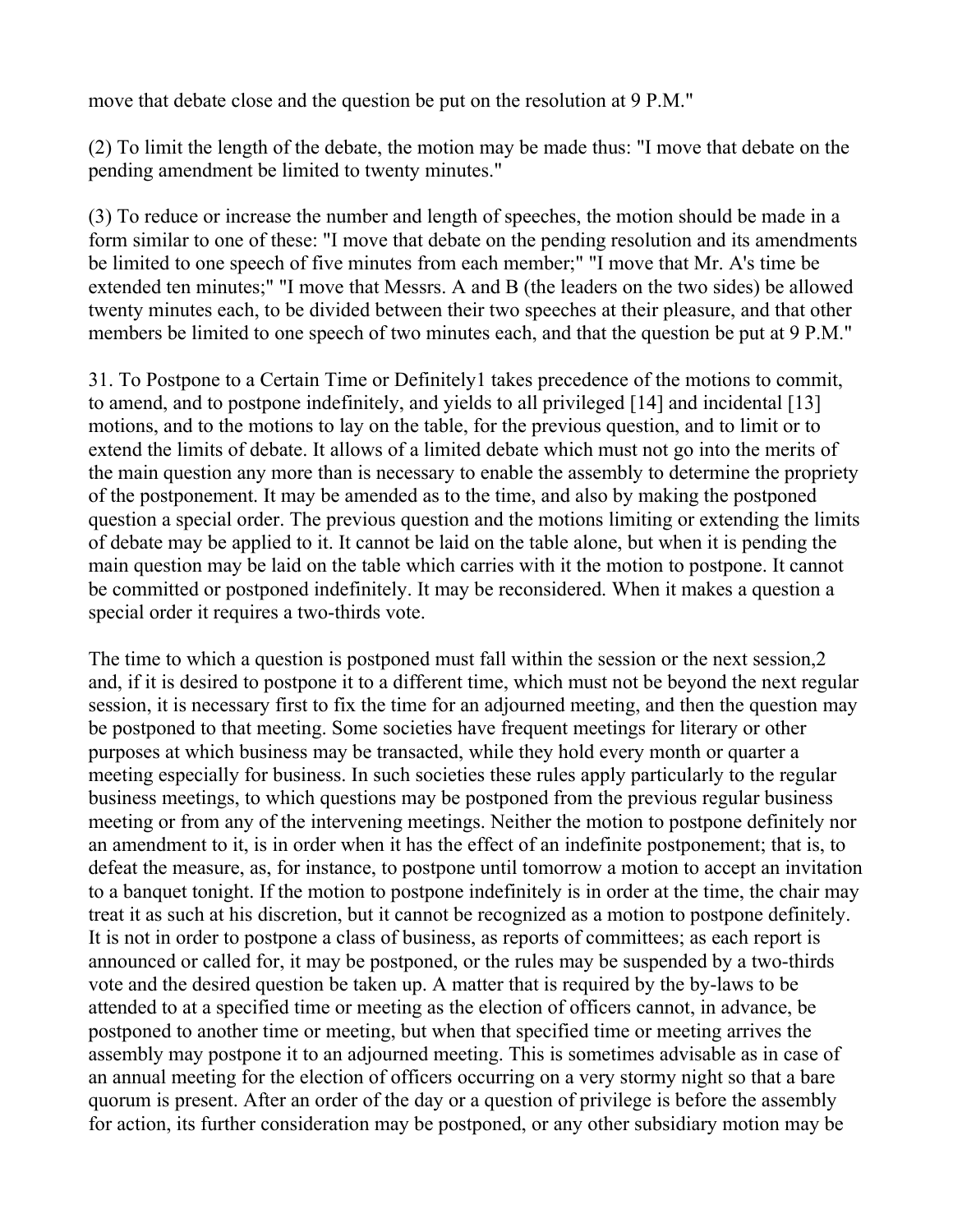applied to it. When a question has been postponed to a certain time, it becomes an order of the day for that time and cannot be taken up before that time except by a reconsideration, or by suspending the rules for that purpose, which requires a two-thirds vote. [See Orders of the Day, 20, for the treatment of questions that have been postponed definitely.]

The Form of this motion depends upon the object sought.

(1) If the object is simply to postpone the question to the next meeting, when it will have precedence of new business, the form of the motion is "to postpone the question [or, that the question be postponed] to the next meeting." It then becomes a general order for that meeting.

(2) If the object is to specify an hour when the question will be taken up as soon as the question then pending, if there is any, is disposed of, the form is similar to this: "I move that the question be postponed to 3 P.M."

(3) If it is desired to postpone the question until after a certain event, when it shall immediately come up, the form is, "To postpone the question until after the address on Economics."

(4) If the object is to insure its not being crowded out by other matters there should be added to the motion to postpone as given in the first two cases above, the words, "and be made a special order." Or the motion may be made thus: "I move that the question be postponed and made a special order for the next meeting [or, for 3 P.M. tomorrow]." The motion in this form requires a two-thirds vote, as it suspends the rules that may interfere with its consideration at the time specified as explained under Orders of the Day [20].

(5) If it is desired to postpone a question to an adjourned meeting and devote the entire time, if necessary, to its consideration, as in case of revising by-laws, after providing for the adjourned meeting the motion should be made in this form: "I move that the question be postponed and made the special order for next Tuesday evening." Or, a question may be postponed and made the special order for the next regular meeting.

The Effect of postponing a question is to make it an order of the day for the time to which it was postponed, and if it is not then disposed of, it becomes unfinished business. Postponing a question to a certain hour does not make it a special order unless so specified in the motion. The motion to postpone definitely may be amended by a majority vote so as to make the amended motion one to make the question a special order. If this is done the amended motion will require a two-thirds vote. [Orders of the Day, 20, should be read in connection with this section.]

 $\overline{\phantom{a}}$ 

<sup>1.</sup> In Congress the form of this motion is to postpone to a day certain, unless it is proposed to make the question a special order for a certain hour, when the hour is specified.

<sup>2.</sup> In Congress a motion cannot he postponed to the next session, but it is customary in ordinary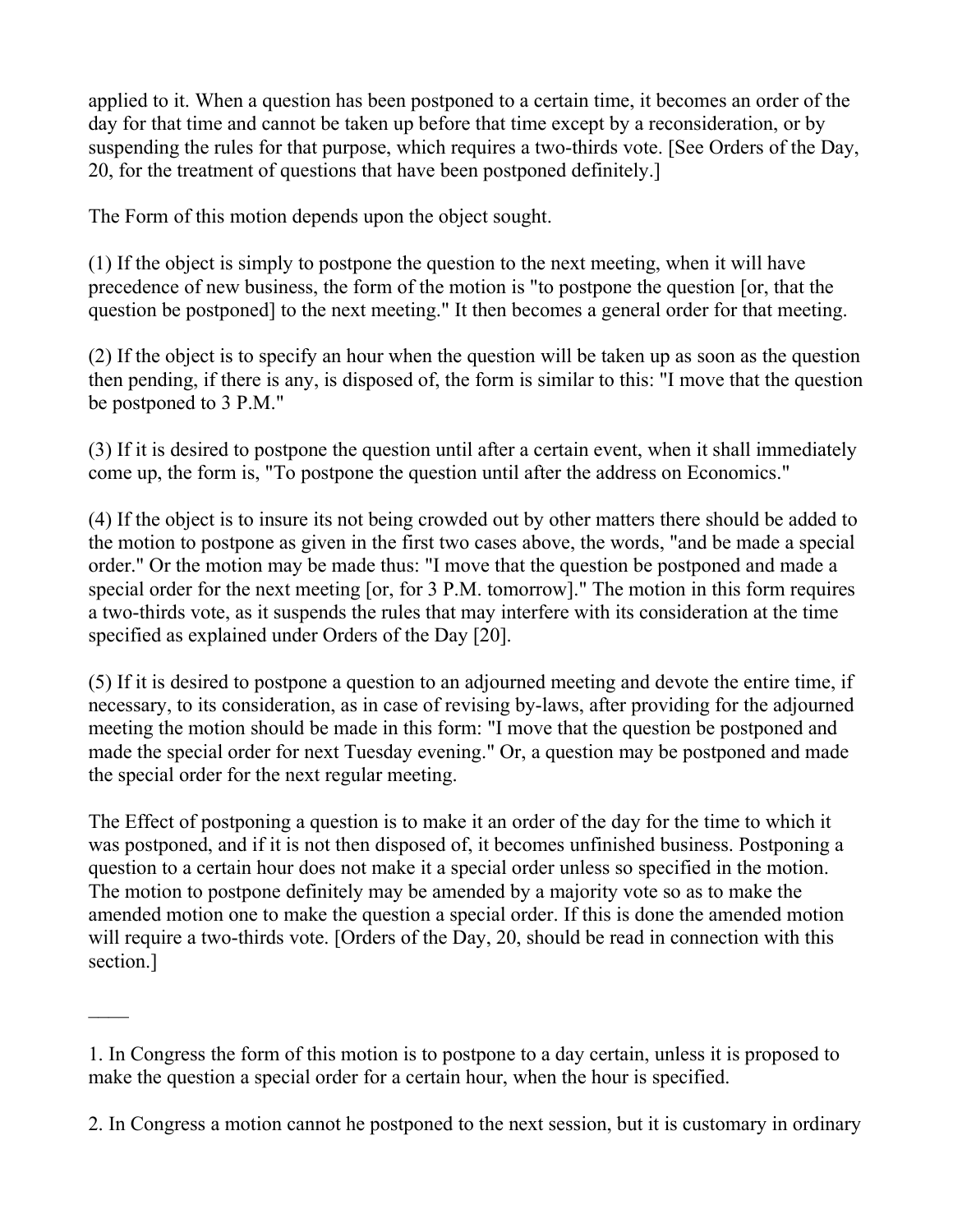societies.

32. To Commit or Refer. (All the rules in regard to this motion, except where stated to the contrary, apply equally to the motions to Go into Committee of the Whole, to Consider Informally, and to Recommit as it is called when a question is committed a second time.) This motion takes precedence of the motions to amend and to postpone indefinitely, and yields to all the other subsidiary [12] motions and to all privileged [14] and incidental [13] motions. It cannot be applied to any subsidiary motion, nor can it be laid on the table or postponed except in connection with the main question. The previous question, and motions to limit or extend the limits of debate, and to amend, may be applied, to it without affecting the main question. It is debatable but only as to the propriety of committing the main question.1 If the motion to postpone indefinitely is pending when a question is referred to a committee, it is lost, and is not referred to the committee. Pending amendments go with the main motion to the committee. The motion to commit may be reconsidered, but after the committee has begun the consideration of the question referred to it, it is too late to move to reconsider the vote to commit. The committee may, however, then be discharged as shown below.

The motion to commit (that is, to refer to a committee) may vary in form all the way from the simple form of, "That the question be referred to a committee," to the complete form of referring to question "to a committee of five to be appointed by the chair, with instructions to report resolutions properly covering the case, at the next regular business meeting." If the motion is made in the complete form the details may be changed by amendments, though they are usually treated not as ordinary amendments, but as in filling blanks [33:14].

If the motion is made in the simple form of merely referring the pending question to a committee there are three courses that may be pursued in completing the details, the one to be chosen depending upon the circumstances of the case. (1) The simple, or skeleton, motion may be completed by moving amendments, or making suggestions, for adding the required details as stated below. (2) The chair on his own initiative may call for suggestions to complete the motion, first inquiring as to what committee the question shall be referred, and continuing in the order shown hereafter. (3) The motion in its simplest form may be put to vote at once by its enemies' ordering the previous question, and where the motion to commit is almost certain to be lost this is sometimes done to save the time that would be uselessly spent in completing the details. If it should happen that the motion to commit is adopted, which is improbable, then the details are completed before any new business, except privileged matters, can be taken up. These details are taken up in the order given below, the chair calling for the several items much as if he were completing the motion before it was voted on.

In completing a motion simply to refer to a committee, the first question the chair asks is, "To what committee shall the question be referred?" If different ones are suggested, the suggestions are not treated as amendments of those previously offered, but are voted on in the following order until one receives a majority vote: Committee of the whole; as if in committee of the whole; consider informally; standing committee, in the order in which they are proposed; special (select) committee (largest number voted on first). If the question has already been before a standing or special committee the motion becomes the motion to recommit, and the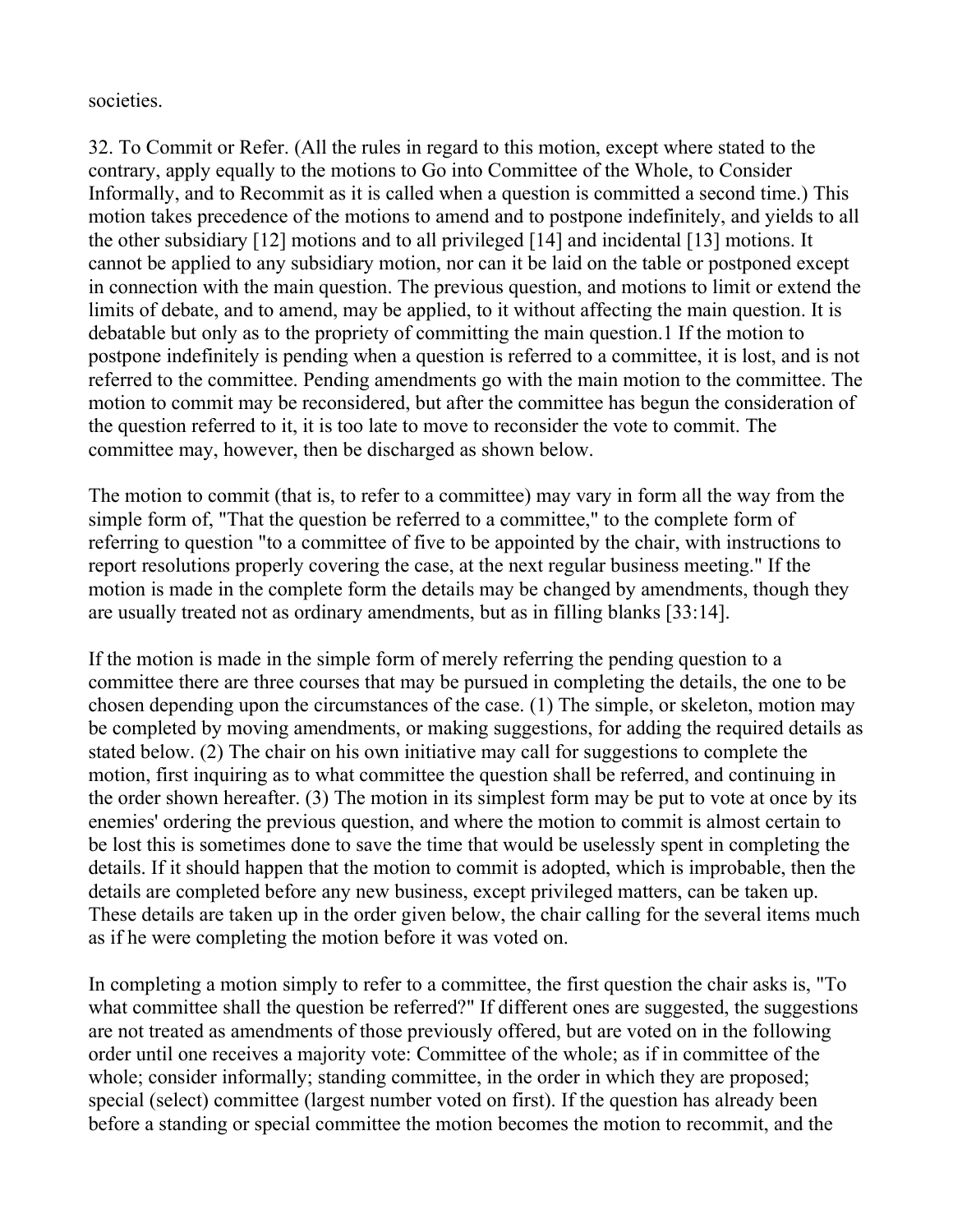committees would be voted on in the above order except the old committee would precede other standing and select committees. In suggesting or moving that the committee be a special one, the word "special" is not generally used, the motion being made to refer the question to a committee of five, or any other number, which makes it a special committee; that is, not a standing committee. If any committee except a special one is decided upon, the chair should then put the question on referring the question to that committee. But any one may interrupt him and move to add instructions, or he, himself, may suggest them, or instructions may be given after the vote has been taken on committing the question. Instructions may be given to the committee by a majority vote at any time before it submits its report, even at another session.

If the committee is to be a special one, it is necessary in addition to its number to decide how it is to be appointed. If different methods are suggested, or moved, they are voted on in the following order: Ballot; nominations from the floor (or open nominations); nominations by the chair; and lastly, appointment by the chair, the method that should usually be adopted in very large assemblies. When this is decided the completed motion to commit is put to vote. Instructions as heretofore stated may be added before the vote is taken on the motion to commit, or they may be given afterwards. If the motion to commit is adopted, no new business, except privileged matters, can intervene until the appointment of the committee by the method prescribed, except that when the chair appoints the committee he may wish time to make his selections, which, however, must be announced to the assembly.

If nominations are made from the floor no one can nominate more than one, if objection is made. The member making a nomination in a large assembly rises, and, addressing the chair without waiting to be recognized, says, "I nominate Mr. A." In small assemblies the nominations for committees are frequently made by members from their seats suggesting names. The chair repeats each name as he hears it, and if no more than the prescribed number is suggested, he puts the question on the members named constituting the committee. If more names than the prescribed number are suggested, the chair puts the question on each name in succession, beginning with the first named, until enough are chosen to fill the committee. The negative must be put as well as the affirmative, a majority vote being required for each member of the committee. If the committee is nominated by the chair he states the question thus: "The question is, 'Shall these members constitute the committee?'" It is now in order to move to strike out any of the names, and if such a motion is adopted the chair replaces them with other names. When he appoints the committee no vote is taken, but he must announce the names of the committee to the assembly, and until such announcement is made the committee cannot act. If it is desired to permit the chair to appoint a committee after adjournment, it must be authorized by a vote. The power to appoint a committee carries with it the power to appoint its chairman and to fill any vacancy that may arise in the committee. The resignation of a member of a committee should be addressed to the appointing power.

The Forms of this motion are as follows: "To refer the question to a committee;" "To recommit the resolution;" "That the subject be referred to a committee of three to be appointed by the chair, and that it report by resolution at the next meeting;" "That it be referred to a committee with power;" "That the assembly do now resolve itself into [or, go into] committee of the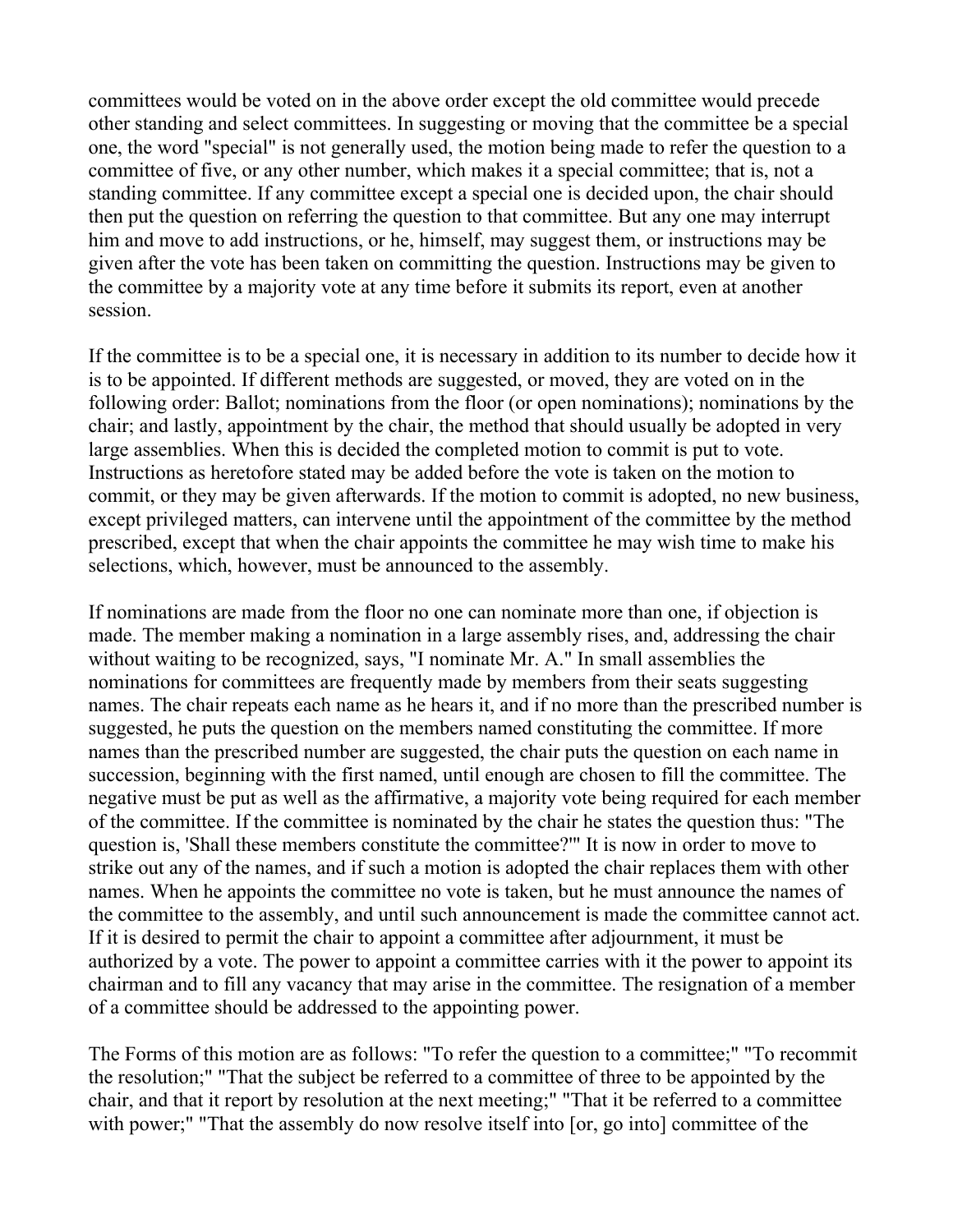whole, to take under consideration," etc., specifying the subject [55]; "That the resolution be considered as if in committee of the whole" [56]; "That the resolution be considered informally" [57].

The Object of the motion to refer to a standing or special committee is usually to enable a question to be more carefully investigated and put into better shape for the assembly to consider, than can be done in the assembly itself. Where an assembly is large and has a very large amount of business it is safer to have every main question go to a committee before final action on it is taken. A special committee to investigate and report upon a subject should consist of representative members on both sides of the question, so that both parties in the assembly may have confidence in the report, or reports in case there is disagreement and a minority report is submitted. By care in selecting committees in ordinary assemblies, debates upon delicate and troublesome questions can be mostly confined to the committees. It is not at all necessary to appoint on the committee the member who makes the motion to refer, but it is usual, and the courteous thing to do, when he is specially interested or informed on the subject. If the appointing power does not designate a chairman of the committee, the member first named acts as such unless the committee elects its own chairman. Consequently it is very important that the first named should be an efficient person, especially in a committee for action.

Sometimes a question is referred to a committee with full power to act in the case. When the duty assigned it has been performed, it should report what it has done, and when this report has been made the committee ceases to exist. When the assembly has decided a question and appoints a committee to take certain action (such as a committee of arrangements for holding a public meeting), then the committee should be small, and all should be favorable to the action to be taken. If any one is appointed on such a committee who is not in sympathy with the proposed action, he should say so and ask to be excused. Sometimes such a committee is given power to add to its number.

The object of going into committee of the whole, or considering a question as if in committee of the whole, or informally, is to enable the assembly to discuss a question with perfect freedom, there being no limit to the number of speeches. The first method is used in the United States House of Representatives, and the second in the United States Senate. The last one is the simplest, and is best adapted to ordinary societies that are not very large. They are explained in 55-57.

If any form of the motion to commit is made with reference to a question not pending, it becomes a main motion. Thus, a motion to go into committee of the whole on a question not pending, or to appoint a committee upon a subject not pending, or to appoint a committee to take certain action, is a main motion.

To Discharge a Committee. When a committee has made its final report and it has been received by the assembly, the committee ceases to exist without any motion being made to that effect. If, for any reason, the assembly wishes to take a question out of the hands of a committee, and it is too late to reconsider the vote on the committal, it is necessary to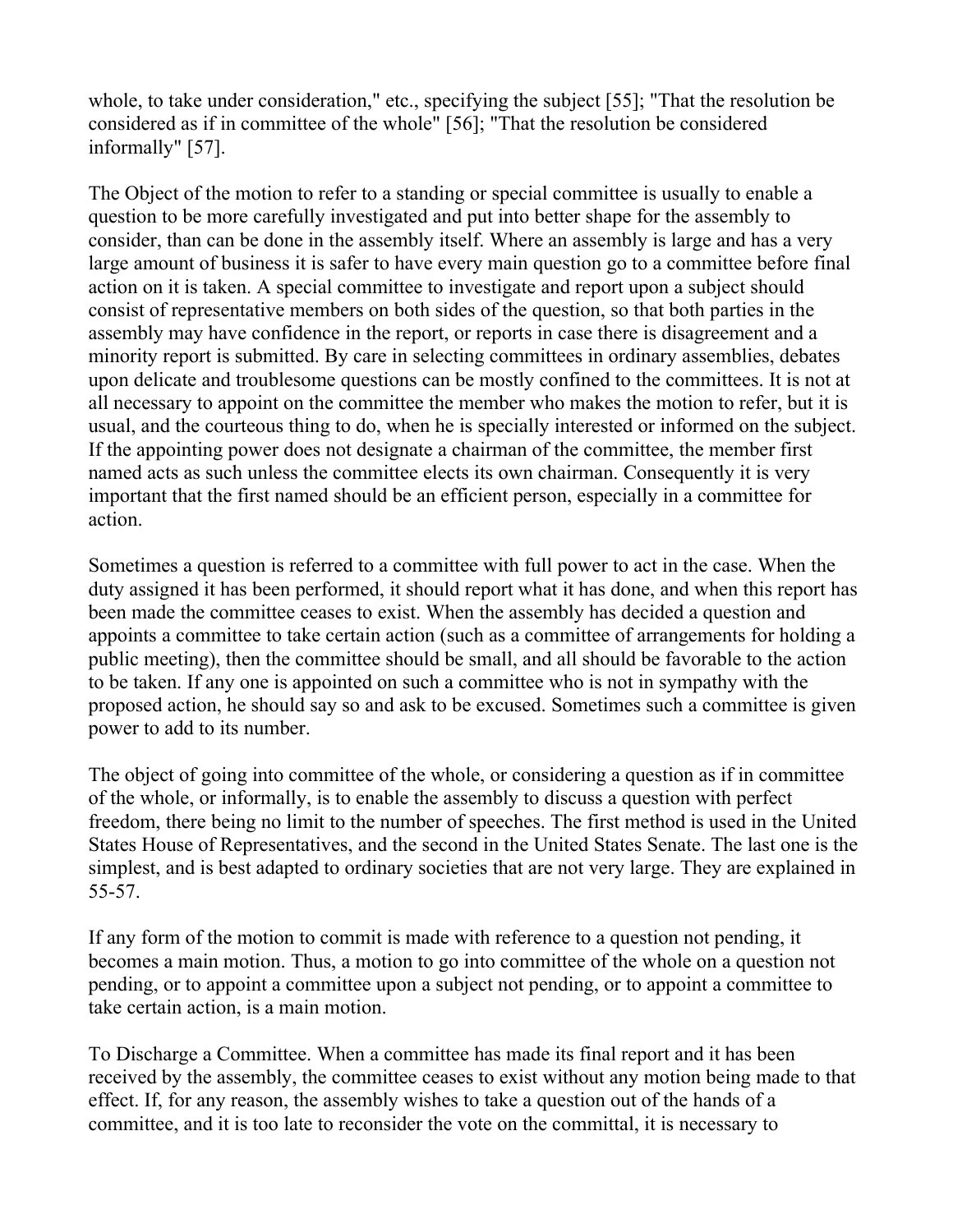"discharge the committee from further consideration" of the resolution or other matter referred to it, for as long as the matter is in the hands of the committee, the assembly cannot consider anything involving practically the same question. lf the committee has not yet taken up the question referred to it, the proper motion on the day or the day after it was referred, is to reconsider the vote to commit, which requires only a majority vote. If the motion to reconsider cannot be made, a motion to discharge the committee should be made, which, if adopted, practically rescinds action taken, and therefore requires a two-thirds vote, or a vote of a majority of the membership, unless previous notice of the motion has been given, when it requires only a majority vote. When the committee is discharged its chairman returns to the secretary all papers that have been entrusted to him. It requires a motion to bring the matter referred before the assembly, and this motion may be combined with the motion to discharge, thus: "I move that the committee to whom was referred the resolution on immigration be discharged, and that the resolution be now taken up for consideration [or, be considered at some other specified time]."2

1. Congress has changed its rule in regard to the motion to commit, so that now it is undebatable, instead of being debatable and opening to debate the merits of the main question. In a body like Congress, where nearly all the business must be attended to in committees, debate on referring a proposition to a committee should not be allowed. Members can appear before the committee and present their views. But in an ordinary deliberative assembly it is better to observe the general principles governing the debatability of motion as laid down in [45], and allow of debate as to the propriety of referring the question to a committee.

2. In H.R. Rule 27 is the following: "4. Any member may present to the clerk a motion in writing to discharge a committee from further consideration of any public bill or joint resolution which may have been referred to such committee fifteen days prior thereto. All such motions shall be entered in the Journal and printed on a calendar to be known as a 'Calendar of Motions to Discharge Committees.' ... When such motions shall be called up ... debate on such motion shall be limited to twenty minutes, one-half thereof in favor of the proposition and onehalf in opposition thereto. Such motions shall have precedence over motions to suspend the rules and shall require for adoption an affirmative vote of a majority of the membership of the House."

33. To Amend takes precedence of the motion to postpone indefinitely, and yields to all other subsidiary [12] motions and to all privileged [14] and incidental [13] motions, except the motion to divide the question. It can be applied to all motions except those in the List of Motions that Cannot be Amended [33:12]. It can be amended itself, but this "amendment of an amendment" (an amendment of the second degree) cannot be amended. The previous question and motions to limit or extend the limits of debate may be applied to an amendment, or to only an amendment of an amendment, and in such case they do not affect the main question, unless so specified. An amendment is debatable in all cases except where the motion to be amended is undebatable. An amendment of a pending question requires only a majority vote for its adoption, even though the question to be amended requires a two-thirds vote. An amendment of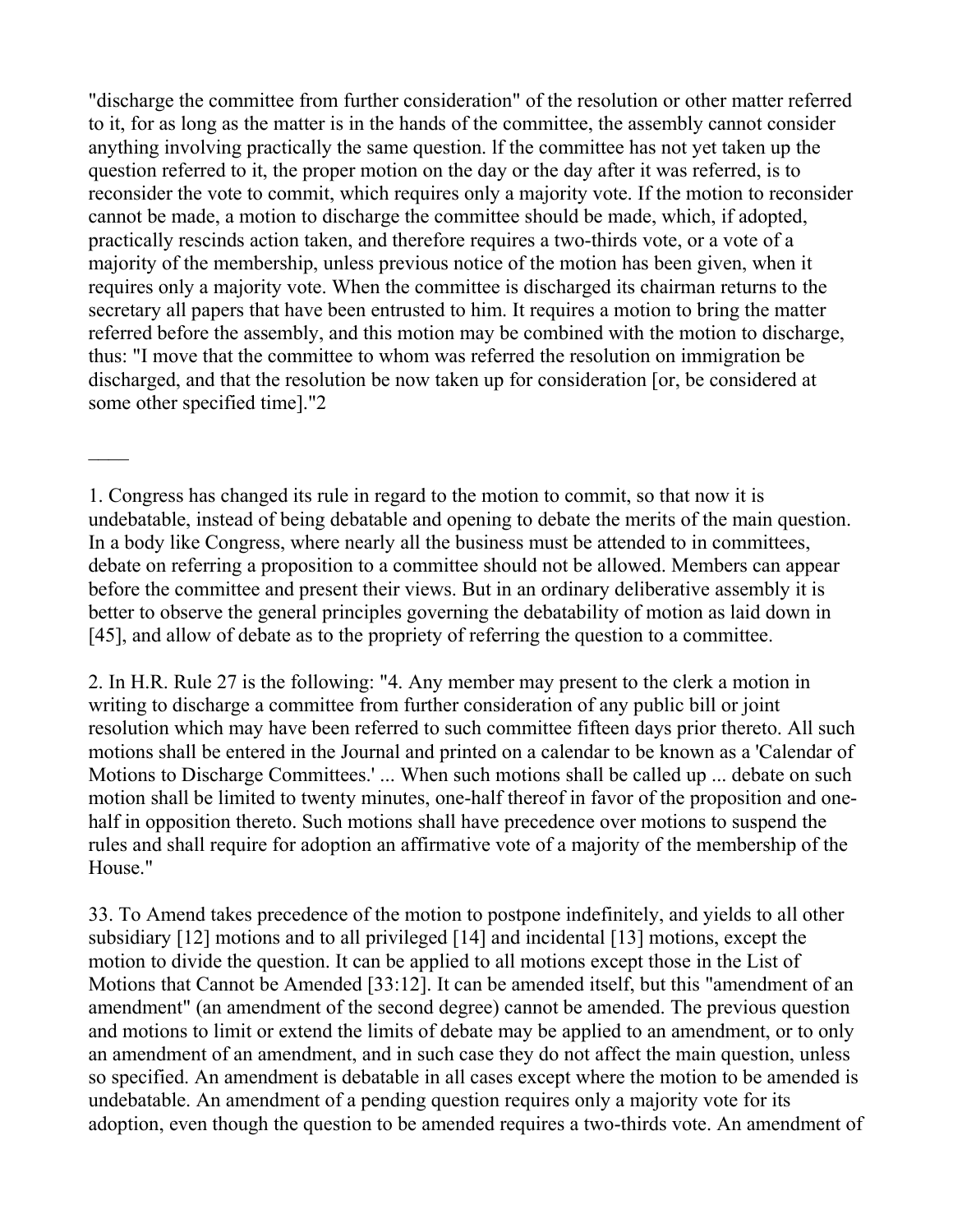a constitution or by-laws, or rules of order, or order of business, previously adopted, requires a two-thirds vote; but an amendment of that amendment requires only a majority vote. When a motion or resolution is under consideration only one amendment of the first degree is permitted at a time, and one amendment of that amendment -- that is, an amendment of the second degree is allowed also. An amendment of the third degree would be too complicated and is not in order.1 Instead of making it, a member may say that if the amendment of the amendment is voted down, he will offer such and such an amendment of the amendment. While there can be only one amendment of each degree pending at the same time, any number of them may be offered in succession. An amendment must be germane2 to the subject to be amended -- that is, it must relate to it, as shown further on. So an amendment to an amendment must be germane to the latter.

Form. An amendment may be in any of the following forms: (a) to insert or add (that is, place at the end); (b) to strike out; (c) to strike out and insert, or to substitute, as it is called, when an entire paragraph or resolution is struck out and another is inserted. The third form is a combination of the other two and cannot be divided, though, as shown hereafter, for the purposes of amendment the two motions are treated separately, the words to be struck out being first amended and then the words to be inserted. No amendment is in order the effect of which is to convert one of these forms into another.

The motion to amend is made in a form similar to this: "I move to amend the resolution by inserting the word 'very' before the word 'good;'" or, it may be reduced to a form as simple as this: "I move to insert 'very' before 'good.'" The motion to insert should always specify the word before or after which the insertion is to be made. The motion to strike out should also locate the word, provided it occurs more than once. When the chair states the question on the amendment he should repeat the motion in detail so that all may understand what modification is proposed. Unless the effect of the amendment is very evident, he should, in putting the question, show clearly the effect of its adoption, even though it requires the reading of the entire resolution, and then the words to be inserted, or struck out, or struck out and inserted, and finally the resolution as it will stand if the amendment is adopted. He then says, "As many as are in favor of the amendment [or, of striking out, etc., or of inserting, etc.] say aye; those opposed, say no. The ayes have it, the amendment is adopted, and the question is on the resolution as amended, which is, 'Resolved, That,"' etc., reading the resolution as amended. If the vote is taken by show of hands or by rising, the question is put and the vote announced thus: "As many as are in favor of the amendment will rise [or, will raise the right hand]; those opposed will rise [or, will manifest it in the same way]. The affirmative has it and the amendment is adopted. The question is on the resolution," etc. The instant the amendment is voted on, whether it is adopted or lost, the chair should announce the result of the vote and state the question that is then before the assembly.

To Insert or Add Words. When a motion to insert [or add] certain words is made, the words to be inserted should be perfected by amendments proposed by their friends before the vote is taken on inserting or adding them. After words have been inserted or added, they cannot be changed or struck out except by a motion to strike out the paragraph, or such a portion of it as shall make the question an entirely different one from that of inserting the particular words; or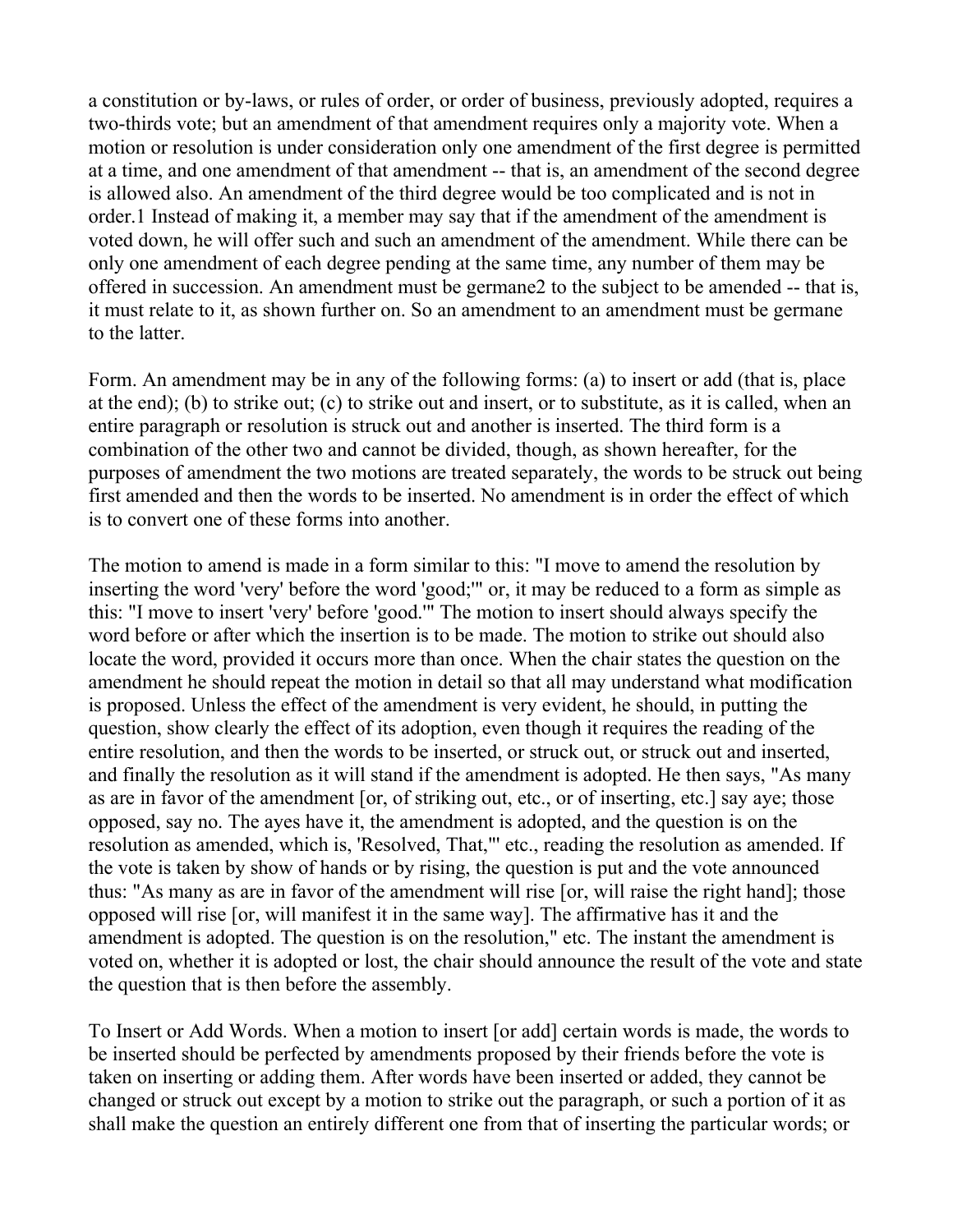by combining such a motion to strike out the paragraph or a portion of it with the motion to insert other words. The principle involved is that when the assembly has voted that certain words shall form a part of a resolution, it is not in order to make another motion that involves exactly the same question as the one it has decided. The only way to bring it up again is to move to reconsider [36] the vote by which the words were inserted. If the motion to insert is lost, it does not preclude any other motion to insert these words together with other words, or in place of other words, provided the new motion presents essentially new question to the assembly.

To Strike out Words. The motion to strike out certain words can be applied only to consecutive words, though, as the result of amendments, the words may be separated when the final vote is taken. If it is desired to strike out separated words, it is necessary to strike out the separated words by separate motions, or still better, a motion may be made to strike out the entire clause or sentence containing the words to be struck out and insert a new clause or sentence as desired. The motion to strike out certain words may be amended only by striking out words from the amendment, the effect of which is to retain in the resolution the words struck out of the amendment provided both motions are adopted. If the motion to strike out certain words is adopted, the same words cannot be again inserted unless the place or the wording is so changed as to make a new proposition. If the motion to strike out fails,3 it does not preclude a motion to strike out the same words and insert other words, or to strike out a part of the words, or to strike out a part and insert other words; or to strike out these words with others, or to do this and insert other words. In each of these cases the new question is materially different from the old one. For striking out all, or a part, of something that has been previously adopted, see "Rescind, etc." [37].

To Strike Out and Insert Words is a combination of the two preceding motions, and is indivisible.3 For purposes of amendment it is resolved into its constituent elements, and the words to be struck out are first amended, after which the words to be inserted are amended. After their amendment the question is put on the motion to strike out and insert. If it is adopted, the inserted words cannot be struck out, nor can the words struck out be inserted, unless the words or place are so changed as to make the question a new one, as described above. If the motion is lost, it does not preclude either of the single motions to strike out or to insert the same words, nor another motion to strike out and insert, provided there is any material change in either the words to be struck out or the words to be inserted, so that the questions are not practically identical. When it is desired to strike out or modify separated words, a motion may be made to strike out so much of the resolution as is necessary to include all the words to be struck out or changed, and to insert the desired revision including these words. If the words are inserted in the place previously occupied by the words struck out, they may differ materially from the latter, provided they are germane to it. If the words are to be inserted at a different place, then they must not differ materially from those struck out, as it must be in the nature of a transfer The combined motion to strike out words in one place and to insert different words in another place is not in order. Either the place or the words must be substantially the same. If there are several changes to be made, it is usually better to rewrite the paragraph and offer it as a substitute, as shown further on.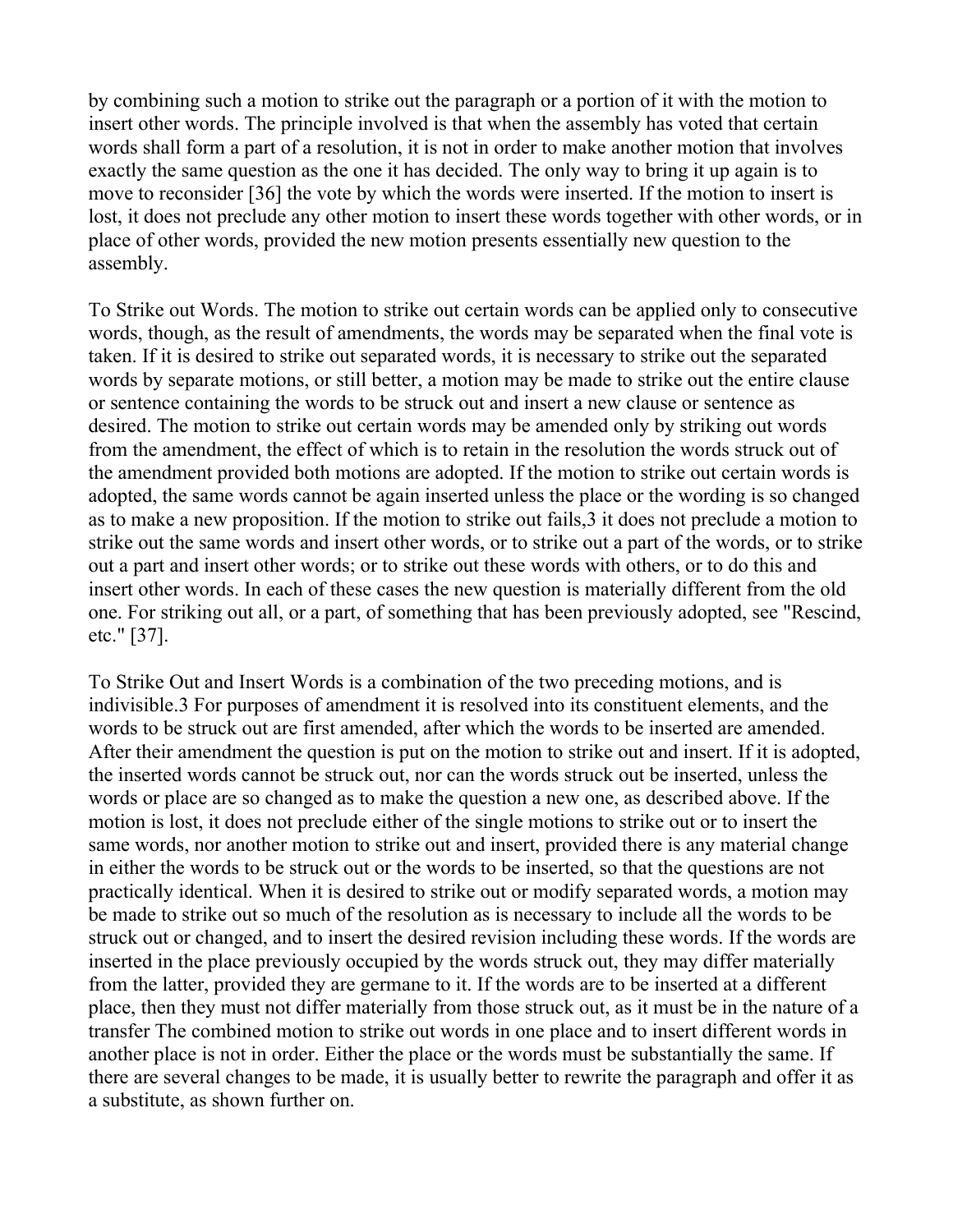Amendments Affecting an Entire Paragraph. A motion to insert (or add) or to strike out a paragraph, or to substitute one paragraph for another, is an amendment of the first degree, and therefore cannot be made when an amendment is pending. The friends of the paragraph to be inserted or struck out should put it in the best possible shape by amending it before it is voted on. After a paragraph has been inserted it cannot be amended except by adding to it; and it cannot be struck out except in connection with other paragraphs so as to make the question essentially a new one. If a paragraph is struck out, it cannot be inserted afterwards unless it is so changed in wording or place as to present an essentially new question. If the motion to insert or to strike out a paragraph is lost, it does not preclude any other motion except one that presents essentially the same question as the one that the assembly has already decided, as shown above in the case of amending words of a paragraph. Thus, when a motion to insert a paragraph has been lost, it is in order to move to insert a part of the paragraph or the entire paragraph if materially altered. So, though the assembly has refused to strike out a paragraph, it is in order to strike out a part of the paragraph or otherwise to amend it, though it is safer for its friends to make it as nearly perfect as possible before the vote is taken on striking it out, with a view to defeating that motion.

A motion to substitute one paragraph for another (which is a combination of the two preceding motions) after being stated by the chair is resolved into its two elements for the purpose of amendment, the chair at first entertaining amendments only to the paragraph to be struck out, these amendments being of the second degree. After it is perfected by its friends, the chair asks if there are any amendments proposed to the paragraph to be inserted. When both paragraphs have been perfected by amendments the question is put on substituting one paragraph for the other. Even though the paragraph constitutes the entire resolution and the motion to substitute is carried, it is necessary afterwards to vote on adopting the resolution, as it has only been voted to substitute one paragraph for another. A paragraph that has been substituted for another cannot be amended afterwards, except by adding to it, like any other paragraph that has been inserted. The paragraph that has been replaced cannot be again inserted unless so modified as to constitute a new question, as with any paragraph that has been struck out. If the motion to substitute is lost, the assembly has only decided that that particular paragraph shall not replace the one specified. It may be willing that it replace some other paragraph, or that it be inserted, or that the paragraph retained in the resolution be further amended, or even struck out. But no amendment is in order that presents to the assembly practically a question that it has already decided.

In parliamentary language it is not correct to speak of "substituting" one word or part of a paragraph for another, as the term is applied to nothing less than a paragraph. When a question is being considered by section, it is in order to move a substitute for the pending section. A substitute for the entire resolution, or report, cannot be moved until the sections have all been considered and the chair has announced that the entire paper is open to amendment. When a resolution with amendments of the first and second degree pending, is referred to a committee, they may report it back with a substitute for the resolution which they recommend, even though two amendments are pending. In such a case the chair states the question first on the amendments that were pending when the resolution was committed. When they are disposed of, he states the question on the substitute recommended by the committee and proceeds as in case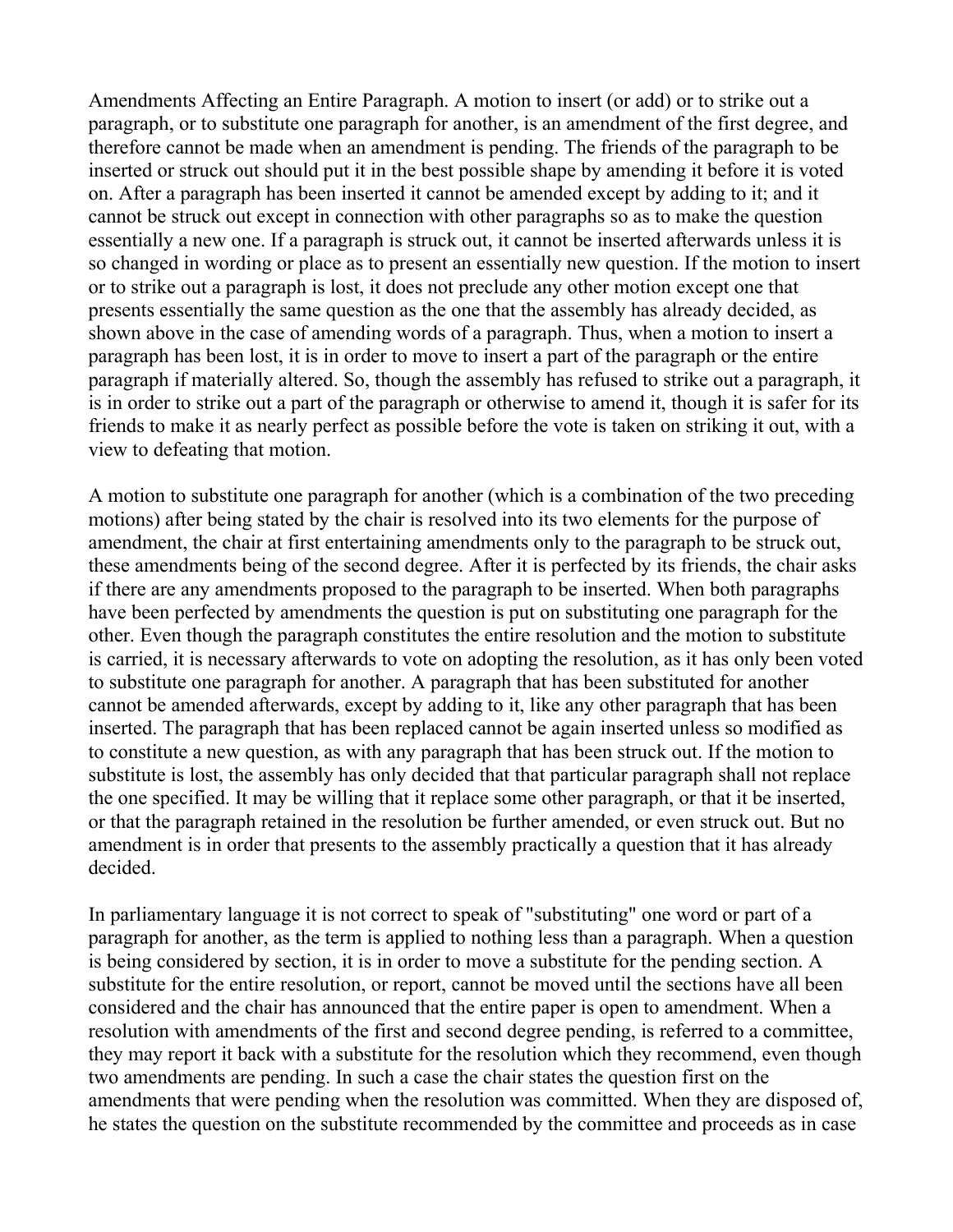of any other substitute motion.

Improper Amendments. An amendment is not in order which is not germane to the question to be amended; or merely makes the affirmative of the amended question equivalent to the negative of the original question; or is identical with a question previously decided by the assembly during that session; or changes one form of amendment to another form; or substitutes one form of motion for another form; or strikes out the word Resolved from a resolution; or strikes out or inserts words which would leave no rational proposition before the assembly; or is frivolous or absurd. An amendment of an amendment must be germane to - that is, must relate to -- the subject of the amendment as well as the main motion. No independent new question can be introduced under cover of an amendment. But an amendment may be in conflict with the spirit of the original motion and still be germane, and therefore in order.

Illustrations: A resolution of censure may be amended by striking out the word "censure" and inserting the word "thanks," for both relate to opinion of certain conduct; refusing to censure is not the same as expressing thanks. A resolution to purchase some books could not be amended by striking out the words relating to books and inserting words relating to a building. Suppose a resolution pending directing the treasurer to purchase a desk for the secretary, and an amendment is offered to add the words, "and to pay the expenses of the delegates to the State Convention;" such an amendment is not germane to the resolution, as paying the expenses of the delegates is in no way related to purchasing a desk for the secretary, and is therefore out of order. But if an amendment were offered to insert the words "and a permanent record book" after the word "desk," it would be in order, because both are articles to enable the secretary to perform his duties. If a resolution were pending condemning certain things, it could be amended by adding other things that were similar or in some way related to them. Suppose a resolution commending A and B for heroism is pending; if the acts of heroism were not connected, amendments are in order adding other names for other acts of heroism; but if the commendation is for an act of heroism in which A and B were joined, then no names can be added to the resolution unless the parties were connected with A and B in that act. Suppose the following resolution pending: "Resolved, That the Secretary be instructed to notify our representative in Congress that we do approve of his course in regard to the tariff." A motion to amend by inserting not after the word be would be out of order, because an affirmative vote on "not instructing" is identical in effect with a negative vote on "instructing." But the motion to insert the word not after do is in order, for an affirmative vote on disapproving of a certain course is not the same as a negative vote on a resolution of approval, as the latter may mean nothing but an unwillingness to express an opinion on the subject. If a resolution is pending and a member makes the motion, "I move to strike out the words 'pine benches' and insert the words 'oak chairs,'" it is an amendment of the first degree, and no other amendment of that degree is in order until this is acted upon. All the words in italics are necessary for this form of motion, and are not subject to amendment. The only amendments in order are those that change the words "pine benches" or "oak chairs" -- that is, first those to be struck out, and when they are perfected, then those to be inserted. Suppose the motion to "strike out 'pine'" is pending, and it is moved to amend by adding "and insert 'oak.'" This motion is out of order, as it changes one form of amendment to another form. It is not in order to move to strike out the word "adopt" in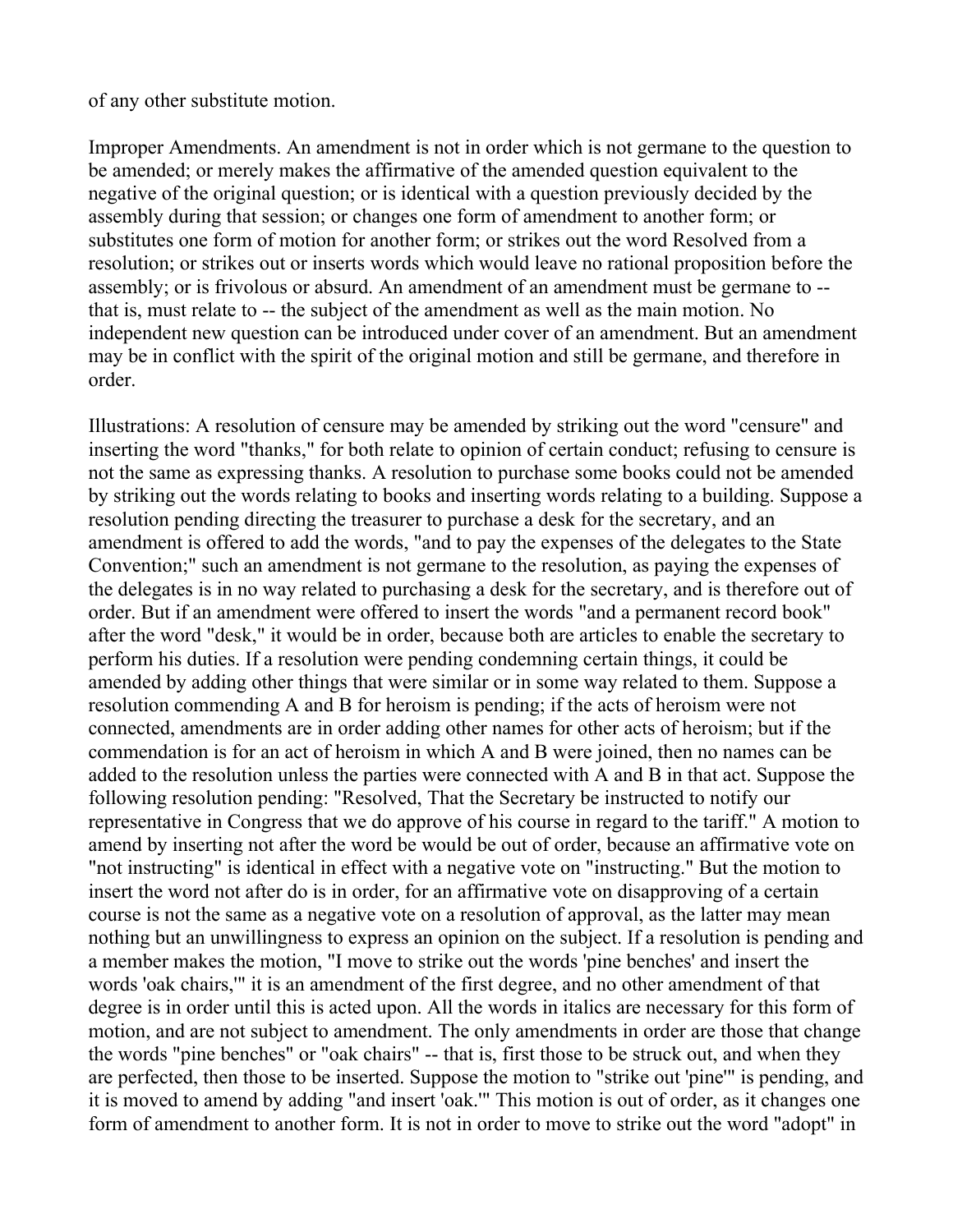a motion and insert the word "reject," as "adopt" is a formal word necessary to show the kind of motion made. Practically, however, the same result may be attained by moving to postpone indefinitely -- that is, to reject, the main question. The chair should never rule an amendment out of order unless he is perfectly sure that it is so. If he is in doubt he should admit the amendment, or submit the question as to its being in order to the assembly as described in 21.

Every original main motion may be amended. All others may be amended, except those contained in the following list of

Motions That Cannot Be Amended.

To adjourn (except when it is qualified, or when made in an assembly with no provision for a future meeting) 17 Call for the orders of the day 20 Question of order, and appeal 21 To object to consideration of a question 23 Call for a division of the assembly 25 To grant leave to withdraw a motion 27 To grant leave to speak after indecorum 21 A request of any kind 27 To take up a question out of its proper order 22 To suspend the rules 22 To lay on the table 28 To take from the table 35 To reconsider 36 The previous question 29 To postpone indefinitely 34 To amend an amendment 33 To fill a blank 33 A nomination 66

A motion to adopt a resolution or a by-law may be amended by adding, "and that it be printed and that members be supplied with copies," or, "that they go into effect at the close of this annual meeting," or anything of a similar kind. Under each of the privileged, incidental, and subsidiary motions, it is stated whether or not the motion may be amended, and, when necessary, the way in which it may be amended is explained. An amendment to anything already adopted is not a subsidiary motion. The matter to be amended is not pending and is therefore not affected by anything done with the amendment, provided it is not adopted. Such an amendment is a main motion subject to amendments of the first and second degrees. If the motion is to strike out an entire resolution that has been adopted, it is usually called to Rescind and is explained under that head [37]. If the motion is to amend a by-law, etc., it will be found under Amendments of Constitutions, By-laws, etc. [68]. Minutes are usually amended (corrected) informally, the chair directing the correction to be made when suggested. But if objection is made, a formal vote is necessary for the amendment. The minutes may be corrected whenever the error is noticed regardless of the time which has elapsed; but after their adoption, when too late to reconsider the vote, they require a two-thirds vote for their amendment, unless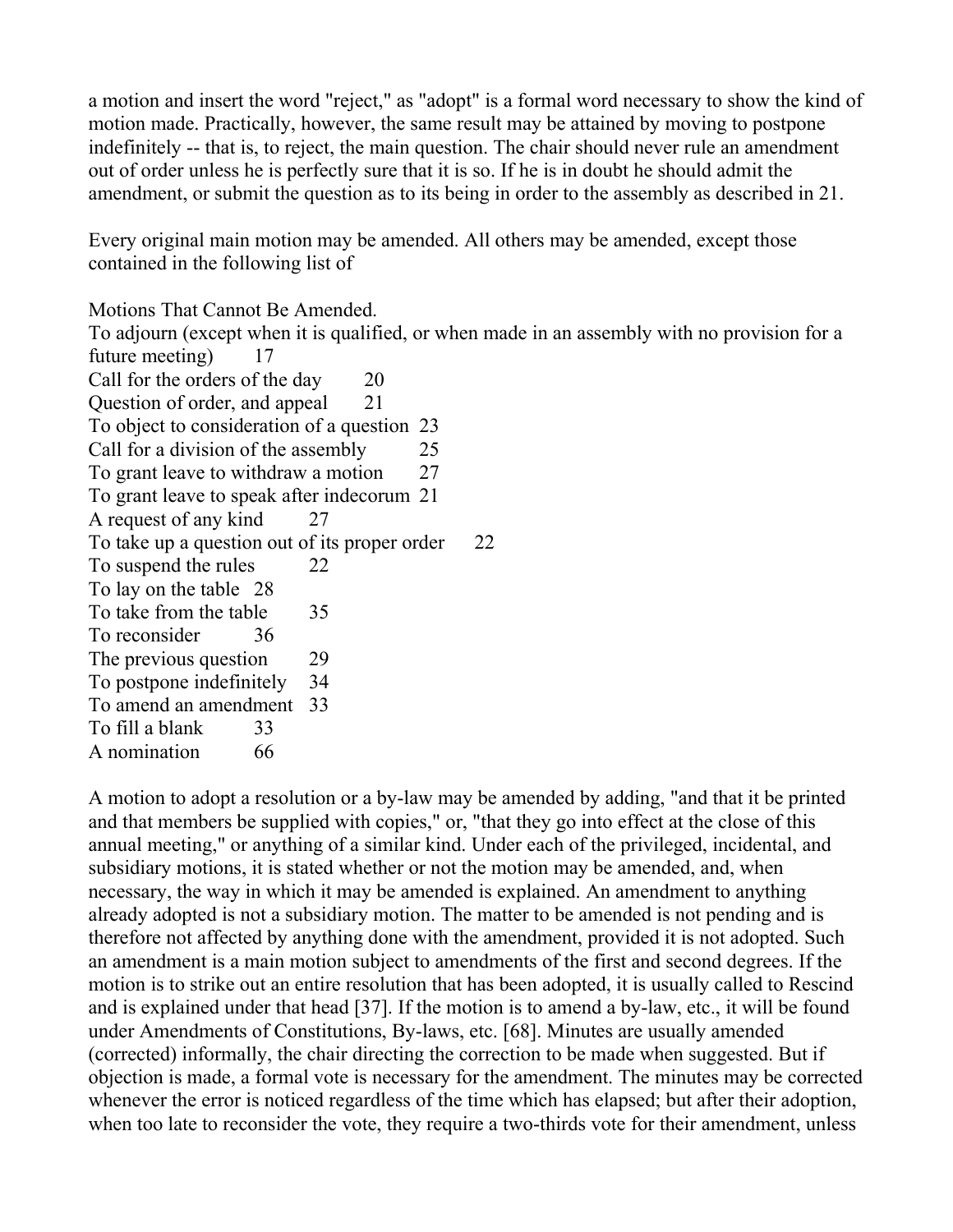previous notice of the proposed amendment has been given, when only a majority vote is required for its adoption, the same as with the motion to rescind [37]. This is necessary for the protection of the records, which otherwise would be subject to the risk of being tampered with by temporary majorities. The numbers prefixed to paragraphs, articles, etc., are only marginal indications and should be corrected by the secretary, if necessary, without any motion to amend. For amending a long paper, such as a series of resolutions, or a set of by-laws, which should be considered and amended by paragraph, see 24.

Filling Blanks.4 Propositions for filling blanks are treated somewhat differently from other amendments, in that any number of members may propose, without a second, different names or numbers for filling the blanks, no one proposing more than one name or number for each place, unless by general consent. These are treated not as amendments, one of another, but as independent propositions to be voted on successively. If the blank is to be filled with a name, the chair repeats the names as they are proposed so all may hear them, and finally takes a vote on each name, beginning with the first proposed, until one receives a majority vote. If the blank is to be filled with several names and no more names are suggested than required, the names may be inserted without a vote. If more names than required are suggested, a vote is taken on each, beginning with the first, until enough to fill the blank have received a majority vote. If the number of names is not specified, a vote is taken on each name suggested, and all that receive a majority vote are inserted.

If the blank is to be filled with a number or a date, then the largest sum, or the longest time, or the most distant date, is put first, unless it is evident to the chair that the reverse order is necessary to enable the first vote to be taken on the proposition that is least likely to be adopted. Suppose a committee is being instructed to purchase a building for a blank amount: the voting on filling the blank should begin with the largest sum proposed; if that is lost, all who voted for it, and some others, would favor the next largest sum, so that the vote would be greater, and so on down to the largest sum that is favored by a majority. If the voting began with the smallest sum, every one would be willing to pay that amount, and it might be adopted and thus cut off voting on the other propositions, whereas a majority would prefer authorizing the committee to spend a larger amount. On the other hand, suppose the committee was being authorized to sell a building for a blank amount: here it is evident that there would be more in favor of the large sum than of the small one. So to get at the wish of the assembly the voting should begin with the smallest sum proposed; all who are willing to sell for that amount, and some additional ones, will be willing to sell for the next larger sum; and so the smallest sum for which the majority is willing to sell will be gradually reached.

It is sometimes convenient to create a blank, as in the following example: A resolution is pending requesting the proper authorities to prohibit the erection of wooden buildings north of A street, and an amendment to strike out A and insert B, and an amendment of the second degree to strike out B and insert C, have been made. The debate developing the fact that several other streets have their advocates, the best course is for the chair to state that, if there is no objection, the motion would be treated as having a blank for the name of the street, and that A, B, and C have been proposed for filling the blank. In this way other names could be suggested and they would be voted on successively beginning with the one that made the prohibited area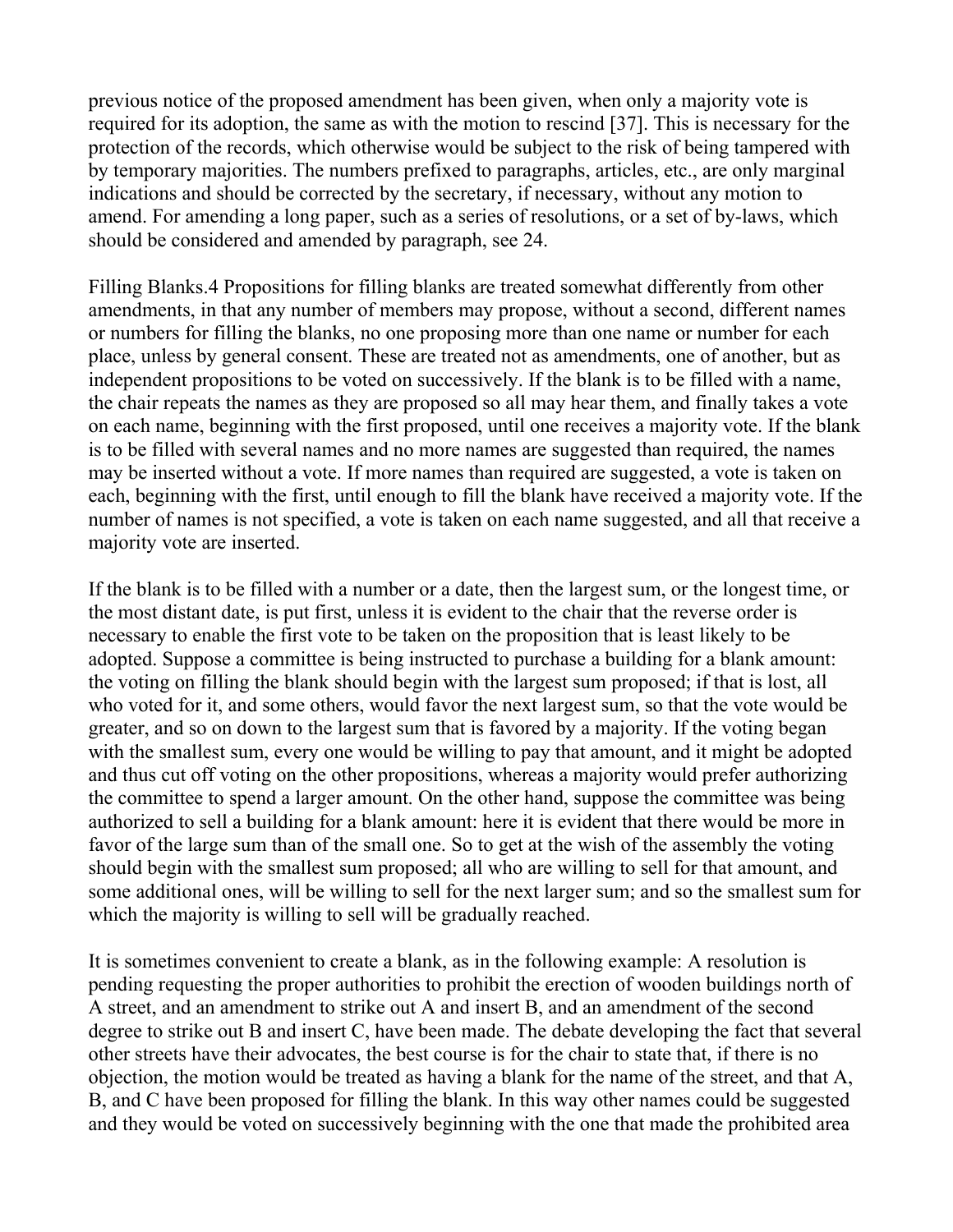the largest, and continuing down until one was reached that could get a majority in its favor. If objection is made to leaving a blank for the name, the chair may put the question without waiting for a motion, or any one may move, as an incidental motion, that a blank be created for the name of the street. This motion is undebatable, and cannot be amended, but it may be moved to fill the blank by ballot or in any other way.

The blanks in a resolution should be filled usually before voting on the resolution. But sometimes, when a large majority is opposed to the resolution, the previous question is ordered without waiting for the blanks to be filled, thus stopping debate and further amendment, and bringing the assembly at once to a vote on the resolution. Under such circumstances the resolution would usually be rejected. But should it be adopted, it would be necessary to fill the blanks in the skeleton resolution before any other than privileged business would be in order.

The method adopted in filling blanks has sometimes a great advantage over ordinary amendment. In amending, the last one proposed is the first one voted on, whereas in filling blanks the first one proposed, or nominated, is voted on first, except where, from the nature of the case, another order is preferable, and then that order is adopted as explained above.

Nominations are treated like filling blanks; any number may be pending at the same time, not as amendments of each other, but as independent propositions to be voted on in the order in which they were made until one receives a majority vote. [See 66.]

 $\mathcal{L}_\mathcal{L}$ 

1. A substitute may be reported by a committee while amendments of the first and second degree are pending as shown in 54(4)(e). In Congress it has been found best to allow a substitute and an amendment thereto while two amendments are pending. The House rule as to amendments is as follows: "When a motion or proposition is under consideration a motion to amend and a motion to amend that amendment shall be in order, and it shall also be in order to offer a further amendment by way of substitute, to which one amendment may be offered, but which shall not be voted on until the original matter is perfected; but either may be withdrawn before amendment or decision is had thereon. Amendments to the title of a bill or resolution shall not be in order until after its passage, and shall be decided without debate." H. R. Rule 19.

2. "... No motion or proposition on a subject different from that under consideration shall be admitted under color of amendment." H. R. Rule 16, §7.

3. "A motion to strike out and insert is indivisible, but a motion to strike out being lost shall neither preclude amendment nor motion to strike out and insert: ... H.R. Rule 16, §7.

4. While Congress has no rule on filling blanks except the common parliamentary law as laid down in Jefferson's Manual, it rarely makes use of this law, but avails itself of its rule which allows of four amendments pending at the same time, namely, amendments of the first and second degree, and a substitute and amendment to it.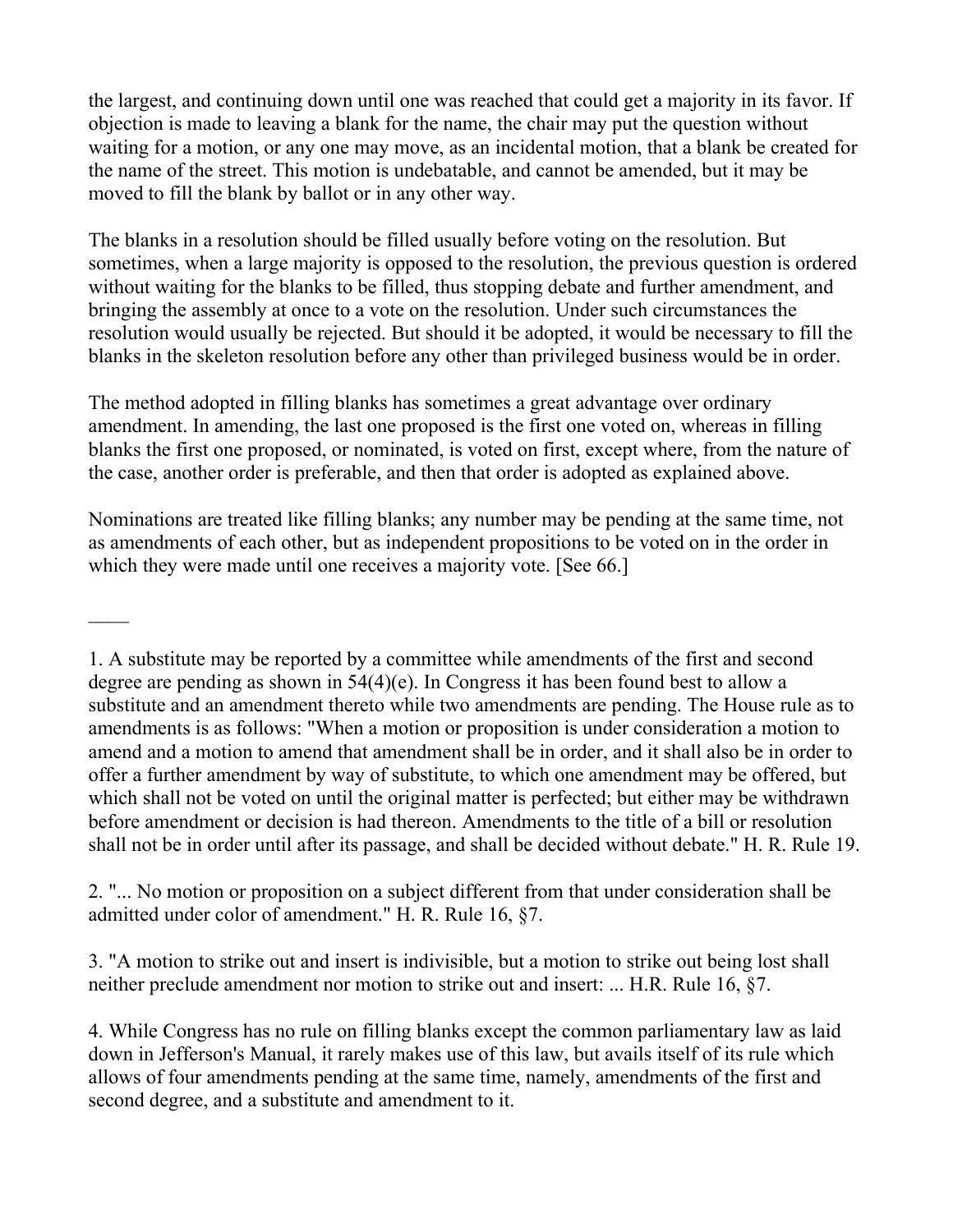34. To Postpone Indefinitely takes precedence of nothing except the main motion to which it is applied, and yields to all privileged [14], incidental [13], and other subsidiary [12] motions. It cannot be amended or have any other subsidiary motion applied to it except the previous question and motions limiting or extending the limits of debate. It is debatable and opens the main question to debate. It can be applied to nothing but main questions, which include questions of privilege and orders of the day after they are before the assembly for consideration. An affirmative vote on it may be reconsidered, but not a negative vote. If lost it cannot be renewed. It is simply a motion to reject the main question. If a main motion is referred to a committee while to postpone indefinitely is pending, the latter motion is ignored and does not go to the committee.

The Object of this motion is not to postpone, but to reject, the main motion without incurring the risk of a direct vote on it, and it is made only by the enemies of the main motion when they are in doubt as to their being in the majority.

The Effect of making this motion is to enable members who have exhausted their right of debate on the main question, to speak again, as technically, the question before the assembly is different, while, as far as the subject of discussion is concerned, there is no difference caused by changing the question from adopting to rejecting the measure, because the merits of the main question are open to debate in either case. If adopted, its effect is to suppress the main motion for that session, unless the vote is reconsidered. As this motion does not suppress the debate on the main question, its only useful effect is to give the opponents of the pending measure a chance of killing the main motion without risking its adoption in case of failure. For, if they carry the indefinite postponement, the main question is suppressed for the session; if they fail, they still have a vote on the main question, and, having learned their strength by the vote taken, they can form an opinion of the advisability of continuing the struggle.

Art. VI. Some Main and Unclassified Motions.

See 15 for a list of these motions.

35. To Take from the Table takes precedence of no pending question, but has the right of way in preference to main motions if made during the session in which it was laid on the table while no question is actually pending, and at a time when business of this class, or unfinished business, or new business, is in order; and also during the next session in societies having regular business meetings as frequently as quarterly. It yields to privileged [14] and incidental [13] motions, but not to subsidiary [12] ones. It is undebatable, and no subsidiary motion can be applied to it. It is not in order unless some business has been transacted since the question was laid on the table, nor can it be renewed until some business has been transacted since it was lost The motion to take from the table cannot be reconsidered, as it can be renewed repeatedly if lost, and, if carried, the question can be again laid on the table after progress in debate or business.

In ordinary deliberative assemblies, a question is supposed to be laid on the table only temporarily with the expectation of its consideration being resumed after the disposal of the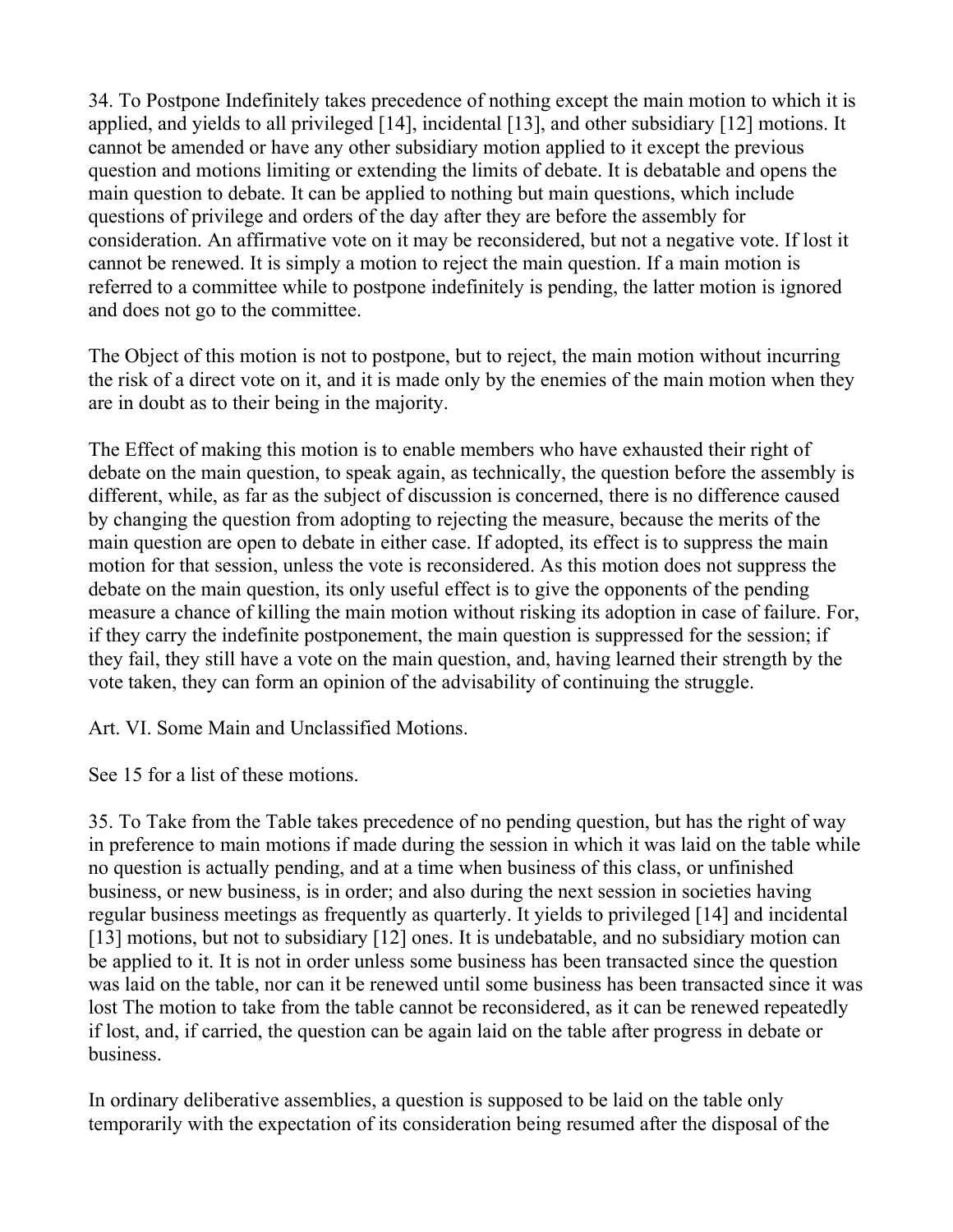interrupting question, or at a more convenient season.1 As soon as the question that was introduced when the first question was laid on the table, is disposed of, any one may move to take this first question from the table. When he rises to make the motion, if the chair recognizes some one else as having first risen, he should at once say that he rises to move to take a question from the table. The chair then assigns him the floor if the other member has risen to make a main motion. If the new main motion has been stated by the chair before he claims the floor, he must wait until that question is disposed of before his motion will be in order. When taken up, the question with everything adhering to it is before the assembly exactly as when it was laid on the table. Thus, if a resolution has amendments and a motion to commit pending at the time it was laid on the table, when it is taken from the table the question is first on the motion to commit. If a motion to postpone to a certain time is pending when the question is laid on the table, and it is taken from the table after that time, then the motion to postpone is ignored when the question is taken up. If the question is taken up on the day it was laid on the table, members who have exhausted their right of debate cannot again speak on the question. But if taken up on another day, no notice is taken of speeches previously made. The previous question is not exhausted if the question upon which it was ordered is taken from the table at the same session, even though it is on another day.

While the making of the motion to reconsider has such high privilege, its consideration has only the rank of the motion to be reconsidered, though it has the right of way in preference to any new motion of equal rank, as illustrated further on; and the reconsideration of a vote disposing of a main question either temporarily or permanently may be called up, when no question is pending, even though the general orders are being carried out. The motion to reconsider cannot be amended, postponed indefinitely, or committed. If the reconsideration is laid on the table or postponed definitely, the question to be reconsidered and all adhering questions go with it.2 The previous question and the motions limiting or extending the limits of debate may be applied to it when it is debatable. It is undebatable only when the motion to be

<sup>1.</sup> See foot note of 28. For the Congressional practice. As stated there, Congress has abandoned the ordinary parliamentary use of the motion to lay on the table and has converted it into a motion to enable the majority to kill a measure instantly. Therefore Congressional practice in regard to laying on, or taking from, the table is of no authority in assemblies using these motions in the common parliamentary law sense.

<sup>36.</sup> Reconsider.1 This motion is peculiar in that the making of the motion has a higher rank than its consideration, and for a certain time prevents anything being done as the result of the vote it is proposed to reconsider. It can be made only on the day the vote to be reconsidered was taken, or on the next succeeding day, a legal holiday or a recess not being counted as a day. It must be made by one who voted with the prevailing side. Any member may second it. It can be made while any other question is pending, even if another member has the floor, or after it has been voted to adjourn, provided the chair has not declared the assembly adjourned. It may be made after the previous question has been ordered, in which case it and the motion to be reconsidered are undebatable.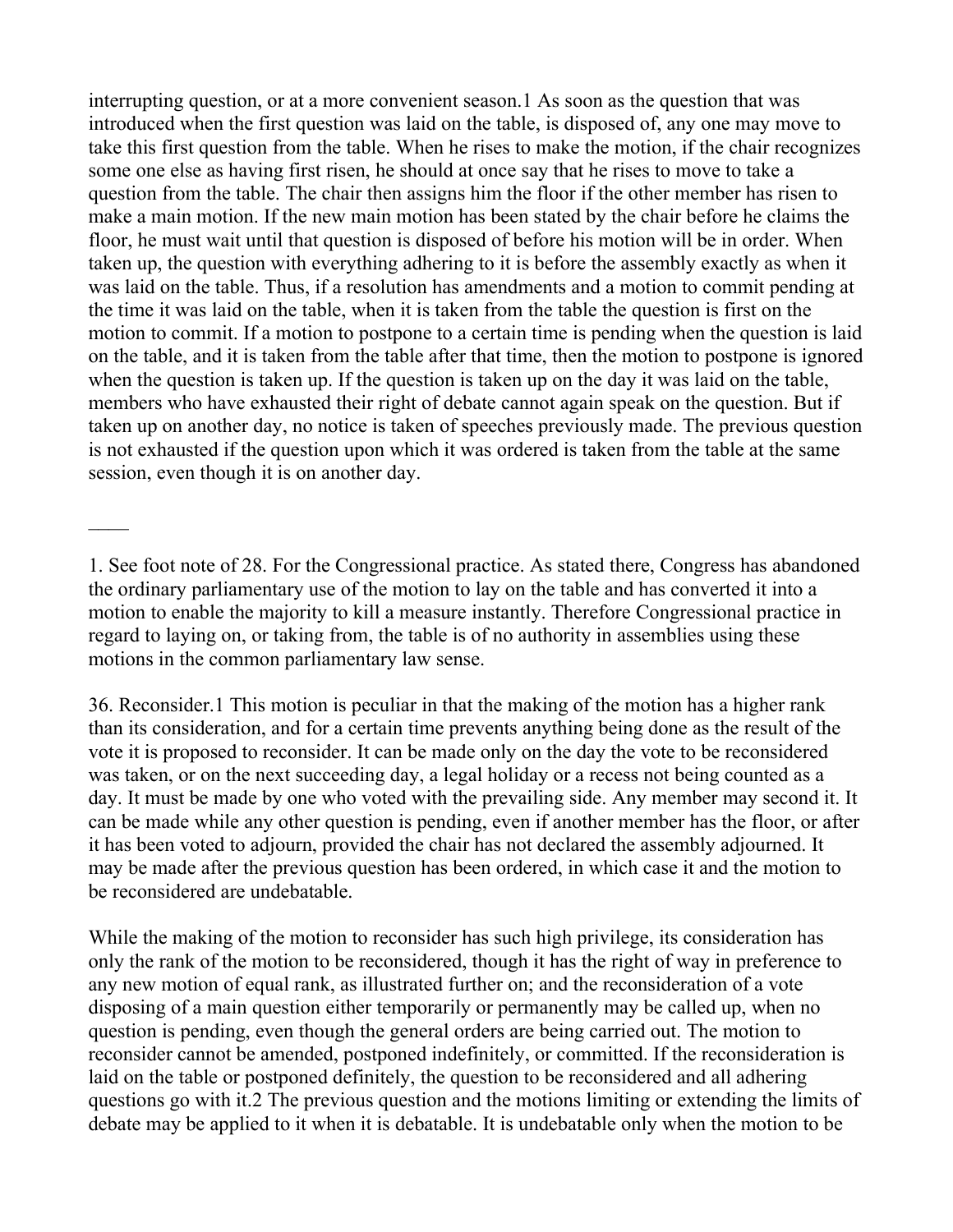reconsidered is undebatable. When debatable it opens to debate the merits of the question to be reconsidered. It cannot be withdrawn after it is too late to renew the motion. If the motion to reconsider is lost it cannot be repeated except by general consent. No question can be twice reconsidered unless it was materially amended after its first reconsideration. A reconsideration requires only a majority vote, regardless of the vote necessary to adopt the motion reconsidered.

The motion to reconsider cannot be applied to a vote on a motion that may be renewed within a reasonable time; or when practically the same result may be attained by some other parliamentary motion; or when the vote has been partially executed (except in case of the motion to limit debate), or something has been done as the result of the vote that the assembly cannot undo; or to an affirmative vote in the nature of a contract, when the other party to the contract has been notified of the vote; or to a vote on the motion to reconsider. In accordance with these principles, votes on the following motions cannot be reconsidered: Adjourn; Take a Recess; Lay on the Table; Take from the Table; Suspend the Rules or Order of Business; and Reconsider. Affirmative votes on the following cannot be reconsidered: Proceed to the Orders of the Day; Adopt, or after they are adopted, to Amend, or Repeal, or Rescind, the Constitution, By-laws, or Rules of Order or any other rules that require previous notice for their amendment; Elect to membership or office if the member or officer is present and does not decline, or if absent and has learned of his election in the usual way and has not declined; to Reopen Nominations. A negative vote on the motion to Postpone Indefinitely cannot be reconsidered as practically the same question comes up again when the vote is taken on the main question. After a committee has taken up the matter referred to it, it is too late to reconsider the vote committing it, though the committee may be discharged. But after debate has proceeded under an order limiting or extending the limits of debate, the vote making that order may be reconsidered, as the debate may develop facts that make it desirable to return to the regular rules of debate. The minutes, or record of proceedings, may be corrected at any time without reconsidering the vote approving them.

If the main question is pending and it is moved to reconsider the vote on any subsidiary [12], incidental [13], or privileged [14] motion, the chair states the question on the reconsideration the moment the motion to be reconsidered is in order if it were made then for the first time. Thus, if, while the motions to commit, for the previous question, and to lay on the table are pending, it is moved to reconsider a negative vote on postponing to a certain time, the chair proceeds to take the vote on laying on the table and, if that is lost, next on the previous question, and then on reconsidering the vote on the postponement, and if that is adopted, then on the postponement, and if that is lost, then on to commit. If the motion to lay on the table had been carried, then when the question was taken from the table the same method of procedure would be followed; that is, the question would be first on ordering the previous question, and next on reconsidering the vote on the postponement, etc. If the reconsideration of an amendment of the first degree is moved while another amendment of the same degree is pending, the pending amendment is first disposed of and then the chair announces the question on the reconsideration of the amendment. If the reconsideration of an amendment to an immediately pending question is moved the chair at once announces the question on the reconsideration.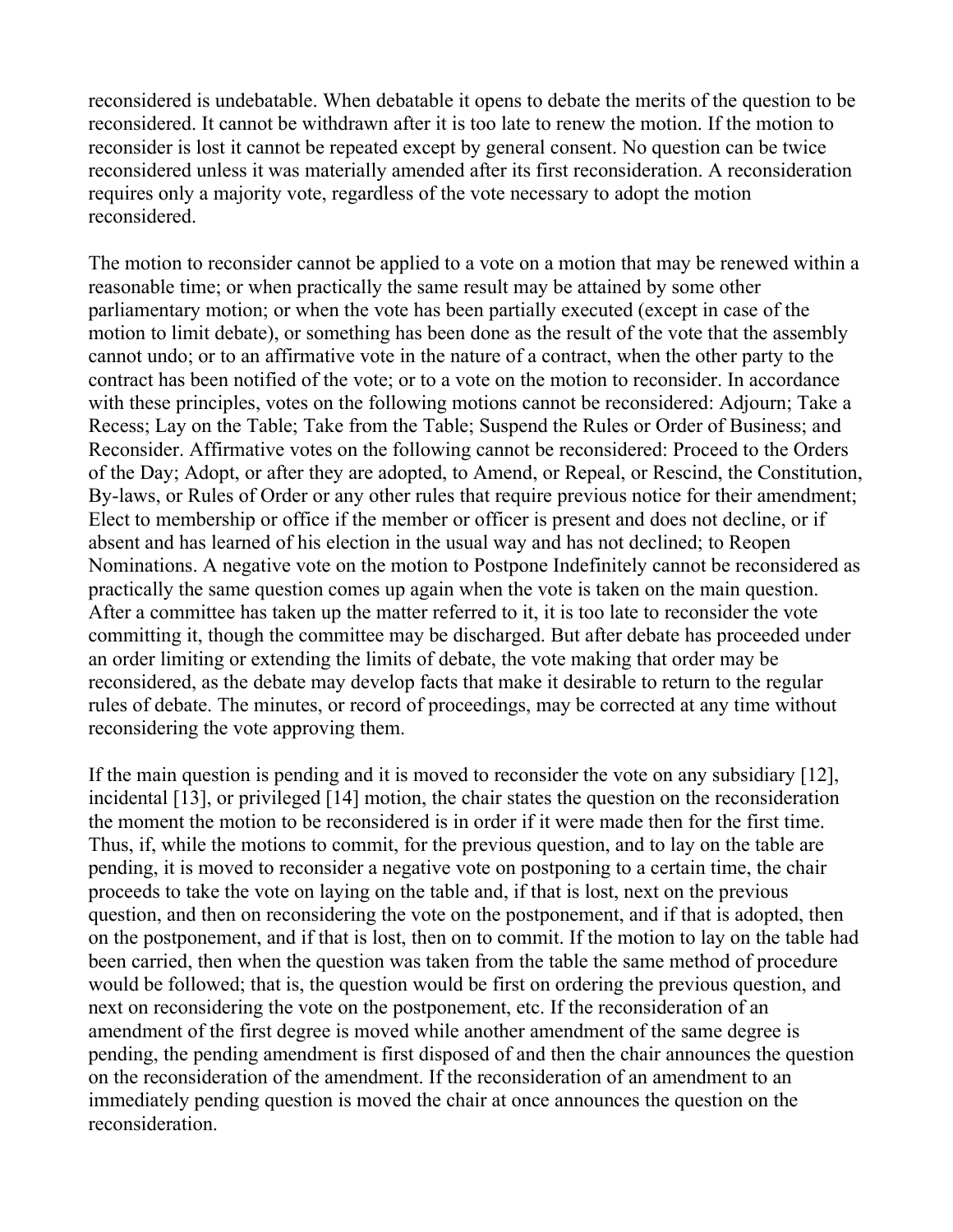If the reconsideration is moved while another subject is before the assembly, it cannot interrupt the pending business, but, as soon as that has been disposed of, if called up it has the preference over all other main motions and general orders. In such a case the chair does not state the question on the reconsideration until it is called up.

If the motion to reconsider is made at a time when the reconsideration could be called up if it had been previously made, the chair at once states the question on the reconsideration, unless the mover adds to his motion the words, "and have it entered on the minutes," as explained further on.

If, after the vote has been taken on the adoption of a main motion, it is desired to consider the vote on an amendment, it is necessary to reconsider the vote on the main question also, and one motion should be made to cover both votes. The same principle applies in case of an amendment to an amendment, whether the vote has been taken on the resolution, or only on the amendment of the first degree. When the motion covers the reconsideration of two or three votes, the debate is limited to the question that was first voted on. Thus, if the motion is to reconsider the votes on a resolution and amendments of the first and second degree, the debate is limited to the amendment of the second degree. If the motion to reconsider is adopted the chair states the question on the amendment of the second degree and recognizes the mover of the reconsideration as entitled to the floor. The question is now in exactly the same condition it was in just previous to taking the original vote on that amendment.

The Forms of making this motion are as follows: "I move to reconsider the vote on the resolution relating to a banquet." "I move to reconsider the vote on the amendment to strike out 'Wednesday' and insert 'Thursday.'" [This form is used when the resolution is still pending.] "I move to reconsider the votes on the resolution relating to a banquet and on the amendment to strike out 'Wednesday' and insert 'Thursday'" [This form is used when the vote has been taken on the resolution, and it is desired to reconsider the vote on an amendment.] When the motion to reconsider is made the chair states the question, if it can then be considered, and proceeds as with any other question. If it cannot be considered at that time, he says, "Mr. A moves to reconsider the vote on.... The secretary will make a note of it," and proceeds with the pending business. The reconsideration, after being moved, is brought before the assembly for action as explained in the previous paragraph. If it is called up by a member, he simply says, after obtaining the floor, "I call up the motion to reconsider the vote on ..." This call requires no second or vote. If the call is in order, as previously explained, the chair says, "The motion to reconsider the vote [or votes] on ... is called up. The question is, 'Will the assembly reconsider the vote [or votes] on ...? Are you ready for the question?'" If the reconsideration is one that the chair states the question on as soon as it can be considered (as when it is moved to reconsider an amendment while another amendment is pending), as soon as the proper time arrives the chair states the question on the reconsideration the same as if the motion to reconsider were made at this time.

When the debate, if there is any, is finished, he puts the question thus: "As many as are in favor of reconsidering the vote on the resolution relating to a banquet, say aye; those opposed say no.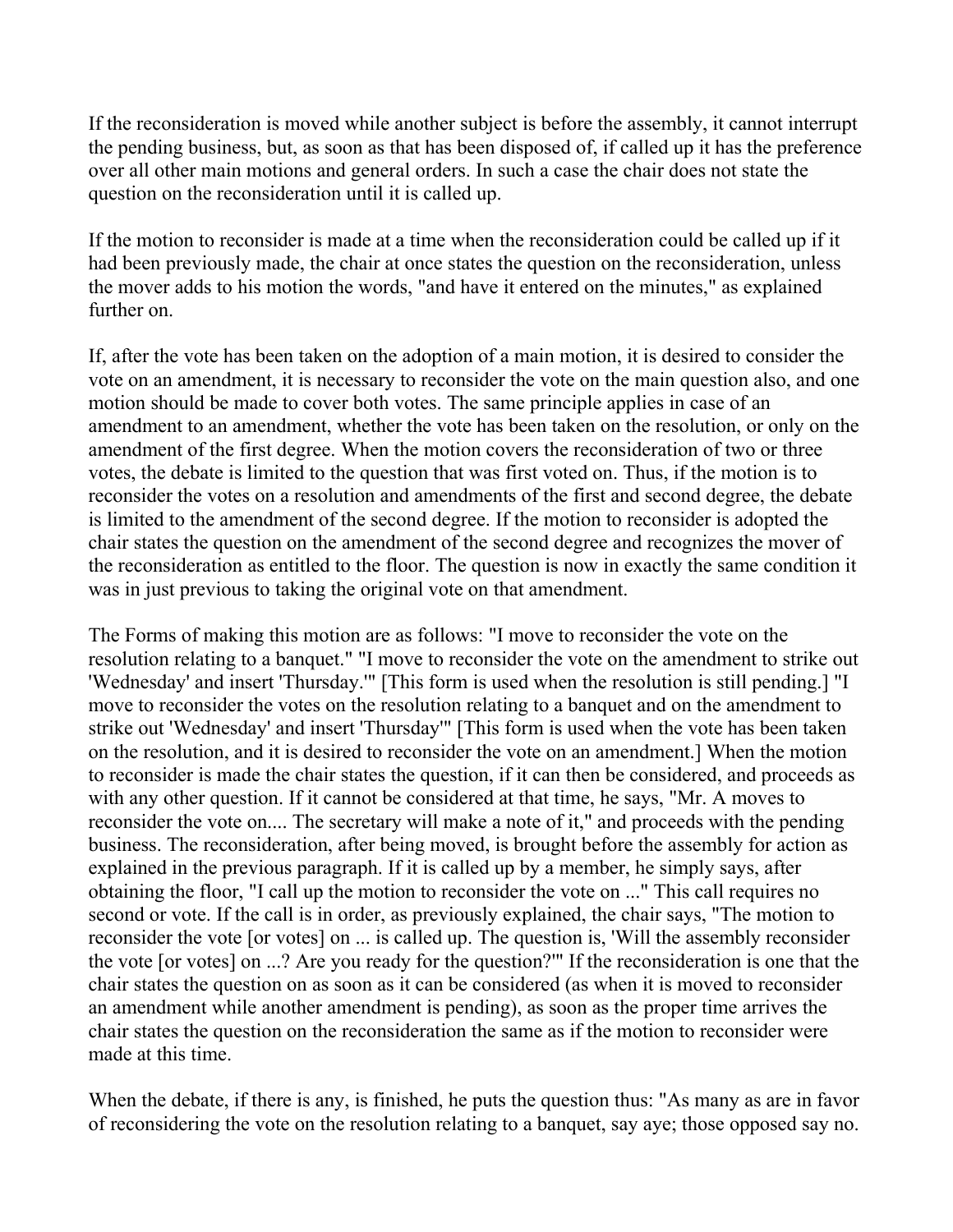The ayes have it and the vote on the resolution is reconsidered. The question is now on the resolution, which is," etc. Or, the question may be put thus: "The question is, Will the assembly reconsider the votes on the resolution relating to a banquet, and on the amendment to strike out 'Wednesday' and insert 'Thursday?' As many as are in favor of the reconsideration say aye; those opposed say no. The ayes have it and the votes on the resolution and the amendment are reconsidered. The question is now on the amendment, which is," etc. If the motion to reconsider is adopted the business is in exactly the same condition it was in before taking the vote, or the votes, that have been reconsidered, and the chair instantly states the question on the immediately pending question, which is then open to debate and amendment as before.

The Effect of Making this motion is to suspend all action that the original motion would have required until the reconsideration is acted upon; but if it is not called up, this effect terminates with the session3 [63], except in an assembly having regular meetings as often as quarterly, when, if not called up, its effect does not terminate till the close of the next regular session. As long as its effect lasts, any one at an adjourned, or a special, or a regular meeting, may call up the motion to reconsider and have it acted upon, though it is not usual for any one but the mover to call it up on the day it is made if the session lasts beyond that day and there is no need of prompt action.

The Effect of the Adoption of this motion is to place before the assembly the original question in the exact position it occupied before it was voted upon; consequently no one, after the reconsideration is adopted, can debate the question reconsidered who had on that day exhausted his right of debate on that question; his only recourse is to discuss the question while the motion to reconsider is before the assembly. If the question is not reconsidered until a later day than that on which the vote to be reconsidered was taken, then it is open to free debate regardless of speeches made previously. When a vote taken under the operation of the previous question is reconsidered, the question is then divested of the previous question, and is open to debate and amendment, provided the previous question had been exhausted by votes taken on all the questions covered by it, before the motion to reconsider was made.

In standing and special committees a vote may be reconsidered regardless of the time elapsed since the vote was taken, provided the motion is made by one who did not vote with the losing side, and that all members who voted with the prevailing side are present, or have received due notice that the reconsideration would be moved at this meeting. A vote cannot be reconsidered in committee of the whole.

Reconsider and Have Entered on the Minutes.4 The motion to reconsider, as previously explained in this section, provides means for correcting, at least on the day on which it occurred, errors due to hasty action. By using the same motion and having it entered on the minutes so that it cannot be called up until another day, a means is provided for preventing a temporary majority from taking action that is opposed by the majority of the society. This is needed in large societies with frequent meetings and small quorums, the attendance in many cases not exceeding ten per cent of the membership. It enables a society with a small quorum to protect itself from injudicious action by temporary majorities, without requiring previous notice of main motions and amendments as is done in the English Parliament. To accomplish this,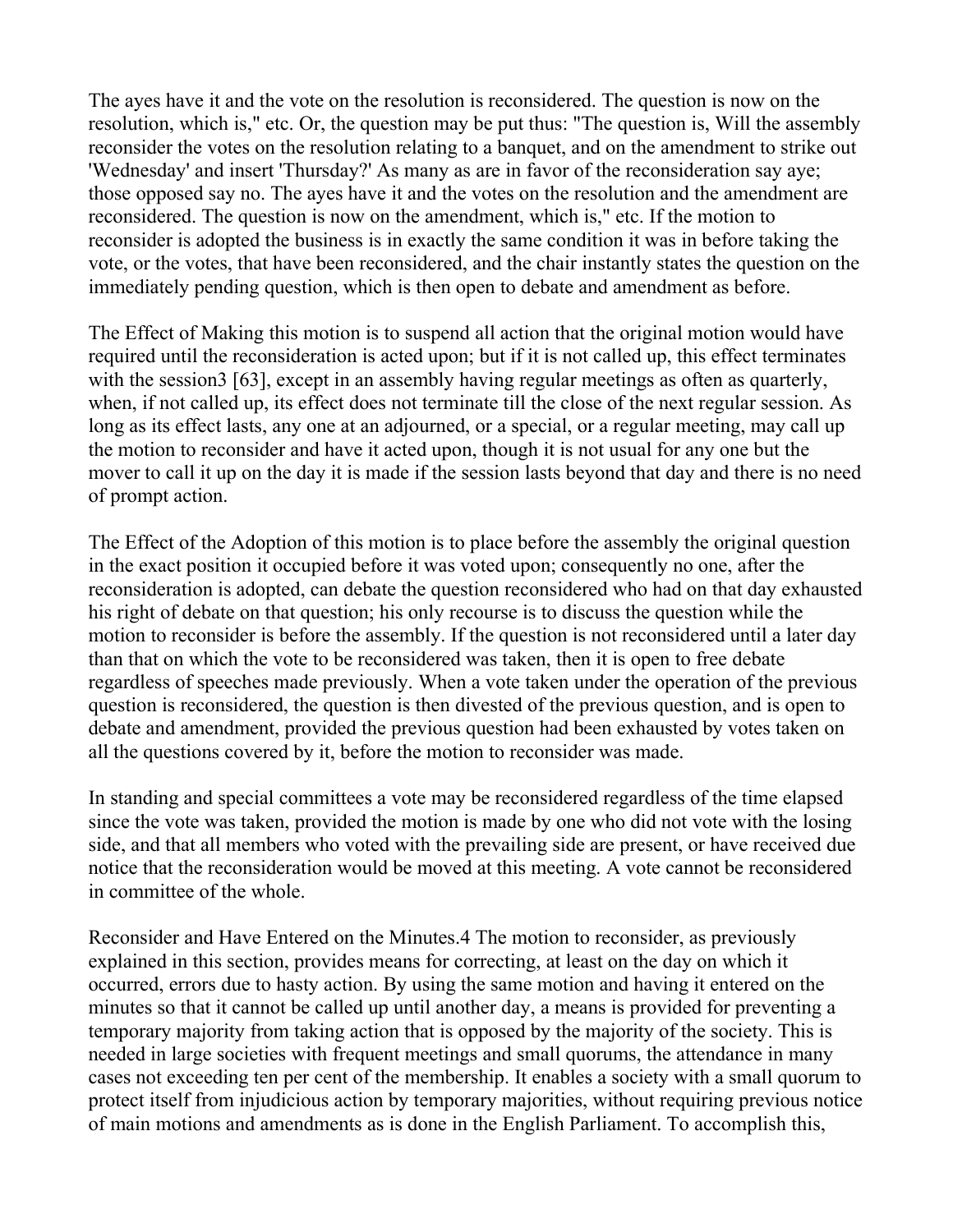however, it is necessary to allow this form of the motion to be applied to a vote finally disposing of a main motion, regardless of the fact that the motion to reconsider has already been made. Otherwise it would be useless, as it would generally be forestalled by the motion to reconsider, in its simple form, which would be voted down, and then this motion could not be made. As this form of the motion is designed only to be used when the meeting is an unrepresentative one, this fact should be very apparent, and some members of the temporary minority should vote with the temporary majority on adopting or postponing indefinitely a main motion of importance, when they think the action is in opposition to the wishes of the great majority of the society. One of them should then move "to reconsider the vote on the resolution [or motion] and have it [or, request that it be] entered on the minutes," which has the effect of suspending all action required by the vote it is proposed to reconsider, as previously explained, and thus gives time to notify absent members of the proposed action. If no member of the temporary minority voted with the majority, and it is too late for any one to change his vote so as to move to reconsider, then some one should give notice of a motion to rescind the objectionable vote at the next meeting, which may be done by a majority vote after this notice has been given.

Should a minority make an improper use of this form of the motion to reconsider by applying it to a vote which required action before the next regular business meeting, the remedy is at once to vote that when the assembly adjourns it adjourns to meet on another day, appointing a suitable day, when the reconsideration could be called up and disposed of. The mere making of this motion would probably cause the withdrawal of the motion to reconsider, as it would defeat the object of that motion if the majority of the society is in favor of the motion to be reconsidered. If the motion to reconsider is withdrawn, of course the other would be.

This form of the motion to reconsider and have entered on the minutes differs from the simple form to reconsider in the following respects:

(1) It can be made only on the day the vote to be reconsidered is taken. If a meeting is held on the next day the simple form of the motion to reconsider, made then, accomplishes the object of this motion by bringing the question before the assembly on a different day from the one when the vote was taken.

(2) It outranks the simple form of the motion to reconsider, and may be made even after the vote has been taken on the motion to reconsider, provided the result of the vote has not been announced. If made after the simple form of the motion to reconsider, it supersedes the latter, which is thereafter ignored.

(3) It can be applied only to votes which finally dispose of the main question. They are as follows: an affirmative or negative vote on adapting, and an affirmative vote on postponing indefinitely, a main question. And it may be applied to a negative vote on the consideration of a question that has been objected to, provided the session extends beyond that day.

(4) In an assembly not having regular business meetings as often as quarterly, it cannot be moved at the last business meeting of a session.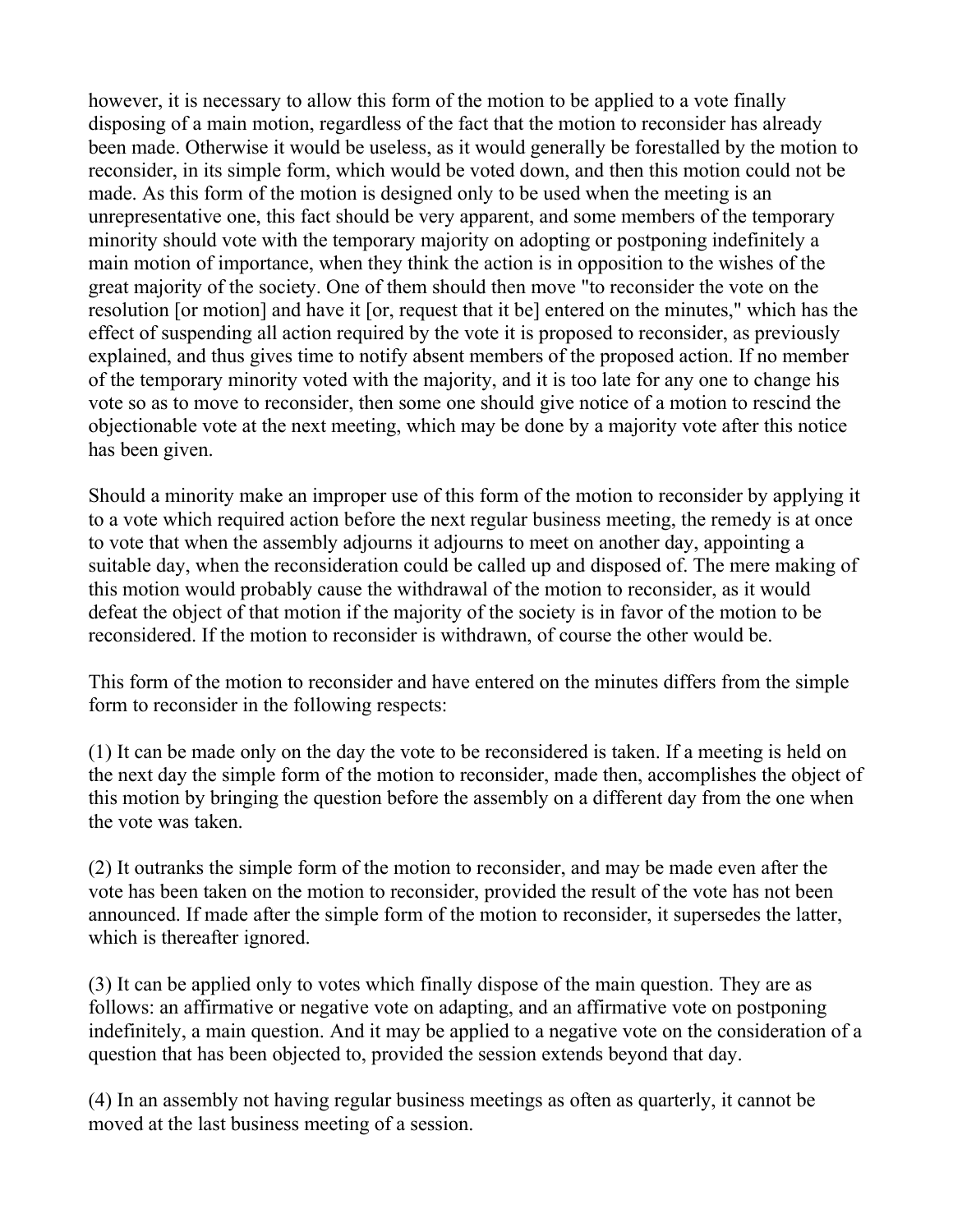(5) It cannot be called up on the day it is made, except when it is moved on the last day of a session of an assembly not having regular business sessions as often as quarterly, when any one can call it up at the last business meeting of the session.

After it is called up there is no difference in the treatment of the two forms of the motion.

 $\mathcal{L}_\mathcal{L}$ 

1. H.R. Rule 18. §l, is as follows: "1. When a motion has been made and carried, or lost, it shall be in order for any member of the majority, on the same or succeeding day, to move for the reconsideration thereof, and such motion shall take precedence of all other questions except the consideration of a conference report or a motion to adjourn, and shall not be withdrawn after the said succeeding day without the consent of the House, and thereafter any member may call it up for consideration: Provided, that such motion, if made during the last six days of a session, shall be disposed of when made." This rule is construed to mean that the motion to reconsider may be made by any member who voted on the question, except when the yeas and nays were ordered to be recorded in the journal, which is done, however, with every important vote.

2. In Congress it is usual for the member in charge of an important bill as soon as it is passed to move its reconsideration, and at the same time to move that the reconsideration be laid on the table. If the latter motion is adopted the reconsideration is dead and the bill is in the same condition as if the reconsideration bad been voted on and lost. These Rules, like the common parliamentary law, carry the bill to the table, from which it could be taken at any time. [See note, 35.] Unless there is a special rule allowing it, the two motions could not be made at the same time in an ordinary society.

3. In Congress the effect always terminates with the session, and it cannot be called up by any one but the mover, until the expiration of the time during which it will be in order to move a reconsideration.

4. In Congress, where the quorum is a majority of the members elected, and the members are paid for their services, there is no need for this form of the motion. On the contrary, it has been found necessary to provide means by which the majority may, when it pleases, prevent the making of the motion to reconsider by any one except the member in charge of the measure.

37. Rescind, Repeal, or Annul. Any vote taken by an assembly, except those mentioned further on, may be rescinded by a majority vote, provided notice of the motion has been given at the previous meeting or in the call for this meeting; or it may be rescinded without notice by a twothirds vote, or by a vote of a majority of the entire membership. The notice may be given when another question is pending, but cannot interrupt a member while speaking. To rescind is identical with the motion to amend something previously adopted, by striking out the entire bylaw, rule, resolution, section, or paragraph, and is subject to all the limitations as to notice and vote that may be placed by the rules on similar amendments. It is a main motion without any privilege, and therefore can be introduced only when there is nothing else before the assembly.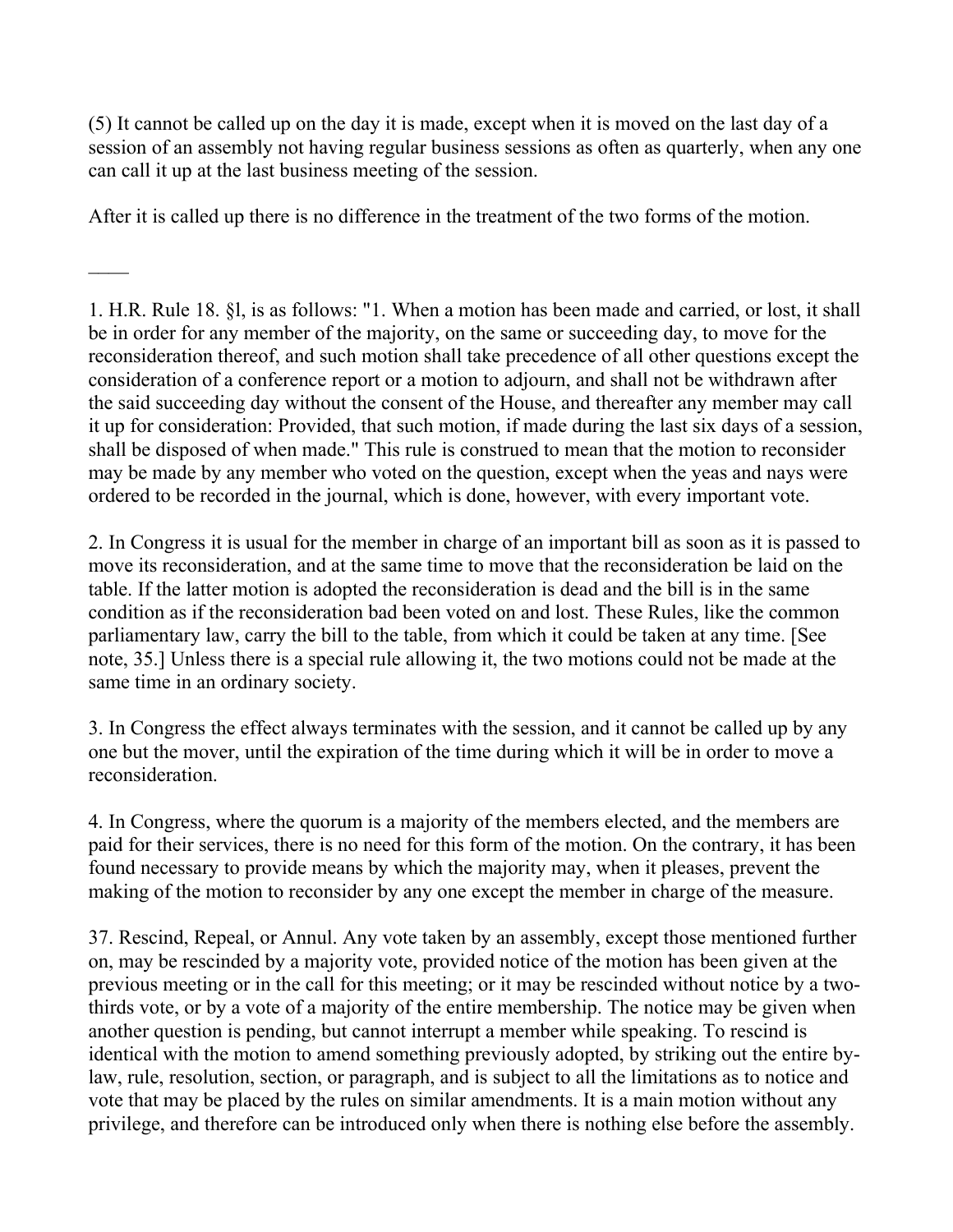It cannot be made if the question can be reached by calling up the motion to reconsider which has been previously made. It may be made by any member; it is debatable, and yields to all privileged and incidental motions; and all of the subsidiary motions may be applied to it. The motion to rescind can be applied to votes on all main motions, including questions of privilege and orders of the day that have been acted upon, and to votes on an appeal, with the following exceptions: votes cannot be rescinded after something has been done as a result of that vote that the assembly cannot undo; or where it is in the nature of a contract and the other party is informed of the fact; or, where a resignation has been acted upon, or one has been elected to, or expelled from, membership or office, and was present or has been officially notified. In the case of expulsion, the only way to reverse the action afterwards is to restore the person to membership or office, which requires the same preliminary steps and vote as is required for an election.

Where it is desired not only to rescind the action, but to express very strong disapproval, legislative bodies have, on rare occasions, voted to rescind the objectionable resolution and expunge it from the record, which is done by crossing out the words, or drawing a line around them, and writing across them the words, "Expunged by order of the assembly," etc., giving the date of the order. This statement should be signed by the secretary. The words expunged must not be so blotted as not to be readable, as otherwise it would be impossible to determine whether more was expunged than ordered. Any vote less than a majority of the total membership of an organization is certainly incompetent to expunge from the records a correct statement of what was done and recorded and the record of which was officially approved, even though a quorum is present and the vote to expunge is unanimous.

38. Renewal of a Motion. When an original main motion or an amendment has been adopted, or rejected, or a main motion has been postponed indefinitely, or an objection to its consideration has been sustained, it, or practically the same motion, cannot be again brought before the assembly at the same session, except by a motion to reconsider or to rescind the vote. But it may be introduced again at any future session.

In assemblies having regular sessions as often at least as quarterly, a main motion cannot be renewed until after the close of the next regular session, if it was postponed to that next session; or laid on the table; or adopted, or rejected, or postponed indefinitely, and the motion to reconsider was made and not acted on at the previous session. In these cases the question can be reached at the next session at the time to which it was postponed, or by taking it from the table, or by reconsidering the vote.

In assemblies whose regular sessions are not as frequent as quarterly, any motion which has not been committed or postponed to the next session may be renewed at that next session. The motions to adjourn, to take a recess, and to lay on the table, may be made again and again, provided there has been progress in debate or business, but the making of, or voting on, these motions is not business that justifies the renewal of a motion. Neither a motion to postpone indefinitely nor an amendment can be renewed at the same session, but the other subsidiary motions may be renewed whenever the progress in debate or business is such as to make the question before the assembly practically a different one. To take from the table and a call for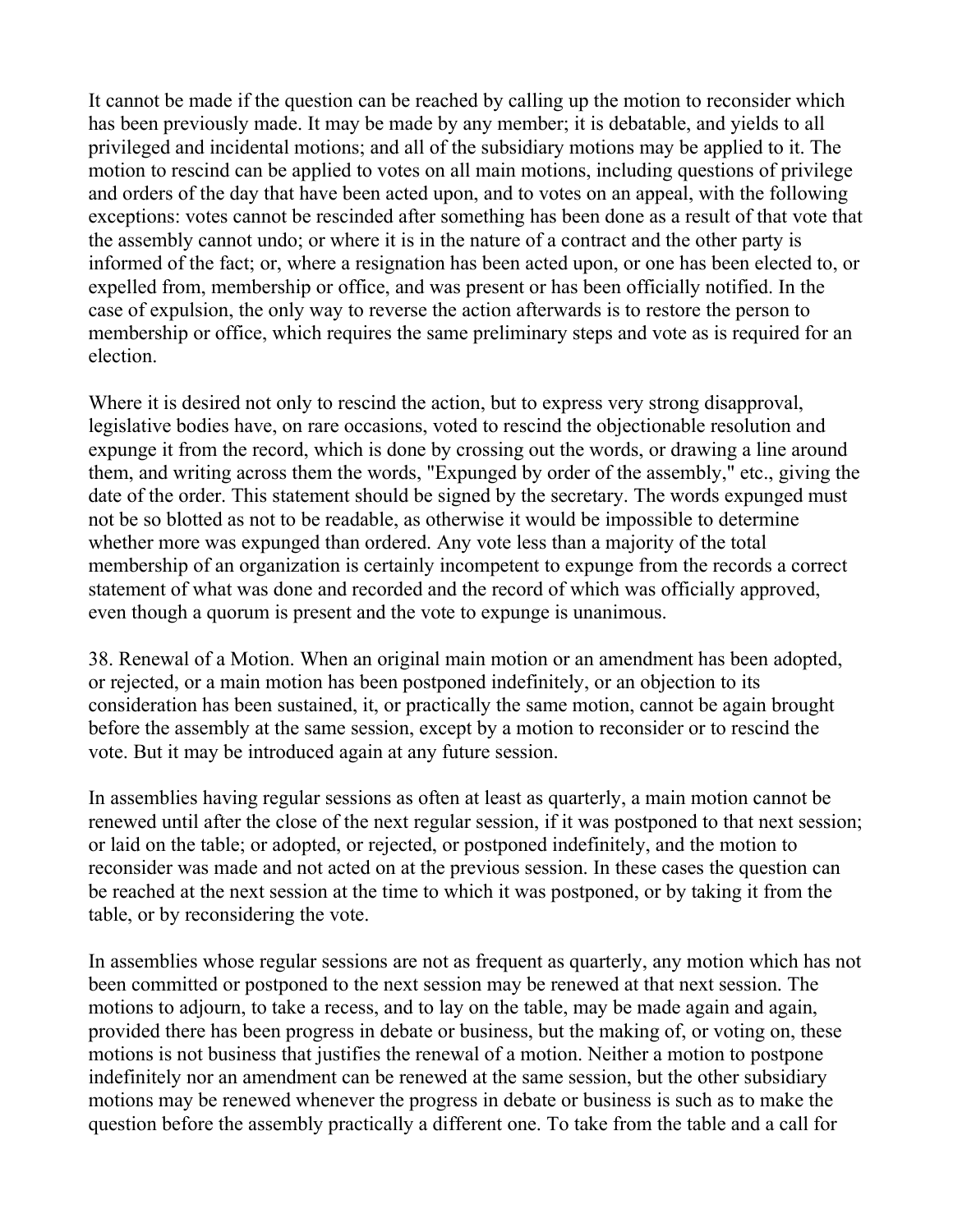the orders of the day may be renewed after the business is disposed of that was taken up when the motion to take from the table, or for the orders of the day, was lost. To postpone indefinitely cannot be renewed even though the main motion has been amended since the indefinite postponement was previously moved. A point of order cannot be raised if an identical one has been raised previously without success during the same session. And after the chair has been sustained in a ruling he need not entertain an appeal from a similar decision during the same session. Minutes may be corrected regardless of the time elapsed and of the fact that the correction had been previously proposed and lost.

When a subject which has been referred to a committee is reported back at the same meeting, or a subject that has been laid on the table is taken up at the same meeting, it is not a renewal.

The following motions, unless they have been withdrawn, cannot be renewed at the same session: to adopt or postpone indefinitely an original main motion; to amend; to reconsider, unless the question to be reconsidered was amended materially when previously reconsidered; to object to the consideration of a question; to fix the same time to which to adjourn; to suspend the rules for the same purpose at the same meeting, though it may be renewed at another meeting held the same day.

It is the duty of the chair to prevent the privilege of renewal from being used to obstruct business, and when it is evident that it is being so misused he should protect the assembly by refusing to recognize the motions, as explained under Dilatory Motions [40].

39. Ratify. This is a main motion and is used when it is desired to confirm or make valid some action which requires the approval of the assembly to make it valid. The assembly may ratify only such actions of its officers or committees, or delegates, as it had the right to authorize in advance. It cannot make valid a viva voce election when the by-laws require it to be by ballot, nor can it ratify anything done in violation of the laws of the state, or of its own constitution or by-laws, except that it may ratify emergency action taken at a meeting when no quorum was present, even though the quorum is provided for in a by-law. A motion to ratify may be amended by substituting a motion of censure, and vice versa, when the action has been taken by an officer or other representative of the assembly. It is debatable and opens the entire question to debate.

40. Dilatory, Absurd, or Frivolous Motions. For the convenience of deliberative assemblies, it is necessary to allow some highly privileged motions to be renewed again and again after progress in debate or the transaction of any business, and to allow a single member, by calling for a division, to have another vote taken. If there was no provision for protecting the assembly, a minority of two members could be constantly raising questions of order and appealing from every decision of the chair, and calling for a division on every vote, even when it was nearly unanimous, and moving to lay motions on the table, and to adjourn, and offering amendments that are simply frivolous or absurd. By taking advantage of parliamentary forms and methods a small minority could practically stop the business of a deliberative assembly having short sessions, if there was no provision for such contingency. Congress met it by adopting this rule: "No dilatory motion shall be entertained by the speaker." But, without adopting any rule on the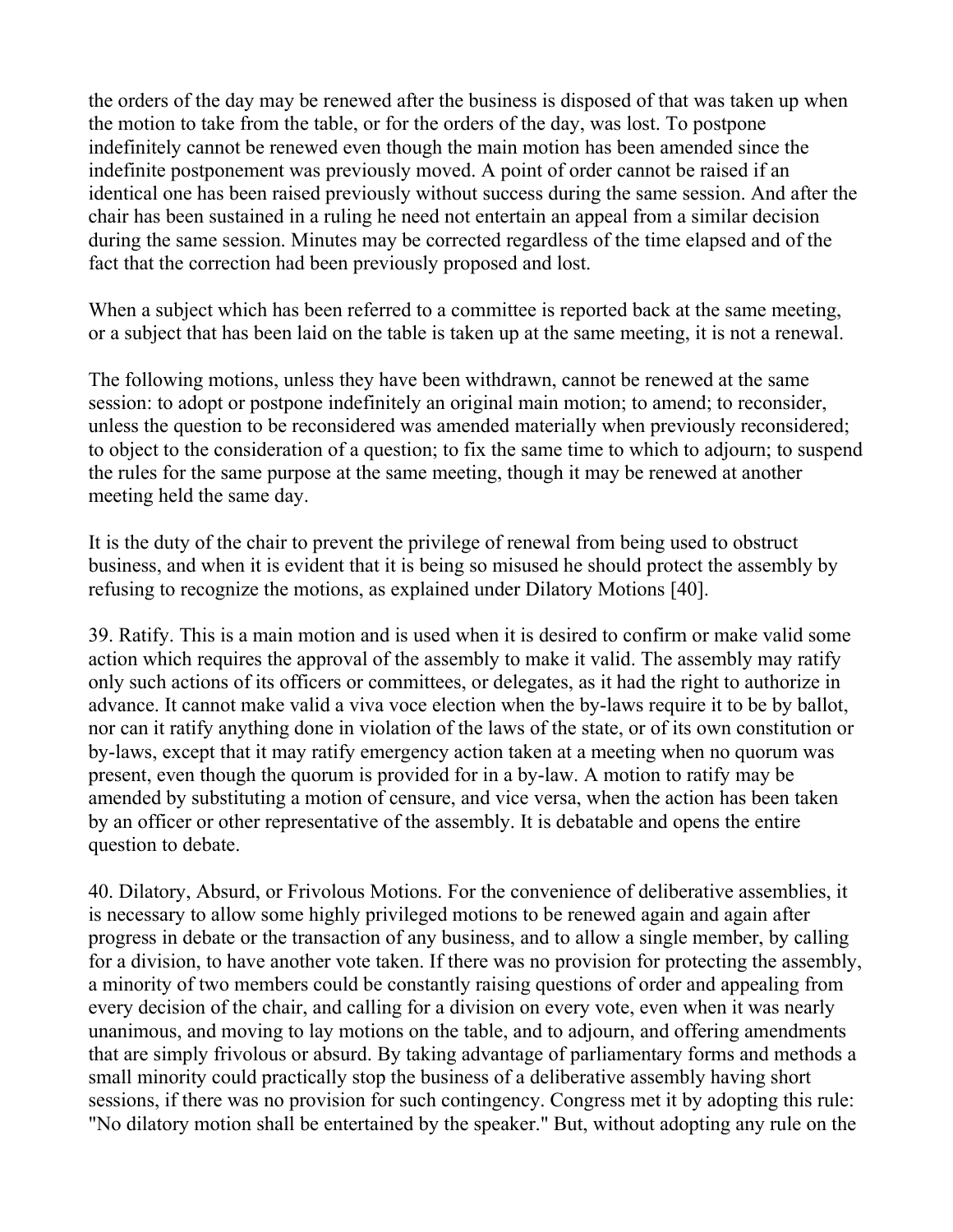subject, every deliberative assembly has the inherent right to protect itself from being imposed upon by members using parliamentary forms to prevent it from doing the very thing for which it is in session, and which these forms were designed to assist, namely, to transact business. Therefore, whenever the chair is satisfied that members are using parliamentary forms merely to obstruct business, he should either not recognize them, or else rule them out of order. After the chair has been sustained upon an appeal, he should not entertain another appeal from the same obstructionists while they are engaged evidently in trying by that means to obstruct business. While the chair should always be courteous and fair, he should be firm in protecting the assembly from imposition, even though it be done in strict conformity with all parliamentary rules except this one, that no dilatory, absurd, or frivolous motions are allowed.

As an illustration of a frivolous or absurd motion, suppose Mr. A is to be in the city next week and a motion has been made to invite him to address the assembly at its next meeting, the meetings being weekly. Now, if a motion is made to refer the question to a committee with instructions to report at the next regular meeting, the chair should rule it out of order as frivolous or absurd.

41. Call of the House.1 (This cannot be used in ordinary assemblies, as they have not the power to compel the attendance of members.)

The object of a call of the house is to compel the attendance of absent members, and is allowable only in assemblies that have the power to compel the attendance of absentees. It is usual to provide in such assemblies that when no quorum is present, a specified small number can order a call of the house. In Congress a call of the house may be ordered by a majority vote, provided one-fifth of the members elect are present. A rule like the following would answer for city councils and other similar bodies that have the power to enforce attendance.

Rule. When no quorum is present, if one-fifth of the members elect are present, they may by a majority vote order a call of the house and compel the attendance of absent members. After the call is ordered, a motion to adjourn, or to dispense with further proceedings in the call, cannot be entertained until a quorum is present, or until the sergeant-at-arms2 reports that in his opinion no quorum can be obtained on that day.

If no quorum is present, a call of the house takes precedence of everything, even reading the minutes, except the motion to adjourn, and only requires in its favor the number specified in the rule. If a quorum is present a call should rank with questions of privilege [19], requiring a majority vote for its adoption, and if rejected it should not be renewed while a quorum is present at that meeting. After a call is ordered, until further proceedings in the call are dispensed with, no motion is in order except to adjourn and a motion relating to the call, so that a recess could not be taken by unanimous consent. An adjournment puts an end to all proceedings in the call, except that the assembly before adjournment, if a quorum is present, can order such members as are already arrested to make their excuse at an adjourned meeting.

Proceedings in a Call of the House. When the call is ordered the clerk calls the roll of members alphabetically, noting the absentees; he then calls over again the names of absentees, when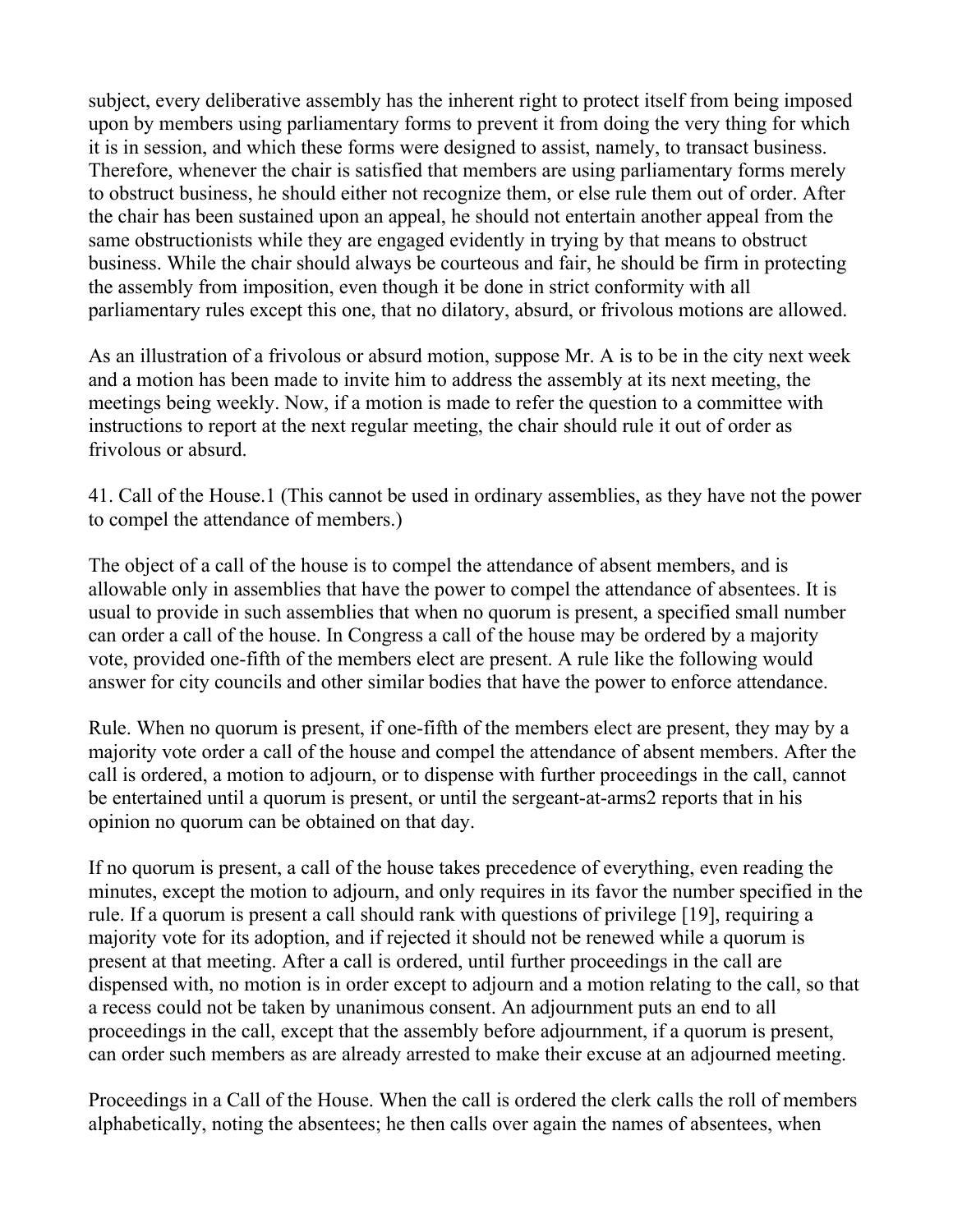excuses3 can be made; after this the doors are locked, no one being permitted to leave, and an order similar in form to the following is adopted: "Ordered, That the sergeant-at-arms take into custody, and bring to the bar of the House, such of its members as are absent without the leave of the House." A warrant signed by the presiding officer and attested by the clerk, with a list of absentees attached, is then given to the sergeant-at-arms, who immediately proceeds to arrest the absentees. When he appears with members under arrest, he proceeds to the chairman's desk (being announced by the doorkeeper in large bodies), followed by the arrested members, and makes his return. The chairman arraigns each member separately, and asks what excuse he has to offer for being absent from the sittings of the assembly without its leave. The member states his excuse, and a motion is made that he be discharged from custody and admitted to his seat either without payment of fees or after paying his fees. Until a member has paid the fees assessed against him he cannot vote or be recognized by the chair for any purpose.

1. In the early history of our Congress a call of the house required a day's notice and in the English parliament it is usual to order that the call shall be made on a certain day in the future, usually not over ten days afterwards, though it has been as long as six weeks afterwards. The object of this is to give notice so that all the members may be present on that day, when important business is to come before the house. In Congress a call of the house is only used now when no quorum is present, and as soon as a quorum appears it is usual to dispense with further proceedings in the call, and this is in order at any stage of the proceedings. In Congress it is customary afterwards to remit the fees that have been assessed. In some of our legislative bodies proceedings the call cannot be dispensed with except a majority of the members elect to vote in favor of so doing.

2. The term sergeant-at-arms should be replaced by "chief of police," or the title of whatever officer serves the warrant.

3. It is usual in Congress to excuse those who have "paired off," that is, two members on opposite sides of the pending question who have agreed that while one is absent the other will not vote on the question. Pairing should not be allowed on questions requiring a two-thirds vote.

Art. VII. Debate.

- 42. Debate
- 43. Decorum in Debate
- 44. Closing and Preventing Debate
- 45. Principles of Debate and Undebatable Motions

42. Debate. In 1-6 are explained the necessary steps preliminary to debate namely, that when no business is pending a member shall rise and address the chair by his title, and be recognized by the chair as having obtained the floor; and that the member shall then make a motion which, after being seconded, shall be stated by the chair, who shall then ask, "Are you ready for the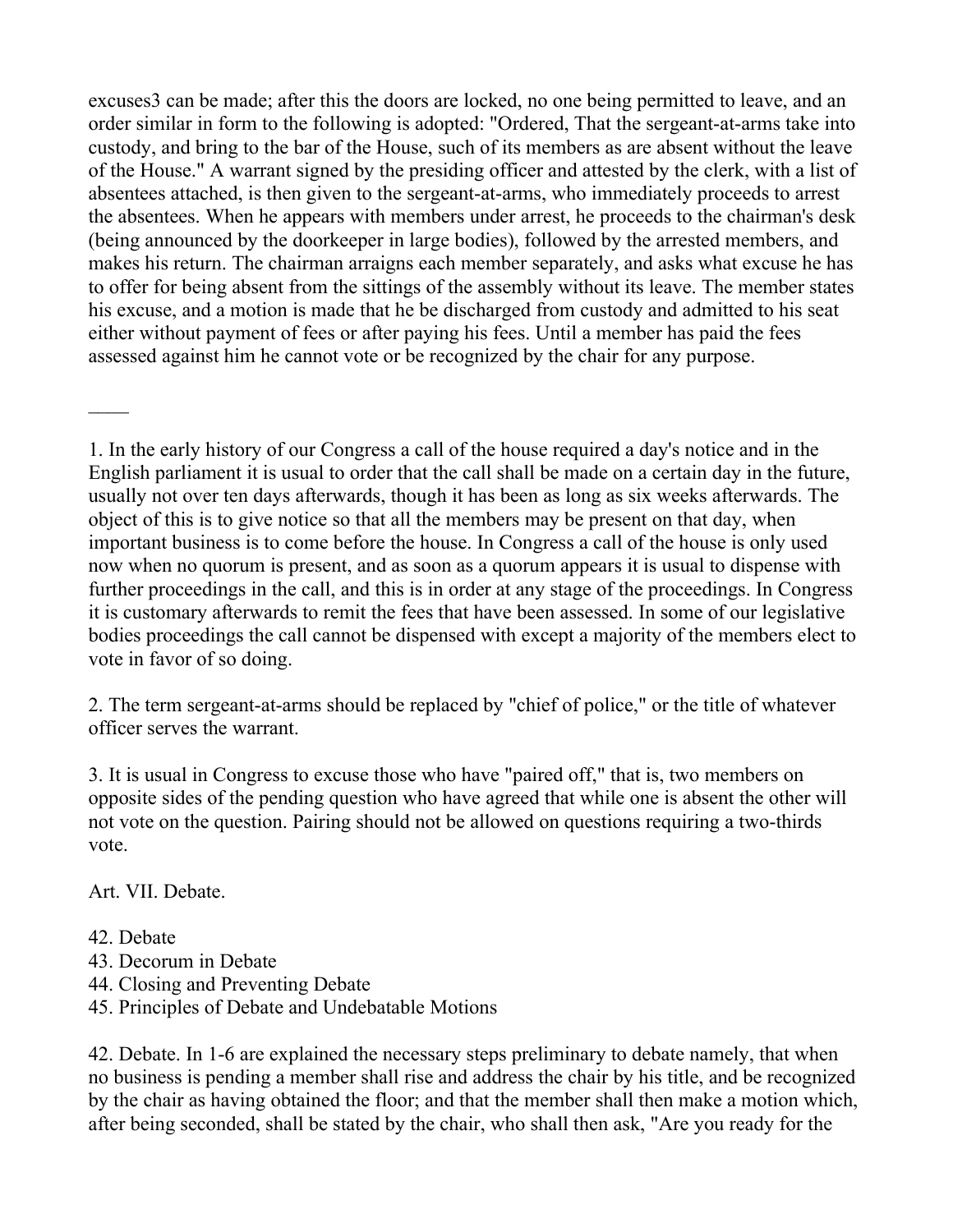question?" The question is then open to debate, as is partially explained in 7, which should be read in connection with this section. No member shall speak more than twice during the same day to the same question (only once on an appeal), nor longer than ten minutes at one time, without leave of the assembly; and the question upon granting the leave shall be decided by a two-thirds vote without debate.1 No member can speak a second time to a question as long as any member desires to speak who has not spoken to the question. If greater freedom is desired, the proper course is to go into committee of the whole, or to consider it informally, either of which requires only a majority vote; or to extend the limits of debate [30], which requires a two-thirds vote. So the debate, by a two-thirds vote, may be limited to any extent desired, as shown in 30. The member upon whose motion the subject was brought before the assembly, is entitled to close the debate with a speech, if he has not previously exhausted his twenty minutes, but not until every one else wishing to speak has spoken. He cannot, however, avail himself of this privilege after debate has been closed.2 An amendment, or any other motion, being offered, makes the real question before the assembly a different one, and, in regard to the right to debate, is treated as a new question. When an amendment is pending the debate must be confined to the merits of the amendment, unless it is of such a nature that its decision practically decides the main question. Merely asking a question, or making a suggestion, is not considered as speaking. The maker of a motion, though he can vote against it, cannot speak against his own motion. [To close the debate see44.]

The right of members to debate and, make motions cannot be cut off by the chair's putting a question to vote with such rapidity as to prevent the members getting the floor after the chair has inquired if the assembly is ready for the question. Even after the chair has announced the vote, if it is found that a member arose and addressed the chair with reasonable promptness after the chair asked, "Are you ready for the question?" he is then entitled to the floor, and the question is in exactly the same condition it was before it was put to vote. But if the chair gives ample opportunity for members to claim the floor before putting the question and they do not avail themselves of it, they cannot claim the right of debate after the voting has commenced.

2. Formerly the member who reported a proposition from a committee was permitted to close the debate in the House after the previous question was ordered, provided he had not used all of his hour previously.

43. Decorum in Debate. In debate a member must confine himself to the question before the assembly, and avoid personalities. He cannot reflect upon any act of the assembly, unless he intends to conclude his remarks with a motion to rescind such action, or else while debating

<sup>1.</sup> The limit of time should vary to suit circumstances, but the limit of two speeches of ten minutes each will usually answer in ordinary assemblies and, when desirable, by a two-thirds vote it can be increased or diminished as shown in 30. In the U. S. House of Representatives no member can speak more than once to the same question, nor longer than one hour. In the Senate there is no limit to the length of a speech and no senator can speak more than twice on the same day to the same question without leave of the Senate, which question is undebatable.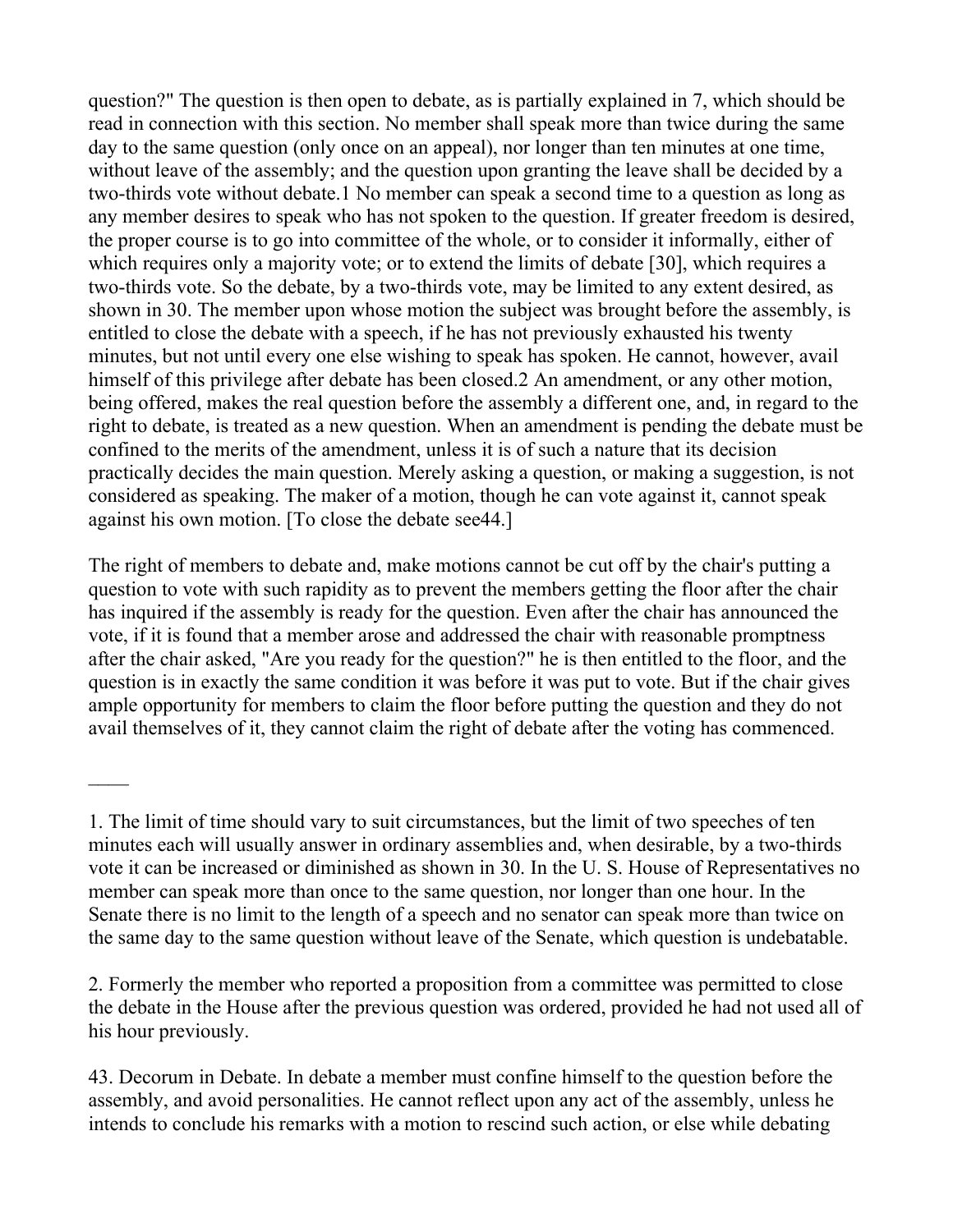such a motion. In referring to another member, he should, as much as possible, avoid using his name, rather referring to him as "the member who spoke last," or in some other way describing him. The officers of the assembly should always be referred to by their official titles. It is not allowable to arraign the motives of a member, but the nature or consequences of a measure may be condemned in strong terms. It is not the man, but the measure, that is the subject of debate.

If one desires to ask a question of the member speaking, he should rise, and without waiting to be recognized, say, "Mr. Chairman, I should like to ask the gentleman a question." The chair then asks the speaker if he is willing to be interrupted, or the speaker may at once consent or decline, addressing, however, the chair, through whom the conversation must be carried on, as members cannot directly address one another in a deliberative assembly. If the speaker consents to the question, the time consumed by the interruption comes out of the time of the speaker.

If at any time the chairman rises to state a point of order, or give information, or otherwise speak, within his privilege, the member speaking must take his seat till the chairman has been heard first. When called to order by the chair the member must sit down until the question of order is decided. If his remarks are decided to be improper, he cannot proceed, if any one objects, without the leave of the assembly expressed by a vote, upon which question no debate is allowed.

Disorderly words should be taken down by the member who objects to them, or by the secretary, and then read to the member. If he denies them, the assembly shall decide by a vote whether they are his words or not. If a member cannot justify the words he used, and will not suitably apologize for using them, it is the duty of the assembly to act in the case. If the disorderly words are of a personal nature, after each party has been heard, and before the assembly proceeds to deliberate upon the case, both parties to the personality should retire, it being a general rule that no member should be present in the assembly when any matter relating to himself is under debate. It is not, however, necessary for the member objecting to the words to retire unless he is personally involved in the case. Disorderly words to the presiding officer, or in respect to the official acts of an officer, do not involve the officer so as to require him to retire. If any business has taken place since the member spoke, it is too late to take notice of any disorderly words he used.

During debate, and while the chairman is speaking, or the assembly is engaged in voting, no member is permitted to disturb the assembly by whispering, or walking across the floor, or in any other way.

44. Closing Debate and Preventing Debate. When the debate appears to the chairman to be finished, he should inquire, "Are you ready for the question?" If, after a reasonable pause, no one rises to claim the floor, the chair assumes that no member wishes to speak and, standing, proceeds to put the question. Debate is not closed by the chairman's rising and putting the question, as until both the affirmative and the negative are put, a member can rise and claim the floor, and reopen the debate or make a motion, provided he rises with reasonable promptness after the chair asks, "Are you ready for the question?" If the debate is resumed the question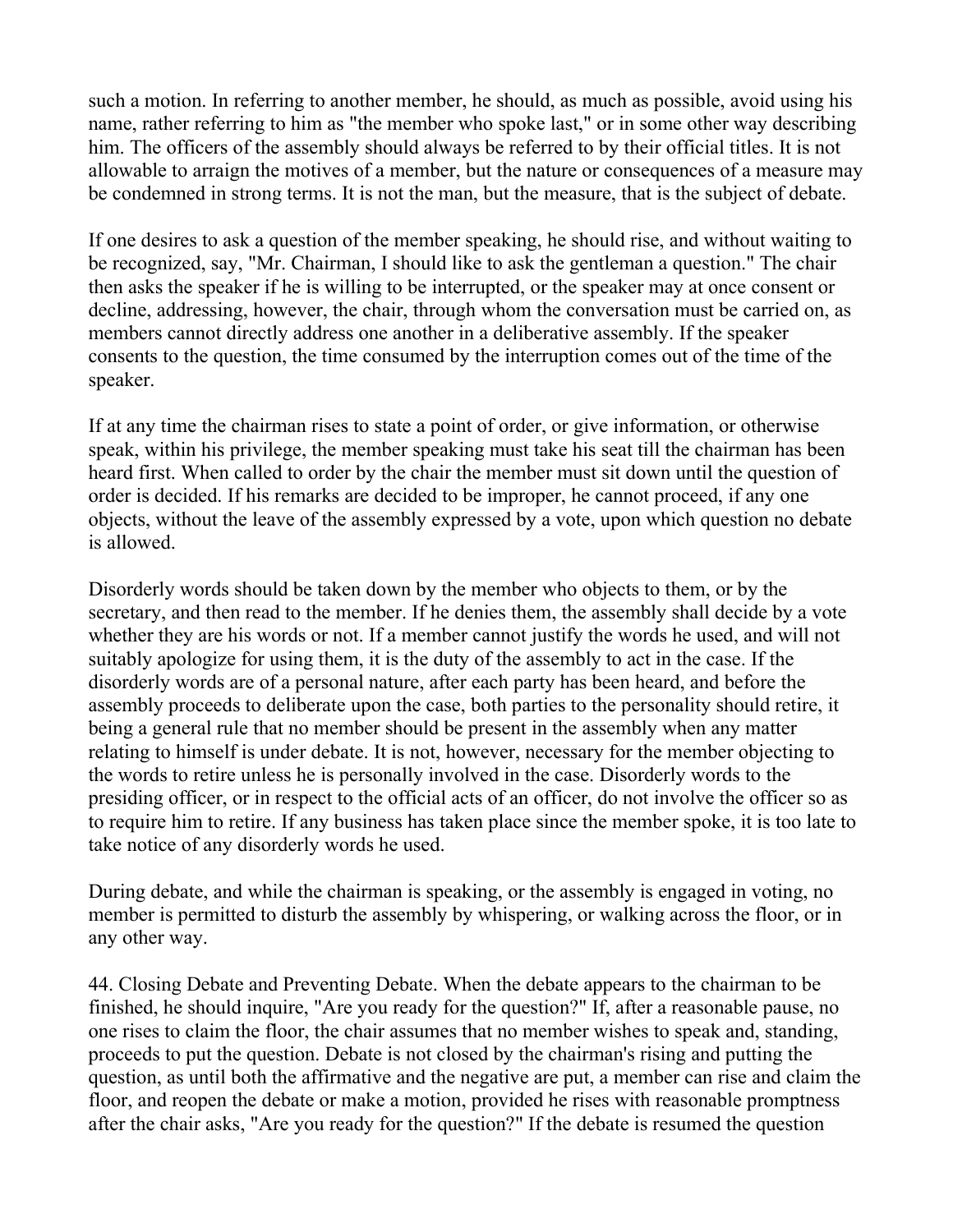must be put again, both the affirmative and the negative. Should this privilege be abused by members not responding to the inquiry, "Are you ready for the question?" and intentionally waiting until the affirmative vote has been taken and then rising and reopening the debate, the chair should act as in case of dilatory motions [40], or any other attempt to obstruct business, and protect the assembly from annoyance. When a vote is taken a second time, as when a division is called for, debate cannot be resumed except by general consent.

If two-thirds of the assembly wish to close the debate without allowing all the time desired by others, they can do so by ordering either the previous question or the closing of the debate at a certain time; or they can limit the length of the speeches and allow each member to speak only once on each question, as fully explained in 29 and 30. These motions require a two-thirds1 vote, as they suspend the fundamental right of every member of a deliberative assembly to have every question fully discussed before it is finally disposed of. A majority vote may lay the question on the table and thus temporarily suspend the debate, but it can be resumed by taking the question from the table by a majority vote when no question is before the assembly [35], at a time when business of this class, or unfinished business, or new business, is in order. If it is desired to prevent any discussion of a subject, even by its introducer, the only way to do it is to object to the consideration of the question [23] before it is debated, or any subsidiary motion is stated. If the objection is sustained by a two-thirds vote, the question is thrown out for that session.

 $\mathcal{L}_\mathcal{L}$ 

45. Principles of Debate and Undebatable Motions. All main motions are debatable, and debate is allowed or prohibited on other motions in accordance with the following principles:

(a) High privilege is, as a rule, incompatible with the right of debate of the privileged motion: and, therefore, all highly privileged motions are undebatable, except those relating to the privileges of the assembly or a member. Questions of privilege [19] rarely arise, but when they do, they are likely to be so important that they must be allowed to interrupt business, and yet they cannot generally be acted upon intelligently without debate. and, therefore, they are debatable. The same is true of appeals from the decision of the chair which are debatable, unless they relate to indecorum, or to transgression of the rules of speaking, or to priority of business, or are made while an undebatable question is pending; in which cases there is not sufficient need of debate to justify making them an exception to the rule, and therefore an

<sup>1.</sup> In the Senate not even two-thirds of the members can force a measure to its passage without allowing debate, the Senate rules not recognizing the above motions. In the House, where each speaker can occupy the floor one hour, any of these motions to cut off debate can be adopted by a mere majority, but practically they are not used until after some debate. Rule 27, §3, H.R., expressly provides that forty minutes twenty on each side, shall be allowed for debate whenever the previous question is ordered on a proposition on which there has been no debate, or when the rules are suspended. [See note to 22.] In ordinary societies harmony is so essential that a two-thirds vote should be required to force the assembly to a final vote without allowing free debate.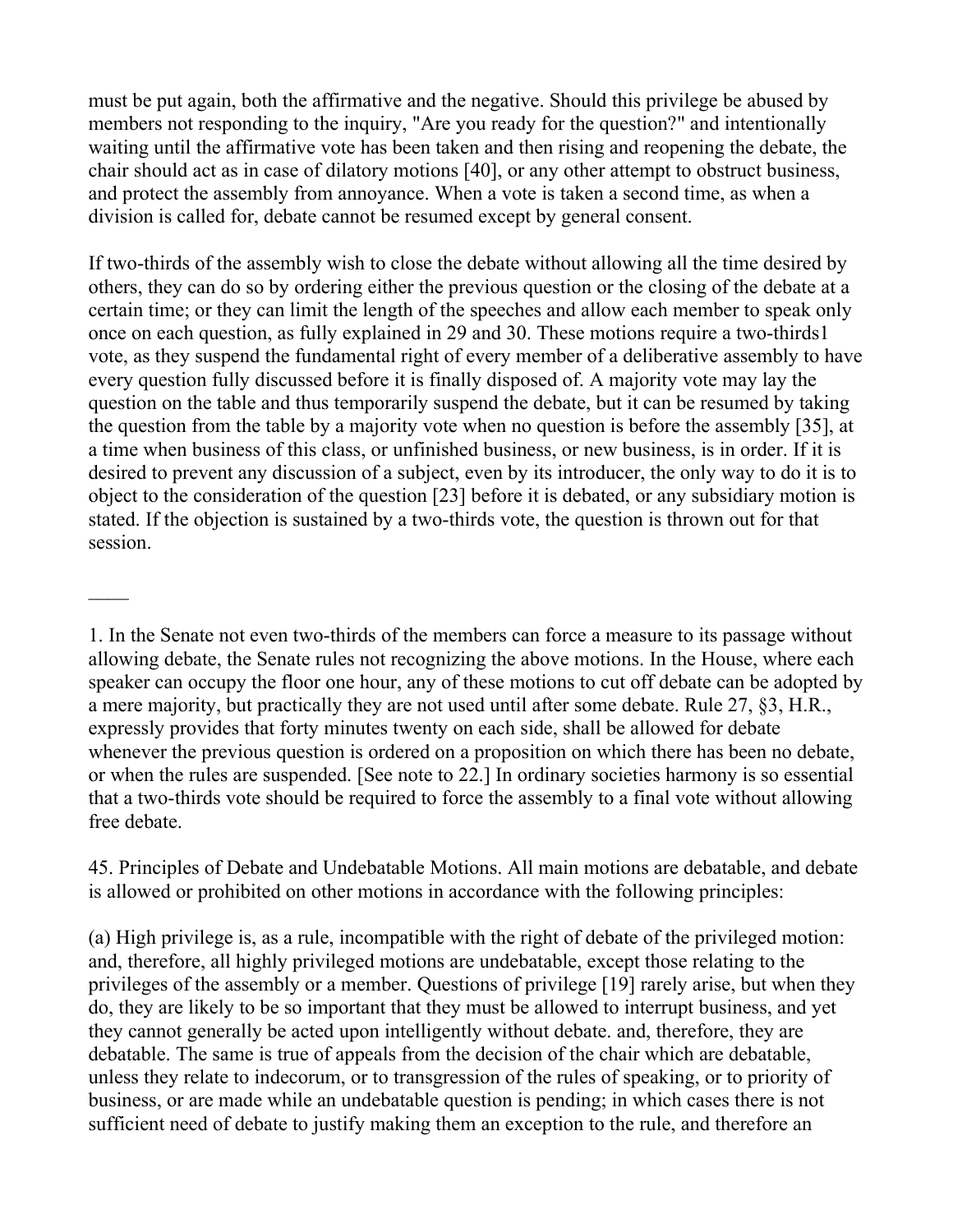appeal under any of these circumstances is undebatable.

(b) Motions that have the effect of suspending a rule are not debatable. Consequently motions to suppress, or to limit, or to extend the limits of, debate are undebatable, as they suspend the ordinary rules of debate.

(c) Appeals made after the previous question has been ordered are undebatable, as it would be manifestly improper to permit debate on them when the assembly by a two-thirds vote has closed debate on the pending question. So any order limiting debate on the pending question applies to questions arising while the order is in force.

(d) To Amend, or to Reconsider, an undebatable question is undebatable, whereas to amend, or to reconsider, a debatable question is debatable.

(e) A Subsidiary Motion [12] is debatable to just the extent that it interferes with the right of the assembly to take up the original question at its pleasure. Illustrations: To "Postpone Indefinitely" a question places it out of the power of the assembly to again take it up during that session, except by reconsideration, and consequently this motion allows of free debate, even involving the whole merits of the original question. To "Commit" a question only delays the discussion until the committee reports, when it is open to free debate, so it is only debatable as to the propriety of the commitment and as to the instructions, etc. To "Postpone to a Certain Time" prevents the consideration of the question till the specified time, except by a reconsideration or suspension of the rules, and therefore allows of limited debate upon the propriety of the postponement. To "Lay on the Table" leaves the question so that the assembly can consider it at any time that that question or that class of business is in order, and therefore to lay on the table should not be, and is not, debatable.

Because a motion is undebatable it does not follow that while it is pending the chair may not permit a question or an explanation. The distinction between debate and asking questions or making brief suggestions, should be kept clearly in mind, and when the latter will aid the assembly in transacting business, the chair should permit it before taking the vote on an undebatable question. He should, however, remain standing during the colloquy to show that he has the floor, and he should not allow any more delay in putting the question than he feels is helpful to the business.

The following lists of motions that open the main question to debate, and of those that are undebatable, are made in accordance with the above principles:

Motions That Open the Main Question to Debate. Postpone Indefinitely 34 Reconsider a Debatable Question 36 Rescind 37 Ratify 39

Undebatable Motions.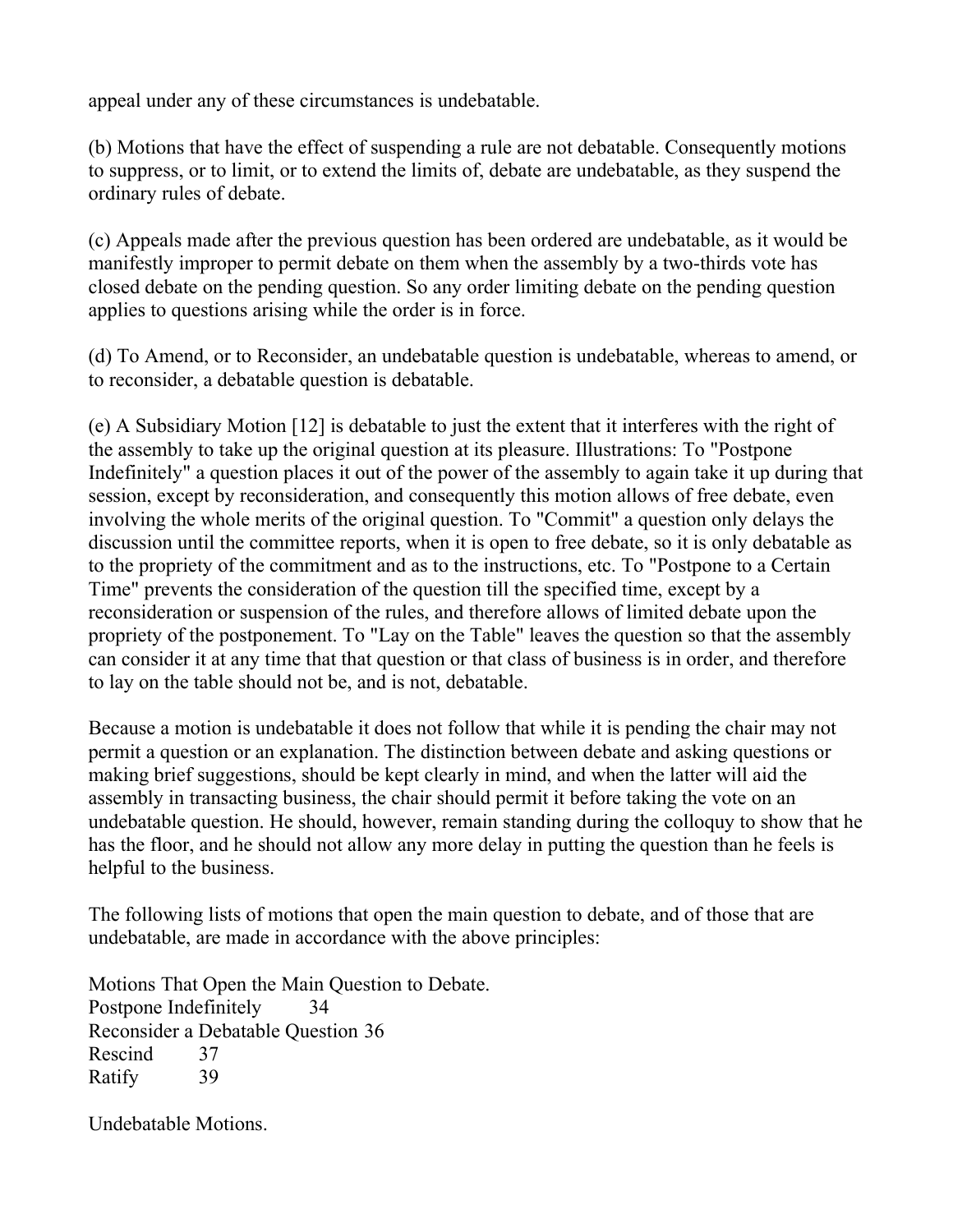Fix the Time to which to Adjourn (when a privileged question) 16 Adjourn (when unqualified in an assembly that has provided for future meetings) 17 Take a Recess (when privileged) 18 Call for the Orders of the Day, and questions relating to priority of business 20 Appeal when made while an undebatable question is pending, or when simply relating to indecorum, or transgression of the rules of speaking, or to priority of business 22 Suspension of the Rules 22 Objection to the Consideration of a Question 23 Incidental Motions, except an Appeal as shown above in this list under Appeal 13 Lay on the Table 28 Previous Question [29] and Motions to Close, Limit, or Extend the Limits of Debate 30 Amend an Undebatable Motion 33 Reconsider an Undebatable Motion 36

Art. VIII. Vote.

46. Voting

47. Votes that are Null and Void even if Unanimous

48. Motions requiring more than a majority

46. Voting. If the question is undebatable, or debate has been closed by order of the assembly, the chair, immediately after stating the question, puts it to vote as described under Putting the Question [9], only allowing time for members to rise if they wish to make a motion of higher rank.

If the question is debatable and no one rises to claim the floor, after the question is stated by the chair, he should inquire, "Are you ready for the question?" After a moment's pause, if no one rises, he should put the question to vote. If the question is debated or motions are made, the chair should wait until the debate has apparently ceased, when he should again inquire, "Are you ready for the question?" Having given ample time for any one to rise and claim the floor, and no one having done so, he should put the question to vote and announce the result.

The usual method of taking a vote is viva voce (by the voice). The rules require this method to be used in Congress. In small assemblies the vote is often taken by "show of hands," or by "raising the right hand" as it is also called. The other methods of voting are by rising; by ballot; by roll call, or "yeas and nays," as it is also called; by general consent; and by mail. In voting by any of the first three methods, the affirmative answer aye, or raise the right hand, or rise, as the case may be: then the negative answer no, or raise the right hand, or rise.

The responsibility of announcing, or declaring, the vote rests upon the chair, and he, therefore, has the right to have the vote taken again, by rising, if he is in doubt as to the result, and even to have the vote counted, if necessary. He cannot have the vote taken by ballot or by yeas and nays (roll call) unless it is required by the rules or by a vote of the assembly. But if the viva voce vote does not make him positive as to the result he may at once say, "Those in favor of the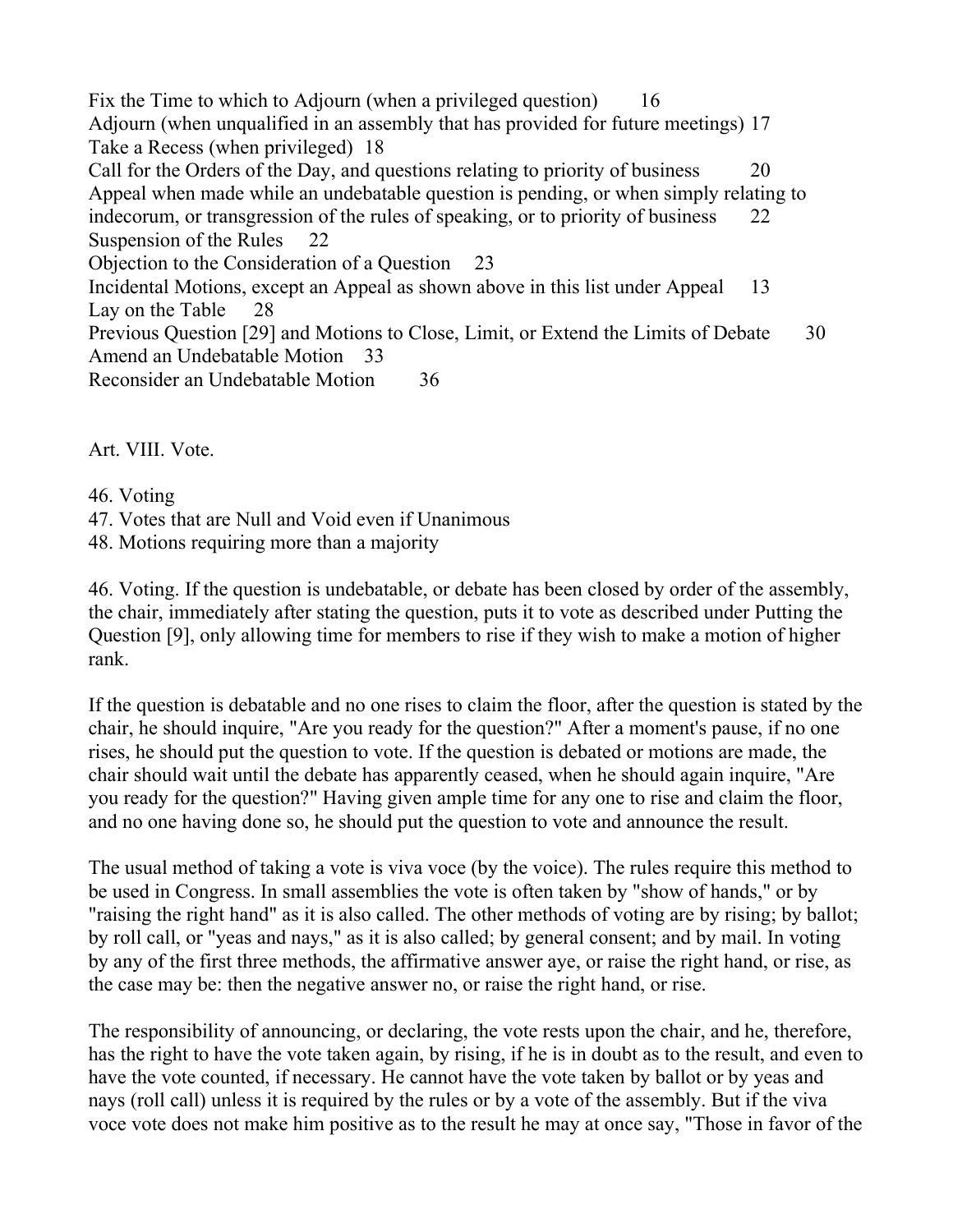motion will rise;" and when they are seated he will continue, "Those opposed will rise." If this does not enable him to determine the vote, he should say, "Those in favor of the motion [or, Those in the affirmative] will rise and stand until counted." He then counts those standing, or directs the secretary to do so, and then says, "Be seated. Those opposed [or, Those in the negative] rise and stand until counted." After both sides are counted the chair announces the result as shown below. In a very large assembly the chair may find it necessary to appoint tellers to count the vote and report to him the numbers. In small assemblies a show of hands may be substituted for a rising vote.

When the vote is taken by voice or show of hands any member has a right to require a division of the assembly [25] by having the affirmative rise and then the negative, so that all may see how members vote. Either before or after a decision any member may call for, or demand, a count, and, if seconded, the chair must put the question on ordering a count. In organizations where it is desired to allow less than a majority vote to order a count or tellers, a special rule should be adopted specifying the necessary vote. Where no rule has been adopted a majority vote is required to order a count, or that the vote be taken by ballot or by yeas and nays (roll call).

Announcing the Vote. When the vote has been taken so that the chair has no doubt as to the result, and no division is called for, or, if so, the assembly has divided, the chair proceeds to announce, or declare the vote thus: "The ayes have it and the resolution is adopted." If he is not very positive, he may say, "The ayes seem to have it," and, if no one says he doubts the vote or calls for a division, after a slight pause he adds, "The ayes have it," etc. If the vote was by show of hands or by rising, it would be announced thus: "The affirmative has it (or, the motion is carried) and the question is laid on the table;" or if there was a count, the vote would be announced thus: "There are 95 votes in the affirmative, and 99 in the negative, so the amendment is lost, and the question is now on the resolution; are you ready for the question?" In announcing a vote the chair should state first whether the motion is carried or lost; second, what is the effect, or result, of the vote; and third, what is the immediately pending question or business, if there is any. If there is none, he should ask, "What is the further pleasure of the assembly?" One of the most prolific causes of confusion in deliberative assemblies is the neglect of the chair to keep the assembly well informed as to what is the pending business. The habit of announcing the vote by simply saying that the "motion is carried" and then sitting down, cannot be too strongly condemned. Many members may not know what is the effect of the vote, and it is the chair's duty to inform the assembly what is the result of the motion's being carried or lost, and what business comes next before the assembly.

When a quorum [64] is present, a majority vote, that is a majority of the votes cast, ignoring blanks, is sufficient for the adoption of any motion that is in order, except those mentioned in 48, which require a two-thirds vote. A plurality never adopts a motion nor elects any one to office, unless by virtue of a special rule previously adopted. On a tie vote the motion is lost, and the chair, if a member of the assembly, may vote to make it a tie unless the vote is by ballot. The chair cannot, however, vote twice, first to make a tie and then give the casting vote. In case of an appeal [21], though the question is, "Shall the decision of the chair stand as the judgment of the assembly?" a tie vote, even though his vote made it a tie, sustains the chair,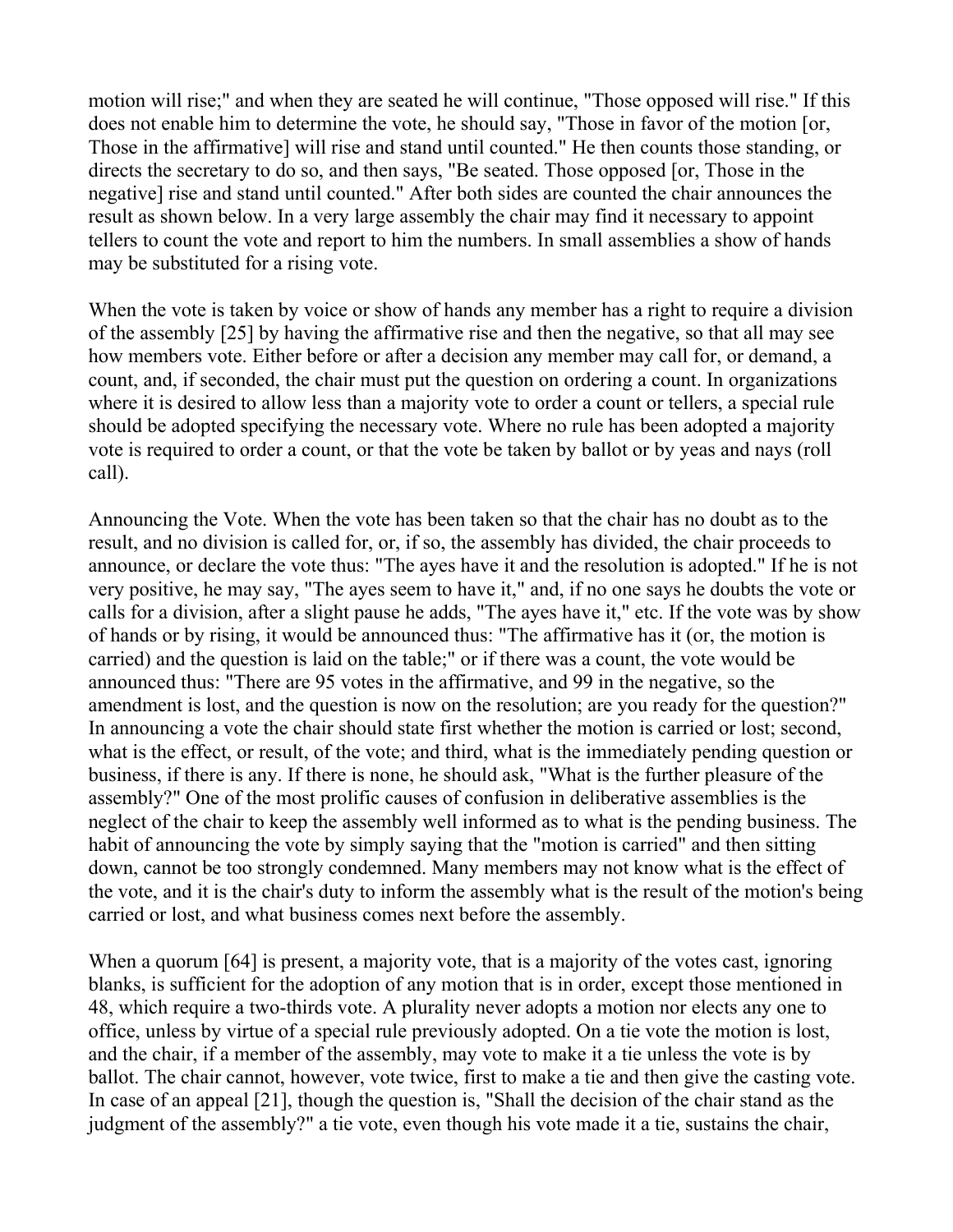upon the principle that the decision of the chair can be reversed only by a majority, including the chair if a member of the assembly.

It is a general rule that no one can vote on a question in which he has a direct personal or pecuniary interest. Yet this does not prevent a member from voting for himself for any office or other position, as voting for a delegate or for a member of a committee; nor from voting when other members are included with him in the motion, even though he has a personal or pecuniary interest in the result, as voting on charges preferred against more than one person at a time, or on a resolution to increase the salaries of all the members. If a member could in no case vote on a question affecting himself, it would be impossible for a society to vote to hold a banquet, or for a legislature to vote salaries to members, or for the majority to prevent a small minority from preferring charges against them and suspending or expelling them. By simply including the names of all the members, except those of their own faction, in a resolution preferring charges against them, the minority could get all the power in their own hands, were it not for the fact that in such a case all the members are entitled to vote regardless of their personal interest. A sense of delicacy usually prevents a member from exercising this right of voting in matters affecting himself except where his vote might affect the result. After charges are preferred against a member, and the assembly has ordered him to appear for trial, he is theoretically under arrest, and is deprived of all rights of membership and therefore cannot vote until his case is disposed of.

A member has the right to change his vote up to the time the vote is finally announced. After that, he can make the change only by permission of the assembly, which may be given by general consent; that is, by no member's objecting when the chair inquires if any one objects. If objection is made, a motion may be made to grant the permission, which motion is undebatable.

While it is the duty of every member who has an opinion on the question to express it by his vote, yet he cannot be compelled to do so. He may prefer to abstain from voting, though he knows the effect is the same as if he voted on the prevailing side.

Voting by Ballot. The main object of this form of voting is secrecy, and it is resorted to when the question is of such a nature that some members might hesitate to vote publicly their true sentiments. Its special use is in the reception of members, elections, and trials of members and officers, as well as in the preliminary steps in both cases, and the by-laws should require the vote to be by ballot in such cases. Where the by-laws do not require the vote to be by ballot, it can be so ordered by a majority vote, or by general consent. Such motions are undebatable. Voting by ballot is rarely, if ever, used in legislative bodies, but in ordinary societies, especially secret ones, it is habitually used in connection with elections and trials, and sometimes for the selection of the next place for the meeting of a convention. As the usual object of the ballot is secrecy, where the by-laws require the vote to be taken by ballot any motion is out of order which members cannot oppose without exposing their views on the question to be decided by ballot. Thus, it is out of order to move that one person cast the ballot of the assembly for a certain person when the by-laws require the vote to be by ballot. So, when the ballot is not unanimous it is out of order to move to make the vote unanimous, unless the motion is voted on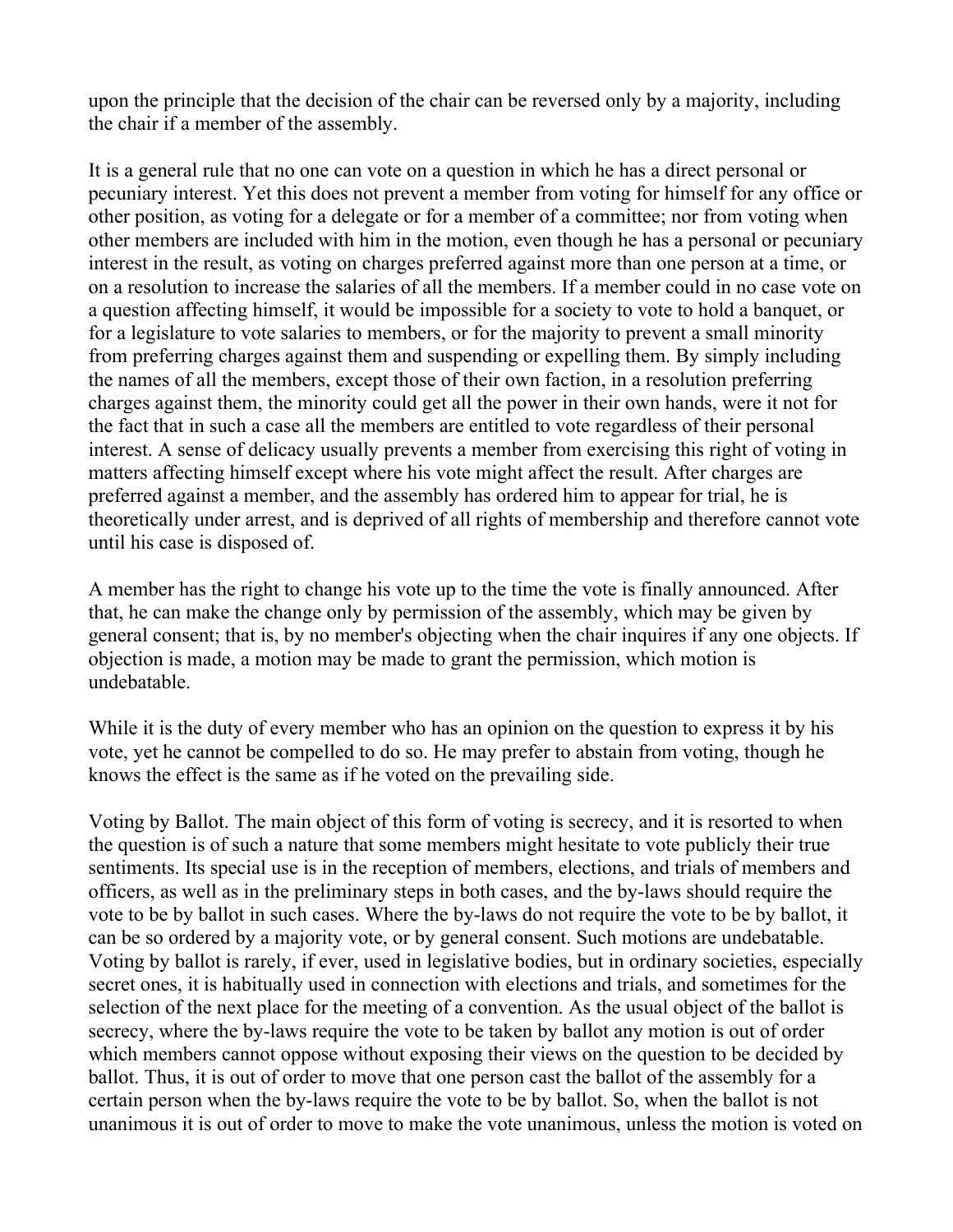by ballot so as to allow members to vote against it in secrecy.

In some cases black balls and white ones and a ballot box are provided for voting, where the question can be answered yes or no. The white ball answers yes, and the black one no. But in ordinary deliberative assemblies the ballots are strips of paper upon which are printed, or written, yes or no, or the names of the candidates, as the case may be. These ballots are first distributed and are afterwards collected by tellers, either by being dropped into a hat or box by the members, who remain in their seats, or by the members coming to the ballot box and handing their folded ballot to a teller, who deposits it in the ballot box. In the latter case it is necessary for the tellers to see that no member votes twice, which in large societies can be best done by checking off the names from a list of members as the ballots are deposited. The ballots should usually be folded so that if more than one is voted by the same person the tellers will detect it in unfolding the ballot. In satisfying themselves that only one ballot is voted, the vote may be exposed if the ballot is not folded.

When every one appears to have voted, the chair inquires, "Have all voted who wish to?" and if there is no response he says, "The polls are closed," whereupon the tellers proceed to count the ballots. If in unfolding the ballots it is found that two have been folded together, both are rejected as fraudulent. A blank piece of paper is not counted as a ballot and would not cause the rejection of the ballot with which it was folded. All blanks are ignored as simply waste paper, and are not reported, the members who do not wish to vote adopting this method of concealing the fact. Small technical errors, like the misspelling of a word, should not be noticed if the meaning of the ballot is clear. For instance, if at the trial of a member a ballot was written "guilty," every one knows what was intended. In all cases where the name on the ballot sounds like the name of one of the candidates it should be so credited. If a ballot is written "Johnson," or "Johnston," or "Johnstone," it should be credited to the candidate whose name is one of these: but if there are two candidates with these names and no eligible member with the name on the ballot, it must be rejected as illegal, or reported to the chair, who will at once submit the question to the assembly as to whom the ballot should be credited. If these doubtful ballots will not affect the result, the tellers may make their full report without asking for instructions in regard to them, placing these doubtful votes opposite the exact name as written on the ballot. Votes for ineligible persons and fraudulent votes should be reported under the heading of "Illegal Votes," after the legal votes. When two or three filled-out ballots are folded together they are counted as one fraudulent vote. The names of the candidates should be arranged in order, the one receiving the highest number of legal votes being first. In reporting the number of votes cast and the number necessary for election, all votes except blanks must be counted. Suppose the tellers find 100 ballot papers, 4 of which are blank. 1 contains two filled-out ones folded together, and 50 are cast for a person who is ineligible because of having held the office as long as permitted by the constitution: the tellers' report should be in this form:

| Necessary for election 49 |  |
|---------------------------|--|
|                           |  |
|                           |  |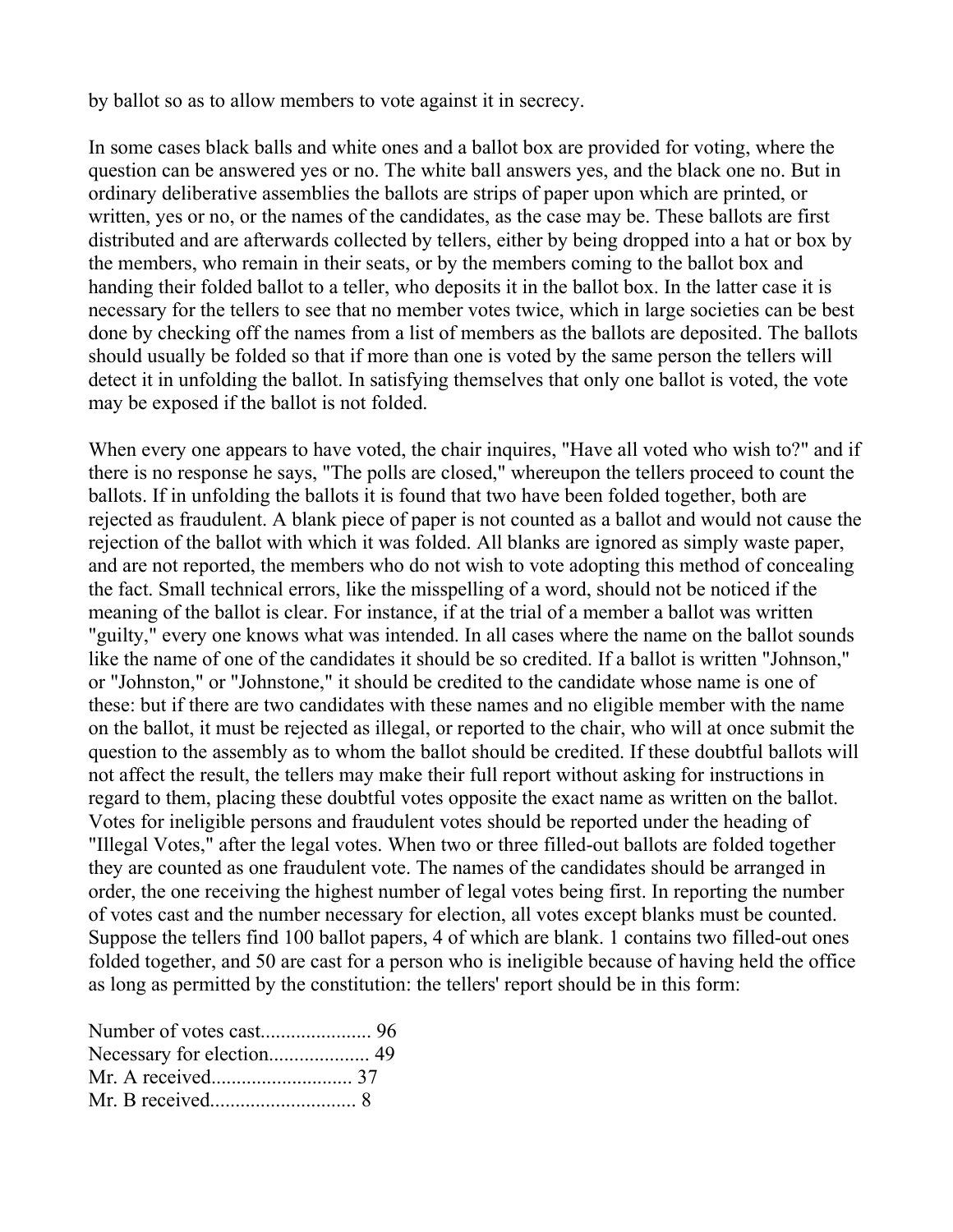Illegal Votes.

Mr. C (ineligible) received............... 50 One ballot containing two for Mr. D, folded together, rejected as fraudulent........ 1

The teller first named, standing, addresses the chair, reads the report and hands it to the chairman, and takes his seat, without saying who is elected. The chairman again reads the report of the tellers and declares who is elected. In the case just given he says there is no election, stating the reason. If no one is elected, it is necessary to ballot again, and to continue balloting until there is an election. The chairman should always vote in case of a ballot Should he fail to do so before the polls are closed. he cannot then do it without the permission of the assembly. When the tellers report, they should hand the ballots to the secretary, who should retain them until it is certain that the assembly will not order a recount which is within its power to do by a majority vote.

Yeas and Nays,1 or Roll Call. When a vote has been ordered to be taken by yeas and nays [see 25 for the motion] the chair puts the question in a form similar to this: "As many as are in favor of the adoption of these resolutions will, as their names are called, answer yes [or yea]; those opposed will answer no [or nay]." The chairman then directs the clerk to call the roll. The negative being put at the same time as the affirmative, it is too late, after one person has answered to the roll call, to renew the debate. The clerk calls the roll, and each member, as his name is called, rises and answers "yes" or "no," or "present" if he does not wish to vote, and the clerk notes the answers in separate columns. Upon the completion of the roll call the clerk reads the names of those who answered in the affirmative, and afterwards those in the negative, and then those who answered "present," that mistakes may be corrected; he then gives the number voting on each side to the chairman, who announces the result. An entry must be made in the minutes of the names of all voting in the affirmative, and also of those in the negative, and those who answered "present." A convenient method of noting the answers at the roll call is to write the figure 1 on the left of the name of the first member answering in the affirmative, the figure 2 to the left of the second name in the affirmative, and so on. The negative answers are treated similarly, being entered on the right of the names, and those answering "present" should be entered similarly in a third column. In this way the last figures on each side at any time show how the vote stands at that time. The yeas and nays cannot be ordered in committee of the whole.

General Consent. Business can be expedited greatly by avoiding the formality of motions and voting in routine business and on questions of little importance, the chair assuming general (unanimous) consent until some one objects. It does not necessarily mean that every member is in favor of the motion, but, that knowing it is useless to oppose it, or even to discuss it, the opposition simply acquiesces in the informality. Thus, in the case of approving the minutes, the chair inquires if there are any corrections, and, if one is suggested, it is made: when no correction [or no further correction] is suggested, the chair says: "There being no corrections [or no further corrections] the minutes stand approved." While routine and minor matters can be rapidly disposed of in this way, if at any time objection is made with reasonable promptness,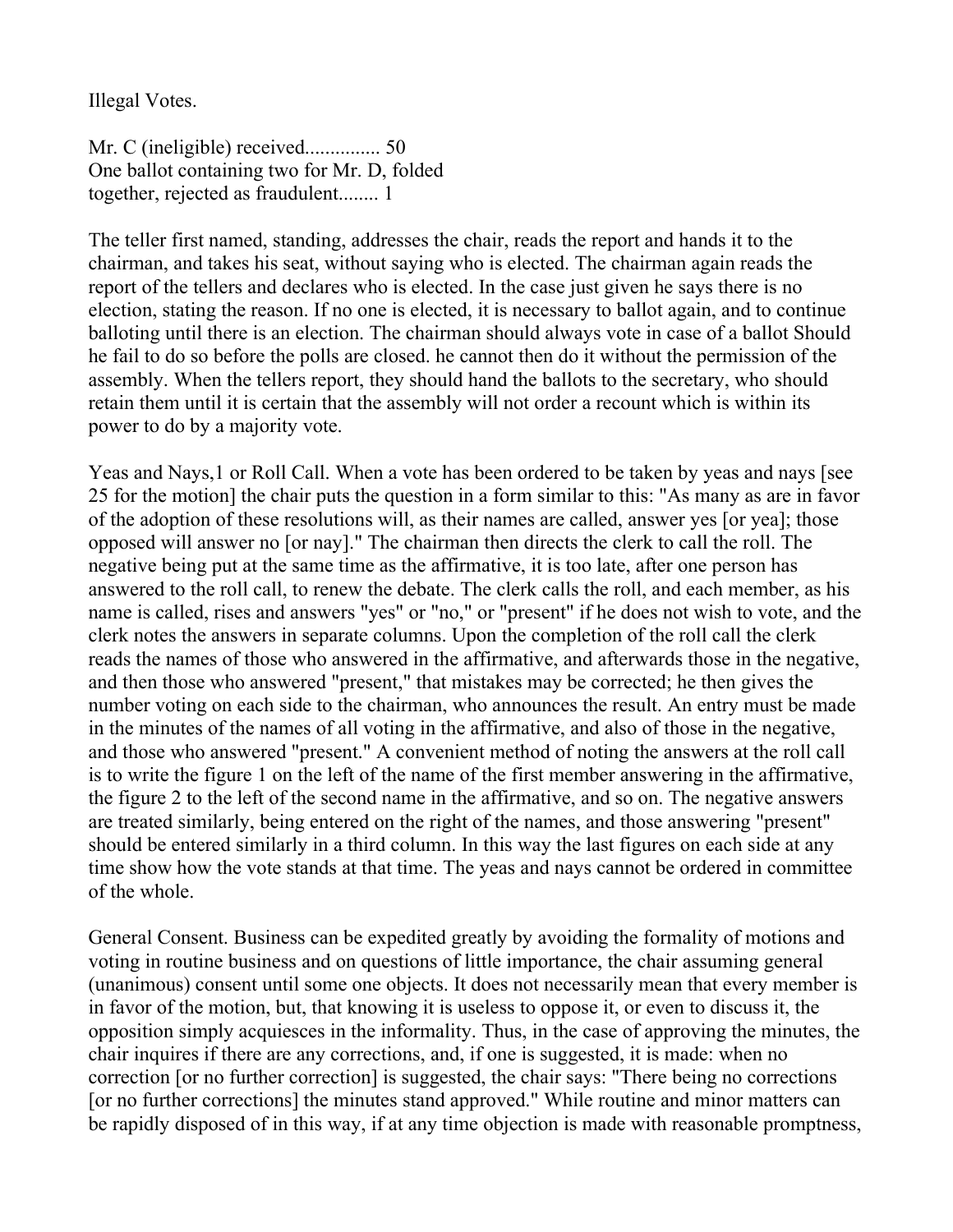the chair ignores what has been done in that case even if he has announced the result, and requires a regular vote. [See also 48.]

Absentee Voting. In a strictly deliberative assembly no member can vote who is not present when the question is completely put. But in many societies the membership is scattered all over a state, or even still wider, and it has been found expedient to provide a method of voting that will enable all the members to vote upon certain matters, as upon amendments to constitutions, by-laws, and in elections of officers. This provision, when it is deemed advisable to adopt it, should be placed in the constitution or by-laws, as otherwise, unless the charter or state laws authorize absentee voting, no member can vote except in person There are two forms of absentee voting -- by mail, and proxy voting.

Voting by Mail is used for election of officers, and for amendments to the constitution or bylaws, and for such other important matters as the society may order to be voted on in this way. If an amendment to the by-laws is to be voted on by mail, a printed copy of the proposed amendment is mailed to every member with the words "yes" and "no" printed underneath, or on a separate slip, with directions to cross out one of them, and return in the enclosed envelope, upon which should be printed the words, "Ballot for Amendment to Constitution." This envelope should usually have the signature of the voter on it, and be sealed and enclosed in another one addressed to the secretary, or to the chairman of the tellers, so that the inner envelope will not be opened except by the tellers when the votes are counted. If it is desired to present the arguments pro and con, the society can allow the leaders on the two sides to prepare brief statements to be printed and mailed with the proposed amendment to every member. Instead of having the voter's signature on the inner envelope, it may be placed on the ballot, but a place for the signature should be indicated, so that there may be some means of protection against votes being cast by other than legal voters. Voting by mail cannot be a secret ballot, as it is necessary for the tellers to know by whom each vote is cast. By some such method as the above it is practicable to give all the members, however scattered they may be, an opportunity to vote on questions of great importance.

Proxy Voting. A proxy is a power of attorney given by one person to another to vote in his stead and it is also used to designate the person who holds the power of attorney. It is unknown to a strictly deliberative assembly, and is in conflict with the idea of the equality of members, which is a fundamental principle of deliberative assemblies. There can be but little use for debate where one member has more votes than another, possibly more than all the others combined. If the proxy voting is limited to the election of a board of directors, as it is practically in stock corporations, and if, also, the proxies must be given to members of the corporation in all cases where it requires an election to become a member -- with these two limitations proxy voting would be useful and do no harm. In stock companies the members meet only annually to elect directors, who elect the officers and transact the business of the corporation. Though the directors are elected largely by proxies, their own meetings, where all the business is done, are as secret as they choose to make them, no proxies being allowed in them, and therefore proxy voting does not interfere with their business. As any one can dispose of his stock to any one else, there is no objection to his appointing any one as his proxy. But the case is very different with many incorporated societies of a social, benevolent, or religious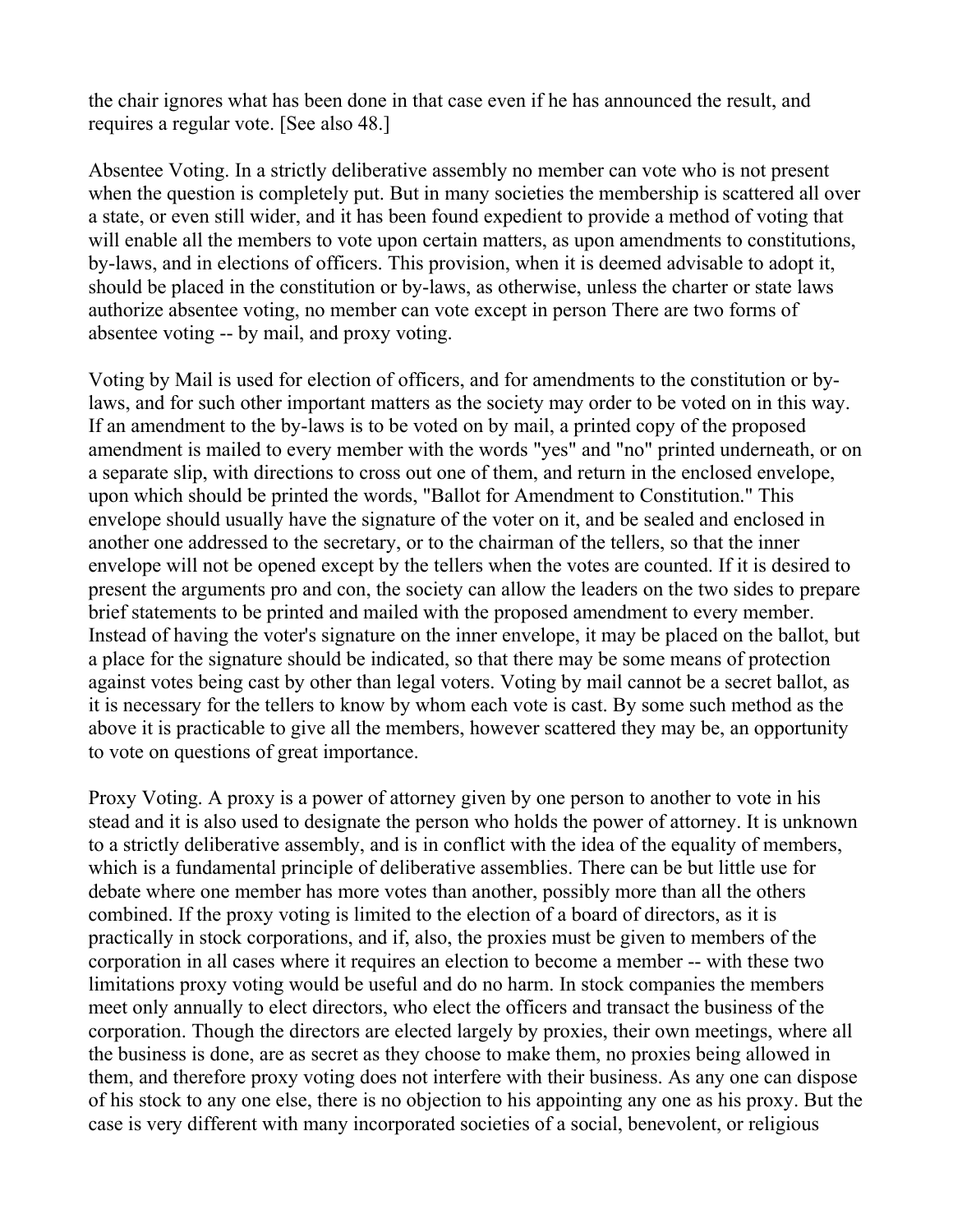character, whose business meetings are sometimes secret. Their membership cannot be transferred by the members like stock, and therefore they should not be allowed to appoint any proxies who are not members of the organization. The state law is above the by-laws of the society, and if the state law empowers members of all corporations to appoint proxies to vote at all business meetings, no by-laws of an incorporated secret society could prevent non-members holding proxies from attending and voting at all business meetings of the society. This should not be the case. With stock corporations it does no harm, because all the business is done by directors, and no proxies are allowed in their meetings, and no one can be present without their consent. But in many societies of the kind mentioned the business is transacted in meetings attended by none but members, and unlimited proxies would be a serious interference with their work. If the state law requires proxy voting in all corporations, it should be limited to the election of officers, including directors, and also the proxies should be required to be held by members of the corporation in all organizations whose primary object is not pecuniary profit.

1. Taking a vote by yeas and nays, which has the effect to place on the record how each member votes, is peculiar to this country, and, while it consumes a great deal of time, is rarely useful in ordinary societies. While it can never be used to hinder business, as long as the above rule is observed, it should not be used at all in a mass meeting, or in any other assembly whose members are not responsible to a constituency. By the Constitution, one-fifth of the members present can, in either house of Congress, order a vote to be taken by yeas and nays. In representative bodies this method of voting is very useful, especially where the proceedings are published, as it enables the people to know how their representatives voted on important measures. If there is no legal or constitutional provision for the yeas and nays being ordered by a minority in a representative body they should adopt a rule allowing the yeas and nays to be ordered by a one-fifth vote, as in Congress, or even by a much smaller number. In some small bodies a vote on a resolution must be taken by yeas and nays upon the demand of a single member.

47. Votes that are Null and Void even if Unanimous. No motion is in order that conflicts with the laws of the nation, or state, or with the assembly's constitution or by-laws, and if such a motion is adopted, even by a unanimous vote, it is null and void. No rule that conflicts with a rule of a higher order is of any authority; thus, a by-law providing for the suspension by general consent of an article of the constitution would be null and void; so, the general parliamentary rule allowing a two-thirds vote to amend the by-laws after due notice, is only in force when the by-laws are silent on the subject. Rules that protect absentees cannot be suspended informally by general consent, or formally by a unanimous vote, as the absentees have not given their consent. For instance, a rule requiring the giving of a specified notice of certain motions, as an amendment of the by-laws, cannot be suspended by general consent or by a unanimous vote. When a vote is required to be taken by ballot, the object is to enable members to conceal their votes, and any motion that defeats this object is out of order. Thus, when the rules require the vote to be by ballot, as is usual in elections to office or membership, this rule cannot be suspended even by general consent, because no one can object without exposing his vote, which he cannot be compelled to do. When the election must be by ballot, a motion to have the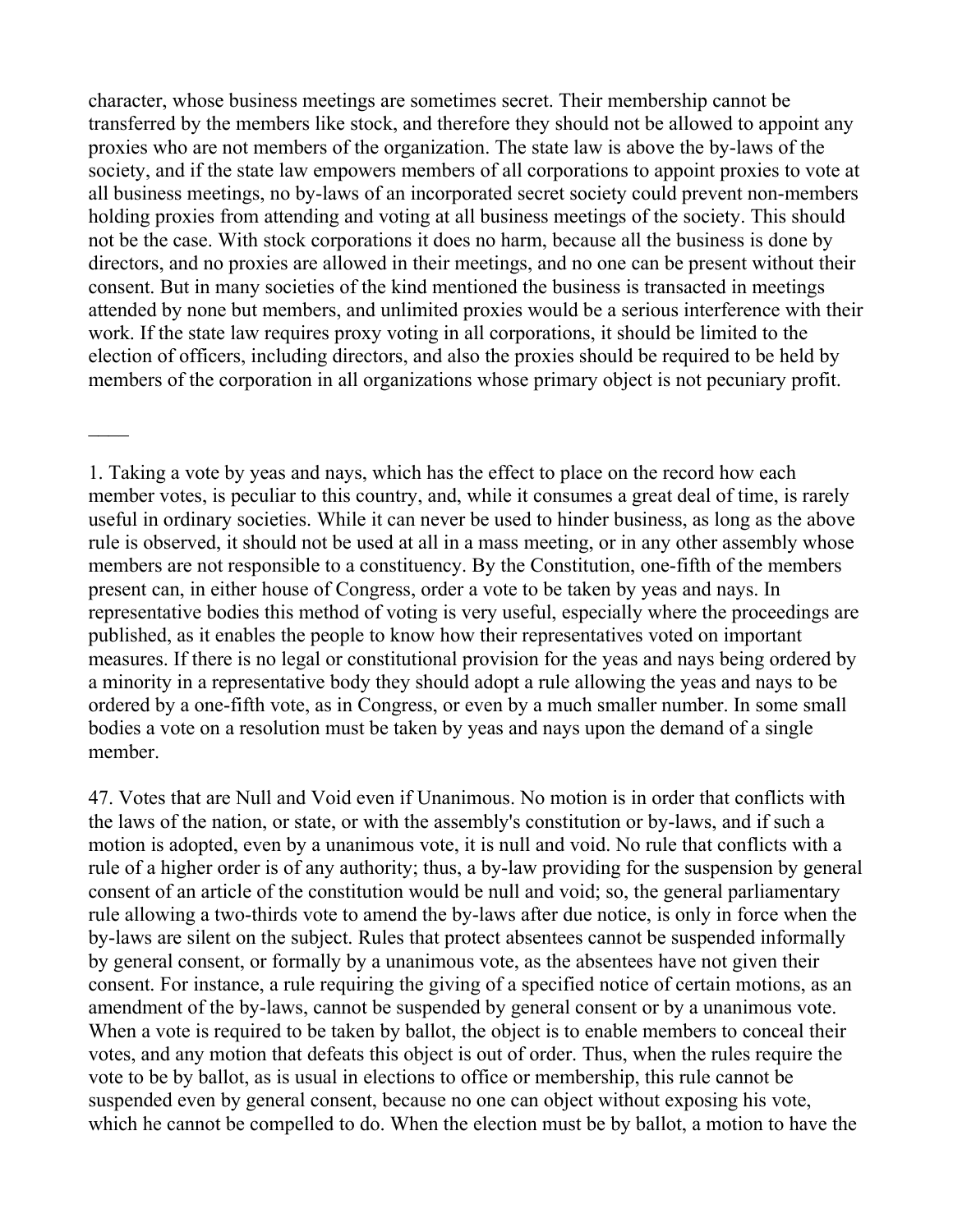ballot cast by one person is out of order. So, when the rules require the vote to be by ballot, a motion to make unanimous a vote that was not unanimous, must be voted on by ballot, as otherwise the vote would not be secret.

48. Motions requiring more than a Majority Vote. Majority Vote. Any legitimate motion not included among those mentioned below as requiring more than a majority vote, requires for its adoption only a majority; that is, more than half of the votes cast, ignoring blanks, at a legal meeting where a quorum is present, unless a larger vote for its adoption is required by the rules of the assembly.

General Consent or Unanimous Vote. By general, or unanimous, or silent, consent the assembly can do business with little regard for the rules of procedure, as they are made for the protection of the minority, and when there is no minority to protect, there is little use for the restraint of the rules, except such as protect the rights of absent members, or the right to a secret vote. In the former case the consent of the absentees cannot be given, and in the latter case the consent cannot be withheld by the minority without exposing their votes, which they cannot be compelled to do. When the election is not by ballot and there are several candidates one of whom receives a majority vote, sometimes a motion is made to make the vote unanimous. It should never be made except by the candidate with the largest number of votes after the successful one, or his representative, and even then its propriety is doubtful. One negative vote defeats a motion to make a vote unanimous, as a single objection defeats a request for general consent.

By the legitimate use of the principle that the rules are designed for the protection of the minority, and generally need not be strictly enforced when there is no minority to protect, business may be greatly expedited. When there is evidently no opposition, the formality of voting can be avoided by the chair's asking if there is any objection to the proposed action, and if there is none, announcing the result. The action thus taken is said to be done by general consent, or unanimous or silent consent. Thus, after an order has been adopted limiting the speeches to two minutes each, if a speaker is so interesting that when his time has expired there is a general demand for him to go on, the chair, instead of waiting for a motion and taking a vote, could accept it as the will of the assembly that the speaker's time be extended, and would direct him to proceed. Or, he might say that if there is no objection the member's time will be extended two minutes, or some other time. [See also 46:16]

Two-thirds Vote. A two-thirds vote means two-thirds of the votes cast, ignoring blanks which should never be counted. This must not be confused with a vote of two-thirds of the members present, or two-thirds of the members, terms sometimes used in by-laws. To illustrate the difference: Suppose 14 members vote on a question in a meeting of a society where 20 are present out of a total membership of 70, a two-thirds vote would be 10; a two-thirds vote of the members present would be 14; and a vote of two-thirds of the members would be 47.

There has been established as a compromise between the rights of the individual and the rights of the assembly the principle that a two-thirds vote is required to adopt any motion that suspends or modifies a rule of order previously adopted; or prevents the introduction of a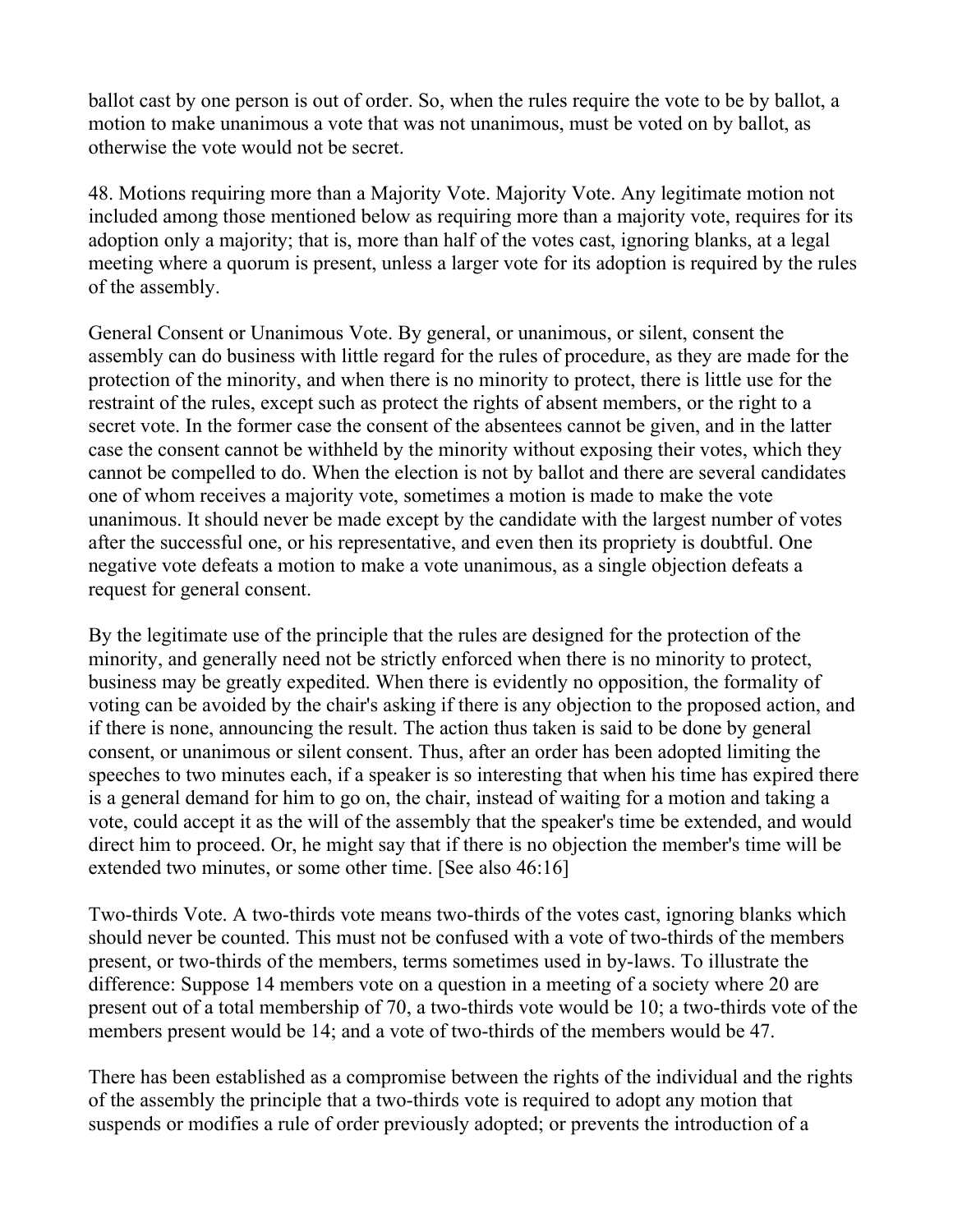question for consideration; or closes, or limits, or extends the limits of debate; or limits the freedom of nomination or voting; or closes nominations or the polls; or deprives one of membership or office. It will be found that every motion in the following list belongs to one of the classes just mentioned.

Motions Requiring a Two-thirds Vote.1 Amend (Annul, Repeal, or Rescind) any part of the Constitution, By-laws, or Rules of Order, previously adopted; it also requires previous notice 68 Amend or Rescind a Standing Rule, a Program or Order of Business, or a Resolution, previously adopted, without notice being given at a previous meeting or in the call for the meeting 37 Take up a Question out of its Proper Order 22 Suspend the Rules 22 Make a Special Order 20 Discharge an Order of the Day before it is pending 20 Refuse to Proceed to the Orders of the Day 20 Sustain an Objection to the Consideration of a Question 23 Previous Question 29 Limit, or Extend the Limits, of Debate 30 Extend the Time Appointed for Adjournment or for Taking a Recess 20 Close Nominations [26] or the Polls 25 Limit the Names to be Voted for Expel from Membership: it also requires previous notice and trial 75 Depose from Office: it also requires previous notice Discharge a Committee when previous notice has not been given 32 Reconsider in Committee when a member of the majority is absent and has not been notified of the proposed reconsideration 36

1. The U.S. Constitution requires a two-thirds vote of both Houses to pass a resolution proposing an amendment to the Constitution, to pass a vetoed bill, or to remove political disabilities; a two-thirds vote of either House to expel a member; and a vote of two-thirds of the Senators present to ratify a treaty or convict on an impeachment. The House requires a twothirds vote to suspend the rules, but is obliged to allow a majority to order the previous question or to limit debate, as otherwise its business could never be transacted. Still, a bill cannot be passed without at least forty minutes of debate, as that is allowed after the suspension of the rules or the previous question has been ordered. [See foot note to 44.]

Art. IX. Committees and Boards

- 49. Committees Classified
- 50. Boards of Managers, etc., and Executive Committees
- 51. Ex-Officio Members of Boards and Committees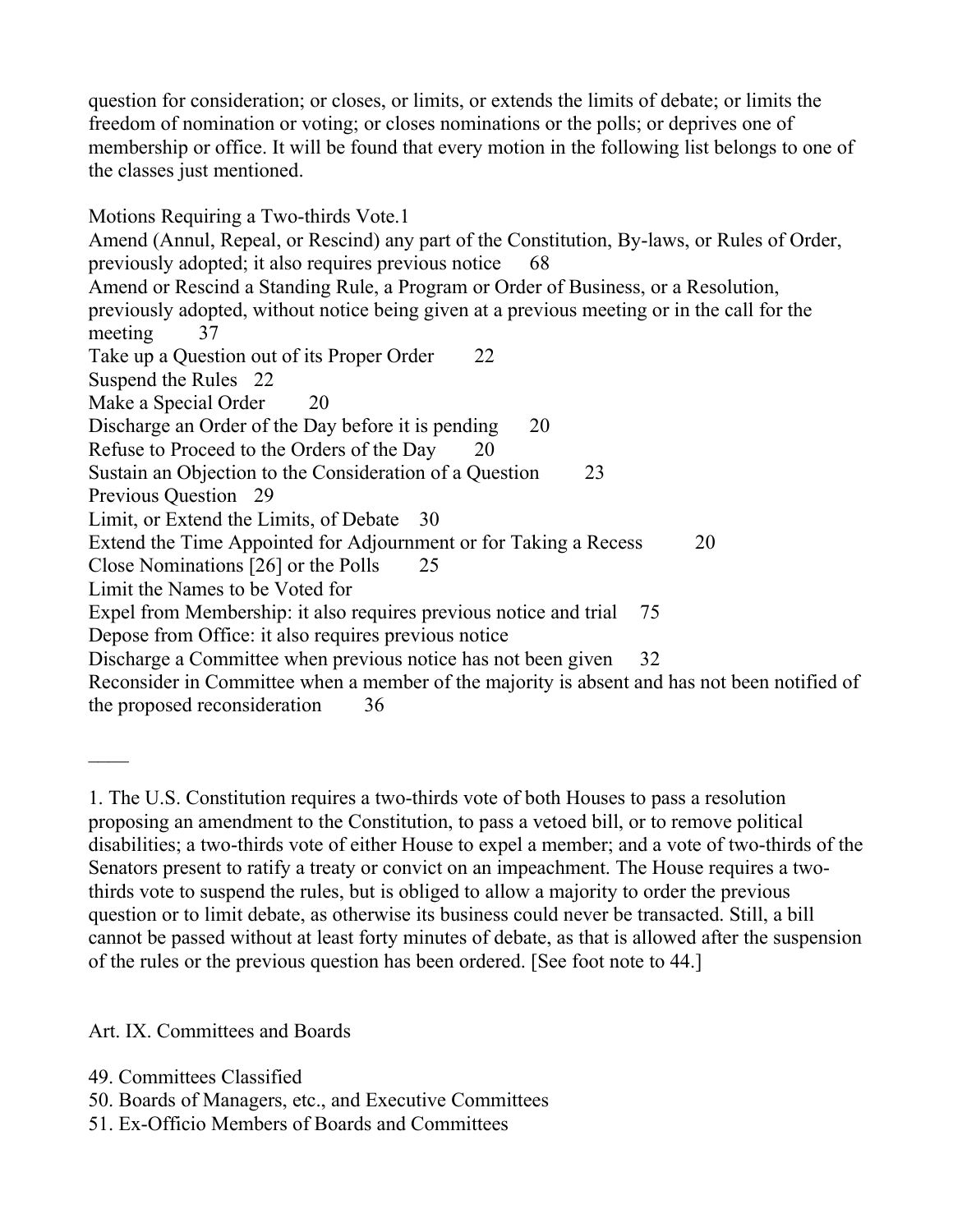- 52. Committees, Special and Standing
- 53. Reception of Reports
- 54. Adoption or Acceptance of Reports
- 55. Committee of the Whole
- 56. As if in Committee of the Whole
- 57. Informal Consideration

49. Committees Classified. A Committee is a body of one or more persons appointed or elected by an assembly or society to consider, or investigate, or take action in regard to, certain matters or subjects, or to do all of these things. Committees may be divided into two distinct classes:

(1) Boards of Managers or Directors, Boards of Trustees, Executive Committees, etc.

(2) Ordinary Committees, Special or Standing, and Committee of the Whole and its substitutes.

These different kinds of committees are considered separately in the following five sections.

50. Boards of Managers or Directors, Boards of Trustees, Executive Committees, etc. Committees of this class are essentially small deliberative assemblies, subordinate to the body that appoints them, with their duties and authority, and the number of their regular meetings and their quorums, defined by the parent body, or by its authority. Boards or Committees of this class are usually appointed by organizations that meet only annually or quarterly. With such an organization it is customary and necessary to delegate to a committee, usually known as the Board of Managers or Directors, all its authority, with slight limitations, to be exercised between its meetings. The by-laws of the Board are adopted by the parent body, or the Board may be authorized to adopt its own by-laws. It is usual to authorize the Board to appoint from its membership an Executive Committee of a specified number who shall have all the power of the Board between the meetings of the Board, just as the Board has all the power of the Society between the meetings of the Society, except that the subordinate body cannot modify any action taken by its superior. The Executive Committee should be small and the members should live near enough each other to be able to have frequent regular meetings, besides special meetings in emergencies. Where the organization is local, such as a society for sustaining an orphan asylum, the Board of Managers usually divides itself into committees having charge of different branches of the work during the intervals between the monthly or quarterly meetings of the Board, when these committees report on the work done. It is seldom that resolutions or other matters are referred to boards or committees of this class for them to report back to the society with recommendations. If papers are referred to them it is usually for their information and action. They are organized as any other deliberative assembly with a chairman and a secretary, whom they elect if they are not appointed by the society. Frequently the by-laws of the society make its president and its corresponding, or executive secretary, ex-officio, [51] president and secretary of the Board of Managers.

In large boards business is transacted the same as in the society meetings; but in small boards the same formality is not necessary or usual, the informality observed by committees being generally allowed. In a board meeting where there are not more than about a dozen present, for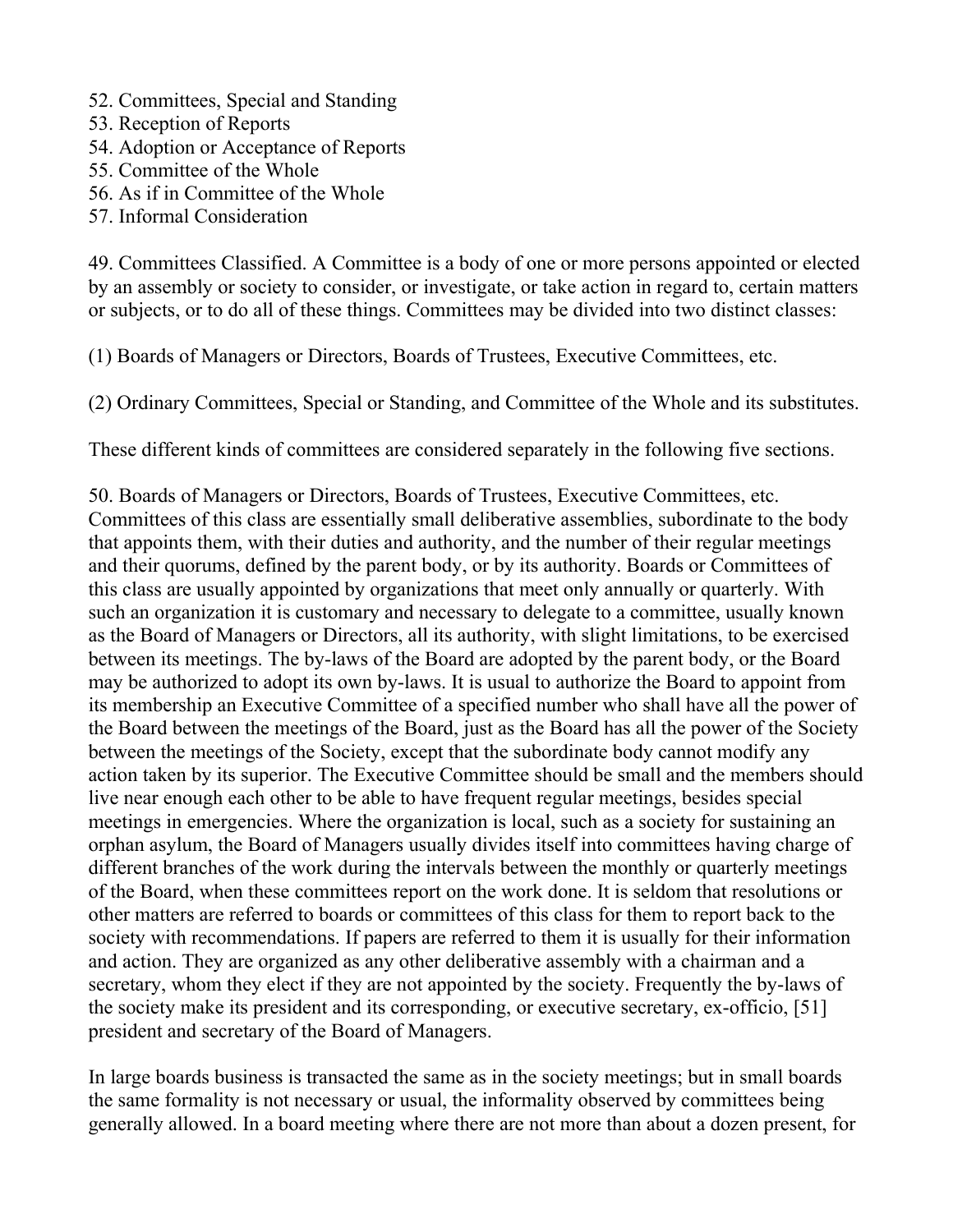instance, it is not necessary to rise in order to make a motion, nor to wait for recognition by the chair before speaking or making a motion, nor for a motion to have a second; nor is there any limit to the number of speeches, nor does the chairman leave the chair when making a motion or discussing a question. The formalities necessary in order to transact business in a large assembly would hinder business in so small a body.

Boards are often constituted so that the term of office of, say, one-third of its members expires each year. After each annual meeting in such case, the board elects new officers and committees, the same as if the entire board had been re-elected. All unfinished business falls to the ground when the new board is elected.

It is customary for the by-laws to require an annual report from the Board of Managers, which usually gives a brief account of its doings for the year with recommendations for the future. After discussion, and amendment if necessary, the report is usually adopted by the society and published in its annual proceedings as the report of the board. In such a case, care should be taken in publishing it to inclose in brackets all that has been struck out, and to put in italics whatever has been inserted, and to insert a note to that effect at the beginning of the report, so that exactly what the board recommended can readily be seen. The minutes should read thus: "The Board of Managers submitted its report which after discussion and amendment was adopted as follows, the words in brackets having been struck out and those underscored (in italics) having been inserted before the report was adopted." The society cannot alter the report of the board. It may decline to indorse it, or even to allow it to be printed, but it cannot make it appear that the board stated anything different from what it has reported. By the above plan is shown exactly what the board reported and what the society adopted, or endorsed.

51. Ex-Officio Members of Boards and Committees. Frequently boards and committees contain some members who are members by virtue of their office, and, therefore, are termed ex-officio members. When such a member ceases to hold the office his membership of the board terminates automatically. If the ex-officio member is under the control of the society, there is no distinction between him and the other members except where the president is ex-officio member of all committees, in which case it is evidently the intention to permit, not to require, him to act as a member of the various committees, and therefore in counting a quorum he should not be counted as a member. The president is not a member of any committee except by virtue of a special rule, unless he is so appointed by the assembly. If the ex-officio member is not under the authority of the society, he has all the privileges, including the right to vote, but none of the obligations of membership; as when the governor of a state is, ex-officio, a manager or a trustee of a private academy.

52. Committees, Special and Standing. It is usual in deliberative assemblies, to have all preliminary work in the preparation of matter for their action done by means of committees. The committee may be either a "standing committee," appointed for a definite time, as a session or a year; or a "special [or select] committee," appointed for a special purpose; or a "committee of the whole" consisting of the entire assembly. [For method of appointing committees of the whole, see 55; other committees, see Commit, 32.] Committees of the whole are not used much except in legislative bodies, and when the word committees is used in this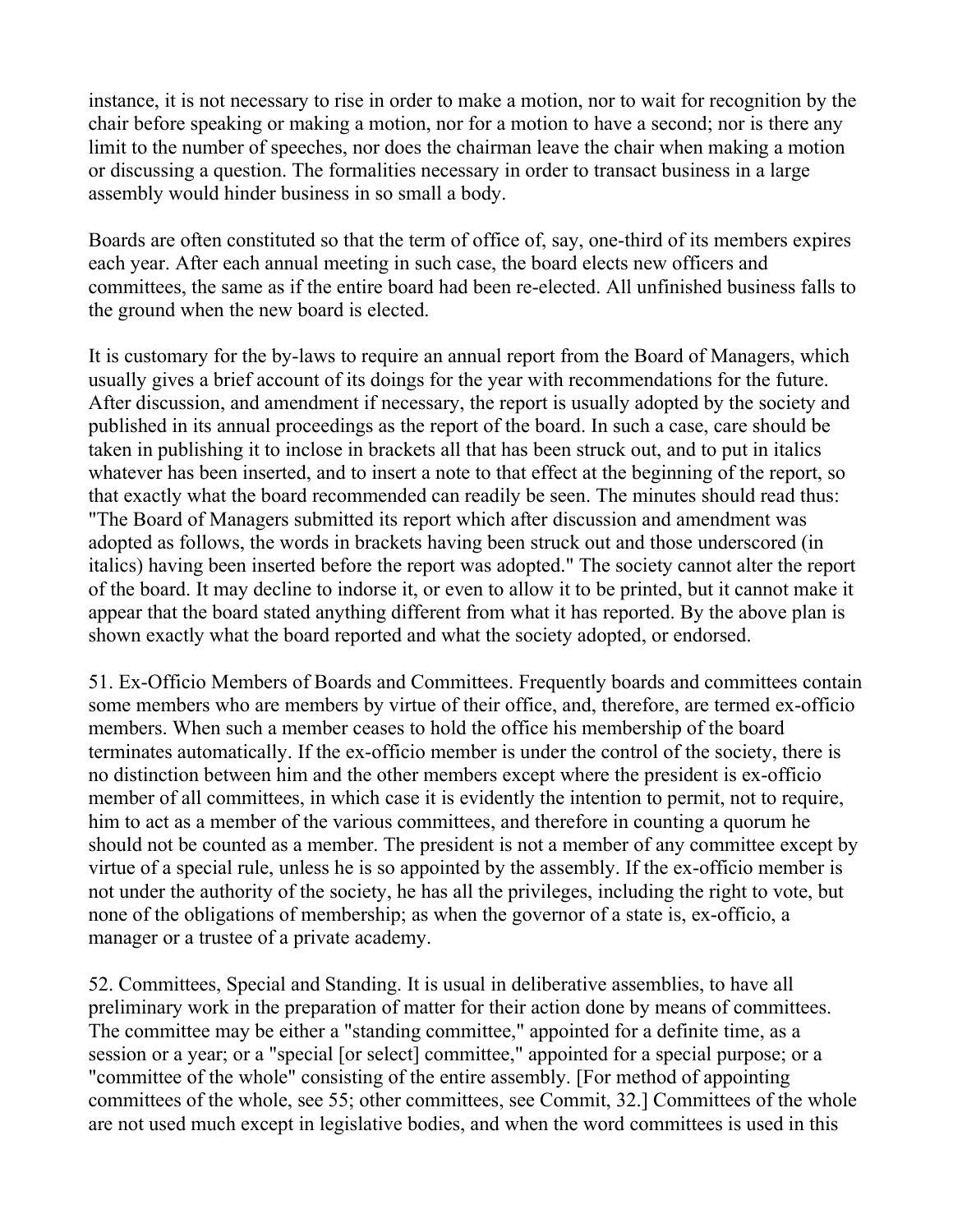Manual, unless specified to the contrary, standing or special committees are meant. Unless the assembly has appointed a chairman, either directly or through its presiding officer, the first named on a committee, and in his absence the next named member, becomes chairman, and so on and should act as such unless the committee by a majority of its number elects a chairman, which it has the right to do if the assembly has not appointed one, and which a standing committee usually does. The clerk should furnish him, or, in his absence, some other member of the committee, with notice of the appointment of the committee, the names of the members, the papers or matter referred to it, and such instructions as the assembly has decided upon. Upon the committee's request, all papers and books necessary for the proper performance of its duties should be turned over to it by the proper officers.

It is the duty of the chairman to call the committee together, but, if he is absent, or neglects or declines to call a meeting of the committee? it is the duty of the committee to meet on the call of any two of its members. In small special committees the chairman usually acts as secretary, but in large ones and in all standing committees, it is customary to elect a secretary, who keeps a brief memorandum of what is done, for the use of the committee. Members of the society have a right to appear at the committee meetings and present their views on the subject before it at such reasonable times as, upon request, the committee may appoint. But during the deliberations of the committee no one has a right to be present, except members of the committee.

The rules of the assembly, as far as possible, apply to the committee, but motions to close or limit debate are not allowed, and there is no limit to the number of times a member may speak, and unless the committee is very large, it is not necessary for any one to rise and address the chair before making a motion or speaking, nor does the chairman rise to put the question, nor does he leave the chair to speak or make motions, nor are motions seconded. These formalities are unnecessary because the committee is so small, but, unless agreed to by general consent, all questions must be put to vote. Instead of the chairman's abstaining from speaking on questions, he is, usually, the most active participant in the discussions and work of the committee. In order that the assembly may have the benefit of the matured judgment of the committee, a reconsideration of a vote must be allowed regardless of the time and of previous reconsideration, and it may be moved by any one who did not vote with the minority, even if he was absent when the previous vote was taken; but it shall require a two-thirds vote for its adoption unless every member who voted with the majority is either present or received ample notice of the meeting and that the reconsideration was to be moved. This prevents taking advantage of the absence of members to reverse action, and enables members who were absent to bring up the question of reconsideration.

The committee constitute a miniature assembly, being able to act only when a quorum (a majority of the members) is present. If a paper is referred to them, they must not write on it, but should write their amendments on a separate sheet. If the amendments are numerous it is better to write out a substitute and submit it. If a resolution is referred to a committee while a motion to postpone indefinitely is pending, only the resolution is referred to the committee, the motion to postpone indefinitely being ignored. If amendments are pending they go to the committee, who may recommend their adoption or rejection, or make no recommendation in regard to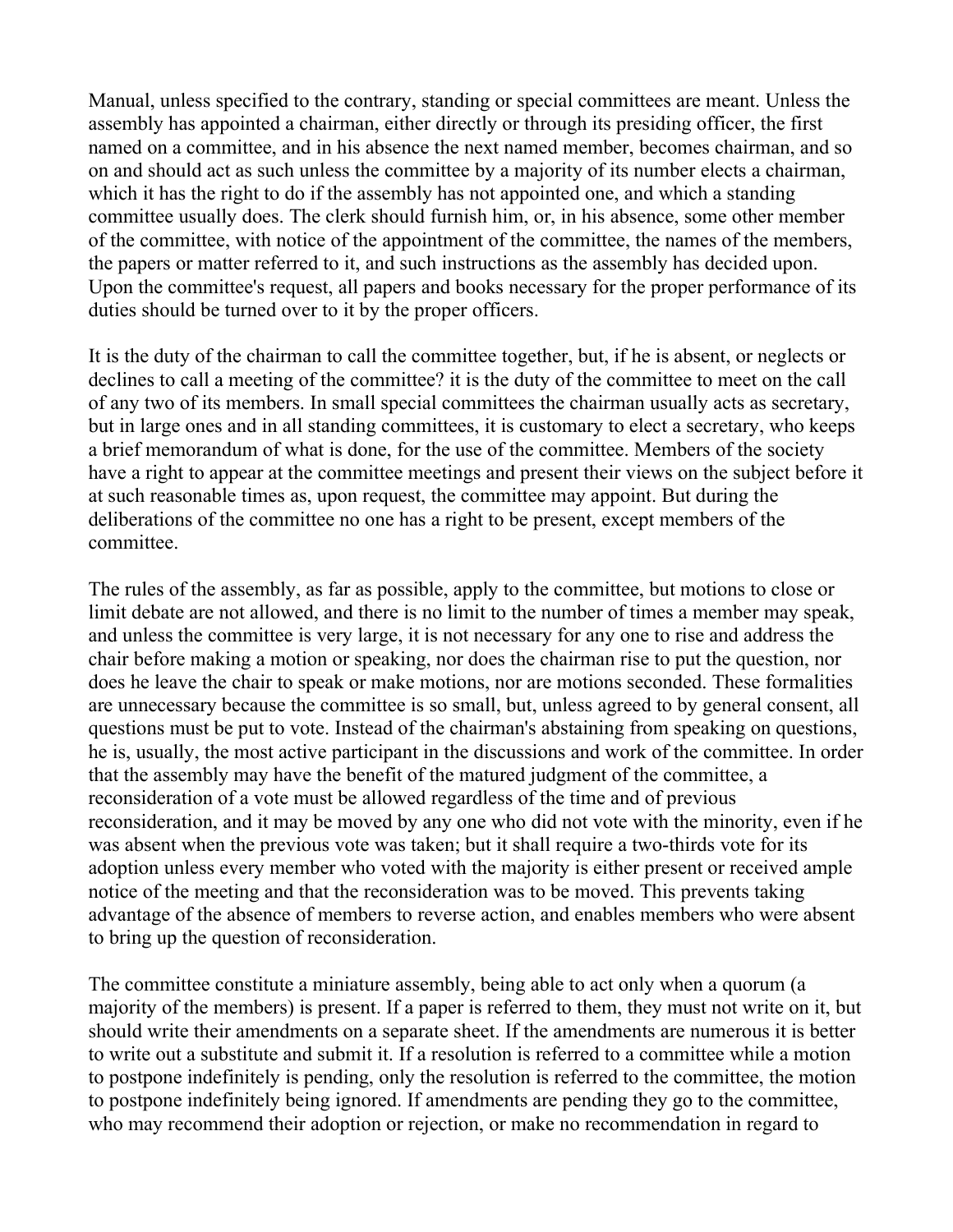them. If the committee originate the paper, all amendments must be incorporated in it. When they originate it, usually one member has previously prepared a draft, which is read entirely through, and then read by paragraphs, the chairman pausing after each paragraph, and asking: "Are there any amendments proposed to this paragraph?" No vote is taken on the adoption of the separate paragraphs; but, after the whole paper has been read in this way, it is open to amendment generally, by striking out any paragraph, or by substituting or inserting new ones, or by substituting an entirely new paper for it. If there is a preamble it is considered last. When the entire paper has been amended to suit the committee, they should adopt it as their report, and direct the chairman or some other member to report it to the assembly. When committees are appointed to investigate, or to report upon, certain matters, the report should close with, or be accompanied by, formal resolutions covering all recommendations, so that when their report is made no motion is necessary except to adopt the resolutions.

If the report is written in this form, "Your committee are of the opinion that Mr. A's bill should be paid," there might be some doubt as to the effect of the adoption of the recommendation or the report. The report should close with a recommendation that the following order be adopted: "Ordered, That the treasurer pay Mr. A's bill for \$10.15." If a report recommends that charges be preferred against Mr. B, it should close with recommending the adoption of resolutions, which should be written out, providing for holding an adjourned meeting, and for citing the member to appear at the adjourned meeting for trial on charges that must be specified. These should be prepared by the committee and submitted as a part of their report. The committee should never leave to others the responsibility of preparing resolutions to carry out their recommendations. They should consider this as one of their most important duties.

When the report has been adopted by the committee a clear copy is made, usually commencing in a style similar to this: "The committee to whom was referred (state the matter referred), beg leave to submit the following report ;" or, "Your committee appointed to (specify the object), respectfully report," etc. If the report is of much importance it should be signed by all the members concurring in the report; but when it is of little importance, or merely recommends amendments, etc., it may be signed by the chairman alone, his signature being followed by the word "Chairman." He should not, however, place "Chairman" after his signature except when he signs the report alone and by the authority of the committee. The report must always be in the third person though written and signed by only one. The signature may be preceded by the words, "Respectfully submitted," but it is not necessary. Usually the report is not dated or addressed, and sometimes it consists merely of a resolution, or a set of resolutions. In the latter case the chairman states he is instructed by the committee to submit and to move the adoption of the resolutions. The report of the majority is the report of the committee and should never be referred to as the majority report.

If the minority submit a report, (or more properly, their "views,") it may commence thus: "The undersigned, a minority of the committee appointed, etc., not agreeing with the majority, desire to express their views in the case." After the committee's report has been read and the motion to adopt has been made and the question stated, it is usual to allow the minority to present their views, but if any one objects to its reception the chair should put the question to vote on its being received. It requires a majority vote to receive it, the question being undebatable. When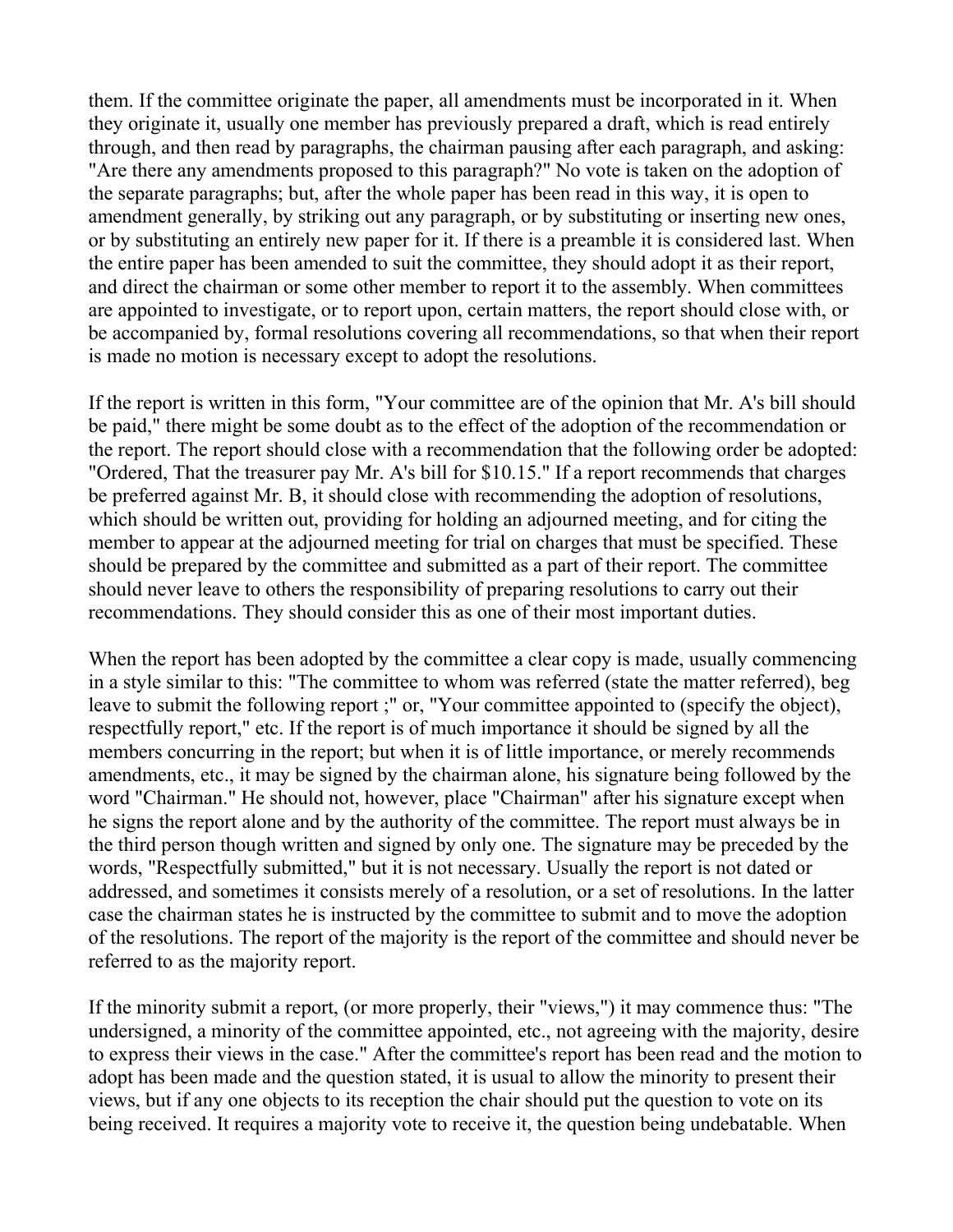the minority report is read it is for information, and it cannot be acted upon except by a motion to substitute it for the report of the committee. Whether the views of the minority are read or not, any one can move to substitute the resolutions they recommend for those recommended by the committee. Where the minority cannot agree, each member may submit his views separately. In some cases a member agrees to the report with a single exception, in which case instead of submitting his views separately, after all have signed who agree to the report he may write that he agrees to the report except the part which he specifies, and then sign the statement.

The committee's report1 can contain only that which has been agreed to by a majority vote at a meeting of which every member has been notified, or at an adjourned meeting thereof (a quorum, a majority of the members, being present), except where it is impracticable to have a meeting of the committee, when it may contain what is agreed to by every member. If a committee is appointed from different sections of the country with the expectation that its work will be done by correspondence, its report can contain only what is agreed to by a majority of the members.

A committee, except a committee of the whole, can appoint a sub-committee which, however, reports to the committee, and never to the assembly. This sub-committee must consist of members of the committee, except in cases where the committee is appointed to take action that requires the assistance of others, as to make arrangements for holding a bazaar. In such a case it is best to appoint the committee with power to appoint such subcommittees as are required; or, as is frequently done, to appoint the committee "with power," which means with power to take all the steps necessary to carry out its instructions. A committee has no power to punish its members for disorderly conduct, its recourse being to report the facts to the assembly. No allusion can be made in the assembly to what has occurred during the deliberations of the committee, unless it is by a report of the committee or by general consent. When a special committee is through with the business assigned it, a motion is made for the committee to "rise" (which is equivalent to the motion to adjourn without day), and that the chairman (or some member who is more familiar with the subject) make its report to the assembly. A special committee ceases to exist as soon as the assembly receives its report. When a committee adjourns without appointing a time for the next meeting, it is considered as having adjourned at the call of the chair, so that all the meetings of a special committee constitute one session. A meeting of a special committee may be called at any time by the chairman or by any two of its members, every member being notified. When a committee adjourns to meet at another time, it is not necessary (though usually advisable) that absent members should be notified of the adjourned meeting.

A standing committee is either wholly, or partially, elected at each annual meeting in ordinary societies, and immediately thereafter it reorganizes by electing a chairman (unless he has been appointed by the assembly) and a secretary. Therefore, a standing committee must report at the annual meeting, or before, on everything referred to it during the year. The motion to rise is never used in standing committees or boards, nor is it used in other committees except when the committee is ready to report so that it will never meet again. A special committee is appointed for a specific purpose, and until the duty assigned it by the society is accomplished it continues to exist, unless sooner discharged, which requires a two-thirds vote if done without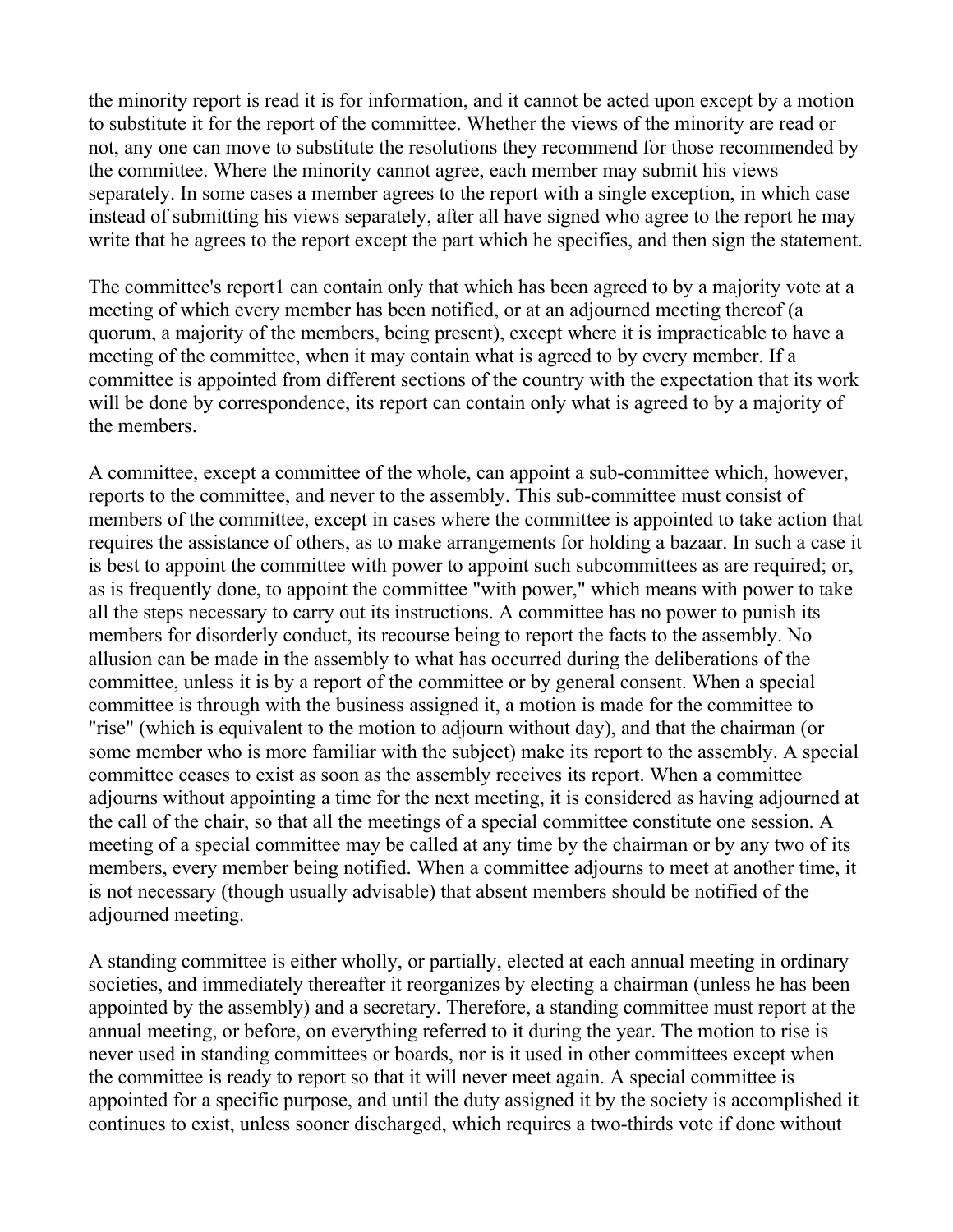notice being given. The fact that an annual meeting has intervened does not discharge a special committee appointed by a society. But in an elected or appointed body, as a convention, special committees that have not reported cease to exist when the new officers assume their duties at the next annual meeting. When discharged, the chairman of the committee returns to the secretary all documents received from him.

While in small assemblies, especially in those where but little business is done, there is not much need of committees, in large assemblies, or in those doing a great deal of business, committees are of the utmost importance. When a committee is properly selected, in nine cases out of ten its action decides that of the assembly. A committee for action should be small, and consist only of those heartily in favor of the proposed action. If one not in sympathy with it is appointed. he should ask to be excused. A committee for deliberation or investigation, on the contrary, should be large, and represent all parties in the assembly, so that its opinion will carry with it as great weight as possible. The usefulness of the committee will be greatly impaired if any important faction of the assembly is unrepresented on the committee. The appointment of a committee is fully explained in 32.

1. In Congress nothing can be "the report of the committee but what has been agreed to in committee actually assembled," so that a report signed by a majority of a committee acting separately was ruled out. In some societies, however, it is often impracticable to have regular committee meetings with a majority present.

53. Reception of reports. When there is a place in the order of business provided for reports of committees, they are not made until they are called for by the chair. Upon the arrival of the time for these reports, the chair calls for the reports of such officers and standing committees as are required to make reports, in the order in which they are arranged in the rules; after which he calls for the reports of the special committees in the order of their appointment. When called upon, the reporting member (who is the chairman of the committee unless another member is appointed to make the report) rises and addresses the chair, and, when recognized, reads the report and hands it to the presiding officer, or the secretary, and, when necessary, moves its adoption or acceptance as explained in the next section. If the committee reports back a paper with amendments, the amendments are read with sufficient of the related parts to make them understood. If it is desired to have a report made earlier than the rules allow, it can be done, by a two-thirds vote, by suspending the rules [22] and receiving the report at once.

If the order of business makes no provision for the report of the committee, the reporting member, when ready to report, obtains the floor when no business is pending, and informs the assembly that the committee to which was referred such a subject or paper has agreed upon a report which he is now prepared to submit. If the chair thinks the assembly wishes to hear the report he directs him to proceed, whereupon he reads the report and hands it to the chairman and makes the proper motion for its disposal. If before it is read any one objects to its reception, or if the chair is in doubt as to whether it should be received now, he puts to the assembly the question, "Shall the report be received now?" It requires a majority vote to receive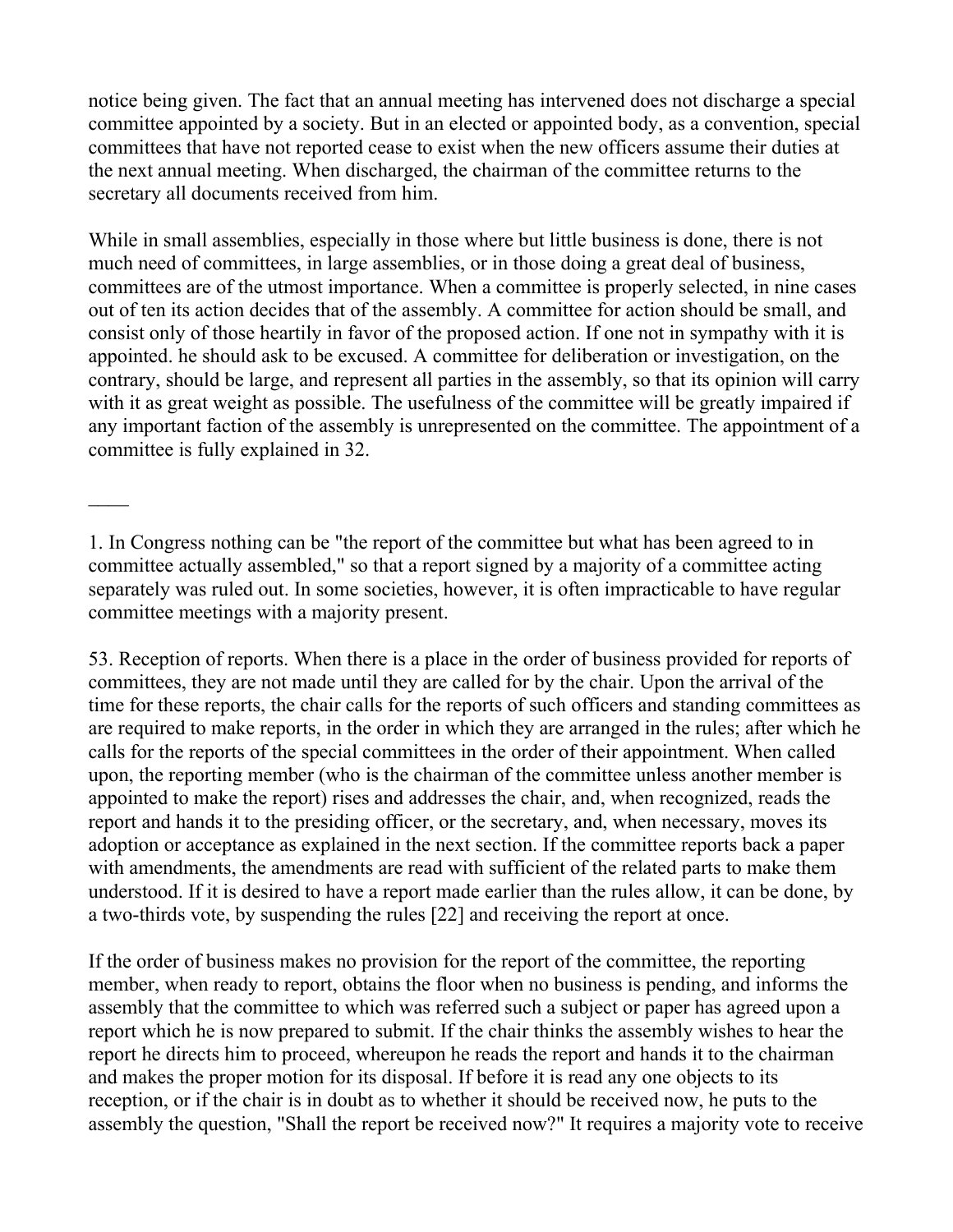it, and the question is undebatable. If the vote is in the negative, a time for the reception of the report should be appointed either by a vote or by general consent. Usually no motions are made or votes taken in regard to receiving reports, these matters being all settled informally by general consent.

If the report is a final one, when the assembly has received the report the committee has completed its work, and, without any motion, it is automatically discharged from further consideration of the subject, and, if it is a special committee, it ceases to exist. If the report is only a partial one the committee is not discharged unless the assembly so votes. If the subject is recommitted the committee is revived (unless the reference is to another committee), and all parts of the report that have not been adopted by the assembly are ignored by the committee as if the report had never been made. If any member or members wish to submit the views of the minority it is customary to receive such a report immediately after receiving the report of the committee. In such case the reporting member should notify the assembly that the views of the minority will be submitted in a separate paper. As soon as the chair has stated the question on the report, he should call for the views of the minority, which are then read for information. They cannot be acted upon unless it is moved to substitute them for the committee's report, or rather to substitute the recommendations of the minority for those of the committee.

A very common error is, after a report has been read, to move that it be received, whereas the fact that it has been read shows that it has been already received by the assembly. Another mistake, less common, but dangerous, is to vote that the report be accepted, which is equivalent to adopting it [see next section], when the intention is only to have the report up for consideration and afterwards to vote on its adoption.

54. Adoption or Acceptance of Reports. When the report of a committee has been received, that is, has been presented to the assembly and either read or handed to the chair or the secretary, the next business in order is the disposal of the report, the proper disposition depending upon its nature.

(1) If the report contains only a statement of fact or opinion for the information of the assembly, the reporting member makes no motion for its disposal, as there is no necessity for action on the report. But if any action is taken, the proper motion, which should be made by some one else, is to "accept the report," which has the effect of endorsing the statement and making the assembly assume responsibility for it.

If it is a financial report, as in case of a board of trustees or a treasurer, it should be referred to an auditing committee, as the vote to accept the report does not endorse the accuracy of the figures, for the assembly can only be sure of that by having the report audited. Whenever such a financial report is made, the chair, without any motion, should say it is referred to the auditing committee or auditors, if there are any. If there are none, then the proper motion is to refer it to an auditing committee to be appointed by the chair. When the auditing committee reports, this report should be accepted, or adopted, which carries with it the endorsement of the financial report.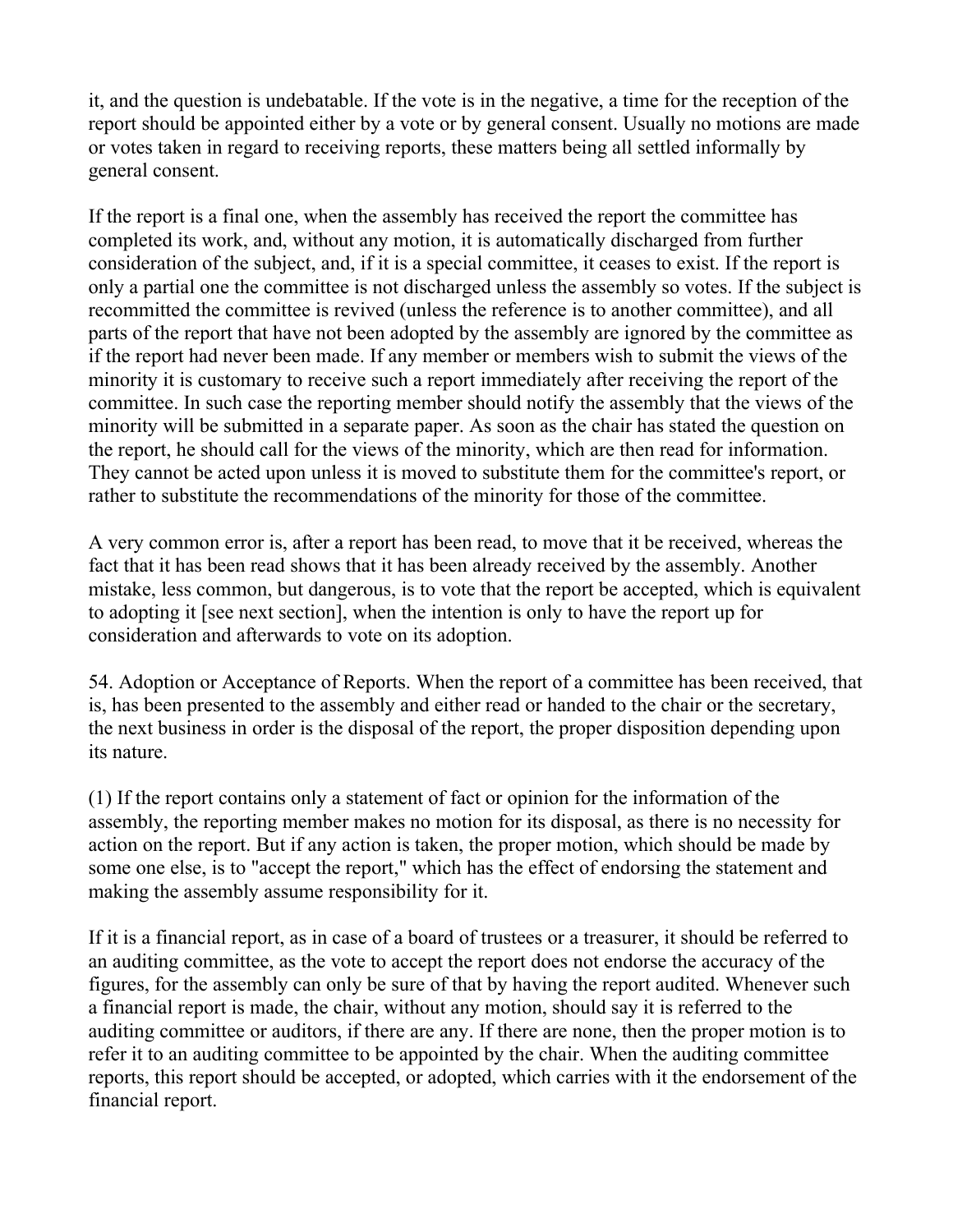(2) If the report contains recommendations not in the form of motions, they should all be placed at the end of the report, even if they have been given separately before, and the proper motion is to adopt the recommendations.

(3) If the report concludes with a resolution or a series of resolutions, the proper course is for the reporting member to move that the resolution or resolutions be adopted or agreed to. This method should be adopted whenever practicable.

(4) If a committee reports back a resolution which was referred to it, the motion to postpone indefinitely, if it was pending, is ignored; if an amendment was pending it should be reported on. The form of the question to be stated by the chair depends upon the recommendation of the committee as follows: (a) If the committee recommends its adoption, or makes no recommendation (where it can come to no agreement), the question should be stated on the amendment if there was one pending, and then on the resolution. These motions were pending when the question was referred to the committee, and therefore should not be made again. (b) If the recommendation is that the resolution be not adopted, the question on the resolution, when it is put, should be stated thus: "The question is on the adoption of the resolution, the recommendation of the committee to the contrary notwithstanding." A similar course is pursued if the committee recommends that an amendment be not adopted. (c) If the committee recommends that the resolution be postponed indefinitely, or postponed to a certain time, the question should be on the postponement, and, if that is lost, then on the resolution.

(d) If the committee reports back a resolution or paper with amendments, the reporting member reads only the amendments with sufficient of the context to make them understood and then moves their adoption. The chairman, after stating the question on the adoption of the amendments, called for the reading of the first amendment, after which it is open for debate and amendment. A vote is then taken on adopting this amendment, and the next is read, and so on till the amendments are adopted or rejected, admitting amendments to the committee's amendments, but no others. When through with the committee's amendments, the chairman pauses for any other amendments to be proposed by the assembly; and when these are voted on he puts the question on agreeing to, or adopting, the paper as amended, unless, in a case like revising the by-laws, they have been already adopted. By suspending the rules [22], or by general consent, a report can be at once adopted without following any of the above routine.

If the amendments do not call for debate or amendment, as when reported from the committee of the whole, where they have been already discussed, the chair puts a single question on all the committee's amendments except those for which a member asks a separate vote, thus "As many as are in favor of adopting the amendments recommended by the committee, except those for which a separate vote has been asked, say aye; those opposed say no." He then takes up the remaining amendments separately in their order.

(e) If the committee reports back a resolution with a substitute which it recommends for adoption, the chair states the question on the substitute, if there were no amendments pending when the resolution was committed. If, however, amendments were pending when the resolution was committed, the chair first states the questions on those pending amendments,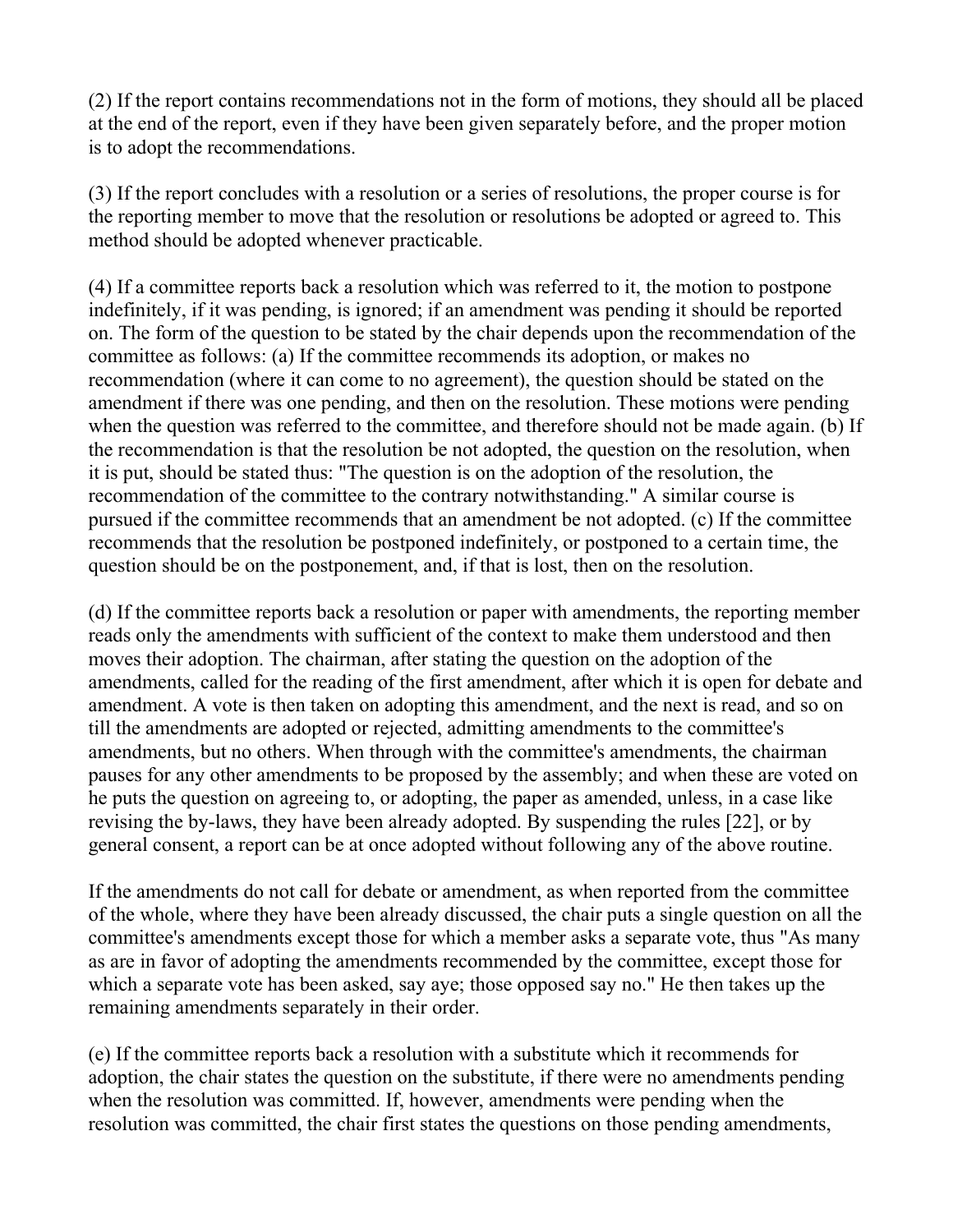and when they are disposed of he states the question on the substitute. In either case the substitute is treated like any other substitute motion, the resolution being first perfected by amendments and then the substitute resolution. After both have been thus perfected the question is put on the substitution, and finally on the resolution. If the substitute is lost the resolution is open to amendments proposed by members. (f) If the report is of a nomination committee no vote should be taken, any more than if a member had made the nominations. (g) If the report is from the membership committee, the chair at once states the question on the reception as members of the candidates recommended by the committee.

A partial report of a committee is treated the same as the final report. If it reports progress only, without recommendations or conclusions, it is treated as any other report for information, and no action need be taken. But, if the partial report recommends action, then the question is to be put on adopting the report, or its recommendations, or the resolutions, the same as if it were the final report.

While it is customary in ordinary societies to make and second a motion to accept or adopt a committee's report, yet if the motion is not made and the chair deems it best to have a vote taken on the question, he may state the appropriate question without waiting for a motion, accepting the submission of the report by a committee as equivalent to moving the adoption of the appropriate motion for disposing of it, just as is the case when one offers a resolution. To wait to see if two members are in favor of a proposition which at least two have signed, or authorized the chairman, or reporting member, to sign, would appear useless. In ordinary societies the chairman of the assembly usually knows better than the reporting member how the business should be managed, especially if a resolution is reported with many amendments. However, unless the assembly is accustomed to having its chairman put the proper questions on the report without any formal motion, it is better for the reporting member to move the "adoption" of the resolutions or recommendations, as that is generally understood.

When the chair has stated the question on the adoption of the recommendations or resolutions, or of the report, the matter under consideration is open to debate and amendment, and may have applied to it any of the subsidiary motions, like other main questions. Its consideration cannot be objected to if the matter was referred to the committee. While the report of the committee or its resolutions may be amended by the assembly, these amendments only affect that which the assembly adopts, as the assembly cannot in any way change the committee's report.

For example: A committee expresses the opinion that Mr. A has no right to commit a certain act, and the assembly strikes out this statement from the report before adopting it. This does not alter the report, but, when the assembly adopts the report, this statement is not adopted. So with a recommendation or a resolution: the assembly may strike out or add one or more recommendations or resolutions before adopting, but that does not alter the committee's report. If the proceedings are published, the committee's report should be printed exactly as it was submitted with the amendments printed below; or, still better, all words struck out should be enclosed in brackets and all words inserted should be printed in italics. and a note to that effect inserted at the beginning.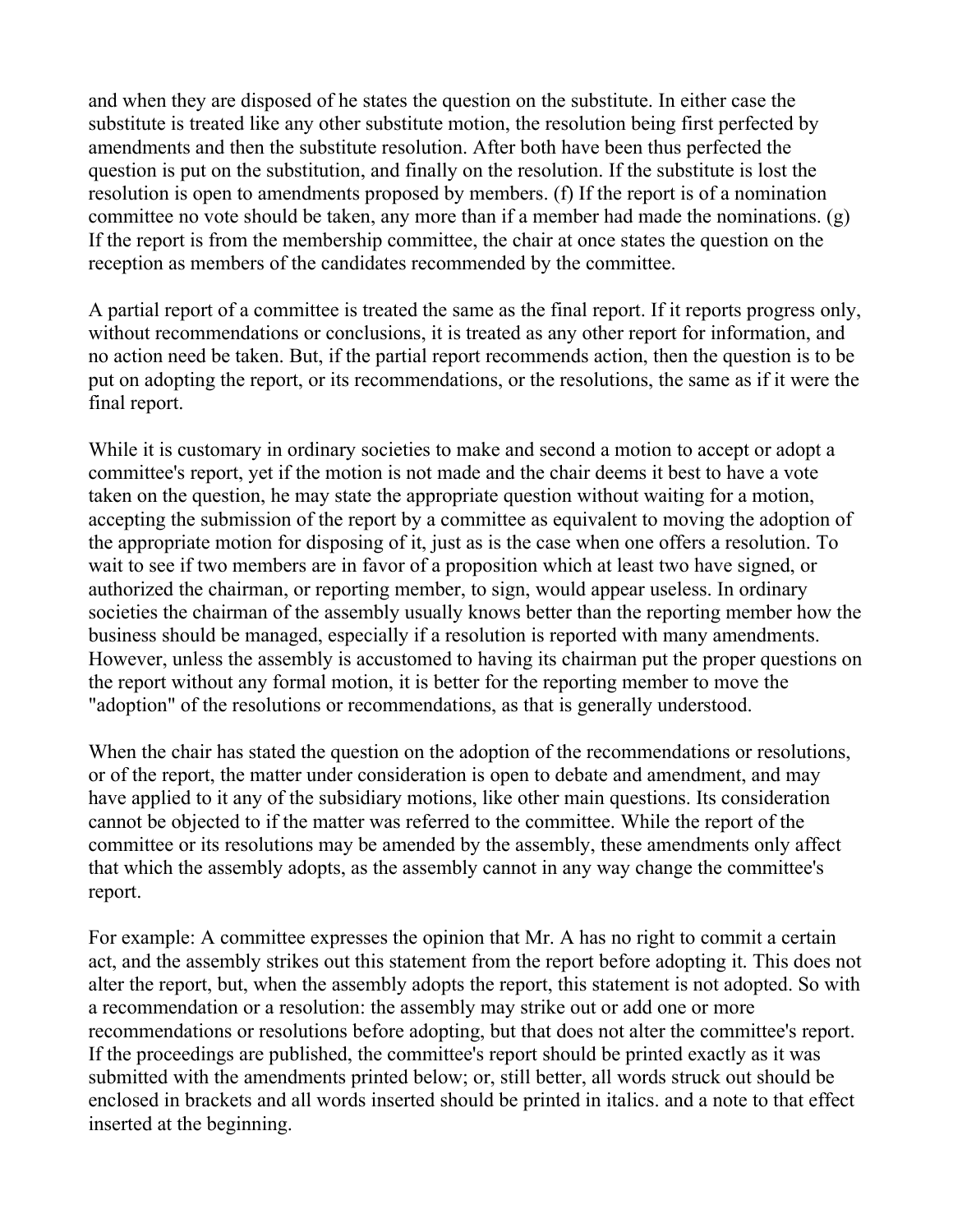While the motions to adopt, to accept, etc, are often used indiscriminately, and the adoption of any one of them has the effect of endorsing or adopting the opinions, actions, recommendations, or resolutions submitted by the committee, as the case may be, yet it is better to use them as heretofore stated. If only one term is used, the word "adopt" is preferable, as it is least liable to be misunderstood.

55. Committee of the Whole. When an assembly has to consider a subject which it does not wish to refer to a committee, and yet where the subject matter is not well digested and put into proper form for its definite action, or when, for any other reason, it is desirable for the assembly to consider a subject with all the freedom of an ordinary committee, it is the practice to refer the matter to the "Committee of the Whole." If it is desired to consider the question at once, the motion is made, "That the assembly do now resolve itself into a committee of the whole, to take under consideration," etc., or, "That we go into committee of the whole to consider," etc., specifying the subject. This is really a motion to "commit." [See32 for its order of precedence, etc.] If adopted, the chairman immediately calls another member to the chair, and takes his place as a member of the committee. The committee is under the rules of the assembly, excepting as stated hereafter in this section.

The only motions in order are to amend and adopt, and that the committee "rise and report," as it cannot adjourn; nor can it order the "yeas and nays." An appeal from the decision of the chair can be made, and it must be voted on directly, as it cannot be laid on the table or postponed, those motions not being allowed in committee of the whole. Each member can speak only once on the appeal. The only way to close or limit debate in committee of the whole is for the assembly, before going into committee of the whole, to vote that the debate in committee shall cease at a certain time, or that after a certain time no debate shall be allowed, excepting on new amendments, and then only one speech in favor of and one against it, of, say, five minutes each; or in some other way to regulate the time for debate.

If no limit is prescribed, any member may speak as often as he can get the floor, and as long each time as is allowed in debate in the assembly, but he cannot speak a second time provided a member wishes the floor who has not spoken on that particular question. Debate having been closed at a particular time by order of the assembly, the committee has not the power, even by unanimous consent, to extend the time. The committee cannot refer the subject to another committee. Like other committees, it cannot alter the text of any resolution referred to it; but if the resolution originated in the committee, then all the amendments are incorporated in it.

When the committee is through with the consideration of the subject referred to it, or if it wishes to adjourn, or to have the assembly limit debate, a motion is made that "the committee rise and report," etc., specifying the result of its proceedings. The motion to "rise" is equivalent to the motion to adjourn in the assembly, and is always in order (except while voting or when another member has the floor), and is undebatable and cannot be amended. As soon as this motion is adopted the presiding officer takes the chair, and the chairman of the committee, having resumed his place in the assembly, rises, addresses the chair, and says: "The Committee of the Whole has had under consideration (here he describes the resolution or other matter) and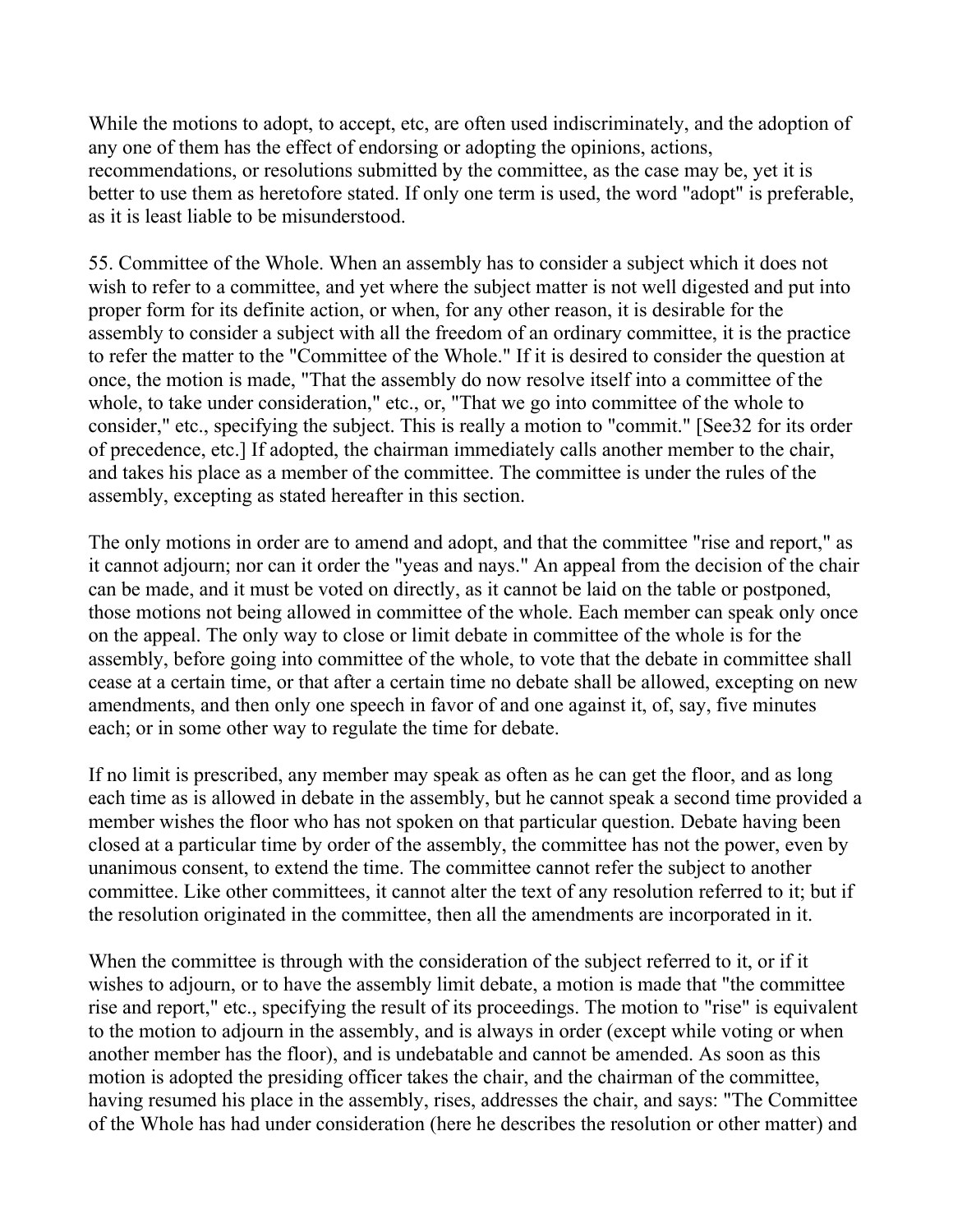has directed me to report the same with (or without, as the case may be) amendments," provided the committee has concluded its business. If the committee has failed to come to a conclusion, strike out of the report all after "and has" and insert "come to no conclusion thereon." If no amendments are reported, the chair at once states the question on the resolution or other matter referred to the committee. If amendments are reported the reporting member reads them, and hands the paper to the chair, who reads, and states and puts the question on the amendments as a whole, unless a member asks for a separate vote on one or more amendments, in which case a single vote is taken on all the other amendments, and then the question is stated separately on each of the amendments for which a separate vote was asked. The amendments may be debated and amended.

The secretary does not record in the minutes the proceedings of the committee, but should keep a memorandum of the proceedings for its use. In large assemblies the secretary vacates his chair, which is occupied by the chairman of the committee, and the assistant secretary acts as secretary of the committee. Should the committee become disorderly, and the chairman be unable to control it, the presiding officer should take the chair and declare the committee dissolved. The quorum of the committee of the whole is the same as that of the assembly [64]. If the committee finds itself without a quorum, it can only rise and report the fact to the assembly, which in such case must adjourn.

In large assemblies, such as the U.S. House of Representatives, where a member can speak to any question only once, the committee of the whole seems almost a necessity, as it allows the freest discussion of a subject, while at any time it can rise and thus bring into force the strict rules of the assembly. In small assemblies it is usually more convenient to substitute for it either the "Quasi (as if in) Committee of the Whole," as used in the U.S. Senate, or "Informal Consideration," as frequently used in ordinary societies. These are explained in the next two sections.

56. As if in (or Quasi) Committee of the Whole is used in the U.S. Senate instead of the committee of the whole, and is more convenient in small assemblies. The motion should be made in a form similar to this: "I move that the resolution be considered as if in committee of the whole." This being adopted, the question is open to debate and amendment with all the freedom of the committee of the whole. The presiding officer, however, retains the chair, instead of appointing a chairman as is done when the assembly goes into committee of the whole. If any motion is adopted, except an amendment, it puts an end to the quasi committee of the whole. Thus, the motion to commit is equivalent to the following motions when in committee of the whole: (1) That the committee rise; (2) that the committee of the whole be discharged from the further consideration of the subject; and (3) that it be referred to a committee. When the assembly has finished amending the proposition under consideration, without further motion the chairman announces that, "The assembly, acting as if in committee of the whole, has had such subject under consideration, and has made certain amendments," which he then reports. The subject comes before the assembly then as if reported by a committee, the chair stating the question on the amendments as described at the close of the previous section under committee of the whole. The secretary should keep a memorandum of the proceedings while acting as if in committee of the whole, but it should not be entered in the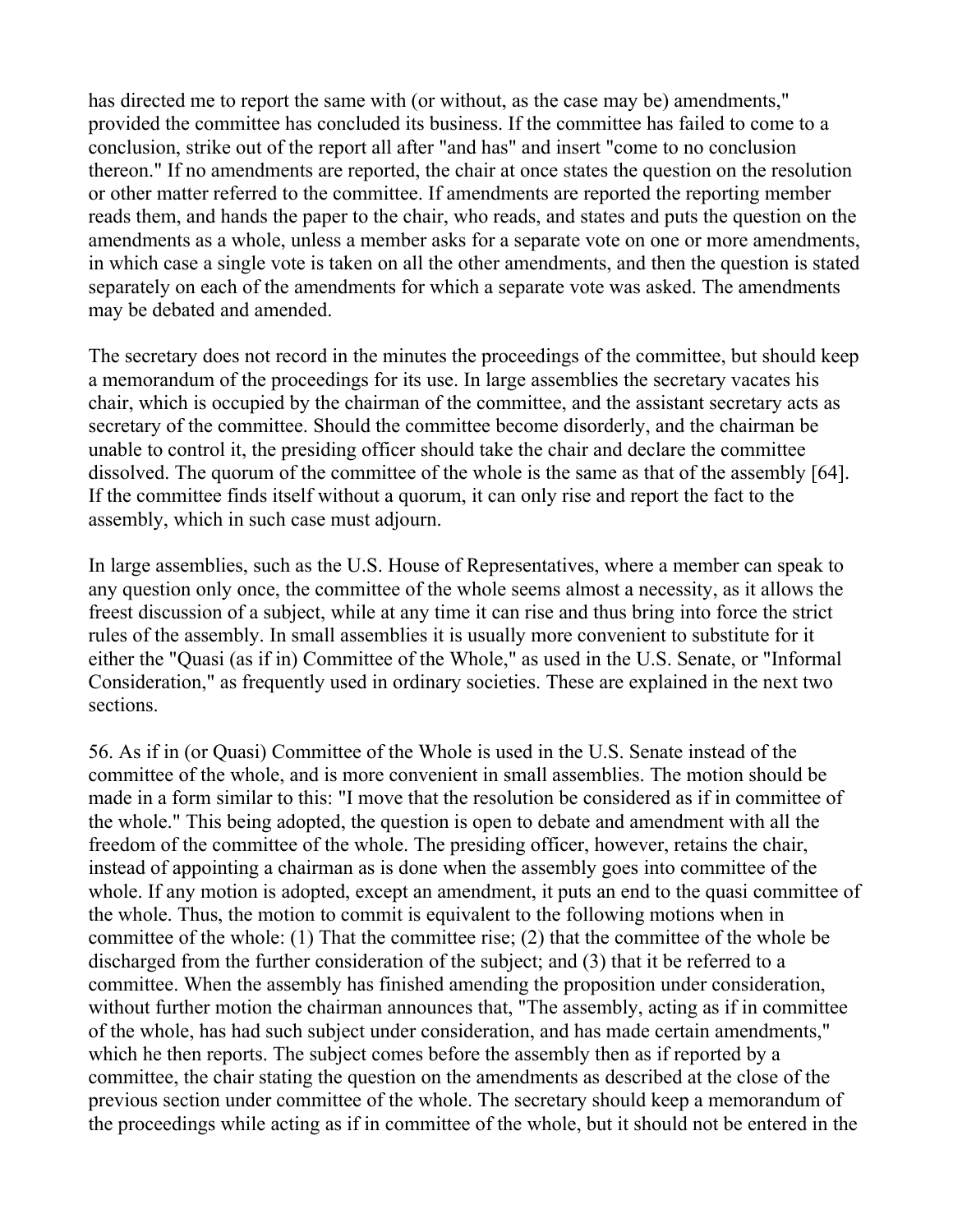minutes, being only for temporary use. The chairman's report to the assembly should be entered in the minutes, as it belongs to the assembly's proceedings.

57. Informal Consideration. In ordinary societies the meetings of which are not large, instead of going into committee of the whole. or considering questions as if in committee of the whole, it is more usual to consider the question informally. The motion is made thus: "I move that the question be considered informally." The effect of the adoption of this motion is to open the main question and any amendments that may be proposed, to free debate as if in committee of the whole. No member can speak the second time to the same question as long as a member who has not spoken desires the floor. This informal consideration applies only to the main question and its amendments, so that any other motion that is made is under the regular rules of debate. While considering a question informally the assembly by a two-thirds vote may limit the number or length of speeches, or in any other way limit or close the debate. While the consideration of the main question and its amendments is informal, all votes are formal, the informality applying only to the number of speeches allowed in debate. The instant the main question is disposed of temporarily, or permanently, the informal consideration automatically ceases without any motion or vote.

If the question is considered in either the regular committee of the whole or the quasi committee of the whole, it is necessary formally to report the action to the assembly and then take action on the report. Thus, it will be seen that informal consideration is much simpler than either of the methods described in the previous two sections. It can be used to advantage in assemblies that are not very large, instead of the committee of the whole. While this is not a motion to commit, yet it is used for practically the same purpose as the committee of the whole. It ranks just below the motion "to consider as if in committee of the whole," which is just below "to go into committee of the whole."

Art. X. The Officers and the Minutes.

- 58. Chairman or President
- 59. Secretary or Clerk
- 60. The Minutes
- 61. Executive Secretary
- 62. Treasurer

58. Chairman or President. The presiding officer, when no special title has been assigned him, is ordinarily called the Chairman, or the President, or, especially in religious assemblies, the Moderator. In organized societies the constitution always prescribes his title, that of President being most common. In debate he is referred to by his official title and is addressed by prefixing Mr. or Madam, as the case may be, to that title. In referring to himself he should never use the personal pronoun; he generally says, "the chair," which means the presiding officer of the assembly, regardless of whether his position is permanent or temporary. If his position is only temporary he is called the chairman.

His duties are generally as follows: To open the session at the time at which the assembly is to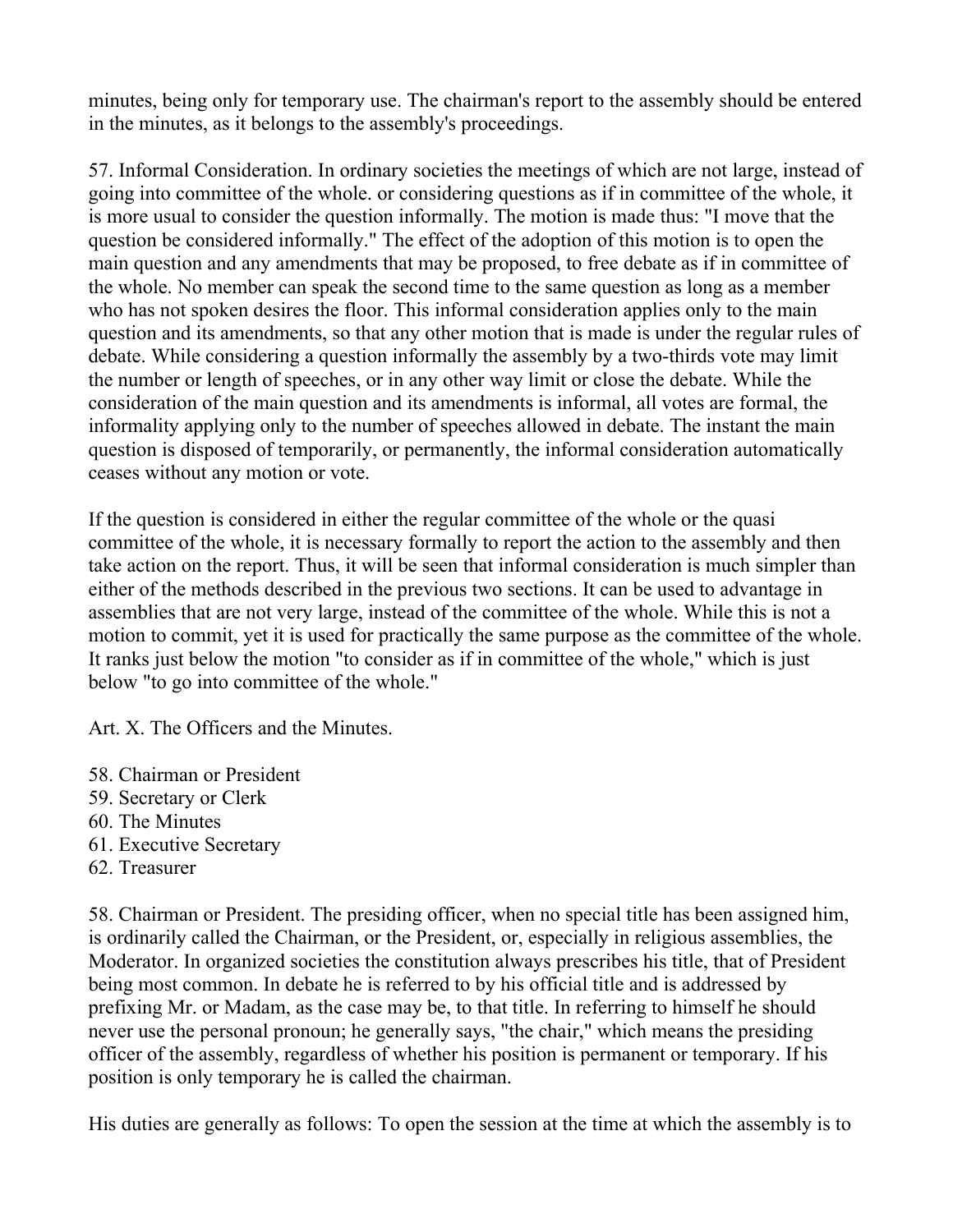meet, by taking the chair and calling the members to order; to announce the business before the assembly in the order in which it is to be acted upon [65]; to recognize members entitled to the floor [3]; to state [6] and to put to vote [9] all questions which are regularly moved, or necessarily arise in the course of the proceedings, and to announce the result of the vote; to protect the assembly from annoyance from evidently frivolous or dilatory motions by refusing to recognize them [40]; to assist in the expediting of business in every way compatible with the rights of the members, as by allowing brief remarks when undebatable motions are pending, if he thinks it advisable; to restrain the members when engaged in debate, within the rules of order; to enforce on all occasions the observance of order and decorum among the members, deciding all questions of order (subject to an appeal to the assembly by any two members) unless when in doubt he prefers to submit the question for the decision of the assembly [21]; to inform the assembly, when necessary, or when referred to for the purpose, on a point of order or practice pertinent to pending business; to authenticate, by his signature, when necessary, all the acts, orders, and proceedings of the assembly declaring its will and in all things obeying its commands.

In case of fire, riot, or very serious disorder, or other great emergency, the chair has the right and the duty to declare the assembly adjourned to some other time (and place if necessary), if it is impracticable to take a vote, or in his opinion, dangerous to delay for a vote.

The chairman should rise to put a question to vote, except in very small assemblies, such as boards or committees, but may state it sitting; he should also rise from his seat (without calling any one to the chair) when giving his reasons for his decision upon a point of order, or when speaking upon an appeal, which he can do in preference to other members. During debate he should be seated and pay attention to the speaker, who is required to address his remarks to the presiding officer. He should always refer to himself as "the chair," thus, "The chair decides," etc., not "I decide," etc. When a member has the floor, the chairman cannot interrupt him excepting as provided in 3, so long as he does not transgress any of the rules of the assembly.

If a member of the assembly, he is entitled to vote when the vote is by ballot (but not after the tellers have commenced to count the ballots), and in all other cases where the vote would change the result. Thus, in a case where a two-thirds vote is necessary, and his vote thrown with the minority would prevent the adoption of the question, he can cast his vote; so, also, he can vote with the minority when it will produce a tie vote and thus cause the motion to fail; but he cannot vote twice, first to make a tie, and then to give the casting vote. Whenever a motion is made referring to the chairman only, or which compliments or condemns him with others, it should be put to vote by the Vice President if in the room, or by the Secretary, or on their failure to do so, by the maker of the motion. The chair should not hesitate to put the question on a motion to appoint delegates or a committee on account of his being included.

The chairman cannot close debate unless by order of the assembly, which requires a two-thirds vote; nor can he prevent the making of legitimate motions by hurrying through the proceedings. If members are reasonably prompt in exercising their right to speak or make motions, the chair cannot prevent their doing so. If he has hurriedly taken and announced a vote while a member is rising to address the chair, the vote is null and void, and the member must be recognized. On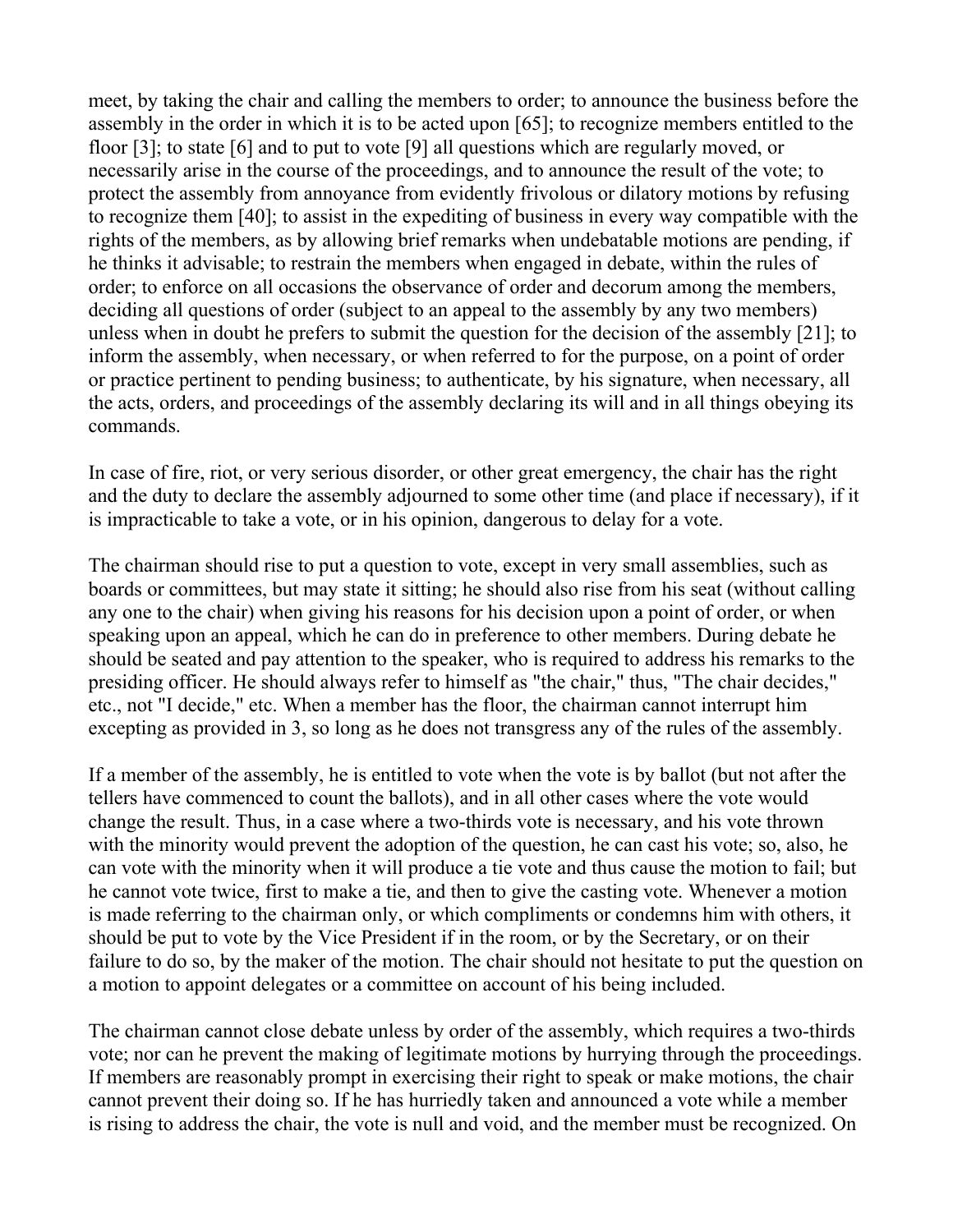the other hand the chairman should not permit the object of a meeting to be defeated by a few factious persons using parliamentary forms with the evident object of obstructing business. In such a case he should refuse to entertain the dilatory or frivolous motion, and, if an appeal is taken, he should entertain it, and, if sustained by a large majority he may afterwards refuse to entertain even an appeal made by the faction when evidently made merely to obstruct business. But the chair should never adopt such a course merely to expedite business, when the opposition is not factious. It is only justifiable when it is perfectly clear that the opposition is trying to obstruct business. [See Dilatory Motions, 40].

If it is necessary for the chairman to vacate the chair the first Vice President, if there is one, should take the chair, and in his absence the next one in order should take it. If there is no vice president in the hall, then the chairman may, if it is necessary to vacate the chair, appoint a chairman pro tem., but the first adjournment puts an end to the appointment, which the assembly can terminate before, if it pleases, by electing another chairman. But the regular chairman, knowing that he will be absent from a future meeting, cannot authorize another member to act in his place at such meeting; the secretary, or, in his absence, some other member should in such case call the meeting to order, and a chairman pro tem. be elected who would hold office during that session, unless such office is terminated by the entrance of the president or a vice president, or by the election of another chairman pro tem., which may be done by a majority vote.

The chairman sometimes calls a member to the chair and takes part in the debate. This should rarely be done, and nothing can justify it in a case where much feeling is shown and there is a liability to difficulty in preserving order. If the chairman has even the appearance of being a partisan, he loses much of his ability to control those who are on the opposite side of the question. There is nothing to justify the unfortunate habit some chairmen have of constantly speaking on questions before the assembly, even interrupting the member who has the floor. One who expects to take an active part in debate should never accept the chair, or at least should not resume the chair, after having made his speech, until after the pending question is disposed of.1 The presiding officer of a large assembly should never be chosen for any reason except his ability to preside.

The chairman should not only be familiar with parliamentary usage, and set the example of strict conformity thereto, but he should be a man of executive ability, capable of controlling men. He should set an example of courtesy, and should never forget that to control others it is necessary to control one's self. A nervous, excited chairman can scarcely fail to cause trouble in a meeting. No rules will take the place of tact and common sense on the part of the chairman. While usually he need not wait for motions of routine, or for a motion to be seconded when he knows it is favored by others, yet if this is objected to, it is safer instantly to require the forms of parliamentary law to be observed. By general consent many things can be done that will save much time [see 48], but where the assembly is very large, or is divided and contains members who are habitually raising points of order, the most expeditious and safe course is to enforce strictly all the rules and forms of parliamentary law. He should be specially careful after every motion is made and every vote is taken to announce the next business in order. Whenever an improper motion is made, instead of simply ruling it out of order, it is well for the chairman to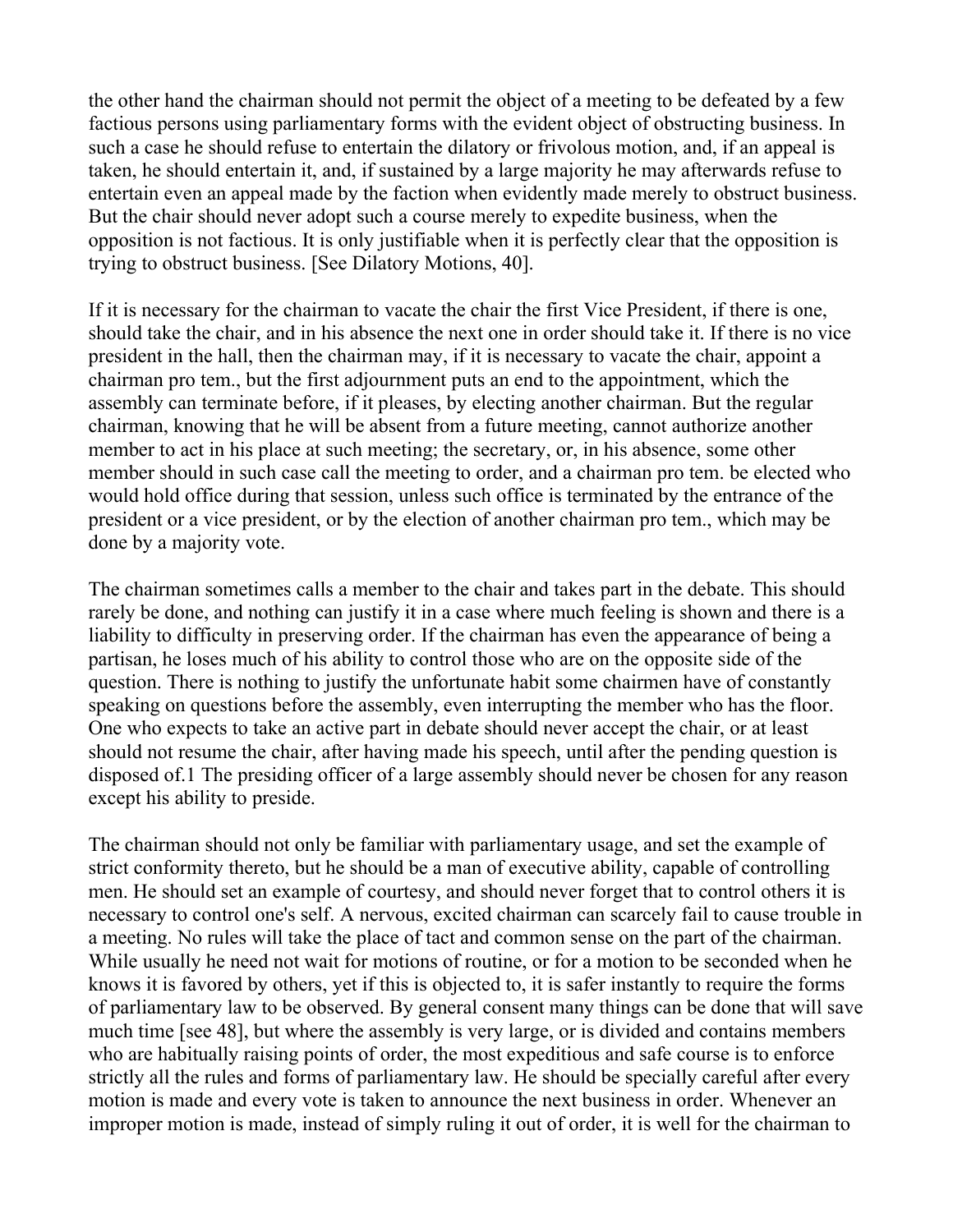suggest how the desired object can be accomplished. [See "Hints to Inexperienced Chairman" below.]

The by-laws sometimes state that the president shall appoint all committees. In such case the assembly may authorize committees, but cannot appoint or nominate them. The president, however, cannot appoint any committees except those authorized by the by-laws or by a vote of the assembly. Sometimes the by-laws make the president ex-officio a member of every committee. Where this is done he has the rights of other members of the committees but not the obligation to attend every committee meeting. [See 51.]

A chairman will often find himself perplexed with the difficulties attending his position, and in such cases he will do well to remember that parliamentary law was made for deliberative assemblies, and not the assemblies for parliamentary law. This is well expressed by a distinguished English writer on parliamentary law, thus: "The great purpose of all rules and forms is to subserve the will of the assembly rather than to restrain it; to facilitate, and not to obstruct, the expression of their deliberative sense."

Additional Duties of the President of a Society, and the Vice Presidents. In addition to his duties as presiding officer, in many societies the president has duties as an administrative or executive officer. Where this is desired, the by-laws should clearly set forth these duties, as they are outside of his duties as presiding officer of the assembly, and do not come within the scope of parliamentary law.

The same is true of vice presidents. Sometimes they have charge of different departments of work and they should be chosen with those duties in view as prescribed by the by-laws. It must not be forgotten that in the case of the absence of the president the first vice president must preside, and in case of the illness or resignation or death of the president that the first vice president becomes president for the unexpired term, unless the rules specify how vacancies shall be filled. In such case the second vice president becomes the first, and so on. It is a mistake to elect a vice president who is not competent to perform the duties of president.

Hints to Inexperienced Chairmen. While in the chair, have beside you your Constitution, Bylaws, and Rules of Order, which should be studied until you are perfectly familiar with them. You cannot tell the moment you may need this knowledge. If a member asks what motion to make in order to attain a certain object, you should be able to tell him at once. [10.] You should memorize the list of ordinary motions arranged in their order of precedence, and should be able to refer to the Table of Rules so quickly that there will be no delay in deciding all points contained in it. Become familiar with the first ten sections of these Rules; they are simple, and will enable you more quickly to master parliamentary law. Read carefully sections 69-71, so as to become accustomed to the ordinary methods of conducting business in deliberative assemblies. Notice that there are different ways of doing the same thing, all of which are allowable.

You should know all the business to come regularly before the meeting, and call for it in its regular order. Have with you a list of members of all committees, to guide you in nominating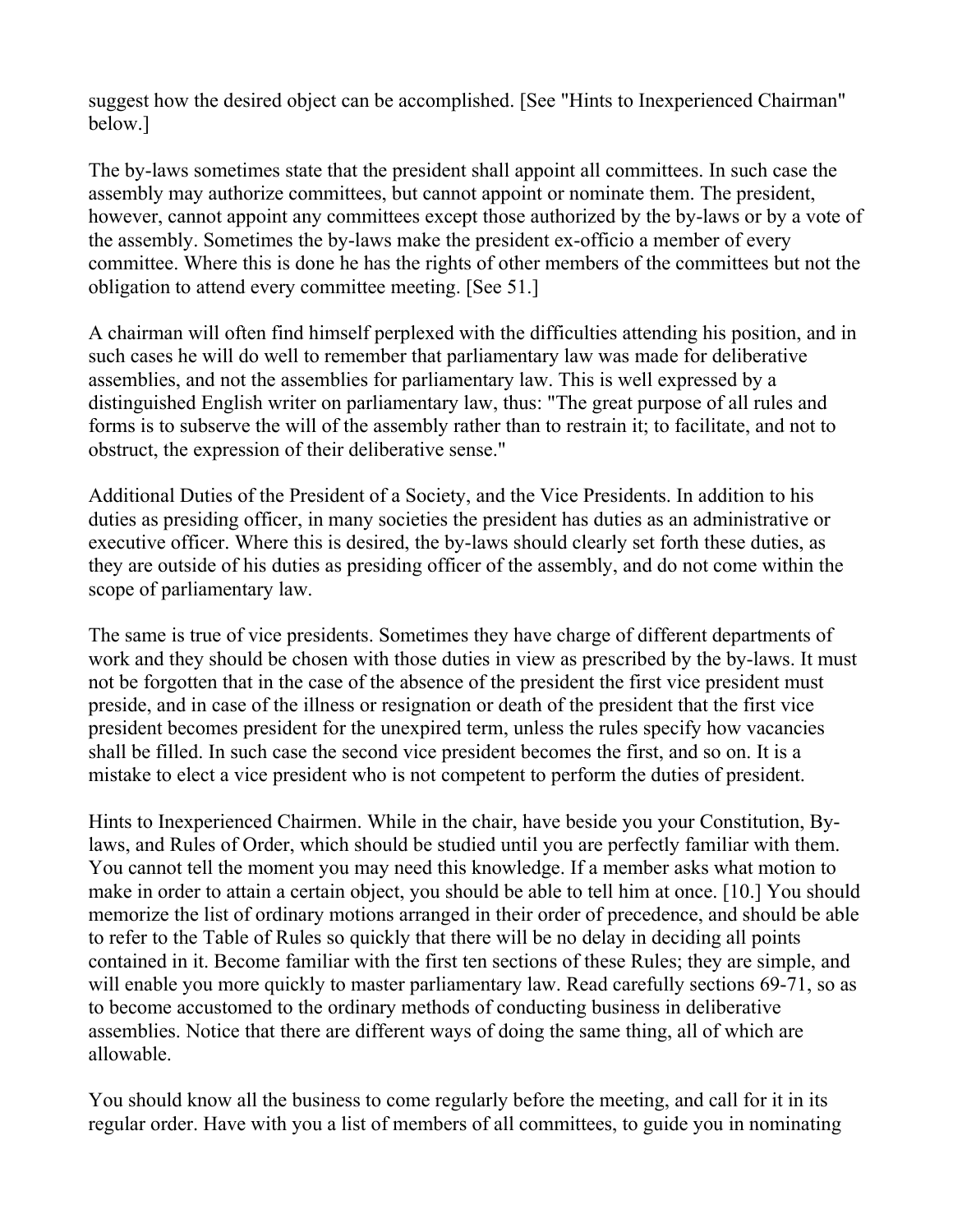new committees.

When a motion is made, do not recognize any member or allow any one to speak until the motion is seconded and you have stated the question; or, in case of there being no second and no response to your call for a second, until you have announced that fact; except in case of a main motion before it is seconded or stated some one rises and says he rises to move a reconsideration, or to call up the motion to reconsider, or to move to take a question from the table. In any of these cases you should recognize the interrupting member as entitled to the floor [3]. If you have made a mistake and assigned the floor to the wrong person, or recognized a motion that was not in order, correct the error as soon as your attention is called to it. So, when a vote is taken, announce the result and also what question, if any, is then pending, before recognizing any member that addresses the chair. Never wait for mere routine motions to be seconded, when you know no one objects to them. [See 8.]

If a member ignorantly makes an improper motion, do not rule it out of order, but courteously suggest the proper one. If it is moved "to lay the question on the table until 3 P.M.," as the motion is improper, ask if the intention is "to postpone the question to 3 P.M.;" if the answer is yes, then state that the question is on the postponement to that time. If it is moved simply "to postpone the question," without stating the time, do not rule it out of order, but ask the mover if he wishes "to postpone the question indefinitely" (which kills it), or "to lay it on the table" (which enables it to be taken up at any other time); then state the question in accordance with the motion he intended to make. So, if after a report has been presented and read, a member moves that "it be received," ask him if he means to move "its adoption" (or "acceptance," which is the same thing), as the report has been already received. No vote should be taken on receiving a report, which merely brings it before the assembly, and allows it to be read, unless some one objects to its reception.

The chairman of a committee usually has the most to say in reference to questions before the committee; but the chairman of an ordinary deliberative assembly, especially a large one, should, of all the members, have the least to say upon the merits of pending questions.

Never interrupt members while speaking, simply because you know more about the matter than they do; never get excited; never be unjust to the most troublesome member, or take advantage of his ignorance of parliamentary law, even though a temporary good is accomplished thereby.

Know all about parliamentary law, but do not try to show off your knowledge. Never be technical, or more strict than is absolutely necessary for the good of the meeting. Use your judgment; the assembly may be of such a nature through its ignorance of parliamentary usages and peaceable disposition, that a strict enforcement of the rules, instead of assisting, would greatly hinder business; but in large assemblies, where there is much work to be done, and especially where there is liability to trouble, the only safe course is to require a strict observance of the rules.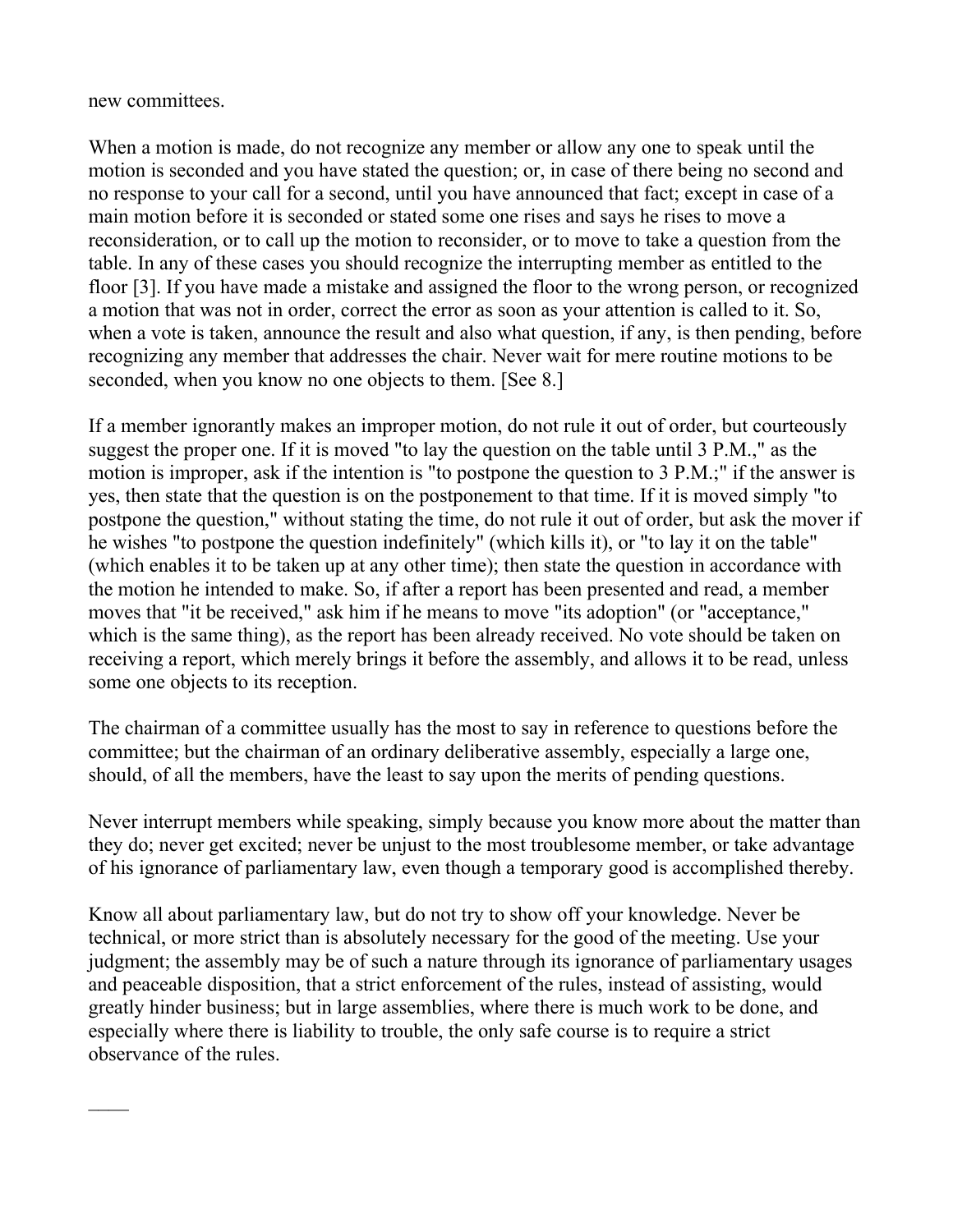1. "Though the Speaker (Chairman) may of right speak to matters of order and be first heard, he is restrained from speaking on any other subject except where the House have occasion for facts within his knowledge; then he may, with their leave, state the matter of fact." [Jefferson's Manual, sec. XVII.]

"It is a general rule in all deliberative assemblies, that the presiding officer shall not participate in the debate or other proceedings, in any other capacity than as such officer. He is only allowed, therefore, to state matters of fact within his knowledge; to inform the assembly on points of order or the course of proceeding when called upon for that purpose, or when he finds it necessary to do so; and, on appeals from his decision on questions of order, to address the assembly in debate. [Cushing's Manual, §202.]

59. Secretary, or Clerk. The recording officer is variously called Clerk, or Secretary, or Recording Secretary (where there is also a Corresponding Secretary), or Recorder, or Scribe, etc. The secretary is the recording officer of the assembly and the custodian of its records except such as are specifically assigned to others, as the treasurer's books. These records are open, however, to inspection by any member at reasonable times, and where a committee needs any records of a society for the proper performance of its duties, they should be turned over to its chairman. The same principle applies in boards and committees, their records being accessible to members of the board or committee, as the case may be, but to no others.

In addition to keeping the records of the society and the minutes of the meetings, it is the duty of the secretary to keep a register, or roll, of the members and to call the roll when required; to notify officers, committees, and delegates of their appointment, and to furnish committees with all papers referred to them, and delegates with credentials; and to sign with the president all orders on the treasurer authorized by the society, unless otherwise specified in the by-laws. He should also keep one book in which the constitution, by-laws, rules of order, and standing rules should all be written, leaving every other page blank; and whenever an amendment is made to any of them, in addition to being recorded in the minutes it should be immediately entered on the page opposite to the article amended, with a reference, in red ink, to the date and page of the minutes where it is recorded.

In addition to the above duties, when there is only one secretary, it is his duty to send out proper notices of all called meetings, and of other meetings when necessary, and to conduct the correspondence of the society, except as otherwise provided. Where there is a Corresponding Secretary these duties devolve on him, as well as such others as are prescribed by the by-laws. The by-laws should always clearly define the additional duties of the corresponding secretary if any are to be imposed on him. When the word "secretary" is used it always refers to the recording secretary if there is more than one.

The secretary should, previous to each meeting, for the use of the chairman, make out an order of business [65], showing in their exact order what is necessarily to come before the assembly. He should also have, at each meeting, a list of all standing committees, and such special committees as are in existence at the time, as well as the by-laws of the organization and its minutes. His desk should be near that of the chairman, and in the absence of the chairman (if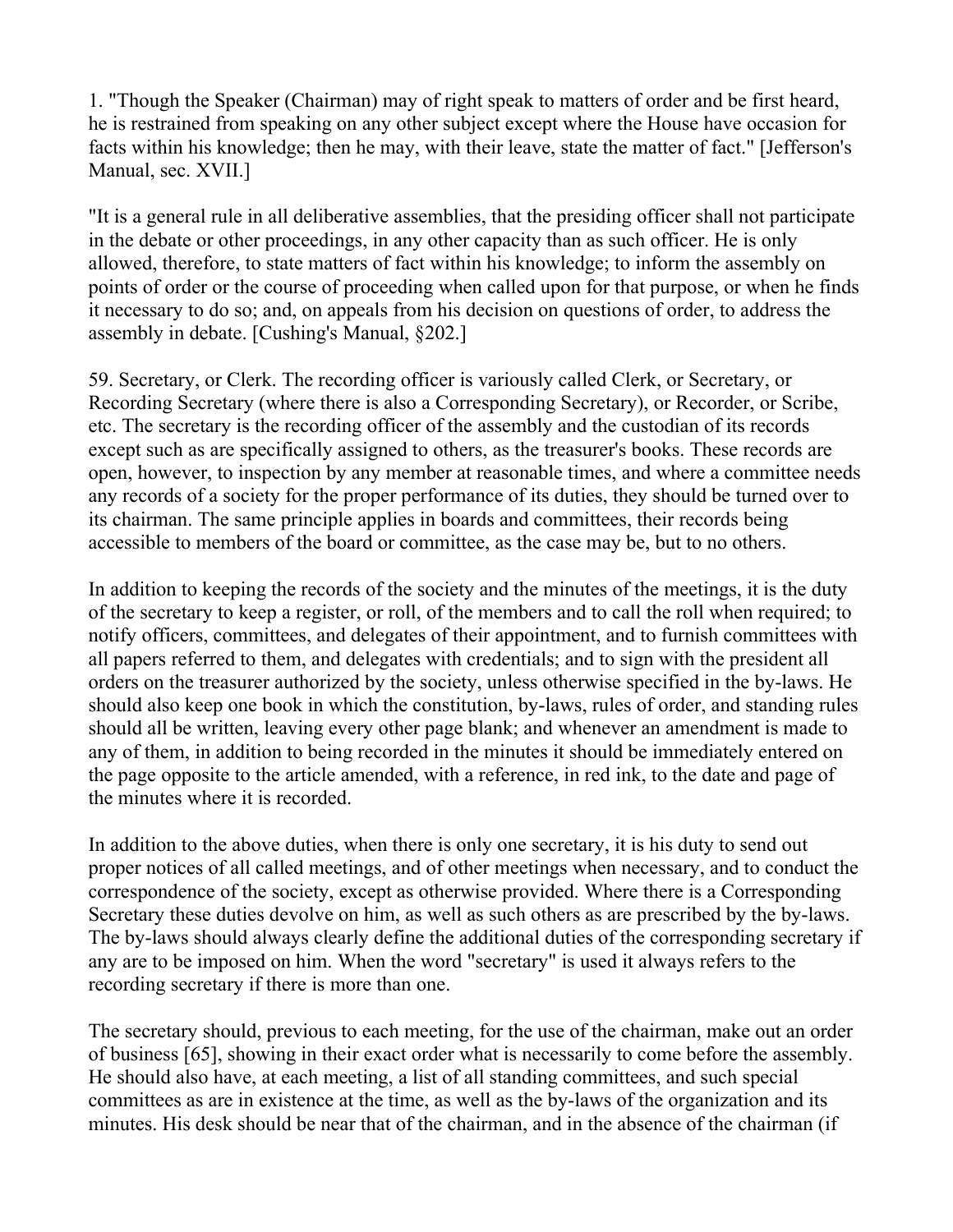there is no vice president present), when the hour for opening the session arrives, it is his duty to call the meeting to order, and to preside until the election of a chairman pro tem., which should take place immediately. He should keep a record of the proceedings, stating what was done and not what was said, unless it is to be published, and never making criticisms, favorable or otherwise, on anything said or done. This record, usually called the minutes, is kept as explained in the next section. When a committee is appointed, the secretary should hand the names of the committee, and all papers referred to it, to the chairman of the committee, or some other of its members. He should indorse on the reports of committees the date of their reception, and what further action was taken upon them, and preserve them among the records, for which he is responsible. It is not necessary to vote that a report be "placed on file," as that should be done without a vote, except in organizations that habitually keep no records except their minutes and papers ordered on file.

60. The Minutes. The record of the proceedings of a deliberative assembly is usually called the Minutes, or the Record, or the Journal. The essentials of the record are as follows: (a) the kind of meeting, "regular" (or stated) or "special," or "adjourned regular" or "adjourned special"; (b) name of the assembly; (c) date of meeting and place, when it is not always the same; (d) the fact of the presence of the regular chairman and secretary, or in their absence the names of their substitutes, (e) whether the minutes of the previous meeting were approved, or their reading dispensed with, the dates of the meetings being given when it is customary to occasionally transact business at other than the regular business meetings; (f) all the main motions (except such as were withdrawn) and points of order and appeals, whether sustained or lost, and all other motions that were not lost or withdrawn; (g) and usually the hours of meeting and adjournment, when the meeting is solely for business. Generally the name is recorded of the member who introduced a main motion, but not of the seconder.

In some societies the minutes are signed by the president in addition to the secretary, and when published they should always be signed by both officers. If minutes are not habitually approved at the next meeting, then there should be written at the end of the minutes the word "Approved" and the date of the approval, which should be signed by the secretary. They should be entered in good black ink in a wellbound record-book.1

The Form of the Minutes may be as follows:

At a regular meeting of the M. L. Society, held in their hall, on Thursday evening, March 19, 1914, the president in the chair, and Mr. N acting as secretary, the minutes of the previous meeting were read and approved. The Committee on Applications reported the names of Messrs. C and D as applicants for membership, and on motion of Mr. F they were admitted as members. The committee on .............. reported through Mr. G a series of resolutions, which were thoroughly discussed and amended, and finally adopted, as follows:

Resolved, That..................................

...............................................

On motion of Mr. L the society adjourned at 10 P.M.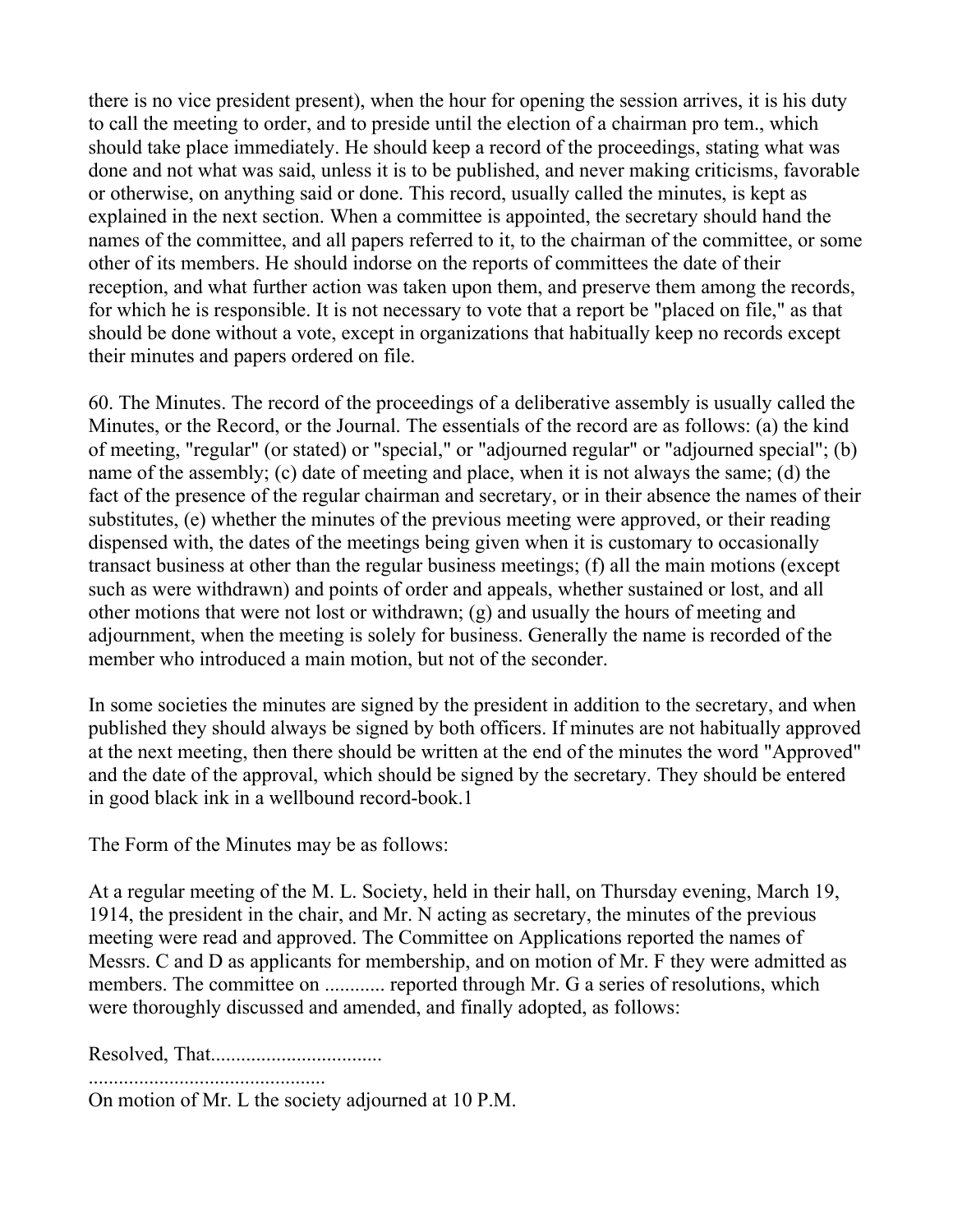R....... N....... Secretary.

In keeping the minutes, much depends upon the kind of meeting, and whether the minutes are to be published. In the meetings of ordinary societies and of boards of managers and trustees, there is no object in reporting the debates; the duty of the secretary, in such cases, is mainly to record what is "done" by the assembly, and not what is said by the members. He should enter the essentials of a record, as previously stated, and when a count has been ordered or where the vote is by ballot, he should enter the number of votes on each side; and when the voting is by yeas and nays he should enter a list of the names of those voting on each side. The proceedings of the committee of the whole. or while acting as if in committee of the whole, should not be entered in the minutes, but the report of the committee should be entered. When a question is considered informally, the proceedings should be kept as usual, as the only informality is in the debate. If a report containing resolutions has been agreed to, the resolutions should be entered in full as finally adopted by the assembly, thus: "The committee on ..... submitted a report with a series of resolutions which, after discussion and amendment, were adopted as follows:" then should be entered the resolutions as adopted. Where the proceedings are published, the method shown further on should be followed. If the report is of great importance the assembly should order it "to be entered on the minutes," in which case the secretary copies it in full upon the record.

Where the regular meetings are held weekly, monthly, or quarterly, the minutes are read at the opening of each day's meeting, and, after correction. should be approved. Where the meetings are held several days in succession with recesses during the day, the minutes are read at the opening of business each day. If the next meeting of the organization will not be held for a long period, as six months or a year. the minutes that have not been read previously should be read and approved before final adjournment. If this is impracticable, then the executive committee. or a special committee, should be authorized to correct and approve them. In this case the record should be signed as usual, and after the signatures the word "Approved," with the date and the signature of the chairman of the committee authorized to approve them. At the next meeting, six months later, they need not be read, unless it is desired for information as it is too late to correct them intelligently. When the reading of the minutes is dispensed with they can afterwards be taken up at any time when nothing is pending. If not taken up previously, they come before the assembly at the next meeting before the reading of the later minutes. With this exception the motion to dispense with reading the minutes is practically identical with the motion to lay the minutes on the table, being undebatable and requiring only a majority vote. The minutes of a secret meeting, as for the trial of a member, should not be read at a meeting that is open to the public, if the record contains any of the details of the trial that should not be made public.

Minutes to be Published. When the minutes are to be published. in addition to the strict record of what is done, as heretofore described. they should contain a list of the speakers on each side of every question, with an abstract of all addresses, if not the addresses in full, when written copies are furnished. In this case the secretary should have an assistant. With some annual conventions it is desired to publish the proceedings in full. In such cases it is necessary to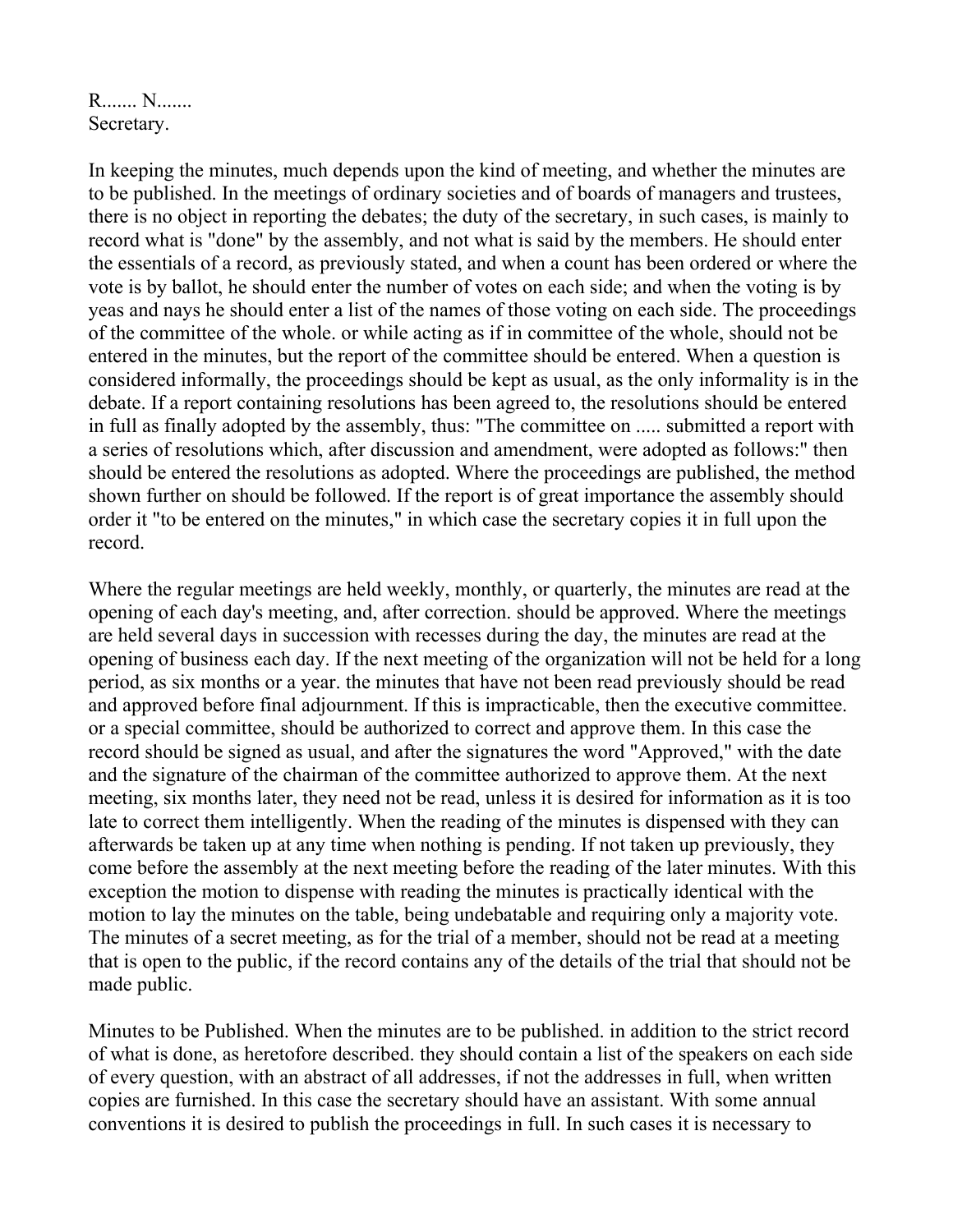employ a stenographer as assistant to the secretary. Reports of committees should be printed exactly as submitted, the minutes showing what action was taken by the assembly in regard to them; or, they may be printed with all additions in italics and parts struck out enclosed in brackets in which case a note to that effect should precede the report or resolutions. In this way the reader can see exactly what the committee reported and also exactly what the assembly adopted or endorsed.

 $\mathcal{L}_\mathcal{L}$ 

61. The Executive Secretary is usually a salaried officer paid to give up all his time to the work as executive officer, or general manager, of an organization under a board of managers and an executive committee [50]. In some organizations this officer is called Corresponding Secretary, but the title of corresponding secretary does not carry with it any duty except that of conducting the correspondence of the society as explained in 59:3, unless it is prescribed by the by-laws. The office of the executive secretary is usually the only office of the organization, and there the Executive Committee meets and transacts its business. The board of managers in such cases is usually large and so scattered as never to have regular meetings oftener than quarterly. When the organization is a national one it usually meets just before the annual convention, when it hears the annual report, prepared by the executive secretary and previously adopted by the executive committee, and acts upon it. The new board meets immediately after the convention, and organizes, elects an executive committee and an executive secretary, when so authorized by the by-laws, and decides upon the general policy for the year, leaving the details to the executive committee and the executive secretary. The board rarely meets oftener than once or twice in addition to the meetings in connection with the annual meeting, special meetings, however, being called, when required, as provided by its by-laws. In some organizations the executive secretary is elected by the convention. He is usually ex-officio secretary of the executive committee. The members of the executive committee giving their time gratuitously, it is the duty of the executive secretary to prepare for the committee all business that has not been assigned to others, and to see that all its instructions are carried out. He is expected to recommend plans of work and conduct the business generally, under the executive committee, and prepare the annual report, which, after being adopted by the executive committee, should be adopted by the board, whose report it is, and then be submitted to the convention.

62. Treasurer. The duties of this officer vary in different societies. In probably the majority of cases he acts as a banker, merely holding the funds deposited with him and paying them out on the order of the society signed by the president and the secretary. He is always required to make an annual report, and in many societies he also makes a quarterly report which may be in the form given below. If the society has auditors the report should be handed to them, with the

<sup>1.</sup> In many organizations it is preferable for the secretary to keep his original pencil notes in a pocket memorandum book which he carries to every meeting, and these original notes, as corrected, are approved and then copied into the permanent records. This plan usually results in neater records, but the original notes should be kept until they are carefully compared with the permanent records. In such case it is better to have the minutes signed by both president and secretary as a guarantee against errors in copying.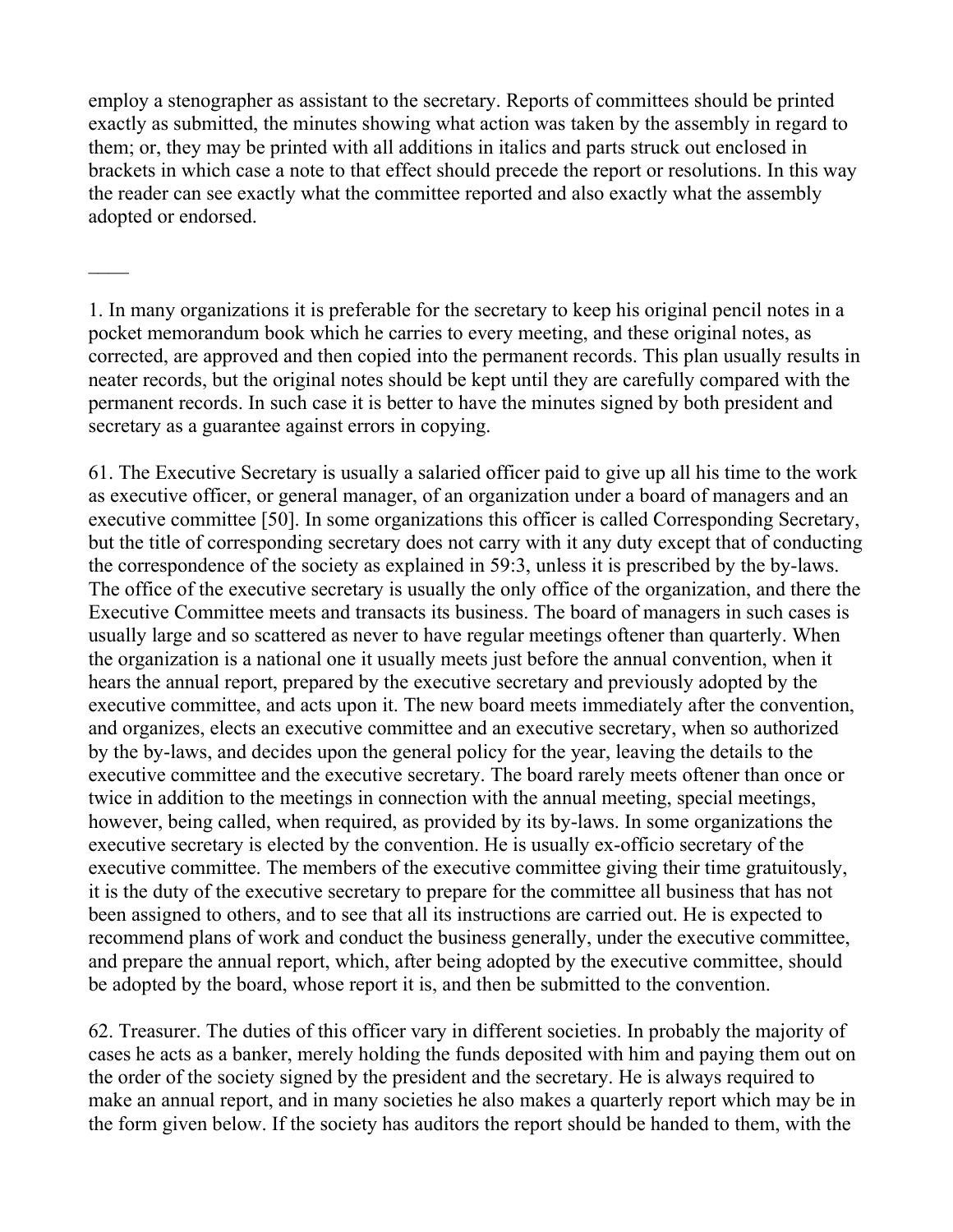vouchers, in time to be audited before the meeting. The auditors having certified to its correctness, submit their report, and the chair puts the question on adopting it, which has the effect of approving the treasurer's report, and relieving him from responsibility in case of loss of vouchers, except in case of fraud. If there are no auditors the report when made should be referred to an auditing committee, who should report on it later.

It should always be remembered that the financial report is made for the information of members. The details of dates and separate payments for the same object are a hindrance to its being understood, and are useless, as it is the duty of the auditing committee to examine into details and see if the report is correct. The best form for these financial reports depends upon the kind of society, and is best determined by examining those made in similar societies. The following brief report is in a form adapted to many societies where the financial work is a very subordinate part of their work:

## REPORT OF THE TREASURER OF THE M. L. SOCIETY FOR THE QUARTER ENDING MARCH 31, 1914.

Receipts.

Balance on hand January 1, 1914.... \$ 25.75

Initiation fees ................... \$ 50.00

Members' dues ..................... 150.00

Fines ............................. 10.50 210.50

Total ........................ \$236.25

Disbursements.

Rent of Hall.........................\$ 80.00

Electric lights ..................... 22.00

Stationery and Printing.............. 15.00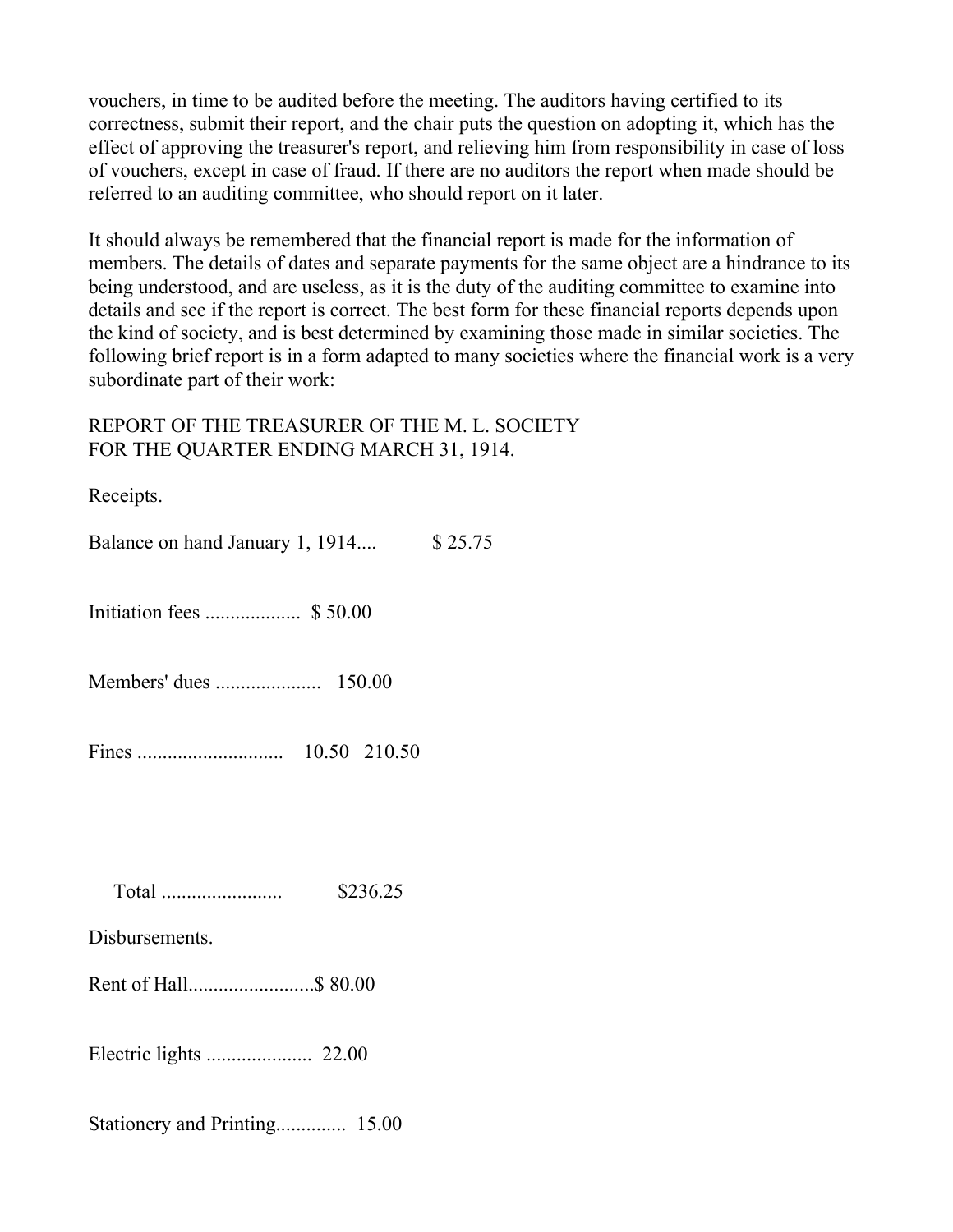Repair of Furniture.................. 10.00

Janitor ............................. 60.00 \$187.00

Balance on hand March 31, 1914..... 49.25

Total............................ 236.25

S........ M........,

Treasurer

Examined and found correct.

R........ V........ }

J........ L........ } Auditing Committee.

Art. XI. Miscellaneous.

- 63. Session
- 64. Quorum
- 65. Order of Business
- 66. Nominations and Elections
- 67. Constitutions, By-laws, Rules of Order, and Standing Rules
- 68. Amendments of Constitutions, By-laws and Rules of Order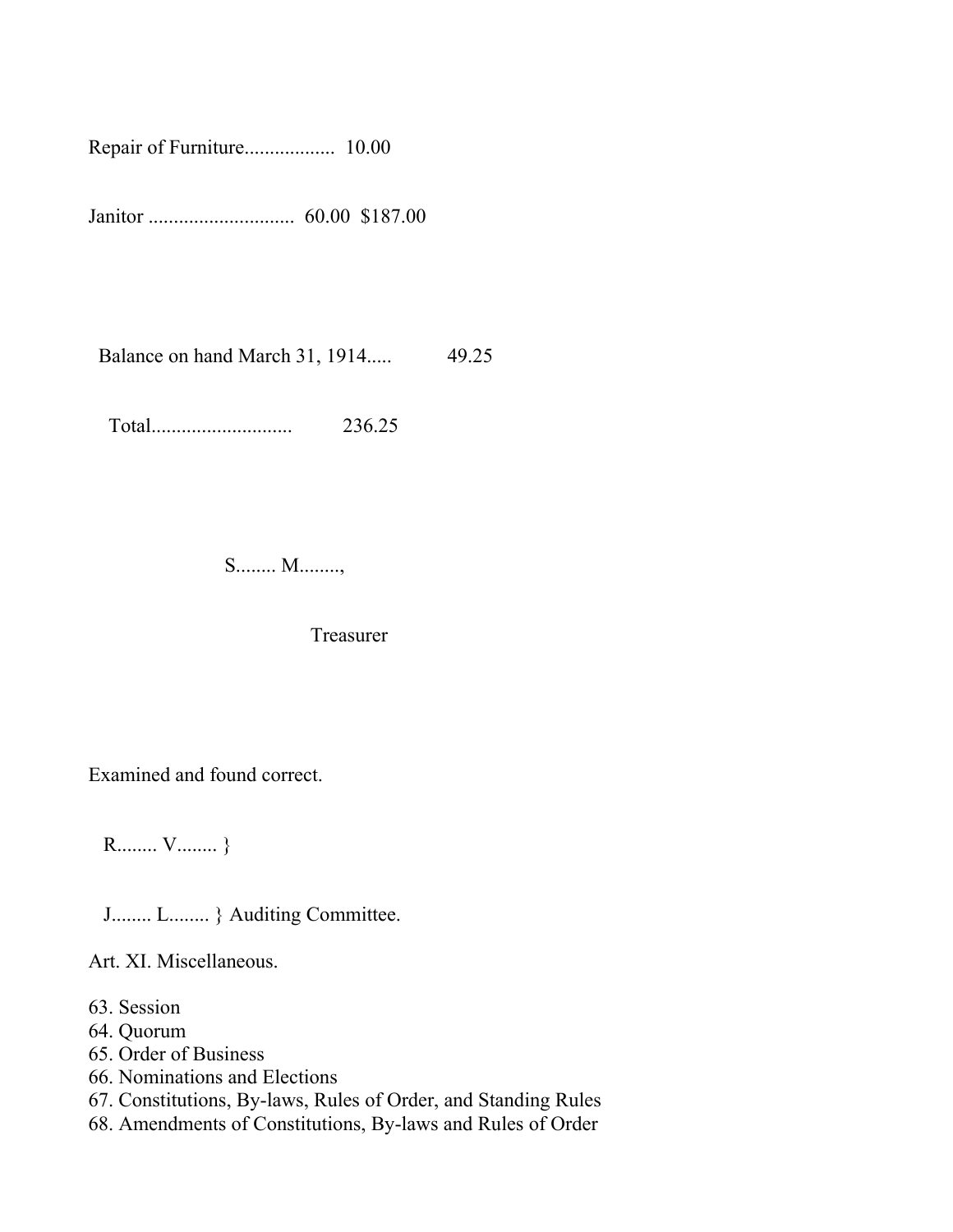63. A Session of an assembly is a meeting which, though it may last for days, is virtually one meeting, as a session of a convention; or even months, as a session of Congress; it terminates by an "adjournment sine die (without day)." The intermediate adjournments from day to day, or the recesses taken during the day, do not destroy the continuity of the meetings, which in reality constitute one session. Any meeting which is not an adjournment of another meeting commences a new session. In the case of a permanent society, whose by-laws provide for regular meetings every week, month, or year, for example, each meeting constitutes a separate session of the society, which session, however, can be prolonged by adjourning to another day.

In this Manual the term Meeting is used to denote an assembling of the members of a deliberative assembly for any length of time, during which there is no separation of the members except for a recess of a few minutes, as the morning meetings, the afternoon meetings, and the evening meetings, of a convention whose session lasts for days. A "meeting" of an assembly is terminated by a temporary adjournment or a recess for a meal, etc.; a "session" of an assembly ends with an adjournment without day, and may consist of many meetings. So an adjournment to meet again at some other time, even the same day, unless it was for only a few minutes, terminates the meeting, but not the session, which latter includes all the adjourned meetings. The next meeting, in this case, would be an "adjourned meeting" of the same session.

In ordinary practice a meeting is closed by moving simply "to adjourn;" the society meets again at the time provided either by the rules or by a resolution of the society. If it does not meet till the time for the next regular meeting as provided in the by-laws, then the adjournment closes the session, and was in effect an adjournment without day. If, however, it had previously fixed the time for the next meeting, either by a direct vote or by adopting a program of exercise covering several meetings, or even days, in either case the adjournment is in effect to a certain time, and while closing the meeting does not close the session.

In such common expressions as quarterly meeting and annual meeting the word meeting is used in the sense of the parliamentary session, and covers all the adjourned meetings. Thus, business that legally must be done at the annual meeting may be done at any time during the session beginning at the time specified for the annual meeting, though the session, by repeated adjournments, may last for days. The business may be postponed to the next regular meeting, if desired.

Under Renewal of Motions [38] is explained what motions can be repeated during the same session, and also the circumstances under which certain motions cannot be renewed until after the close of the next succeeding session.

A rule or resolution of a permanent nature may be adopted by a majority vote at any session of a society, and it will continue in force until it is rescinded. But such a standing rule does not materially interfere with the rights of a future session, as by a majority vote it may be suspended so far as it affects that session; and, it may be rescinded by a majority vote, if notice of the proposed action was given at a previous meeting, or in the notice of the meeting; or,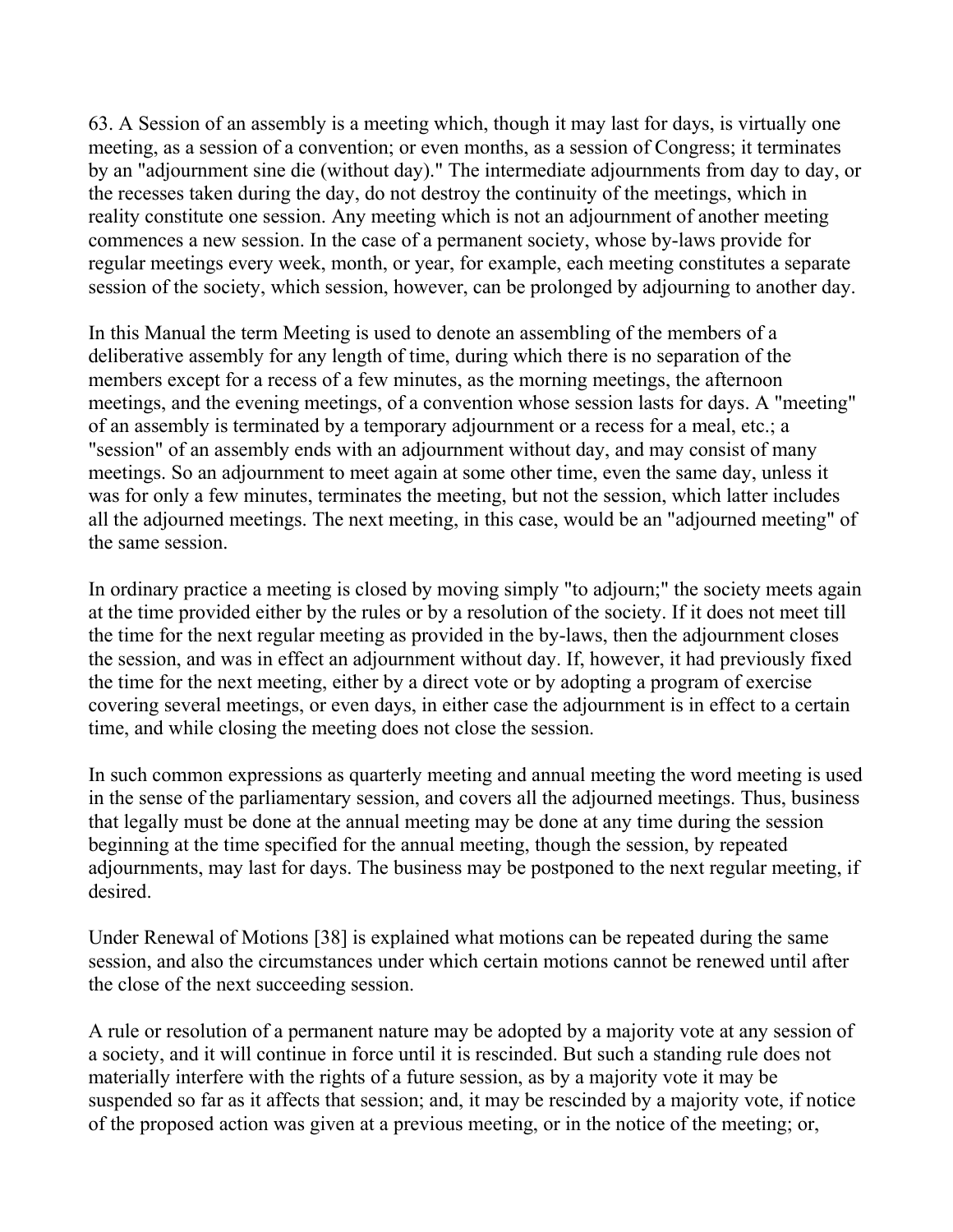without any notice, it may be rescinded by a majority of the entire membership, or by a twothirds vote. If it is desired to give greater stability to a rule it is necessary to place it in the constitution by-laws, or rules of order, all of which are so guarded by requiring notice of amendments, and at least a two-thirds vote for their adoption, that they are not subject to sudden changes, and may be considered as expressing the deliberate views of the whole society, rather than the opinions or wishes of any particular meeting.

In case of the illness of the presiding officer the assembly cannot elect a chairman pro tem. to hold office beyond the session, unless notice of the election was given at the previous meeting or in the call for this meeting. So it is improper for an assembly to postpone anything to a day beyond the next succeeding session, and thus attempt to prevent the next session from considering the question. On the other hand, it is not permitted to move the reconsideration of a vote taken at a previous session, though the motion to reconsider can be called up, provided it was made during the previous session in a society having meetings as often as quarterly. Committees can be appointed to report at a future session.

NOTE ON SESSION. -- In Congress, and in fact all legislative bodies, the limits of the sessions are clearly defined; but in ordinary societies having a permanent existence, with regular meetings more or less frequent, there appears to be some confusion upon the subject. Any society is competent to decide what shall constitute one of its sessions, but, where there is no rule on the subject, the common parliamentary law would make each of its regular or special meetings a separate session, as they are regarded in this Manual.

The disadvantages of a rule making a session include all the meetings of an ordinary society, held during a long time, as one year, are very great. If an objection to the consideration of a question as been sustained, or if a question has been adopted, or rejected, or postponed indefinitely, the question cannot again be brought before the assembly for its consideration during the same session. If a session lasted for a long period, a temporary majority could forestall the permanent majority, and introduce and act on a number of questions favored by the majority, and thus prevent the society from dealing with those subjects for the long period of the session. If members of any society take advantage of the freedom allowed by considering each regular meeting a separate session, and repeatedly renew obnoxious or unprofitable motions, the society can adopt a rule prohibiting the second introduction of any main question within, say, three months after its rejection, or indefinite postponement, or after the society has refused to consider it. But generally it is better to suppress the motion by refusing to consider it [23].

64. A Quorum of an assembly is such a number as must be present in order that business can be legally transacted. The quorum refers to the number present, not to the number voting. The quorum of a mass meeting is the number present at the time, as they constitute the membership at that time. The quorum of a body of delegates, unless the by-laws provide for a smaller quorum, is a majority of the number enrolled as attending the convention, not those appointed. The quorum of any other deliberative assembly with an enrolled membership (unless the bylaws provide for a smaller quorum) is a majority of all the members. In the case, however, of a society, like many religious ones, where there are no annual dues, and where membership is for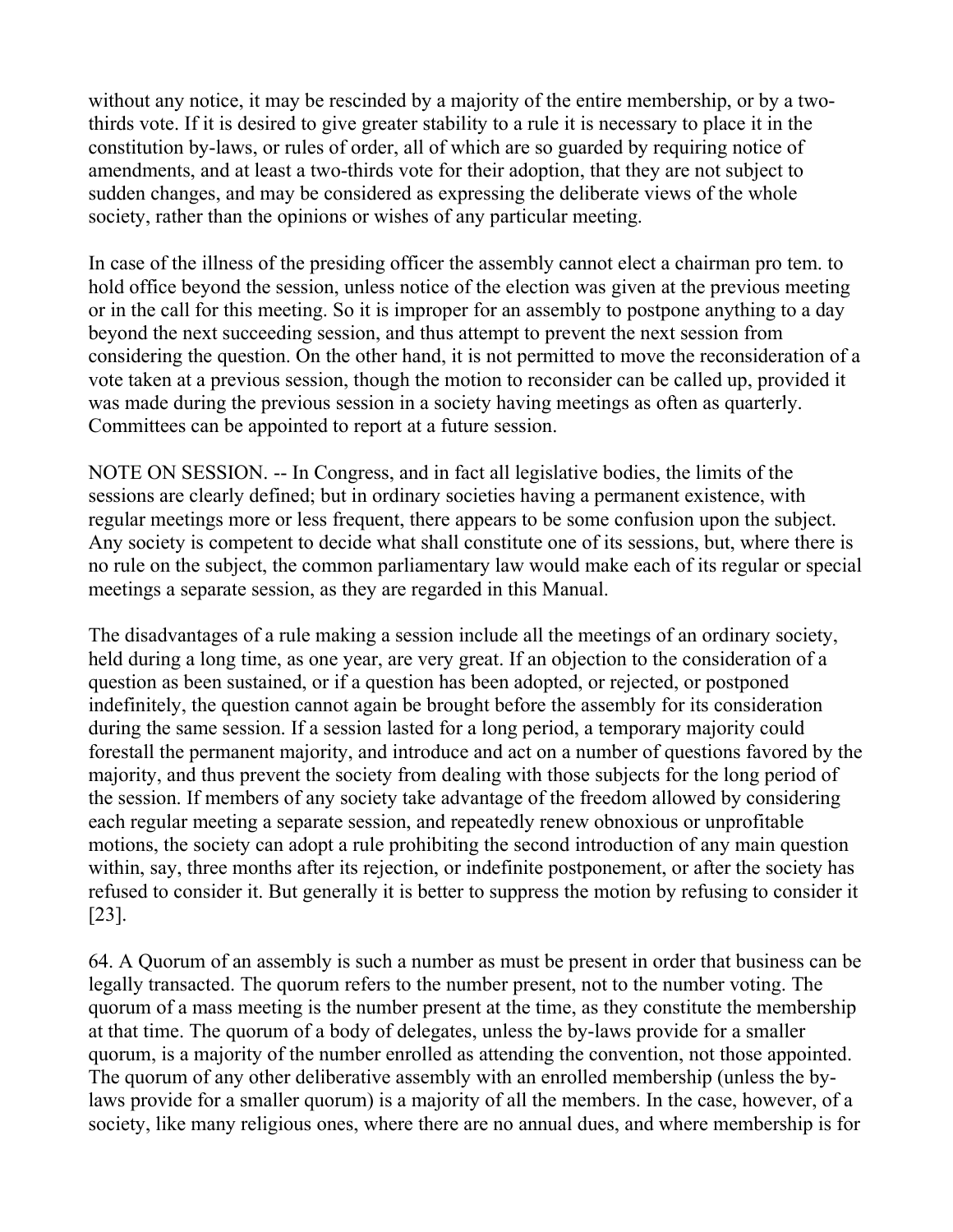life (unless it is transferred or the names are struck from the roll by a vote of the society) the register of members is not reliable as a list of the bona fide members of the society, and in many such societies it would be impossible to have present at a business meeting a majority of those enrolled as members. Where such societies have no by-law establishing a quorum, the quorum consists of those who attend the meeting, provided it is either a stated meeting or one that has been properly called.

In all ordinary societies the by-laws should provide for a quorum as large as can be depended upon for being present at all meetings when the weather is not exceptionally bad. In such an assembly the chairman should not take the chair until a quorum is present, or there is no prospect of there being a quorum. The only business that can be transacted in the absence of a quorum is to take measures to obtain a quorum, to fix the time to which to-adjourn, and to adjourn, or to take a recess. Unanimous consent cannot be given when a quorum is not present, and a notice given then is not valid. In the case of an annual meeting, where certain business for the year, as the election of officers, must be attended to during the session, the meeting should fix a time for an adjourned meeting and then adjourn.

In an assembly that has the power to compel the attendance of its members, if a quorum is not present at the appointed hour, the chairman should wait a few minutes before taking the chair. In the absence of a quorum such an assembly may order a call of the house [41] and thus compel attendance of absentees, or it may adjourn, providing for an adjourned meeting if it pleases.

In committee of the whole the quorum is the same as in the assembly; if it finds itself without a quorum it can do nothing but rise and report to the assembly, which then adjourns. In any other committee the majority is a quorum, unless the assembly order otherwise, and it must wait for a quorum before proceeding to business. Boards of trustees, managers, directors, etc., are on the same footing as committees as regards a quorum. Their power is delegated to them as a body, and their quorum, or what number shall be present, in order that they may act as a board or committee, cannot be determined by them, unless so provided in the by-laws.

While no question can be decided in the absence of a quorum excepting those mentioned above, a member cannot be interrupted while speaking in order to make the point of no quorum. The debate may continue in the absence of a quorum until some one raises the point while no one is speaking.

While a quorum is competent to transact any business, it is usually not expedient to transact important business unless there is a fair attendance at the meeting, or else previous notice of such action has been given.

Care should be taken in amending the rule providing for a quorum. If the rule is struck out first, then the quorum instantly becomes a majority of all the members, so that in many societies it would be nearly impracticable to secure a quorum to adopt a new rule. The proper way is to amend by striking out certain words (or the whole rule) and inserting certain other words (or the new rule), which is made and voted on as one question.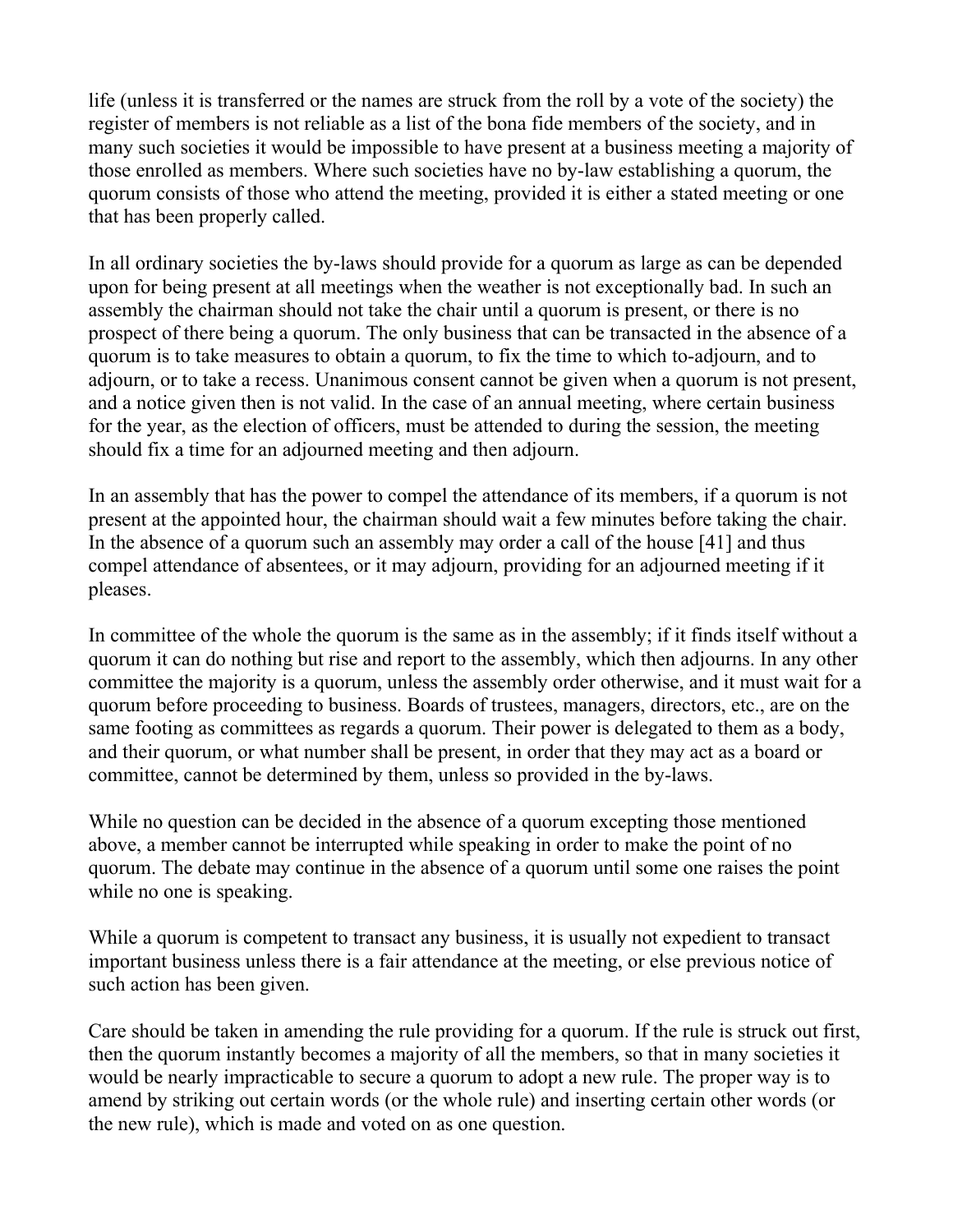NOTE ON QUORUM. -- After all the members of an organization have had reasonable notice of a meeting, and ample opportunity for discussion, if a majority of the total membership of the organization come to a certain decision, that must be accepted as the action or opinion of that body. But, with the exception of a body of delegates, it is seldom that a vote as great as a majority of the total membership of a large voluntary organization call be obtained for anything, and consequently there has been established a common parliamentary law principle, that if a bare majority of the membership is present at a meeting properly called or provided for, a majority vote (which means a majority of those who vote) shall be sufficient to make the act the act of the body, unless it suspends a rule or a right of a member (as the right to introduce questions and the right of free discussion before being required to vote on finally disposing of a question) and that a two-thirds vote shall have the power to suspend these rules and rights. This gives the right to act for the society to about one-fourth of its members in ordinary cases, and to about one-third of its members in case of suspending the rules and certain rights. But it has been found impracticable to accomplish the work of most voluntary societies if no business can be transacted unless a majority of the members is present. In large organizations, meeting weekly or monthly for one or two hours, it is the exception when a majority of the members is present at a meeting, and therefore it has been found necessary to require the presence of only a small percentage of the members to enable the assembly to act for the organization, or, in other words, to establish a small quorum. ln legislative bodies in this country, which are composed of members paid for their services, it is determined by the constitutions to be a majority of their members. Congress in 1861 decided this to be a majority of the members chosen. In the English House of Commons it is 40 out of nearly 700, being about 6% of the members, while in the House of Lords the quorum is 3, or about one-half of 1% of the members. Where the quorum is so small it has been found necessary to require notice of all bills, amendments, etc., to be given in advance; and even in Congress, With its large quorum, one day's notice has to be given of any motion to rescind or change any rule or standing order. This principle is a sound one, particularly with societies meeting monthly or weekly for one or two hours, and with small quorums, where frequently the assembly is no adequate representation of the society. The difficulty in such cases may be met in societies adopting this Manual by the proper use of the motion to reconsider and have entered on the minutes as explained in 36:13.

65. Order of Business. It is customary for every society having a permanent existence to adopt an order of business for its meetings. When no rule has been adopted, the following is the order:

- (1) Reading the Minutes of the previous meeting [and their approval].
- (2) Reports of Boards and Standing Committees.
- (3) Reports of Special (Select) Committees.
- (4) Special Orders.
- (5) Unfinished Business and General Orders
- (6) New Business.

The minutes are read only once a day at the beginning of the day's business. The second item includes the reports of all Boards of Managers, Trustees, etc., as well as reports of such officers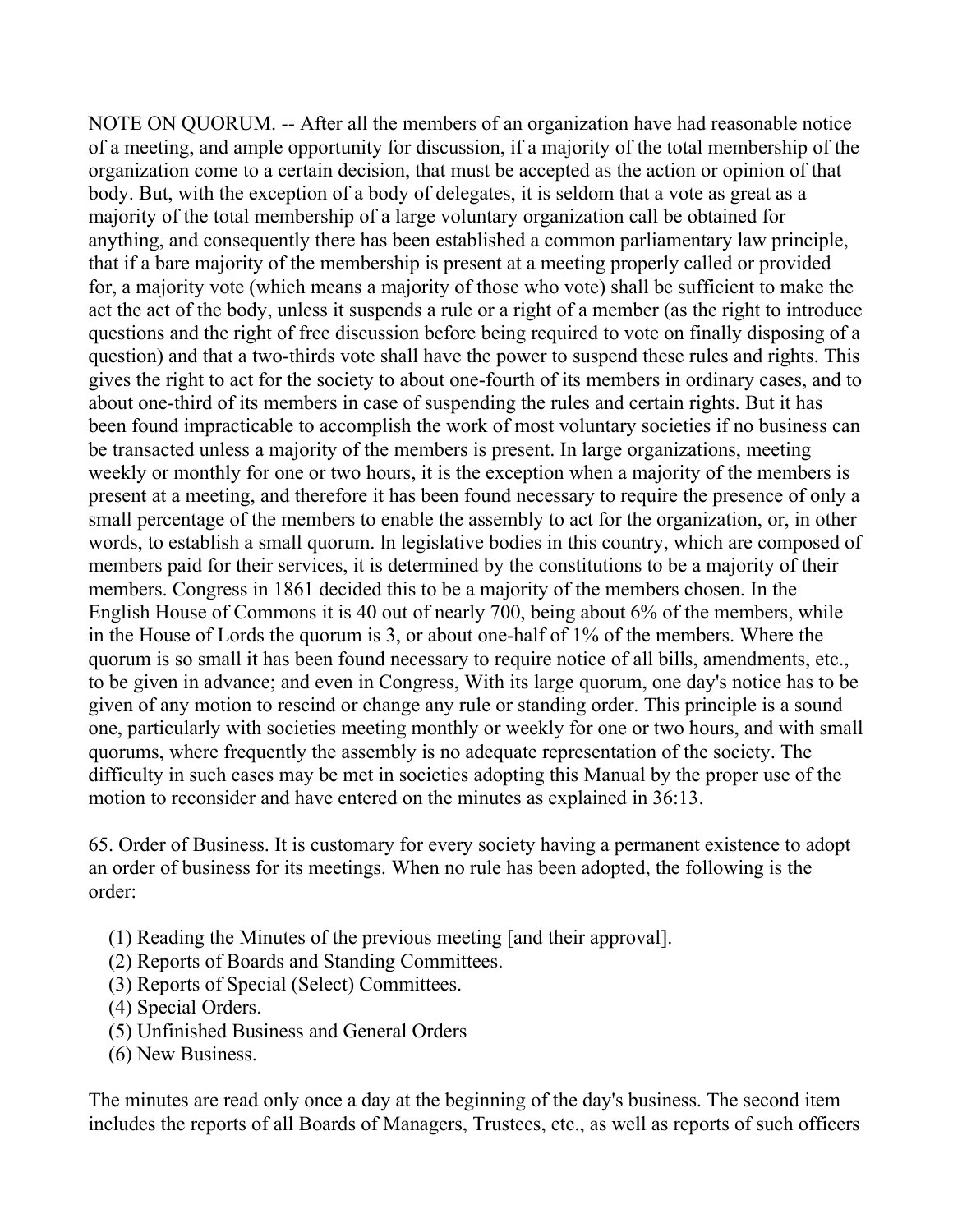as are required to make them. The fifth item includes, first, the business pending and undisposed of at the previous adjournment; and then the general orders that were on the calendar for the previous meeting and were not disposed of; and finally, matters postponed to this meeting that have not been disposed of.

The secretary should always have at every meeting a memorandum of the order of business for the use of the presiding officer, showing everything that is to come before the meeting. The chairman, as soon as one thing is disposed of, should announce the next business in order. When reports are in order he should call for the different reports in their order, and when unfinished business is in order he should announce the different questions in their proper order, as stated above, and thus always keep the control of the business.

If it is desired to transact business out of its order, it is necessary to suspend the rules [22], which can be done by a two-thirds vote But, as each resolution or report comes up, a majority can at once lay it on the table, and thus reach any question which it desires first to dispose of. It is improper to lay on the table or to postpone a class of questions like reports of committees, or in fact anything but the question before the assembly.

66. Nominations and Elections. Before proceeding to an election to fill an office it is customary to nominate one or more candidates. This nomination is not necessary when the election is by ballot or roll call, as each member may vote for any eligible person whether nominated or not. When the vote is viva voce or by rising, the nomination is like a motion to fill a blank, the different names being repeated by the chair as they are made, and then the vote is taken on each in the order in which they were nominated, until one is elected. The nomination need not be seconded. Sometimes a nominating ballot is taken in order to ascertain the preferences of the members. But in the election of the officers of a society it is more usual to have the nominations made by a committee. When the committee makes its report, which consists of a ticket, the chair asks if there are any other nominations, when they may be made from the floor. The committee's nominations are treated just as if made by members from the floor, no vote being taken on accepting them. When the nominations are completed the assembly proceeds to the election, the voting being by any of the methods mentioned under Voting, [46], unless the by-laws prescribe a method. The usual method in permanent societies is by ballot, the balloting being continued until the offices are all filled. An election takes effect immediately if the candidate is present and does not decline, or if he is absent and has consented to his candidacy. If he is absent and has not consented to his candidacy, it takes effect when he is notified of his election, provided he does not decline immediately. After the election has taken effect and the officer or member has learned the fact, it is too late to reconsider the vote on the election. An officer-elect takes possession of his office immediately, unless the rules specify the time. In most societies it is necessary that this time be clearly designated.

67. Constitutions, By-laws, Rules of Order, and Standing Rules. The rules of a society, in a majority of cases, may be conveniently divided into these four classes, though in some societies all the rules are found under one of these heads, being called either the constitution, or the bylaws, or the standing rules.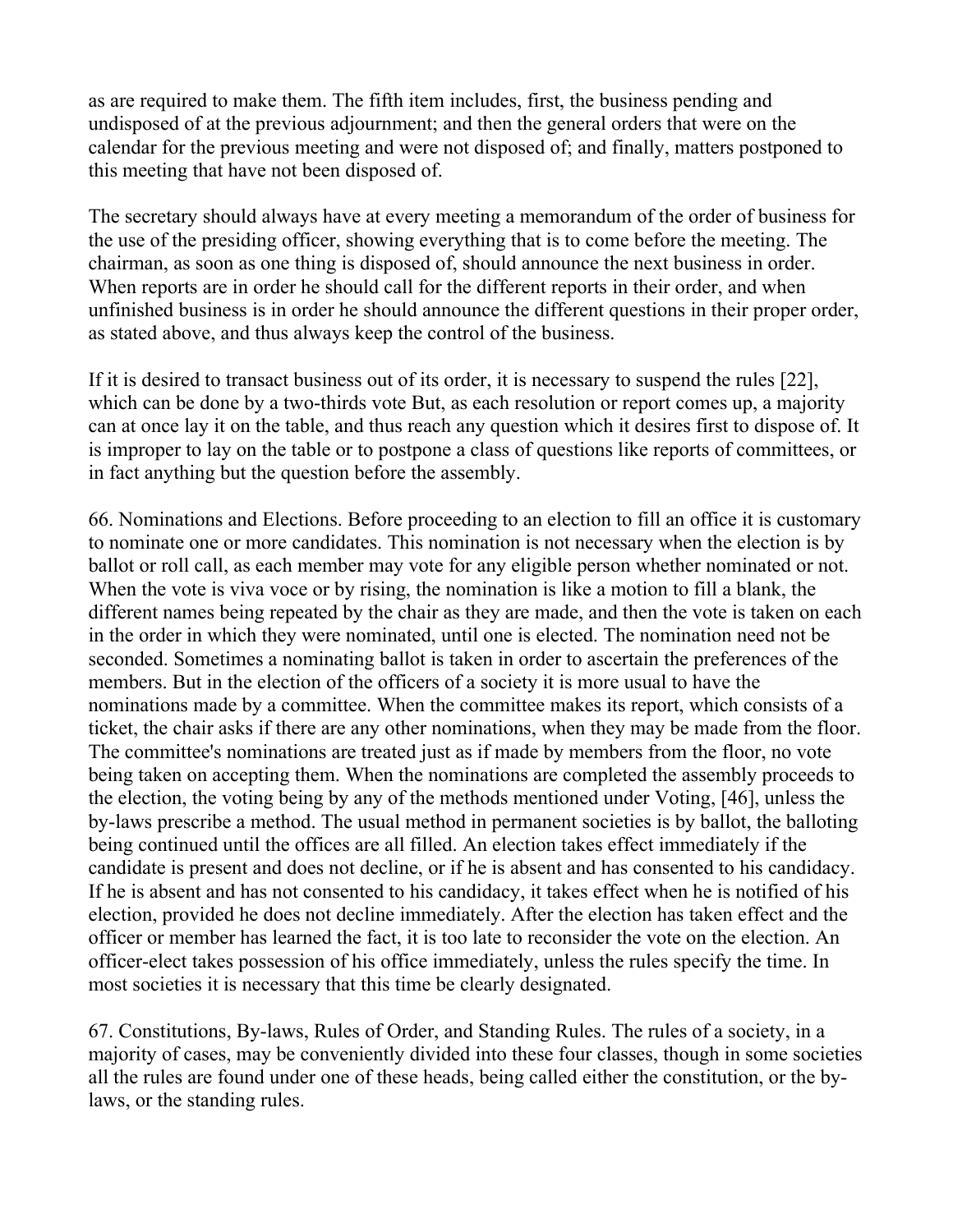Such provisions in regard to the constitution, etc., as are of a temporary nature should not be placed in the constitution, etc., but should be included in the motion to adopt, thus: "I move the adoption of the constitution reported by the committee and that the four directors receiving the most votes shall serve for three years, the four receiving the next largest numbers shall serve for two years, and the next four for one year, and that where there is a tie the classification shall be by lot;" or, "I move the adoption, etc....... and that Article III, shall not go into effect until after the close of this annual meeting." Or, if the motion to adopt has been made, it may be amended so as to accomplish the desired object.

Constitutions. An incorporated society frequently has no constitution, the charter taking its place, and many others prefer to combine under one head the rules that are more commonly placed under the separate heads of constitution and by-laws. There is no objection to this unless the by-laws are elaborate, when it is better to separate the most important rules and place them in the constitution. The constitution should contain only the following:

(1) Name and object of the society.

(2) Qualification of members.

(3) Officers and their election.

(4) Meetings of the society (including only what

is essential, leaving details to the by-laws).

(5) How to amend the constitution.

These can be arranged in five articles, or, the first one may be divided into two, in which case there would be six articles. Usually some of the articles should be divided into sections. Nothing should be placed in the constitution that may be suspended, except in the case of requiring elections of officers to be by ballot, in which case the requirement may be qualified so as to allow the ballot to be dispensed with by a unanimous vote when there is but one candidate for the office. The officers and board of managers or directors of an organization that meets only annually in convention, and the chairmen of such committees as it has authorized and has required to report to the convention, should be, if present at the convention, ex-officio members thereof, and provision for this should be made in the constitution. The constitution should require previous notice of an amendment and also a two-thirds or three-fourths vote for its adoption. Where the meetings are frequent, an amendment should not be allowed to be made except at a quarterly or annual meeting, after having been proposed at the previous quarterly meeting. [See Amendments to Constitutions, etc., 68.]

By-laws should include all the rules that are of such importance that they cannot be changed in any way without previous notice, except those placed in the constitution and the rules of order. Few societies adopt any special rules of order of their own under that name, contenting themselves with putting a few such rules in their by-laws and then adopting some standard work on parliamentary law as their authority. When a society is incorporated the charter may take the place of the constitution, and in such a case the by-laws would contain all the rules of the society, except those in the charter that cannot be changed without previous notice. The bylaws should always provide for their amendment as shown in 68, and also for a quorum,64. If it is desired to permit the suspension of any by-law it should be specifically provided for. By-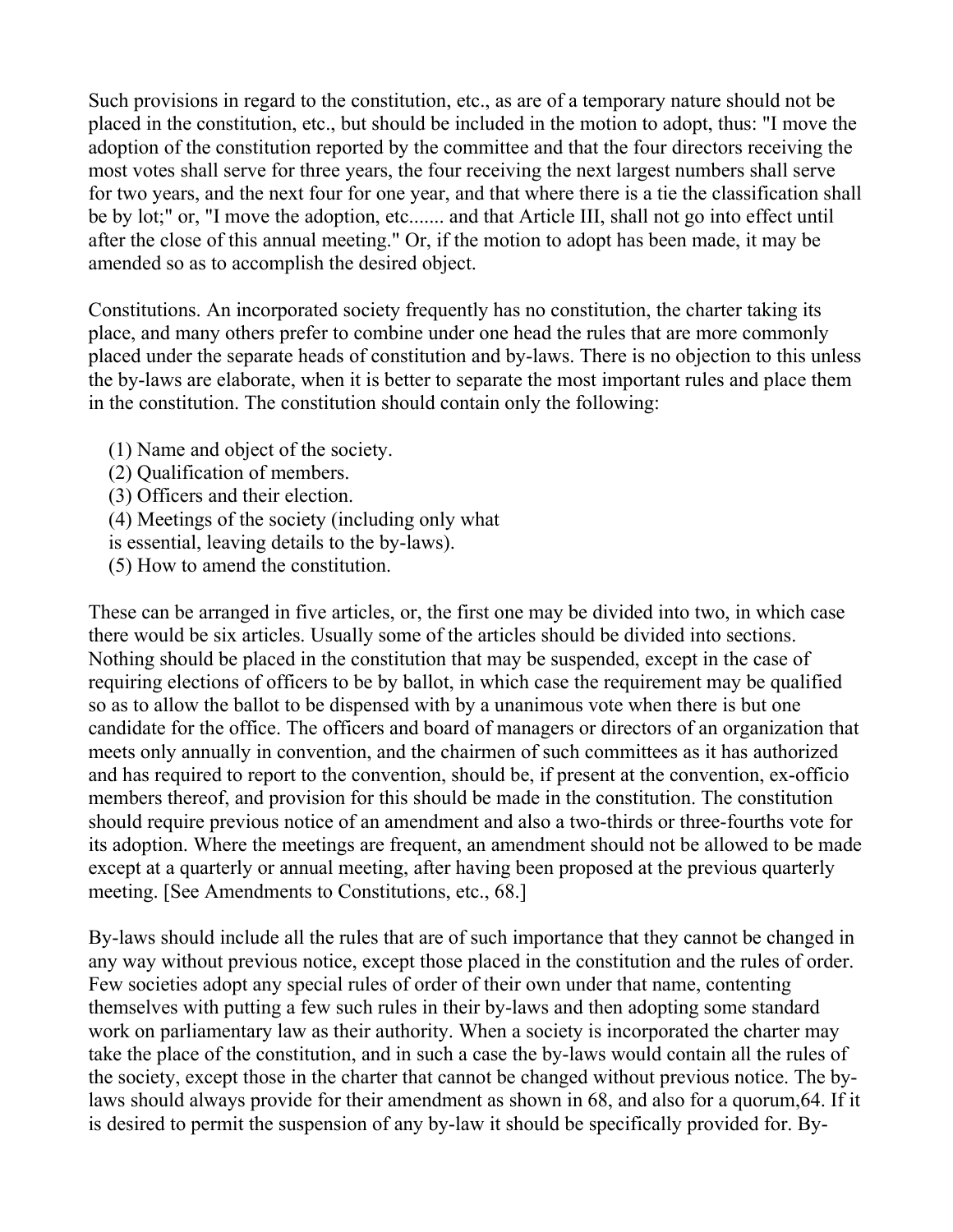laws, except those relating to business procedure, cannot be suspended, unless they expressly provide for their suspension. By-laws in the nature of rules of order may be suspended by a two-thirds vote, as stated in 22.

The duties of the presiding and recording officers of a deliberative assembly are defined in 58 and 59. But in many societies other duties are required of the president and the secretary, and these, together with the duties of the other officers, if any, should be defined in the by-laws. If a society wishes to provide for honorary officers or members, it is well to do so in the by-laws. Unless the by-laws state the contrary, these positions are simply complimentary, carrying with them the right to attend the meetings and to speak, but not to make motions or to vote. Honorary presidents and vice presidents should sit on the platform, but they do not, by virtue of their honorary office, preside. An honorary office is not strictly an office, and in no way conflicts with a member's holding a real office, or being assigned any duty whatever, the same as if he did not hold the honorary office. Like a college honorary degree, it is perpetual, unless rescinded. So it is proper, where desired, to include in the published list of honorary officers the names of all upon whom the honor has been conferred, even though deceased.

Rules of Order should contain only the rules relating to the orderly transaction of business in the meetings and to the duties of the officers. There is no reason why most of these rules should not be the same for all ordinary societies, and there is a great advantage in uniformity of procedure, so far as possible, in all societies all over the country. Societies should, therefore, adopt some generally accepted rules of order, or parliamentary manual, as their authority, and then adopt only such special rules of order as are needed to supplement their parliamentary authority. Every society, in its by-laws or rules of order, should adopt a rule like this: "The rules contained in [specifying the work on parliamentary practice] shall govern the society in all cases to which they are applicable, and in which they are not inconsistent with the by-laws or the special rules of order of this society." Without such a rule, any one so disposed can cause great trouble in a meeting.

Standing Rules should contain only such rules as may be adopted without previous notice by a majority vote at any business meeting. The vote on their adoption, or their amendment, before or after adoption, may be reconsidered. At any meeting they may be suspended by a majority vote, or they may be amended or rescinded by a two-thirds vote. If notice of the proposed action was given at a previous meeting or in the call for this meeting, they may be amended or rescinded by a majority vote. As a majority may suspend any of them for that meeting, these rules do not interfere with the freedom of any meeting and therefore require no notice in order to adopt them. Generally they are not adopted at the organization of a society, but from time to time as they are needed. Sometimes the by-laws of a society are called standing rules, but it is better to follow the usual classification of rules as given in this section. The following is an example of a standing rule:

Resolved, That the meetings of this society from April 1 to September 30 shall begin at 7:30 P.M., and during the rest of the year at 8 P.M.

No standing rule, or resolution, or motion is in order that conflicts with the constitution, or by-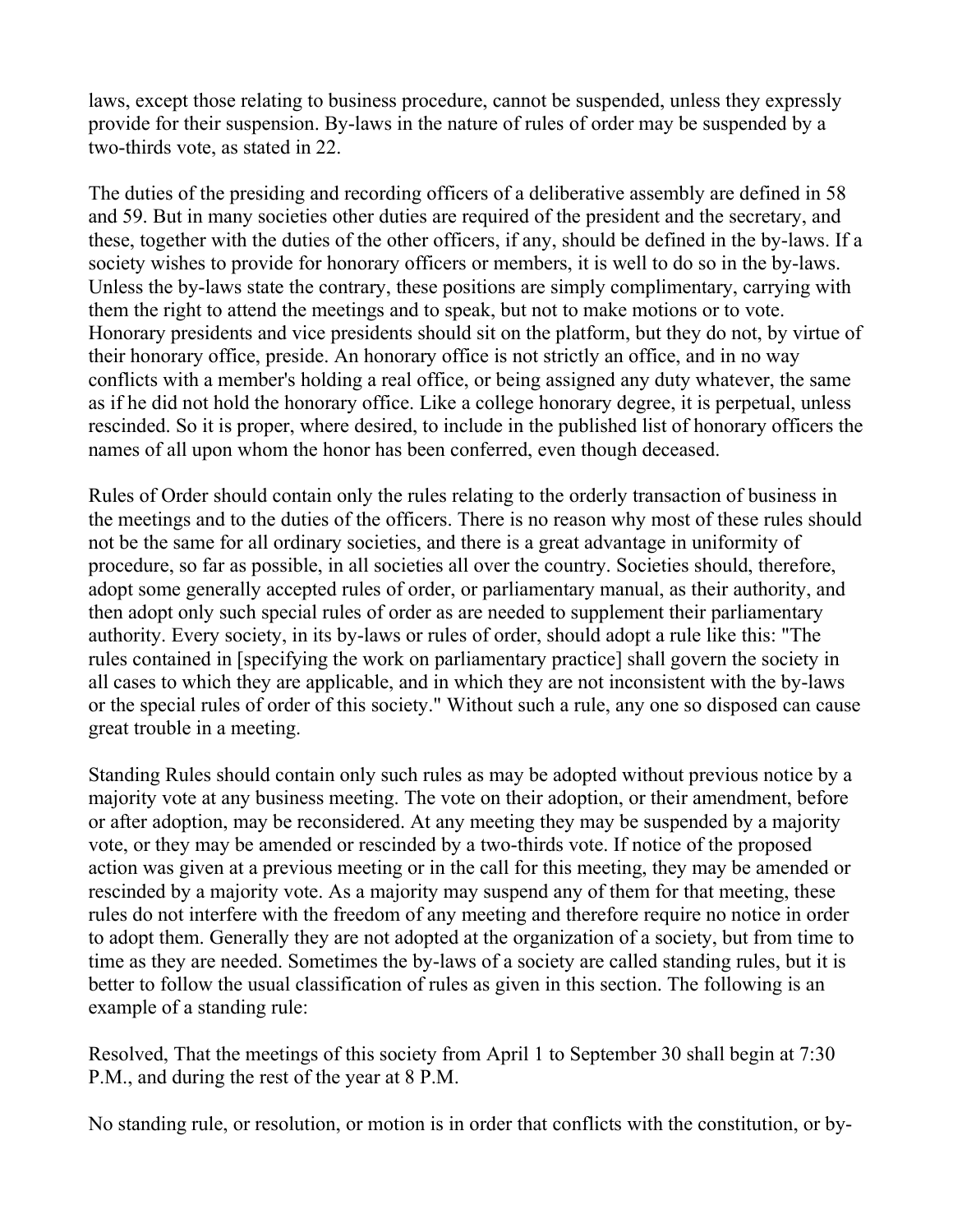laws, or rules of order, or standing rules.

68. Amendments of Constitutions, By-laws, and Rules of Order. Constitutions, by-laws, and rules of order, that have been adopted and contain no rule for their amendment, may be amended at any regular business meeting by a vote of the majority of the entire membership; or, if the amendment was submitted in writing at the previous regular business meeting, then they may be amended by a two-thirds vote of those voting, a quorum being present. But each society should adopt rules for the amendment of its constitution, by-laws, and rules of order, adapted to its own case, but always requiring previous notice and a two-thirds vote. Where assemblies meet regularly only once a year, the constitution, etc., should provide for copies of the amendment to be sent with the notices to the members or the constituency, instead of requiring amendments to be submitted at the previous annual meeting. The requirements should vary to suit the needs of each assembly, always providing for ample notice to the members or the constituency. In societies having very frequent meetings, and also monthly or quarterly meetings more especially devoted to business, it is well to allow amendments to the by-laws, etc., to be adopted only at the quarterly or annual meetings. In specifying when the amendment must be submitted, "the previous regular meeting" should be used instead of "a previous regular meeting," as in the latter case action on the amendment might be delayed indefinitely to suit the mover, and the object of giving notice be defeated. In prescribing the vote necessary for the adoption of an amendment, the expression "a vote of two-thirds of the members should never be used in ordinary societies, especially in large organizations with quorums smaller than a majority of the membership, as in such societies it is seldom that two-thirds of the members - that is, two-thirds of the entire membership -- is ever present at a meeting. If it is desired to require a larger vote than two-thirds (that is, two-thirds of the votes cast, a quorum being present), the expression "a vote of two-thirds of the members present," should be used. Instead of submitting the amendment in writing, sometimes only notice, or written notice, of an amendment is required. Unless the notice is required to be in writing it may be given orally. In any case, only the purport of the amendment is necessary, unless the rule requires that the amendment itself shall be submitted.

If a committee is appointed to revise the by-laws and report at a certain meeting, this would be all the notice required, and the amendments could be immediately acted upon, if the by-laws required only previous notice of an amendment. But if they required the amendment, or "notice of such amendment," to be submitted at the previous regular meeting, the revision could not be taken up until the next regular meeting after the committee had submitted its report. The committee may submit a substitute for the by-laws unless it is limited as to its report, as a substitute is an amendment. Great care should be exercised in amending constitutions, etc., to comply with every rule in regard to their amendment.

An amendment to the constitution, or anything else that has already been adopted, goes into effect immediately upon its adoption, unless the motion to adopt specifies a time for its going into effect, or the assembly has previously adopted a motion to that effect. While the amendment is pending, a motion may be made to amend by adding a proviso similar to this, "Provided, that this does not go into effect until after the close of this annual meeting." Or, while the amendment is pending, an incidental motion may be adopted that in case the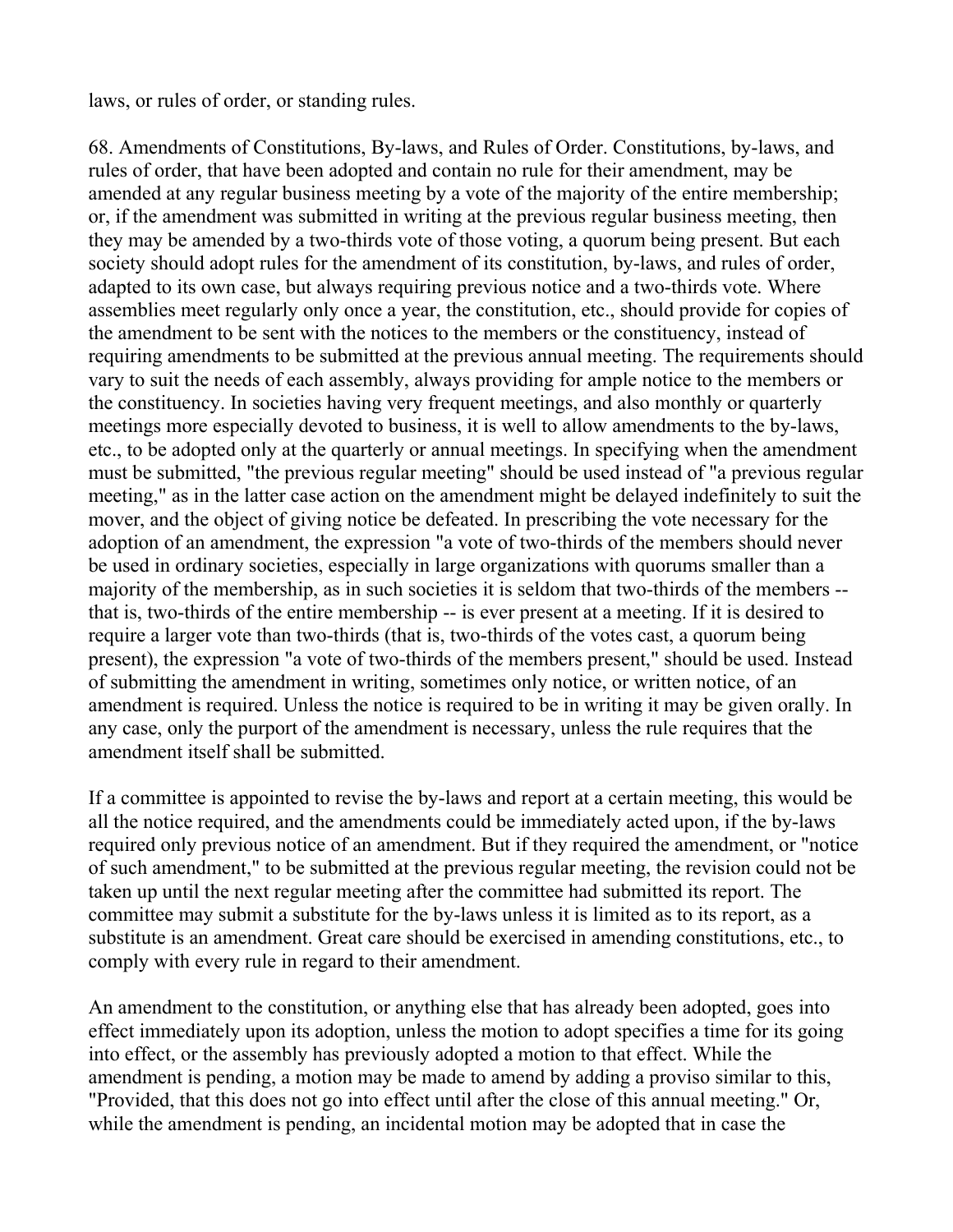amendment is adopted it shall not take effect until a specified time. This requires only a majority vote.

Amending a proposed amendment to the constitution, etc., may be accomplished by a majority vote, without notice, subject to certain restrictions. The assembly is not limited to adopting or rejecting the amendment just as it is proposed, but no amendment is in order that increases the modification of the rule to be amended, as otherwise advantage could be taken of this by submitting a very slight change that would not attract attention and then moving the serious modification as an amendment to the amendment.

Thus, if the by-laws placed the annual dues of members at \$2.00, and an amendment is pending to strike out 2 and insert 5, an amendment would be in order to change the 5 to any number between 2 and 5; but an amendment would not be in order that changed the 5 to any number greater than 5 or less than 2. Had notice been given that it was proposed to increase the dues to more than 5 dollars, or to reduce them below 2 dollars, members might have been present to oppose the change, who did not attend because they were not opposed to an increase as high as 5 dollars. The same principle applies to an amendment in the nature of a substitute, the proposed substitute being open to amendments that diminish the changes, but not to amendments that increase those that are proposed, or introduce new changes. Thus, if an amendment is pending, substituting a new rule for one that prescribes the initiation fee and annual dues, and the substitute does not change the annual dues, then a motion to amend it so as to change the annual dues would be out of order. The notice must be sufficiently definite to give fair warning to all parties interested as to the exact points that are to be modified. The proposed amendment is a main motion, and that is the only question before the assembly. It is subject to amendments of the first and second degree, like other main motions, and no amendment that is not germane to it is in order.

A society can amend its constitution and by-laws so as to affect the emoluments and duties of officers already elected, or even to do away with the office altogether. If it is desired that the amendment should not affect officers already elected, a motion to that effect should be adopted before voting on the amendment; or the motion to amend could have added to it the proviso that it should not affect officers already elected. There is something in the nature of a contract between a society and its officers which either one can modify to some extent, or even terminate, but it must be done with reasonable consideration for the other party. A secretary, for instance, has no right to refuse to perform his duties on the ground that he has handed in his resignation. On the other hand, the society cannot compel him to continue in office beyond a reasonable time to allow for choosing his successor.

Care should be exercised in wording the sections providing for amending the constitution, etc, to avoid such tautology as "amend, or add to, or repeal," or "alter or amend," or "amend or in any way change." The one word amend covers any change whatever in the constitution, etc., whether it is a word or a paragraph that is added or struck out, or replaced by another word or paragraph, or whether a new constitution, etc., is substituted for the old one.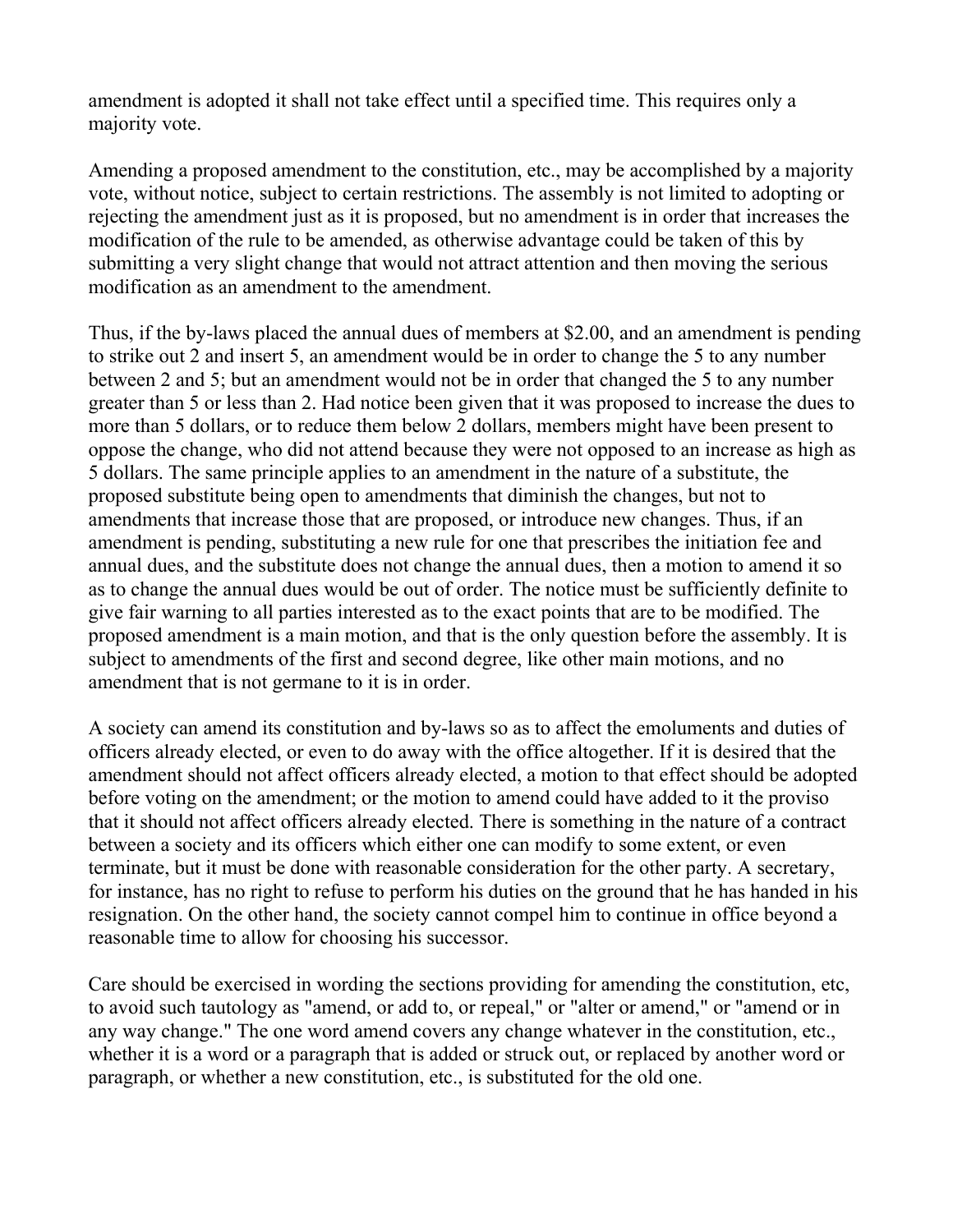## PART II.

Organization, Meetings, and Legal Rights of Assemblies. Art. XII. Organization and Meetings.

69. An Occasional or Mass Meeting.

- (a) Organization
- (b) Adoption of Resolutions
- (c) Committee to Draft Resolutions
- (d) Semi-Permanent Mass Meeting
- 70. A Permanent Society
	- (a) First Meeting
	- (b) Second Meeting
	- (c) Regular Meeting

71. Meeting of a Convention.

- (a) An Organized Convention
- (b) A Convention not yet Organized

69. An Occasional or Mass Meeting. (a) Organization. Before calling a meeting that is not one of an organized society, the following Preliminary Steps should be taken: Those who are responsible for the call should consult together and agree upon the place and time of the meeting, how the notice shall be given, who shall call the meeting to order and nominate the chairman, who shall be nominated for chairman, and who shall explain the object of the meeting. It is also good policy sometimes to have a set of resolutions drafted in advance to submit to the meeting.

It is not customary to call mass meetings to order promptly at the appointed time, but to wait ten or fifteen minutes, when the one chosen for the purpose steps to the front and says: "The meeting will please come to order; I move that Mr. A act as [or I nominate Mr. A for] chairman of this meeting." Some, one else says, "I second the motion [or nomination]." The first member then puts the question to vote, by saying, "It has been moved and seconded that Mr. A act as [or Mr. A has been nominated for] chairman of this meeting; those in favor of the motion [or nomination] say aye;" and then the affirmative vote is taken, he says, "Those opposed say no." If the majority vote is in the affirmative, he says, "The ayes have it, and Mr. A is elected chairman. He will please take the chair." If the motion is lost he announces that fact, and calls for the nomination of some one else for chairman, and proceeds with the new nomination as in the first case.

The member who calls the meeting to order, instead of making the motion himself, may act as temporary chairman, and say, "The meeting will please come to order; will some one nominate a chairman?" He puts the question to vote on the nomination as described above, or as below,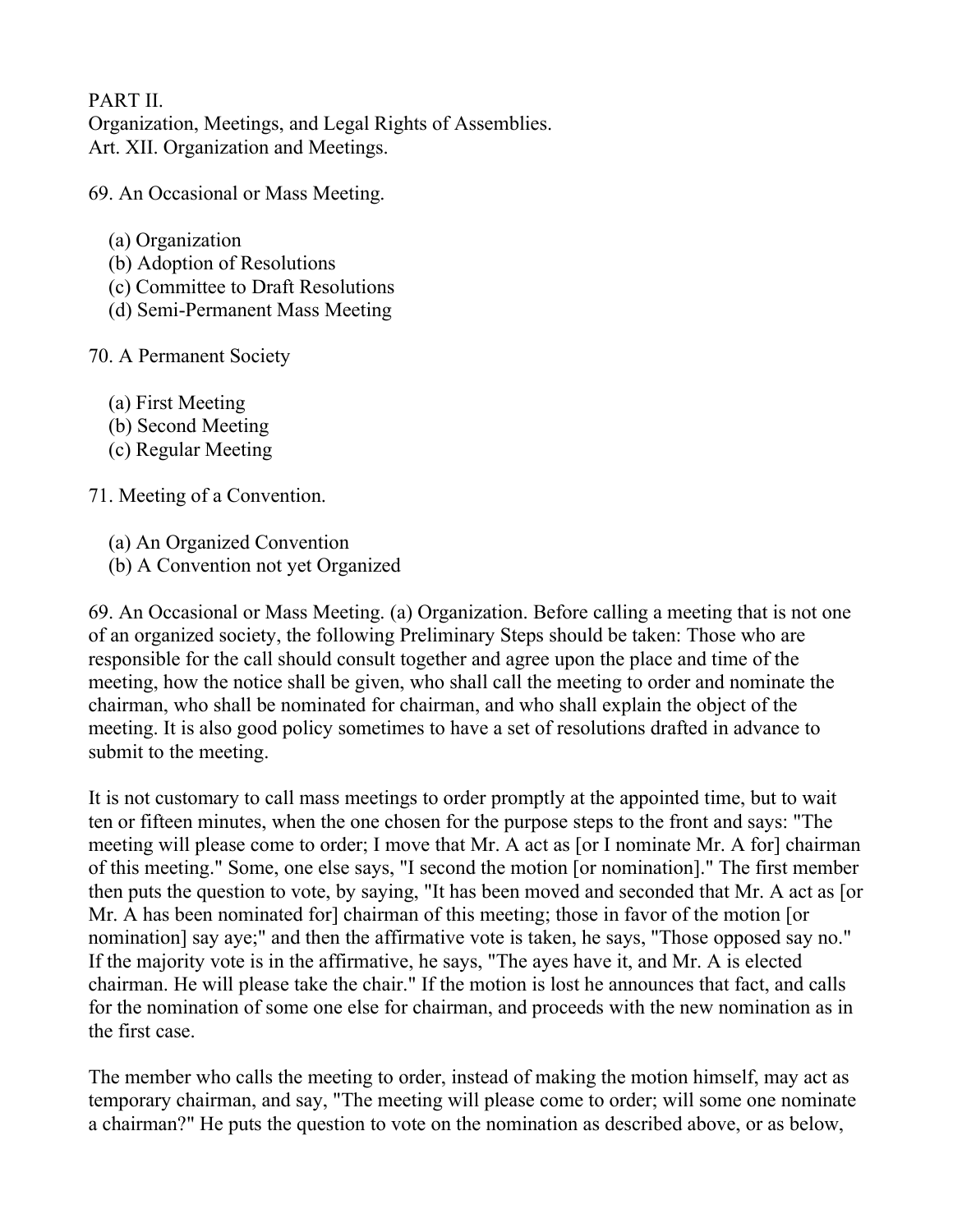in case of the secretary. This is dangerous, however, in large meetings, where an incompetent person may be nominated and elected chairman. In large assemblies, the member who nominates, with one other member, frequently conducts the presiding officer to the chair, and the chairman makes a short speech, thanking the assembly for the honor conferred on him.

When the chairman takes the chair he says, "The first business in order is the election of a secretary." Some one then makes a motion as just described, or he says, "I nominate Mr. B," when the chairman puts the question as below. Sometimes several names are called out, and the chairman, as he hears them, says, "Mr. B is nominated; Mr. C is nominated," etc.; he then takes the vote on the first one he heard, putting the question in a form similar to this: "As many as are in favor of Mr. B for secretary say aye; those opposed say no. The chair is in doubt: those in favor of Mr. B for secretary will rise; those opposed will rise. The negative has it and the motion is lost. As many as are in favor of Mr. C for secretary say aye; those opposed say no. The ayes have it, and Mr. C is elected secretary. He will please take his place at the desk." If Mr. C fails of election the vote is taken on the next nominee, and so on until one is elected. The secretary should take his seat near the chairman, and keep a record of the proceedings, as described in 59. The chairman should always stand in putting the question to vote, and in large assemblies it is better f or him to stand while stating the question. During debate he should be seated, and pay attention to the discussion. When nominations are made it is optional whether they are seconded or not. They are usually not debated, though sometimes the one making the nomination and the one seconding it say a few words at the time in favor of their nominee. A nomination cannot be amended. If additional officers are desired, they may be elected in the same manner as the secretary.

(b) Adoption of Resolutions. These two officers are all that are usually necessary, so as soon as the secretary is elected, the chairman directs the secretary to read the call for the meeting and then calls on the person most familiar with the question to explain the object of the meeting more fully, or he may do this himself. This explanation should be immediately followed by some one's offering a series of resolutions previously prepared, or by his moving the appointment of a committee to prepare resolutions upon the subject In the first case he rises and says, "Mr. Chairman;" the chairman responds, "Mr. C." Mr. C, having thus obtained the floor, says, "I move the adoption of the following resolutions," which he reads and hands to the chairman. Some one else says, "I second the motion." The chairman then says, "It has been moved and seconded to adopt the following resolutions," which he reads, or directs the secretary to read, and then says, "The question is on the adoption of the resolutions." If no one rises at once, he asks, "Are you ready for the question?" The resolutions are now open to debate and amendment. They may be referred to a committee, or may have any other subsidiary motion applied to them. When the debate appears to be finished, the chair again asks, "Are you ready for the question?" If no one then rises, he says, "As many as are in favor of the adoption of the resolutions say aye;" after the ayes have voted, he says, "As many as are of a contrary opinion [or are opposed] say no;" he then announces the result of the vote as follows: "The ayes have it [or the motion is carried] and the resolutions are adopted." If the debate has lasted any length of time, he should, before taking the vote, have the resolutions again read.

It is the practice, in legislative bodies, to send to the clerk's desk all resolutions, bills, etc., the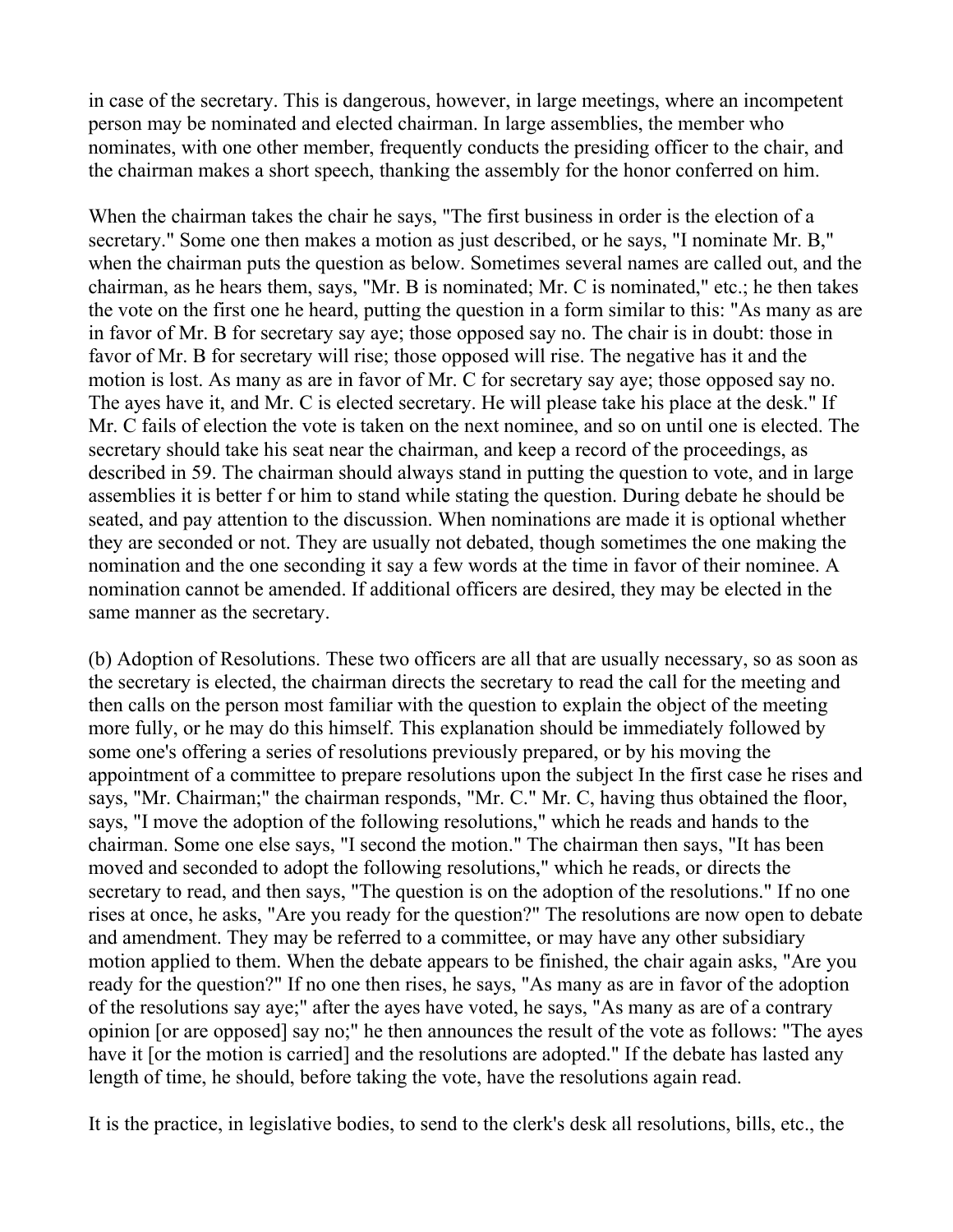title of the bill and the name of the member introducing it being indorsed on each. In such bodies, however, there are several clerks and only one chairman. In most assemblies there is but one clerk or secretary, and as he has to keep the minutes, there is no reason for his being constantly interrupted to read every resolution offered. In such assemblies, unless there is a rule or established custom to the contrary, it is usually much better to hand all resolutions, reports, etc., directly to the chairman. If they were read by the member introducing them, and no one calls for another reading, the chairman may omit reading them when he thinks they are fully understood. [For the manner of reading and stating the question when the resolution contains several paragraphs, see 24.]

Dividing Resolutions. If the committee reports several independent resolutions relating to different subjects, the chair must state the question separately on the resolution, or resolutions, relating to each subject, on the request of a single member. If the resolutions relate to a single subject and yet each one is capable of standing alone if all the rest are rejected, they may be divided by a majority vote on a motion to divide the question, as explained in 24, If the resolutions are so connected that they cannot stand alone, then the proper way to secure a separate vote on any objectionable resolution is to move to strike it out. When the chair states the question on striking it out, the resolution is open to amendments of the second degree, so as to perfect it, before the vote is taken on striking it out. [See 33:6.]

Amending a Resolution. If it is desired to amend a pending resolution, that is, a resolution that the chair has stated as before the assembly for action, a member rises and obtains the floor as already described, and offers, or moves, his amendment, thus: "I move to insert the words 'with asphalt' after the word 'paved.'" If the motion is not at once seconded, the chair asks if the motion is seconded. In a large assembly he should repeat the motion before making this inquiry, as members who would be willing to second the motion may not have heard it. In fact, the chair must usually assume that some members do not hear what is said from the floor, and therefore that he must always repeat motions and the result of votes. The motion being seconded, the chair states the question thus: "It is moved and seconded to amend the resolution by inserting the words 'with asphalt' after the word 'paved.' Are you ready for the question?" The question is now open to debate and amendment, which must be confined, however, to the amendment, as it has superseded the resolution and has become what is termed the immediately pending question. If no one rises to claim the floor, the chair puts the question thus: "As many as are in favor of the amendment [or motion] say aye; those opposed say no. The ayes have it, and the amendment is adopted. The question is now on the resolution as amended, which is as follows [repeat the amended resolution]. Are you ready for the question?" The resolution is again open to debate and amendment, as it has again become the immediately pending question. When the chair thinks the debate ended, he asks, "Are you ready for the question?" If no one rises to claim the floor, he puts the question on the resolution, thus: "The question is on adopting the following resolution: "Resolved, That ................... Those in favor of the motion [or, of adopting the resolution] say aye; those opposed say no. The ayes have it, and the resolution is adopted."

(c) Committee to Draft Resolutions. If it is preferred to appoint a committee to draft resolutions, a member, after he has addressed the chair and has been recognized, says: "I move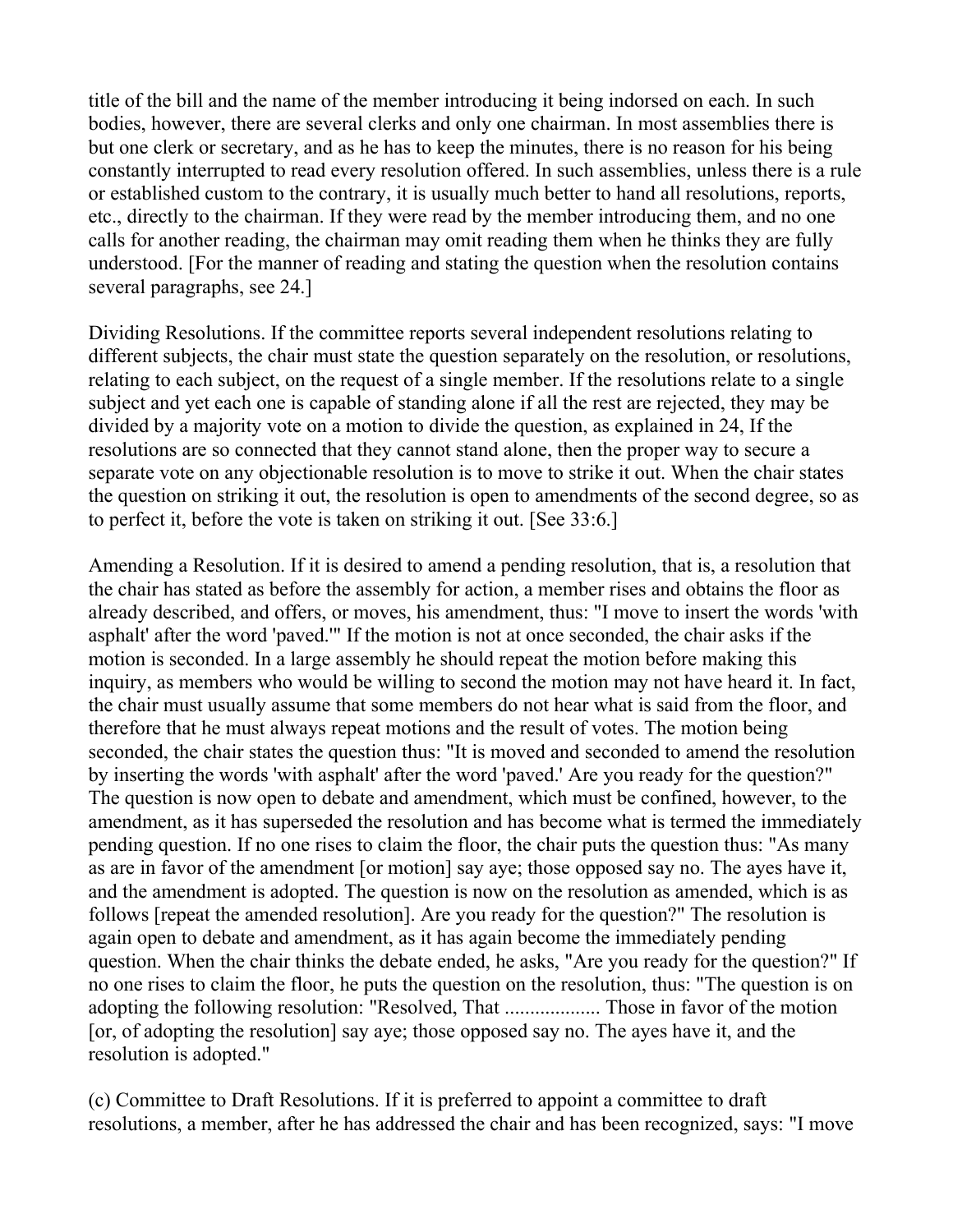that a committee of five be appointed by the chair to draft resolutions expressive of the sense of this meeting on," etc., adding the subject for which the meeting was called. The motion being seconded, the chairman states the question thus: "It has been moved and seconded that a committee of five be appointed by the chair to draft resolutions, etc. [repeat the motion]. Are you ready for the question?" If no one rises he may put the question thus: "As many as are in favor of the motion say aye; those opposed say no. The ayes have it and the motion is adopted." Or, it may be put thus: "The question is, 'Shall a committee of five be appointed by the chair to draft resolutions, etc. [repeating the motion]?' As many as are of the affirmative will raise their right hands. As many as are of the negative will signify it in the same way. The affirmative has it and the motion is adopted. The chair will appoint Messrs. A, B, C, D, and E as the committee on resolutions. The committee will withdraw and prepare the resolutions as quickly as possible. What is the further pleasure of the meeting?"

In a mass meeting, or in any very large assembly, it is safer to have all committees appointed by the chair. If the assembly, however, prefers a different method, the procedure is as described in 32; or the following method may be adopted: A member moves, "That a committee be appointed to draft resolutions," etc. This motion being adopted, the chair asks: "Of how many shall the committee consist?" If only one number is suggested, he announces that the committee will consist of that number; if several numbers are suggested, he states the different ones, and then takes a vote on each, beginning with the largest, until one number is selected. He then inquires: "How shall the committee be appointed?" This is usually decided without the formality of a vote. The committee may be "appointed" by the chair, in which case the chairman names the committee, and no vote is taken; or the committee may be "nominated" by the chair, or by members of the assembly (no member naming more than one, except by unanimous consent), and then the assembly votes on their appointment. When the chairman nominates, after stating the names, he puts one question on the entire committee, thus: "As many as are in favor of these gentlemen constituting the committee say aye," etc. If nominations are made by I members of the assembly, and more names are mentioned than the number of the committee, a separate vote must be taken on each name, in the order of nomination, until the committee is filled.

When the committee is appointed, it should at once retire and agree upon a report, which should be written out as described in 52. During its absence other business may be attended to, or the time may be occupied with hearing addresses. If the chairman sees the committee return to the room, he should announce, as soon as the pending business is disposed of, or the member speaking closes, that the assembly will now hear the report of the committee on resolutions: or, before this announcement he may ask if the committee is prepared to report. If the chairman does not notice the return of the committee, its chairman avails himself of the first opportunity to obtain the floor, when he says: "The committee appointed to draft resolutions is prepared to report." The chairman tells him that the assembly will now hear the report, which is then read by the chairman of the committee, who immediately moves its adoption, and then hands it to the presiding officer, upon which the committee is dissolved without any action of the assembly. The chairman then proceeds as stated above when the resolutions were offered by a member. If it is not desired immediately to adopt the resolutions, they may be debated, modified, their consideration postponed, etc., as explained in 10.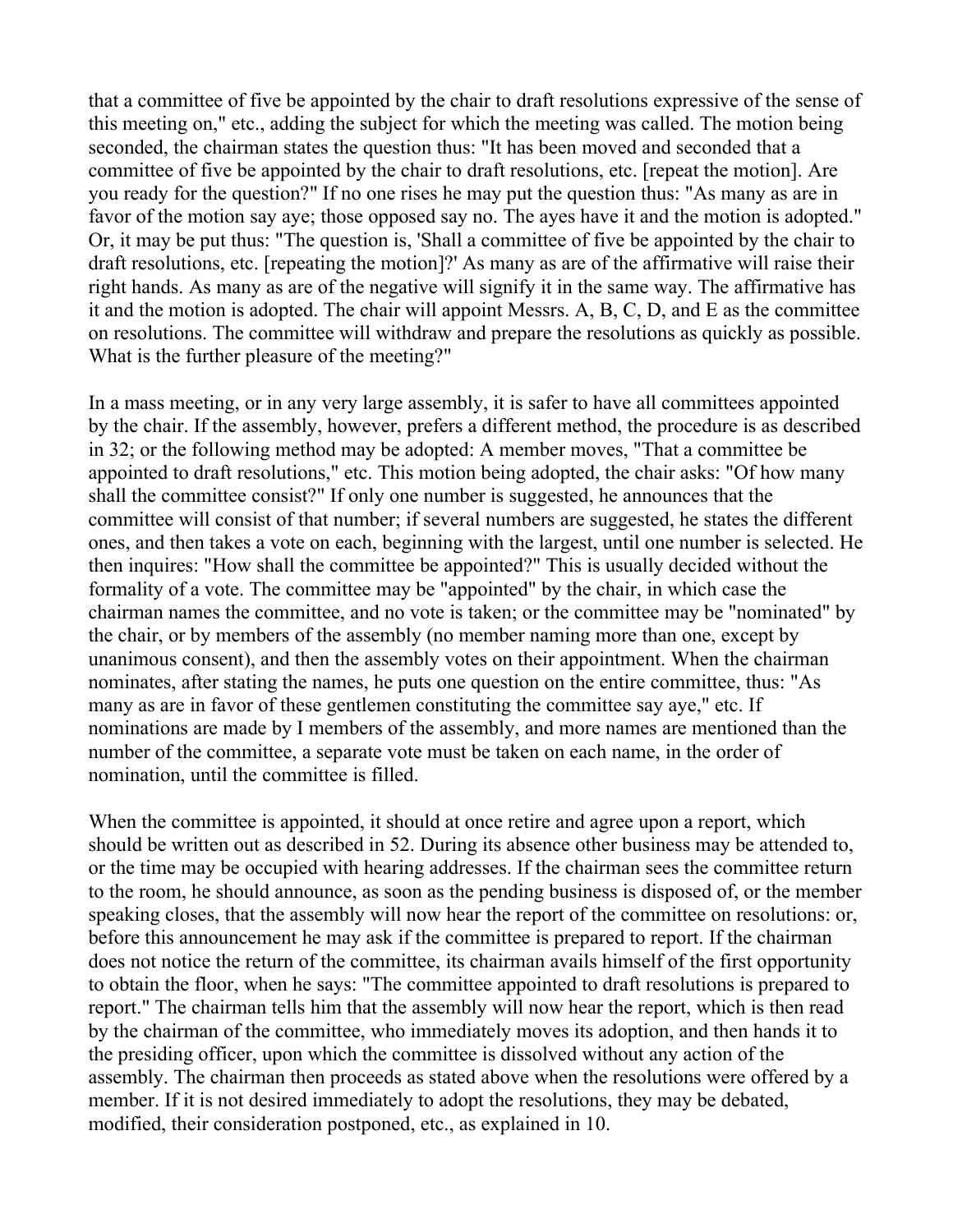When through with the business for which the assembly was convened, or when from any other cause it is desired to close the meeting, some one moves "to adjourn." If no time has been appointed for another meeting, this motion may be amended and debated as any other main motion. If the motion is carried, and no other time for meeting has been appointed, the chairman, in case the ayes and noes are nearly equal, says: "The ayes seem to have it, the ayes have it, the motion is adopted, and we stand adjourned without day (sine die)." If the vote is overwhelmingly in the affirmative, the expression, "The ayes seem to have it," should be omitted. If a time for an adjourned meeting has been appointed, the chair declares the assembly "adjourned to 8 o'clock next Wednesday evening," or whatever is the appointed time. Before declaring the adjournment, or even taking a vote on adjourning, the chair should satisfy himself that all required notices are given.

(d) Semi-Permanent Mass Meetings. Sometimes it is desirable to continue the mass meetings until a certain object is accomplished, and in such case the assembly may prefer to make a temporary organization at first, and then make their semi-permanent organization with more deliberation. If so, the assembly would be organized as just described, only adding "pro tem." to the title of the officers, thus, "chairman pro tem." The "pro tem." is never used in addressing the officers. As soon as the secretary pro tem,. is elected, a committee is usually appointed to nominate the semi-permanent officers, as in the case of a convention. A committee on rules should also be appointed, which should recommend a few rules providing for the time and place for holding the meetings, for some authority on parliamentary law, and for the number and length of speeches allowed, if two speeches not to exceed ten minutes each is not; satisfactory.

Frequently the presiding officer is called the President, and sometimes there is a large number of Vice Presidents appointed for merely complimentary purposes. The Vice Presidents in large formal meetings sit on the platform beside the President, and in his absence, or when he vacates the chair, the first on the list that is present should take the chair.

70. A Permanent Society. (a) First Meeting. When it is desired to form a permanent society, those interested in it should consult together and carefully lay their plans before calling a meeting to organize the society. They should also be careful in calling the meeting to see to it that there is a majority in sympathy with their plans. By neglect of this, and giving a newspaper invitation to all interested in the object to attend the meeting, those who originated the work have found themselves in the minority and not in sympathy with the constitution which was adopted, so that they did not care to join the society after it was organized. Having taken all the preliminary steps, then, as described in case of a mass meeting [69], they invite those who they have reason to think are in sympathy with their general plans to meet at a certain time and place to consider the question of organizing a society for a certain purpose. As one of their preliminary steps they should procure copies of the constitutions and by-laws of several similar societies for the use of the committee in drafting their own.

It is not usual in meetings called to organize a society, or in mass meetings, to commence until ten or fifteen minutes after the appointed time, when the person previously selected for the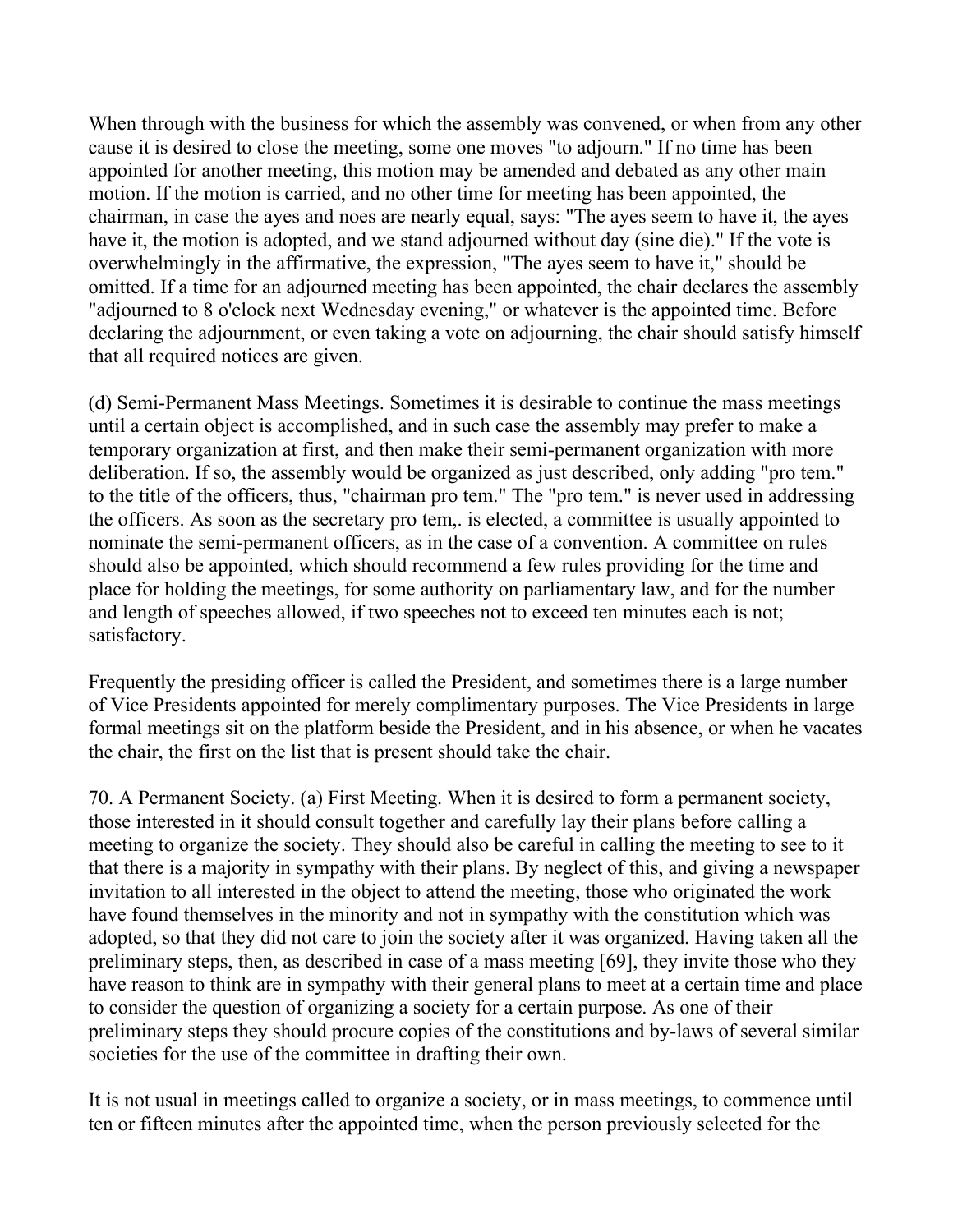purpose steps forward and says: "The meeting will please come to order; I move that Mr. A act as chairman of this meeting." Some one "seconds the motion," when the one who made the motion puts it to vote (or, as it is called, "puts the question"), as already described under a "mass meeting" [69]; and, as in that case, when the chairman is elected he takes the chair and announces, as the first business in order, the election of a secretary.

After the secretary is elected, the chairman calls on the member who is most interested in forming the society to state the object of the meeting. When this member rises he says, "Mr. Chairman." The chairman then announces his name, when the member proceeds to state the object of the meeting. Having finished his remarks, the chairman may call on other members to give their opinions on the subject, and sometimes a particular speaker is called out by members who wish to hear him. The chairman should observe the wishes of the assembly, and, while being careful not to be too strict, he must not permit any one to occupy too much time and weary the assembly.

When a sufficient time has been spent in this informal way, some one should offer a resolution, so that definite action can be taken. Those interested in arranging for the meeting, if it is to be a large one, should have previously agreed upon what is to be done, and be prepared, at the proper time, to offer a suitable resolution, which may be in form similar to this: "Resolved, That it is the sense of this meeting that a society for (state the object of the society) should now be formed in this city." This resolution, when seconded and stated by the chair, is open to debate and amendment, and is treated as already described [69]. This preliminary motion could have been offered at the commencement of the meeting, and if the meeting is a very large one this is generally better than to have the informal discussion.

After this preliminary motion has been voted on, or even without waiting for such a motion to be made, one like this may be offered: "I move that a committee of five be appointed by the chair to draft a constitution and by-laws for a society for (here state the object), and that it report at an adjourned meeting of this assembly." This motion can be amended by striking out and adding words, etc., and it is debatable.

When this committee is appointed, the chairman may inquire; "Is there any other business to be attended to?" or, "What is the further pleasure of the assembly [or club, or convention, etc.]?" When all business is finished, a motion may be made to adjourn to meet at a certain place and time, which, when seconded and stated by the chair, is open to debate and amendment. It is usually better to fix the time of the next meeting at an earlier stage of the meeting; and then, when it is desired to close the meeting, move simply "to adjourn," which cannot be amended or debated. When this motion is carried, the chairman says, "This meeting stands adjourned to meet at," etc., specifying the time and place of the next meeting.

(b) Second Meeting. At the next meeting the officers of the previous meeting, if present, serve until the permanent officers are elected. When the hour arrives for the meeting, the chairman, standing, says, "The meeting will please come to order;" as soon as the assembly is seated, he says. "The secretary will read the minutes of the last meeting," and then takes his seat. If any one notices an error in the minutes, he should state the fact as soon as the secretary finishes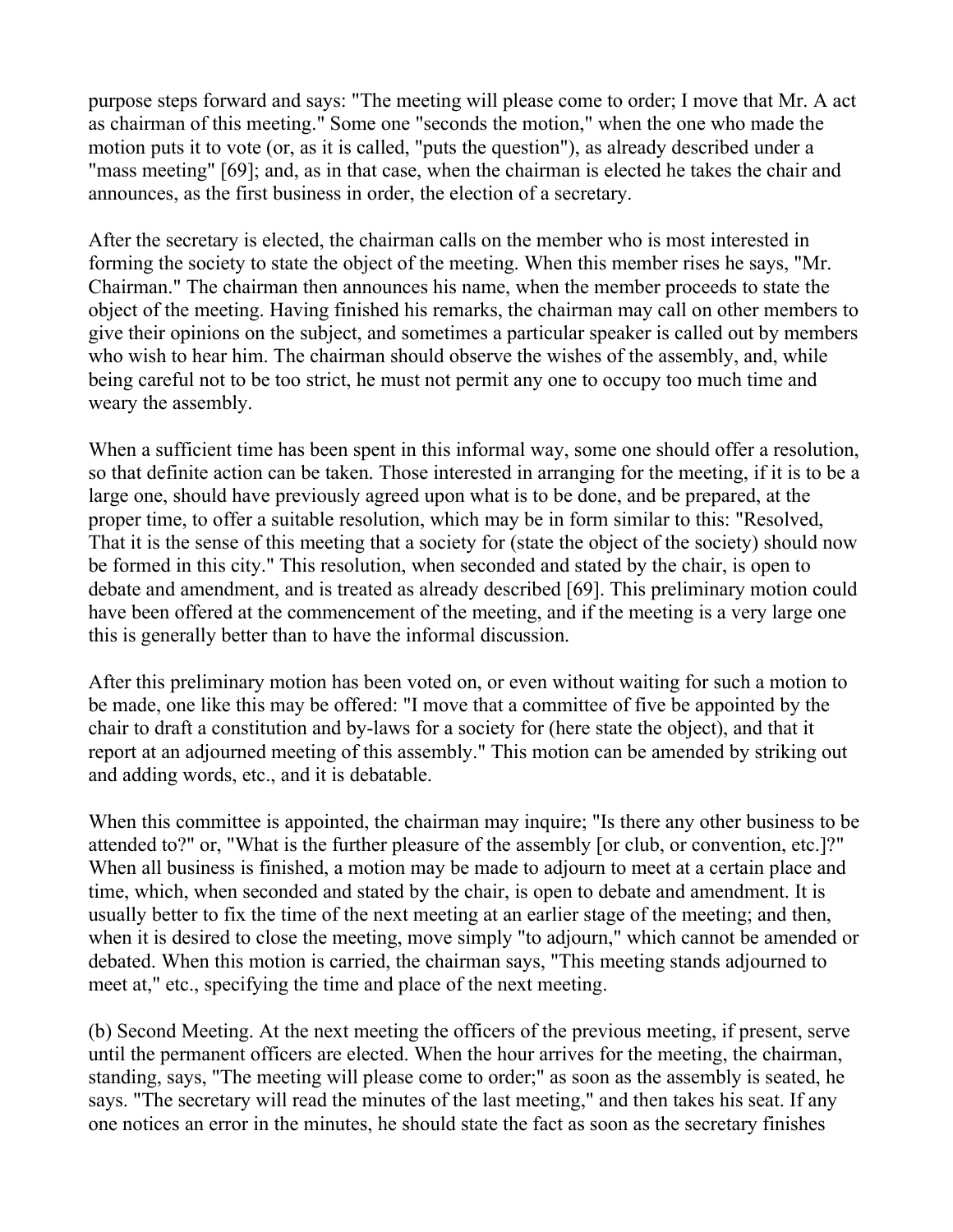reading them; if there is no objection, without waiting for a motion, the chairman directs the secretary to make the correction. The chairman then says, "There being no [further] corrections, the minutes stand approved as read [or as corrected]."

The chair then announces, as the next business in order, the hearing of the report of the committee on the constitution and by-laws. The chairman of the committee, after addressing "Mr. Chairman" and being recognized, says something like this: "The committee appointed to draft a constitution and by-laws has agreed upon the following, and has directed me to report the same and move their adoption." He then reads them, moves their adoption, and hands them to the chair. The motion being seconded, the chair says: "It has been moved and seconded to adopt the constitution and by-laws reported by the committee. The question is on the adoption of the constitution, which will now be read." The constitution is then read from the platform by the secretary, or by the chairman of the committee, as the chair directs. This reading may be dispensed with by general consent, as it has already been read. He then reads, or has read, the first paragraph, and asks if there are any amendments proposed to this paragraph. When through with amending it he says, "There being no [further] amendments to this paragraph, the next will be read." No vote should be taken on adopting the separate paragraphs. He thus proceeds through the entire constitution, and then says the whole constitution is now open to amendment. This is the time to insert additional paragraphs, or make any amendments to the earlier paragraphs rendered necessary by changes made in the later ones.

When the chairman thinks the constitution has been modified to suit the wishes of the assembly, he inquires: "Are you ready for the question?" If no one wishes to speak, he puts the question: "As many as are in favor of adopting the constitution as amended say aye;" and then, "As many as are opposed say no." He distinctly announces the result of the vote. This should never be omitted. Only a majority vote is required to adopt a constitution of a new society, or to amend it before it is adopted.

The chairman now states that the constitution having been adopted, it will be necessary for those wishing to become members to sign it (and pay the initiation fee, if required by the constitution), and, if the assembly is a large one, suggests that a recess be taken for the purpose. A motion is then made to take a recess for, say, ten minutes, or until the constitution is signed. The constitution being signed, no one is permitted to vote excepting those who have signed it, and thus have joined the society. While the payment of the initiation fee is strictly a prerequisite to the right to vote, it should be waived at this meeting with those who are unprepared to make the payment.

The recess having expired, the chairman calls the meeting to order, and says, "The secretary will read the roll of members." This is necessary in order that all may know who are entitled to take part in the future proceedings. After the roll has been read, the chair says, "The question before the assembly is on the adoption of the by-laws reported by the committee. The secretary will please read them." He then proceeds exactly as in the case of the constitution. The motion to adopt the constitution and by-laws reported by the committee having been made when the committee made its report, no further motion is necessary.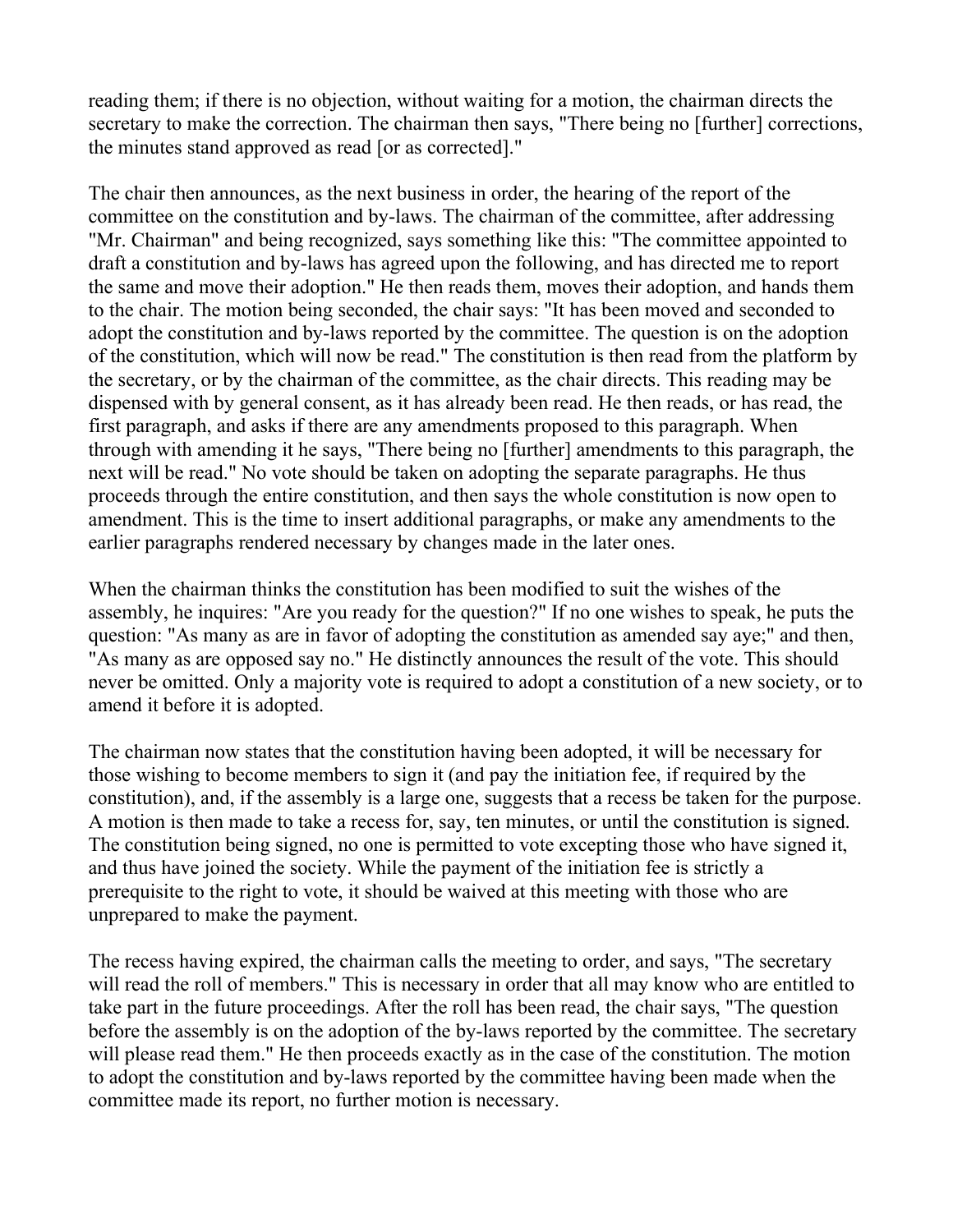When the by-laws are adopted, the chair says, "The next business in order is the election of the permanent officers of the society." The by-laws should prescribe the method of nomination and election of the officers. and they should be strictly complied with. If the by-laws do not prescribe the method of nomination, the chair asks, "How shall the officers be nominated?" Some one may at once move that a committee be appointed by the chair to nominate the permanent officers of the society. This motion being adopted, the chair appoints the committee, which retires and agrees upon a ticket. During the absence of the committee the assembly may transact any business it pleases, or it may take a recess. When the committee returns to the hall, as soon as pending business is disposed of, the chair calls on the chairman of the committee for the report. The chairman of the committee reads the list of nominations, and hands it to the chair. The chair reads the list, and then asks, "Are there any further nominations?" Any member may now rise and, after addressing the chair, nominate any one else for any office, or he may nominate one person for each office, thus proposing a new ticket. The chair announces the nominations as made, and when he thinks that no more names will be proposed, he asks, "Are there any more nominations?" If there is no response, and if the by-laws prescribe that the election shall be by ballot, as they usually should, he appoints tellers and directs them to distribute blank ballots, upon which each member writes the name of each office and the person for whom he votes to fill that office. When the ballots are filled out, the chair directs the tellers to collect the ballots, which they do, in any convenient receptacle. The chair then inquires if all have voted who wish to, so as to be sure that the tellers have not missed any members. When all have voted that wish, he announces that "the polls are closed," and the tellers count the ballots, and the first one appointed reports the vote, as described on page 196, under Voting by Ballot. The chair then announces as elected all the candidates who received a majority vote, and the temporary officers are immediately replaced by the permanent ones elected. If the president is elected on this first ballot he immediately takes the chair. In case any of the offices remain unfilled, the chair immediately orders the tellers to distribute blank ballots, and directs the assembly to prepare ballots for these offices. Balloting is continued until all the offices are filled. The voting is not limited to the nominees, as every member is at liberty to vote for any member who is not declared ineligible by the by-laws.

After the offices are filled, if there is business that the chair knows requires immediate attention, he should mention it. Committees should probably be appointed for various purposes, as described in the by-laws, and the place of meeting should be determined. It is possible that an adjourned meeting may be necessary in order to complete the organization before beginning the regular work of the society. When the work is completed, or when an adjourned meeting has been provided for, and the lateness of the hour requires an adjournment, some one should move to adjourn. If the motion is carried, the chair announces the vote and declares the assembly adjourned. If there can be any question as to where and when the next meeting is to be held, he should mention the place and time, though this is not necessary afterwards when the place and time are regularly established and known.

If the society is one that expects to own real estate, it should be incorporated according to the laws of the state in which it is situated, and for this purpose some member of the committee on the constitution should consult a lawyer before this second meeting, so that the constitution may conform to the laws of the state. In this case the trustees, or managers, or directors, are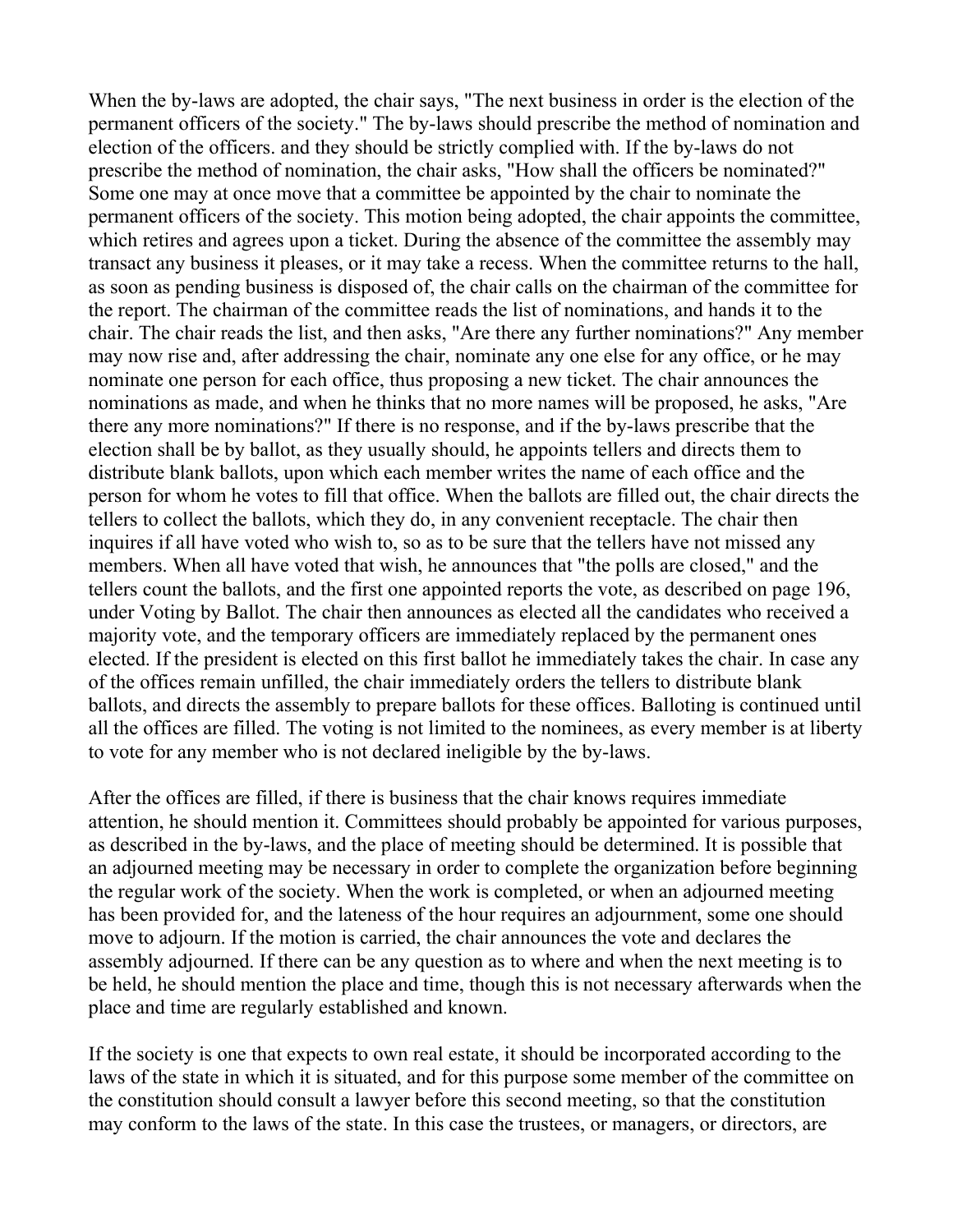usually instructed to take the proper measures to have the society incorporated.

(c) Regular Meetings of a Society. After a society is properly organized, its regular business meetings are conducted as follows: When the hour fixed for the meeting to begin arrives, the presiding officer takes the chair and calls the meeting to order and directs the secretary to read the minutes of the last meeting. When they are read, he asks, "Are there any corrections to the minutes?" If none are suggested, he adds, "There being none, the minutes stand approved as read." If any corrections are suggested, the secretary makes them, unless there is opposition. If there is difference of opinion, some one moves to amend the minutes, or the chair, without waiting for a motion, may put the question on the amendment that has been suggested. When this has been settled, the chair asks, "Are there any further corrections (or amendments) to the minutes?" If there is no response, he adds, "There being none, the minutes stand approved as corrected." He then announces the next business in order, following the order of business prescribed by the rules of the society.

If the order of business is the same as given in 65, as soon as the minutes are read and approved, the chair says, "The next business in order is hearing the reports of the standing committees." He may then call upon each committee in its order for a report, thus: "Has the committee on applications for membership any report to make?" In this case the committee may report as shown above, or some member of it reply that it has no report to make. Or, when the chairman knows that there are but few, if any, reports to be made, it is better, after making the announcement of the business, for him to ask, "Have these committees any reports to make?" After a short pause, if no one rises to report, he states, "There being no reports from the standing committees, the next business in order is hearing the reports of special committees," when he will act the same as in the case of the standing committees. The chairman should always have a list of the committees, to enable him to call upon them, as well as to guide him in the appointment of new committees.

Having attended to the reports of committees, the chair announces the next business in order, and so on until the business of the meeting has been disposed of, when some one moves to adjourn. If this motion is carried, the chair announces the vote and declares the assembly adjourned.

The meetings of different societies vary greatly, and they should be managed differently in order to obtain the best results. Some societies require a strict enforcement of parliamentary rules, while with others the best results will be obtained by being informal. It is important that the presiding officer have tact and common sense, especially with a very intelligent assembly.

71. Meeting of a Convention or Assembly of Delegates. (a) An Organized Convention. If a convention is an organized body (that is, if when convened it has a constitution and by-laws and officers), a committee on credentials, or registration, and one on program, should have been appointed previous to the meeting. These committees may have been appointed at the previous convention, or by the executive board, or by the president, as prescribed by the bylaws. The committee on credentials, or registration, should be on hand somewhat before the time of the meeting, in some cases the day before, so as to be prepared to submit its report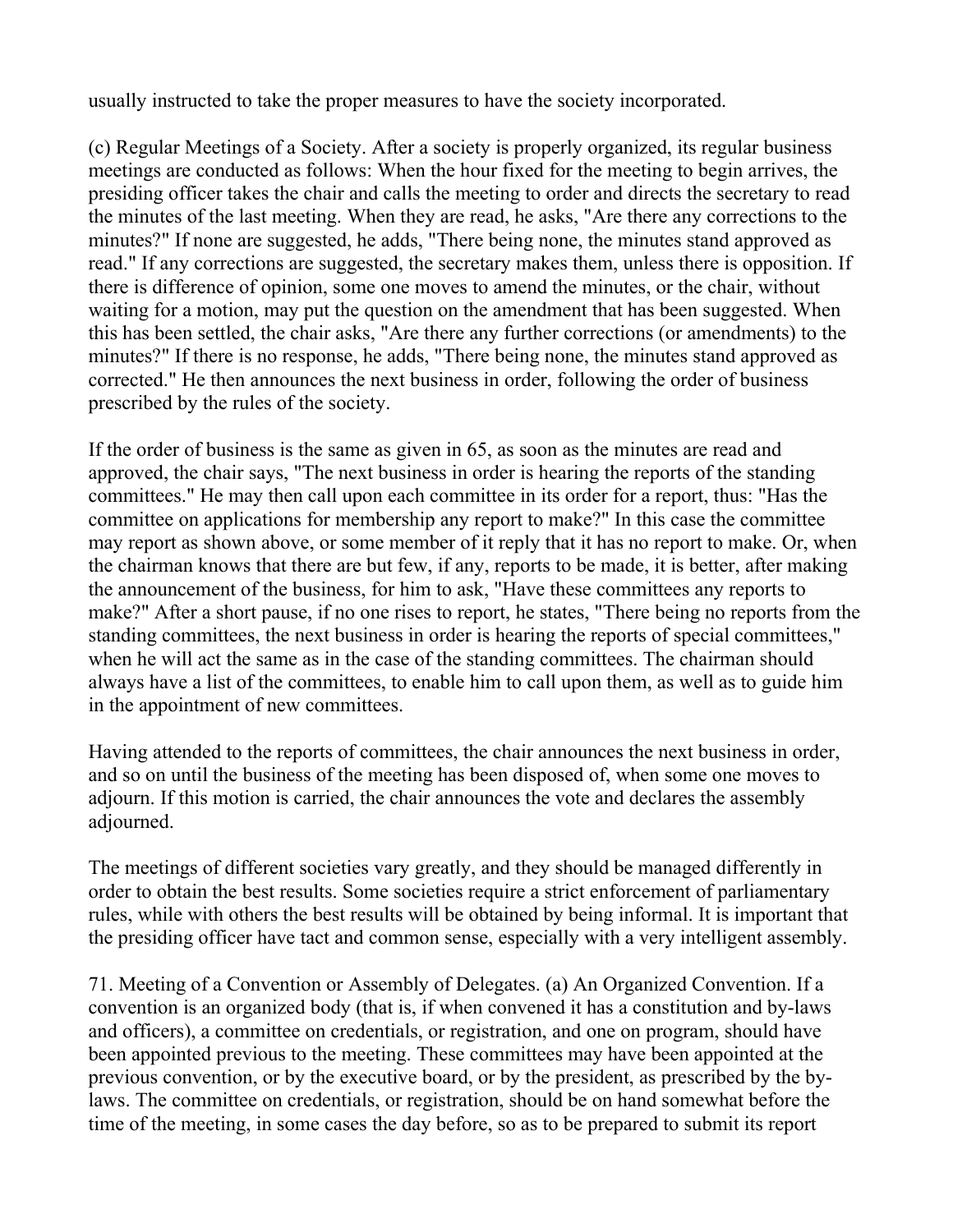immediately after the opening addresses. It should furnish each delegate, when he registers, with a badge or card as evidence of his being a delegate and having the right of admission to the hall. The committee on program should in most cases have the programs printed in advance. In many cases it is better that the constituent bodies be furnished in advance with copies of the program. This should always be done when there is difficulty in getting full delegations to attend. In addition to these two committees there are a number of local committees usually appointed by the local society, as on entertainment, etc. One of the general officers usually performs the duty of a committee on transportation, to obtain reductions in railroad fares, etc.

When the hour appointed for the meeting arrives, the president, as the permanent presiding officer of a convention is usually called, stands at the desk, and, striking it with the gavel to attract attention, says, "The convention will come to order." In large conventions there is usually much confusion and noise at the opening, and it requires self-control, firmness, and tact on the part of the presiding officer to preserve proper order so that all members may hear and be heard. It is a mistake for the chairman to try to stop the noise by pounding with the gavel and talking so loud as to be heard in spite of conversation on the floor. It is better for him to set the example of being quiet, and to stop all business while the noise is such that members cannot hear. Members should be required to be seated and to refrain from talking except when addressing the chair.

When the convention has come to order it is customary to have some opening exercises, the nature of which depends upon the character of the convention. In the majority of cases the convention is opened with prayer, an address of welcome, and a response. The program, however, is the president's guide as to the order of business, even though it has not yet been adopted by the convention. It should provide for hearing the report of the credential committee as soon as the opening exercises are concluded, so that it may be known who are entitled to vote. This committee's report usually consists merely of a list of the delegates and their alternates, if any, whose credentials have been found correct, and of the ex-officio members of the convention, no one being on the list, however, who has not registered as present. The constitution should always provide that such as are present of the officers of the convention, the members of the Board of Managers, and the chairmen of the committees that are required to report at the convention, shall be ex-officio members of the convention.

When this report of the credential committee is presented it is read either by the chairman of the committee or by the reading secretary, or official reader, if there is one. In all cases, it, and all other reports, should be read from the platform. When the chairman of a committee cannot read so as to be heard, the report should be read by a reading secretary, or official reader, who should be appointed in every large convention, solely for the purpose of reading resolutions, reports, etc. If there is a case of contest between two sets of delegates and there is serious doubt as to which is entitled to recognition, the committee should omit both from the list and report the fact of the contest. If the committee, however, thinks the contest not justified, it should ignore it and enter on the list the names of the legitimate delegates. A motion should. be made to accept or adopt the report, which, after it is stated by the chair, is open to debate and amendment. No one can vote whose name is not on the list of delegates reported by the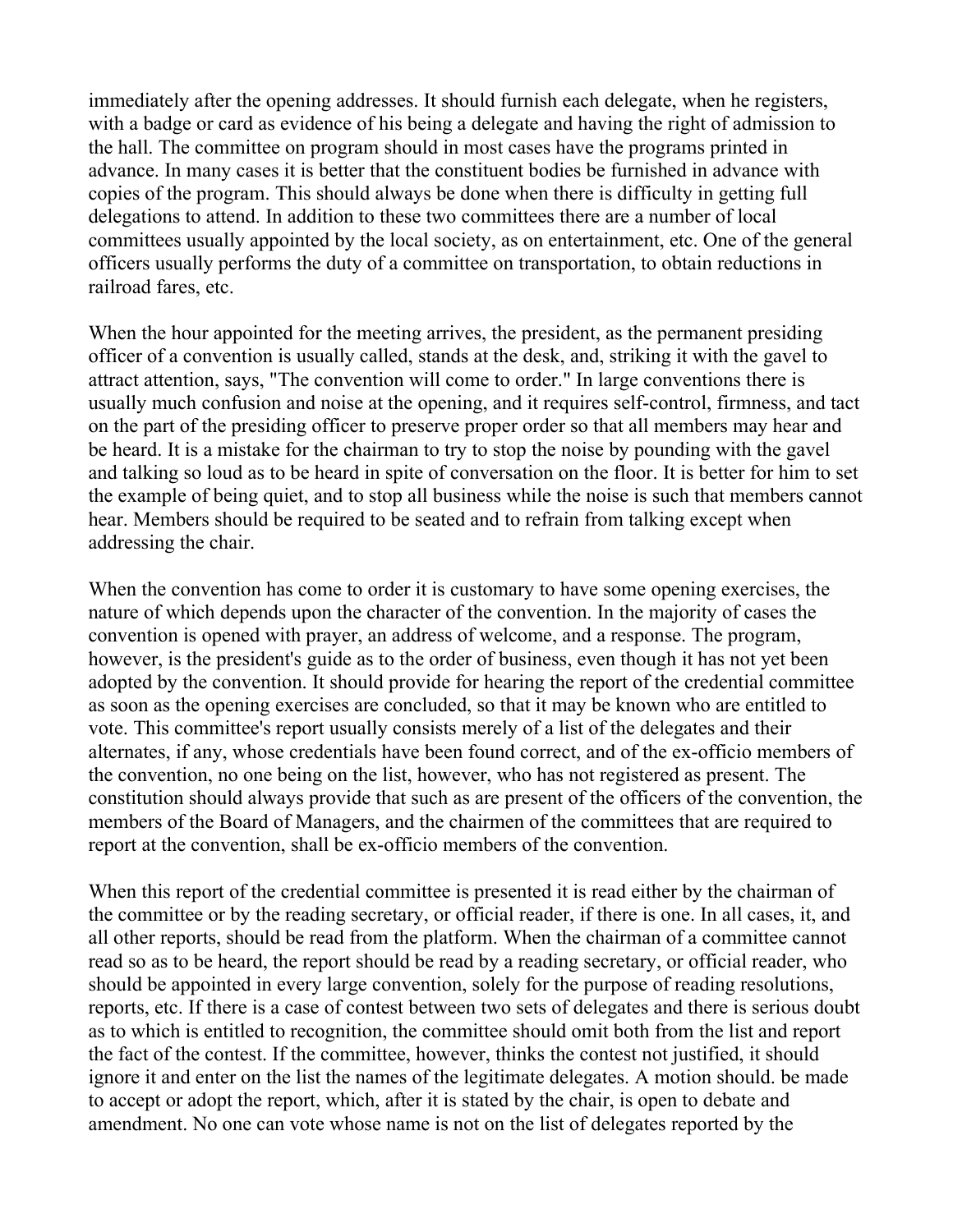committee. Upon the motion to substitute one delegation for another, neither one can vote. So upon a motion to strike out the names of a delegation whose seats are contested they cannot vote. But upon the main motion to accept the report, all persons whose names are on the list of members as reported by the committee and amended by the convention are entitled to vote, and they alone. When this report has been adopted, the president should immediately call upon the program committee for a report. The chairman of that committee submits the printed program and moves, or some one else moves, its adoption. This is open to debate and amendment, and when once adopted by a majority vote can not be deviated from except by a two-thirds vote of those voting, or by a majority vote of the enrolled membership.

The membership of the convention and the program having been decided, the convention is ready for its business as laid down in the program. The two committees, though they have made their reports, are continued through the session, as supplementary reports may be required from them. Additional delegates may arrive, and speakers on the program may be sick or unable to be present, or for other reasons a change in the program may be necessary. These two committees should be allowed at any time to make additional reports. The business is conducted as described in the preceding section, but, of course, the program must be followed. Boards and standing committees and the treasurer are always required to submit annual reports, and sometimes reports are required from various other officers. Generally officers and the board of managers, etc., are elected annually; but some constitutions make the term of office two years, and some provide, in addition, that only about half the officers shall be elected at any one annual meeting. In most organizations it is better to have the term of office begin at the close of the convention, so that the same officers will serve throughout the meetings. At the beginning of the first meeting each day the minutes of the preceding day are read and approved. At the close of the convention, if there is not time to read the minutes of the last day, a motion should be adopted authorizing the board, or some committee, to approve the minutes of that day. As the proceedings of a convention are usually published, a publishing committee should be appointed, which should have the power to edit the proceedings. When through with its business the convention adjourns sine die.

(b) A Convention not yet Organized. Such a convention is similar to a mass meeting, already described in 69, in that when called to order it has no constitution, by-laws, or officers. It has the added difficulty of determining who are entitled to vote. In the mass meeting every one may vote, but in the convention none but properly appointed delegates may vote, and sometimes this is a very difficult question to determine justly. The convention must have been called by some committee, or body of men, who should have secured the hall and made the preliminary arrangements for the meeting. If the convention is a very large one, so that it is necessary to reserve the main floor of the hall for the delegates, the committee should allow only those to enter who have prima facie evidence of their right to membership, and in contested cases both sides should be admitted. The chairman of the committee should call the convention to order, and either he or some one the committee has selected for the purpose should nominate a temporary chairman and a temporary secretary. Next should come the appointment of a committee on credentials, whose duty it is to examine all credentials and report a list of all the delegates who are entitled to seats in the convention. When alternates have been appointed they should be reported also. While the committee on credentials is out, committees may be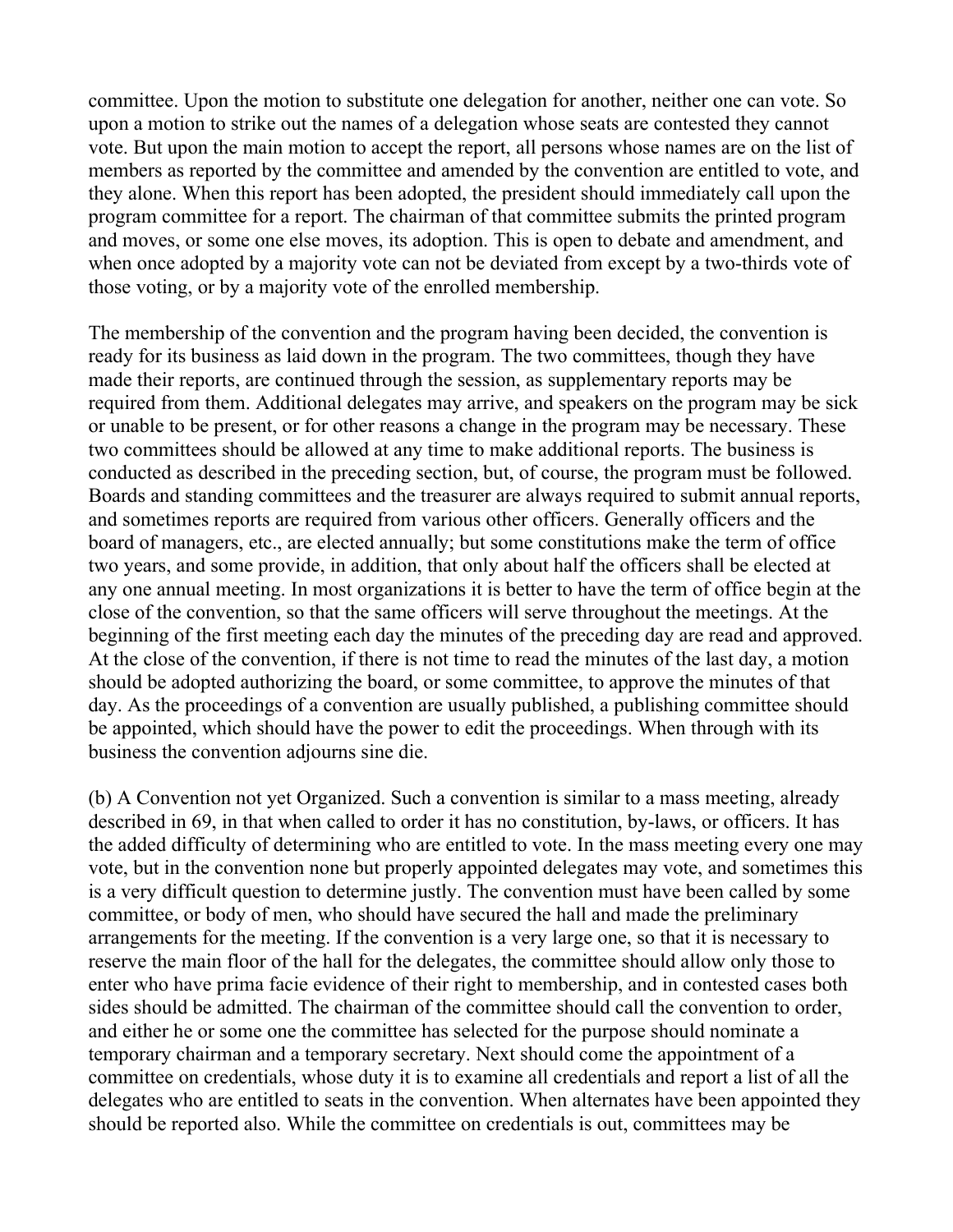appointed on nominations of officers, on rules, and on order of business or program. In a large convention of this kind all committees should be appointed by the chair, and no one whose right to a seat is questioned should be placed on a committee until the convention has acted favorably on his case. Until the committee on credentials has reported, no business can be done except to authorize the chair to appoint the above mentioned committees. While waiting for the committee on credentials to report, the time is usually spent in listening to speeches. When the committee reports, the procedure is the same as just described in an organized convention. When that report has been adopted, the convention proceeds to its permanent organization, acting upon the reports of the other three committees previously appointed, taking them in such order as the convention pleases. When these reports have been acted upon, the convention is organized, with members, officers, rules, and program, and its business is transacted as in other organized deliberative assemblies. If the convention adopts rules only for the session, the committee on rules need recommend only a few rules as to the hours for beginning the meetings, the length of the speeches, etc., and a rule adopting some standard rules of order, where not in conflict with its other rules. If it is not intended to make a permanent organization, the organization just described is all that is necessary.

If the convention is called to make a permanent organization, the committee on nominations is not appointed until after the by-laws are adopted, and the committee on rules should report a constitution and by-laws as in the case of a permanent society [70]. The committee in such case is more usually called the committee on constitution and by-laws. When a convention of this kind is composed of delegates away from their homes it is practically impossible to have them assemble more frequently than once a year, and, therefore, before the convention meets, a constitution and by-laws should be carefully drafted by those interested in calling the convention. Those who drew up the by-laws should be appointed on the committee, in order to avoid delay in reporting them.

After the committee has reported a constitution and by-laws the procedure is the same as already described in the previous section in case of acting on a constitution and by-laws for a permanent society [70(b)]. When the by-laws are adopted, the officers are elected and committees are appointed as prescribed by the by-laws, and the convention is prepared for its work as already described.

Art. XIII. Legal Rights of Assemblies and Trial of Their Members.

- 72. Right of an Assembly to Punish its Members
- 73. Right of an Assembly to Eject any one from its Place of Meeting
- 74. Rights of Ecclesiastical Tribunals
- 75. Trial of Members of Societies

72. The Right of a Deliberative Assembly to Punish its Members. A deliberative assembly has the inherent right to make and enforce its own laws and punish an offender, the extreme penalty, however, being expulsion from its own body. When expelled, if the assembly is a permanent society, it has the right, for its own protection, to give public notice that the person has ceased to be a member of that society.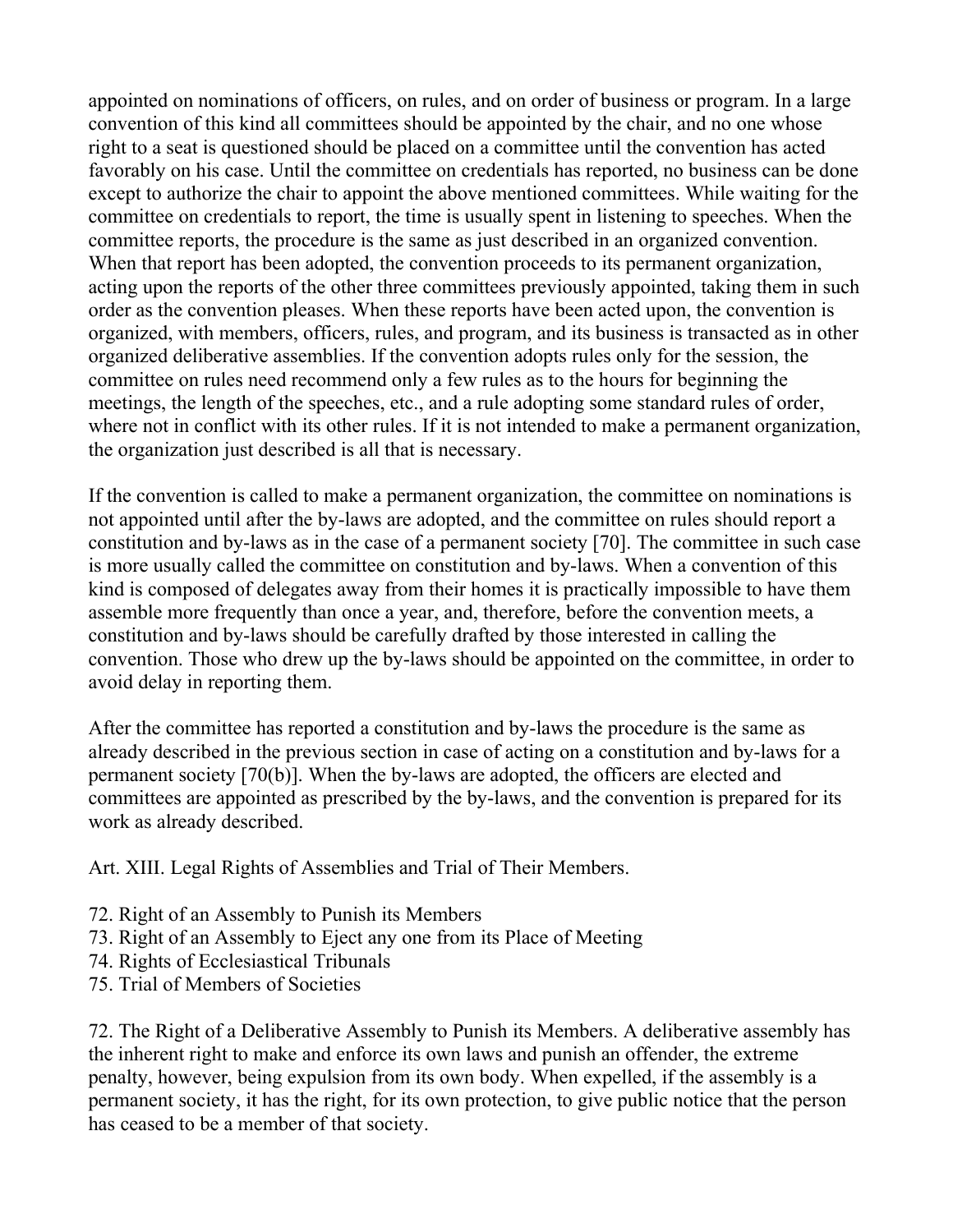But it has no right to go beyond what is necessary for self-protection and publish the charges against the member. In a case where a member of a society was expelled, and an officer of the society published, by its order, a statement of the grave charges upon which he had been found guilty, the expelled member recovered damages from the officer in a suit for libel, the court holding that the truth of the charges did not affect the case.

73. Right of an Assembly to Eject any one from its Place of Meeting. Every deliberative assembly has the right to decide who may be present during its session; and when the assembly, either by a rule or by a vote, decides that a certain person shall not remain in the room, it is the duty of the chairman to enforce the rule of order, using whatever force is necessary to eject the party.

The chairman can detail members to remove the person, without calling upon the police. If, however, in enforcing the order, any one uses harsher measures than is necessary to remove the person, the courts have held that he, and he alone, is liable for damages, just the same as a policeman would be under similar circumstances. However badly the man may be abused while being removed from the room, neither the chairman nor the society is liable for damages, as, in ordering his removal, they did not exceed their legal rights.

74. Rights of Ecclesiastical Tribunals. Many of our deliberative assemblies are ecclesiastical bodies, and it is important to know how much respect will be paid to their decisions by the civil courts.

A church became divided, and each party claimed to be the church, and therefore entitled to the church property. The case was taken into the civil courts, and finally, on appeal, to the U.S. Supreme Court, which, after holding the case under advisement for a year, sustained the decision of the U.S. Circuit Court. The Supreme Court, in rendering its decision, laid down the broad principle that when a local church is but a part of a large and more general organization or denomination, the court will accept as final the decision of the highest ecclesiastical tribunal to which the case has been carried within that general church organization, on all questions of discipline, faith, or ecclesiastical rule, custom, or law, and will not inquire into the justice or injustice of its decree as between the parties before it. The officers, the ministers, the members, or the church body which the highest judiciary of the denomination recognizes, the court will recognize. Whom that body expels or cuts off, the court will hold to be no longer members of that church. The court laid down the following principles:1

"Where a church is of a strictly congregational or independent organization, and the property held by it has no trust attached to it, its right to the use of the property must be determined by the ordinary principles which govern ordinary associations.

"Where the local congregation is itself a member of a much larger and more important religious organization and is under its government and control and is bound by its orders and judgments, its decisions are final and binding on legal tribunals.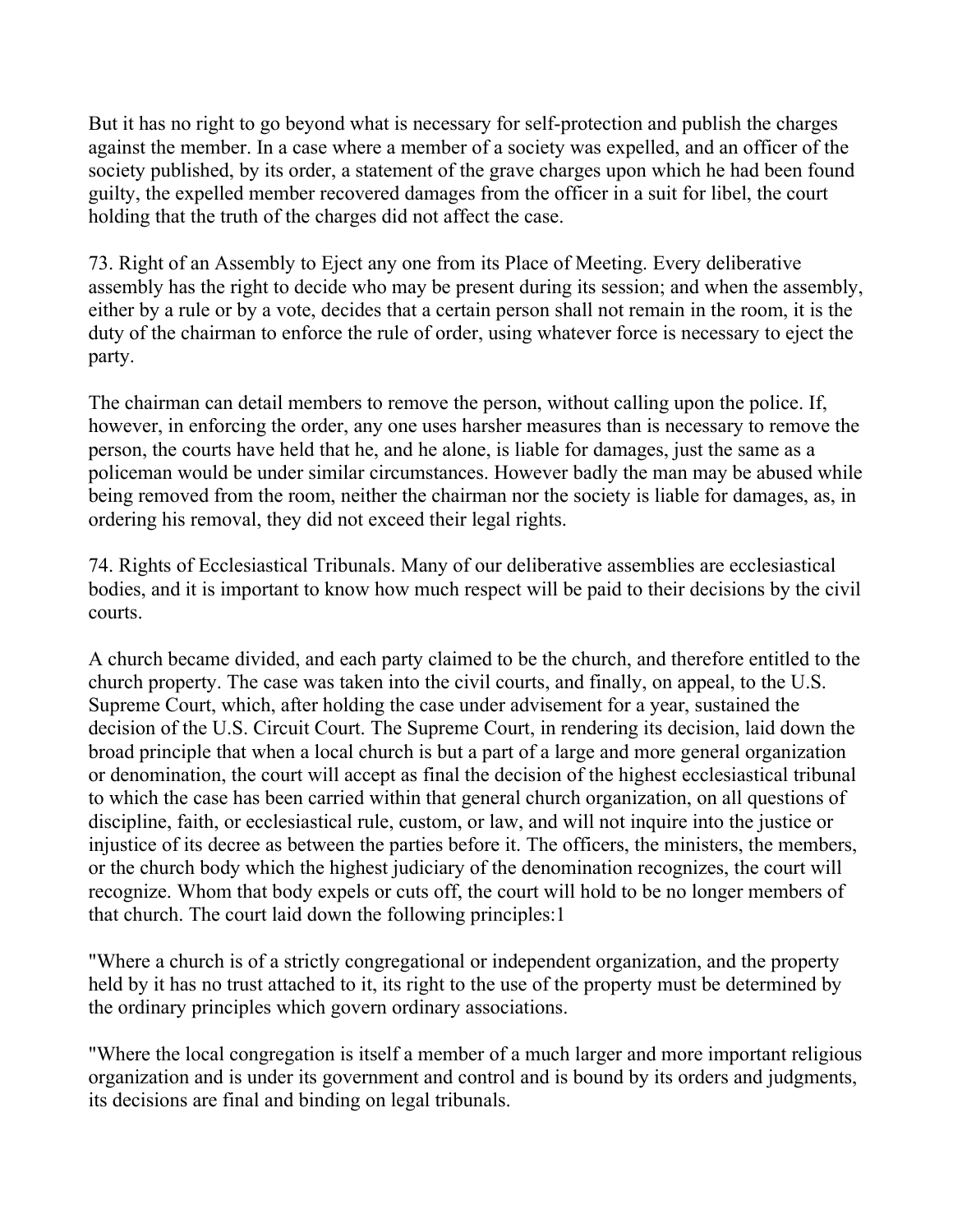"Courts having no ecclesiastical jurisdiction, cannot revise or question ordinary acts of church discipline; their only judicial power arises from the conflicting claims of the parties to the church property and the use of it."

But while the civil courts have no ecclesiastical jurisdiction, and cannot revise or question ordinary acts of church discipline, they do have jurisdiction where there are conflicting claims to church property. An independent church by an almost unanimous vote decided to unite with another independent church. A very small minority, less than ten per cent, did not wish to unite with the other church, so they were voted letters of dismission to any other church of like faith and order, against their protest. The majority then directed the trustees to transfer their property to the other church and voted themselves a letter of dismission to unite with that church. The church then voted to disband. The majority presented their letters and were received into the other church. The minority would not use their letters, but took the matter into the courts, which, of course, decided that they were the church and owned the property. According to the practice of churches of the same denomination, no member can be forced out of the church unless for neglect of his duties as a member. Letters of dismission are granted only on the request of members, and as a general rule the membership does not terminate until the letter has been used. The church could not terminate the membership of the minority, against whom there were no charges, by voting them letters without their consent. By not using their letters they soon constituted the entire membership and rescinded the order to the trustees to transfer the property to the other church. By the hasty, ill-advised action of almost the entire church the majority lost their property. In cases where property is involved, churches cannot be too careful, and it is usually best to act under legal advice.

 $\mathcal{L}_\mathcal{L}$ 

75. Trial of Members of Societies. Every deliberative assembly, having the right to purify its own body, must therefore have the right to investigate the character of its members. It can require any of them to testify in the case, under pain of expulsion if they refuse.

When the charge is against the member's character, it is usually referred to a committee of investigation or discipline, or to some standing committee, to report upon. Some societies have standing committees whose duty it is to report cases for discipline whenever any are known to them.

In either case, the committee investigates the matter and reports to the society. This report need not go into details, but should contain its recommendations as to what action the society should take, and should usually close with resolutions covering the case, so that there is no need for any one to offer any additional resolutions upon it. The ordinary resolutions, where the member is recommended to be expelled, are (1) to fix the time to which the society shall adjourn; and (2) to instruct the clerk to cite the member to appear before the society at this adjourned meeting to show cause why he should not be expelled, upon the following charges which

<sup>1.</sup> Watson Vs. Jones, 13 Wallace U.S. Supreme Court Reports, p. 679. This case was decided April 15, 1872.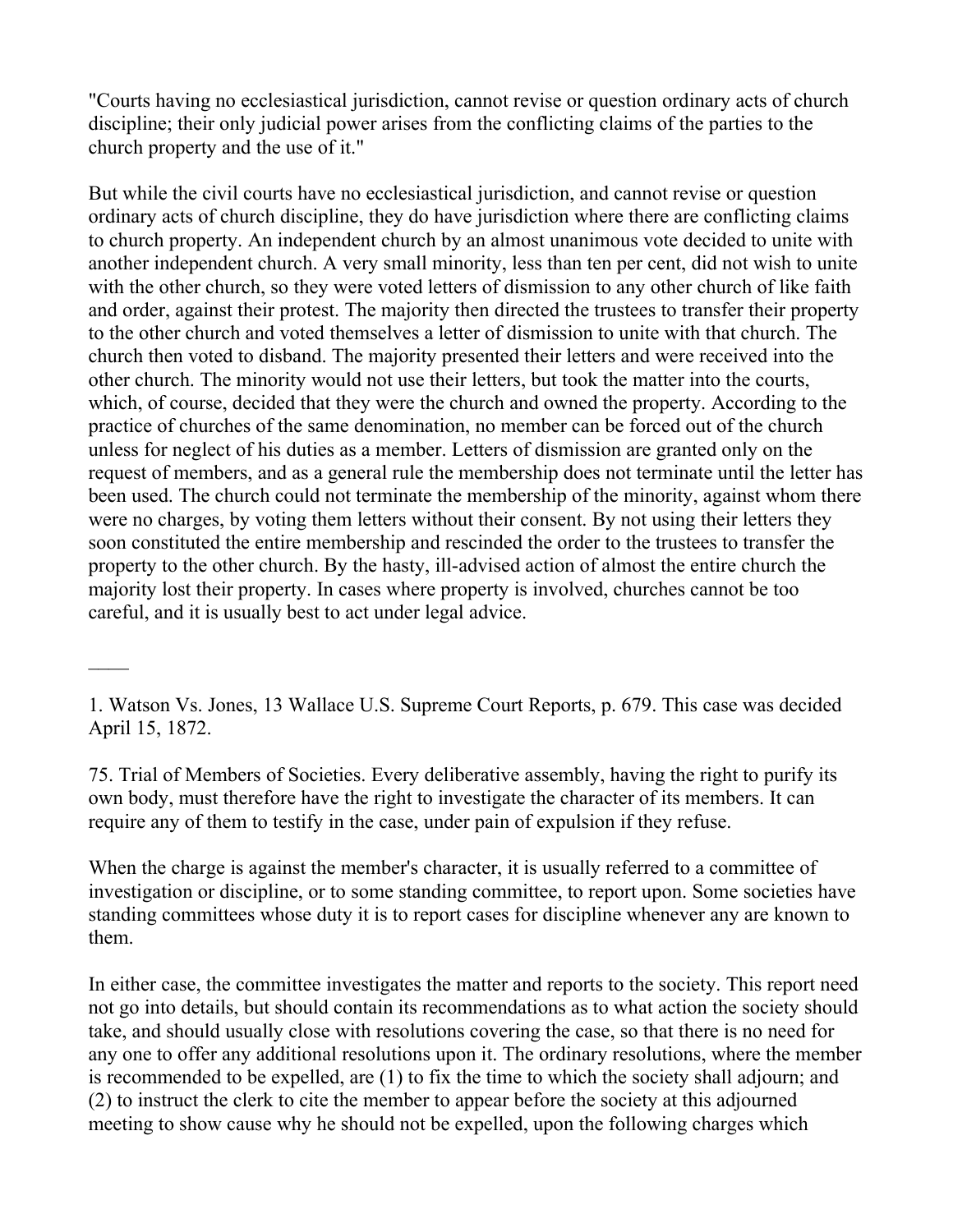should then be given.

After charges are preferred against a member, and the assembly has ordered that he be cited to appear for trial, he is theoretically under arrest, and is deprived of all the rights of membership until his case is disposed of. Without his consent no member should be tried at the same meeting at which the charges are preferred, excepting when the charges relate to something done at that meeting.

The clerk should send the accused a written notice to appear before the society at the time appointed, and should at the same time furnish him with a copy of the charges. A failure to obey the summons is generally cause enough for summary expulsion.

At the appointed meeting what may be called the trial takes place. Frequently the only evidence required against the member is the report of the committee. After it has been read and any additional evidence offered that the committee may see fit to introduce, the accused should be allowed to make an explanation and introduce witnesses, if he so desires. Either party should be allowed to cross-examine the other's witnesses and introduce rebutting testimony. When the evidence is all in, the accused should retire from the room, and the society deliberate upon the question, and finally act by a vote upon the question of expulsion, or other punishment proposed. No member should be expelled by less than a two-thirds1 vote, a quorum voting. The vote should be by ballot, except by general consent. The members of the committee preferring the charges vote the same as other members.

In acting upon the case, it must be borne in mind that there is a vast distinction between the evidence necessary to convict in a civil court and that required to convict in an ordinary society or ecclesiastical body. A notorious pickpocket could not even be arrested, much less convicted by a civil court, simply on the ground of being commonly known as a pickpocket; while such evidence would convict and expel him from any ordinary society.

The moral conviction of the truth of the charge is all that is necessary in an ecclesiastical or other deliberative body to find the accused guilty of the charges.

If the trial is liable to be long and troublesome, or of a very delicate nature, the member is frequently cited to appear before a committee, instead of the society, for trial. In this case the committee reports to the society the result of its trial of the case, with resolutions covering the punishment which it recommends the society to adopt. When the committee's report is read, the accused should be permitted to make his statement of the case, the committee being allowed to reply. The accused then retires from the room, and the society acts upon the resolutions submitted by the committee. The members of the committee should vote upon the case the same as other members.

If the accused wishes counsel at his trial, it is usual to allow it, provided the counsel is a member of the society in good standing. Should the counsel be guilty of improper conduct during the trial, the society can refuse to hear him, and can also punish him.